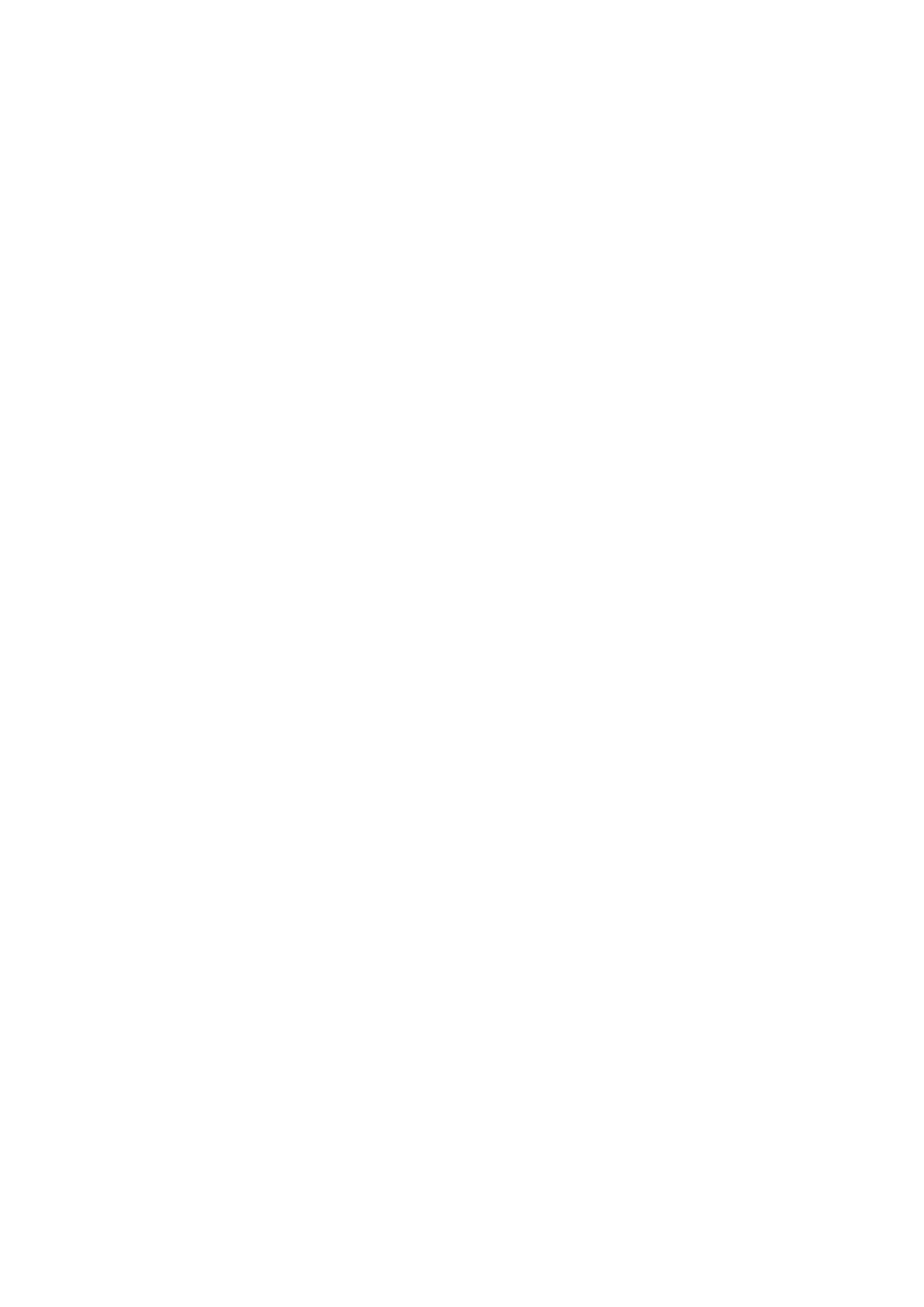## **Table of contents**

| $\mathbf{1}$ |                                                                                                                                                                                    |  |
|--------------|------------------------------------------------------------------------------------------------------------------------------------------------------------------------------------|--|
| $2^{\circ}$  | 2.1                                                                                                                                                                                |  |
|              | 2.2<br>2.3<br>2.4                                                                                                                                                                  |  |
|              | 2.5<br>2.6                                                                                                                                                                         |  |
|              | Urban-rural typology at NUTS 2 level: second step based on additional criterion 12<br>2.7<br>Geographical distributions of urban-rural NUTS 2 and NUTS 3 classifications 14<br>2.8 |  |
| $\mathbf{3}$ | Changes in the working age population of selected European countries  18<br>3.2                                                                                                    |  |
|              | 4.1<br>4.2                                                                                                                                                                         |  |
| 5            |                                                                                                                                                                                    |  |
| 6.           |                                                                                                                                                                                    |  |
|              |                                                                                                                                                                                    |  |
|              |                                                                                                                                                                                    |  |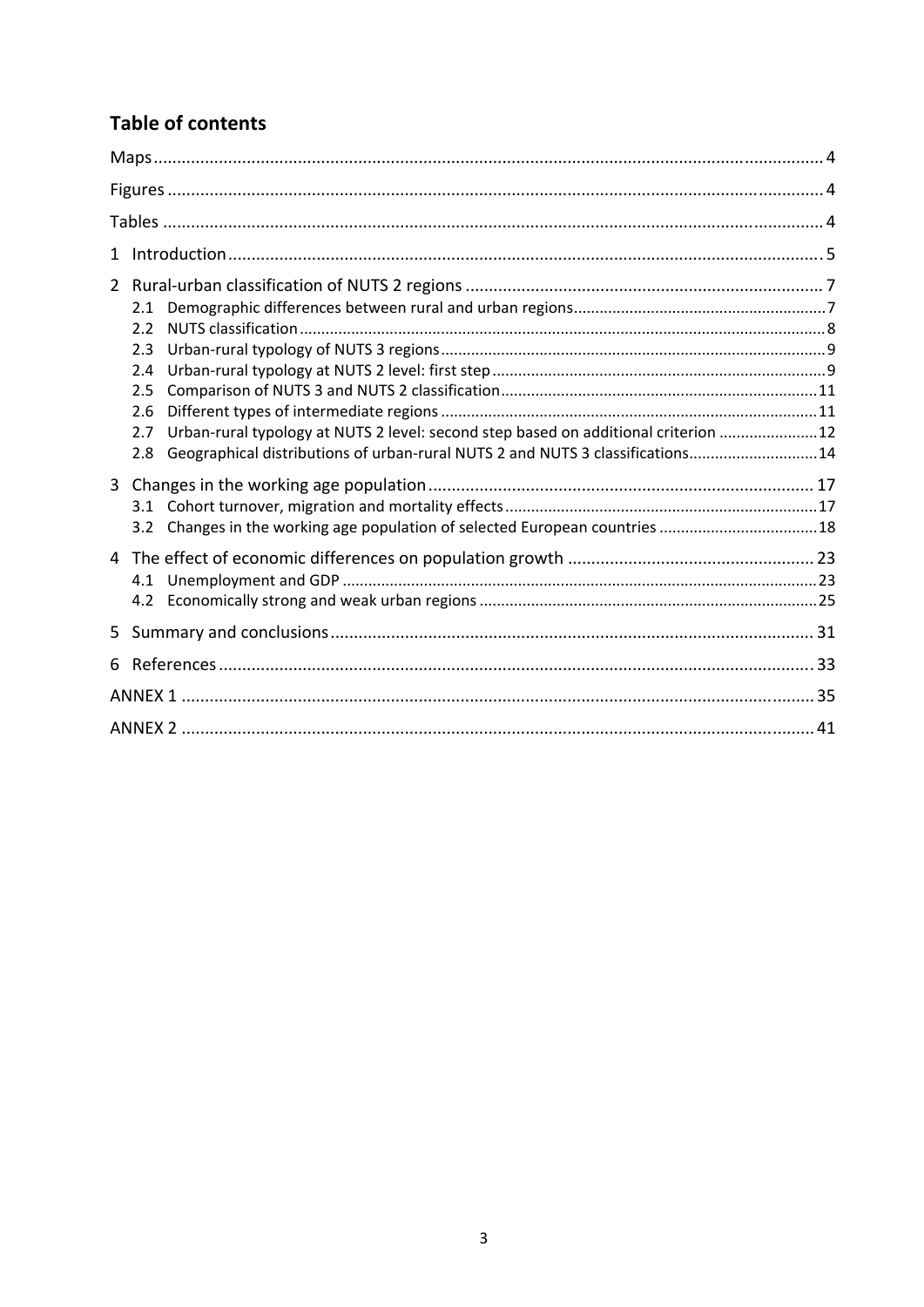## **Maps**

## **Figures**

| Figure 1 |                                                                                                 |
|----------|-------------------------------------------------------------------------------------------------|
| Figure 2 | Change of the 15-24 year working population during the years 2000-2004, Stockholm  17           |
| Figure 3 | Total growth of working age population in selected European countries, 2000-2004 (%) 18         |
| Figure 4 | Population growth through migration by type of region and age group, Spain, 2003-2004 (%) 19    |
| Figure 5 | Population growth through migration by type of region and age group, Austria, 2003-2004 (%)  20 |
| Figure 6 | Population growth in relatively strong and weak urban regions, Germany, 2000-2004 (%)  26       |
| Figure 7 | Population growth in relatively strong and weak urban regions, Spain, 2000-2004 (%) 27          |
| Figure 8 | Population growth in relatively strong and weak urban regions, France, 2000-2004 (%)  28        |
| Figure 9 | Population growth in relatively strong and weak urban regions, Italy, 2000-2004 (%) 29          |
|          |                                                                                                 |
|          | Figure 11 Population growth by kind of region and age group, Czech Republic, 2000-2004 (%)  35  |
|          |                                                                                                 |
|          |                                                                                                 |
|          |                                                                                                 |
|          | Figure 15 Population growth by kind of region and age group, Netherlands, 2000-2004 (%)  37     |
|          |                                                                                                 |
|          |                                                                                                 |
|          |                                                                                                 |

### **Tables**

| Table 1 |                                                                                                  |  |
|---------|--------------------------------------------------------------------------------------------------|--|
| Table 2 | Differences in distribution of population by type of region between NUTS 2 and NUTS 3 levels  11 |  |
| Table 3 |                                                                                                  |  |
| Table 4 | Distribution of population by type of region in each country at NUTS 2 and NUTS 3 level 14       |  |
| Table 5 |                                                                                                  |  |
| Table 6 |                                                                                                  |  |
| Table 7 |                                                                                                  |  |
| Table 8 |                                                                                                  |  |
| Table 9 |                                                                                                  |  |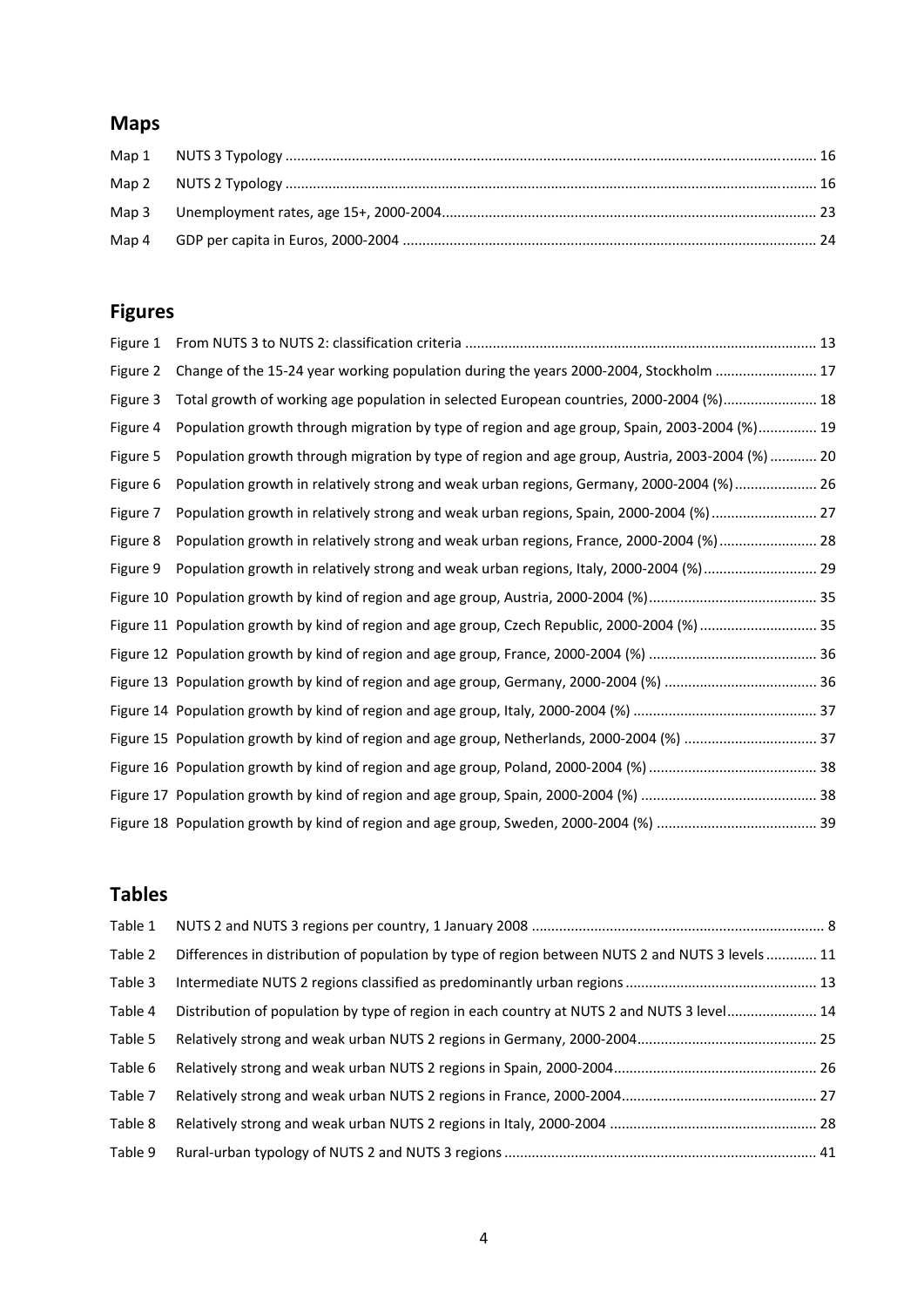### **1 Introduction**

Population ageing will be the main demographic trend across Europe in the next decades. One of the consequences of population ageing is the slowing down of the growth or even decline of the working age population. This will reduce the future potential for economic growth. Even though population ageing is a general demographic trend across Europe, there are regional differences. Many countries include both growing and declining regions. Whereas many urban regions are likely to continue to grow, many rural regions show a decline. As a consequence, the potential of economic growth differs across European regions.

Differences in the growth of the working age population are affected by the direction and size of migration flows. Since young migrants tend to move from rural to urban regions, urban regions tend to have both a younger and a more strongly growing working age population. This is reinforced by the inflow of immigrants from other countries. Furthermore the growth rate of the working age population is affected by cohort turnover, i.e. the balance between the inflow of young people into the working age population and the outflow of older persons. Finally, mortality has an effect. If many people die before they reach retirement age, this will reduce the growth of the working age population.

One problem in the analysis of the direction of migration flows is the lack of reliable data. Many European countries do not have very reliable data on international migration. Moreover, data on interregional migration in many cases refer to the NUTS 2 rather than the NUTS 3 level. However, the distinction between rural and urban regions is usually based on the NUTS 3 level.

This paper aims to analyse differences in the effects of migration and cohort turnover on changes in the size of the working age population between rural and urban regions on the basis of demographic data for NUTS 2 regions. For this purpose we develop a rural‐urban classification on the basis of the classification for NUTS 3 regions published by Eurostat. For a selected number of EU countries we show how migration flows have different effects between urban and rural regions. In addition we examine differences between economically strong and weak urban regions.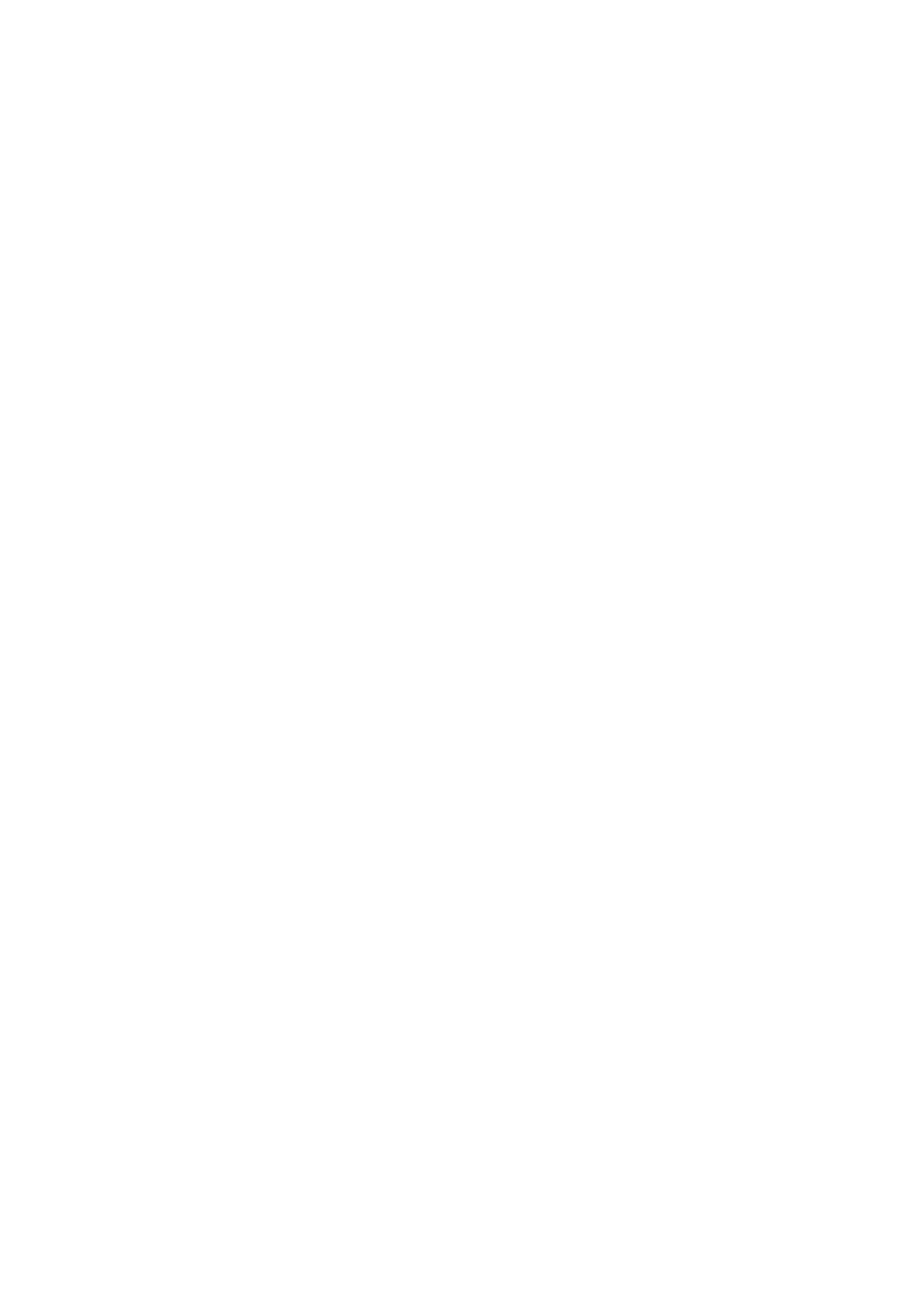### **2 Rural‐urban classification of NUTS 2 regions**

#### **2.1 Demographic differences between rural and urban regions**

In 2008, the world reached an important milestone: for the first time in history, half of the world population was living in urban areas. Urbanization has significant social and economic implications: Historically, it has been an integral part of the process of economic development and an important determinant of the decline in fertility and mortality rates (demographic transition). Many important economic, social and demographic transformations have taken place in cities. The urban expansion, due in part to migration from rural to urban areas, varies significantly across regions and countries. The distribution and morphology of cities, the dynamics of urban growth, the linkages between urban and rural areas and the living conditions of the rural and urban population also vary quite substantially across countries and over time (UN, 2008).

Even though most urban‐rural differences in mortality and fertility refer to different stages in the demographic transition (Woods, 1982), we can find differences in countries that completed the demographic transition too. In Coale (1986) for example, evidence is found that fertility is lower in urban areas and higher in rural areas. Most likely, fertility levels in urban areas are lower because of higher educational and emancipation levels. There is even proof that there is a negative relation between fertility and size of a city. For mortality the presumption today is that life chances will not show a distinctive pattern of differentiation between urban and rural areas. If there are differentials they will favor the urban population, which has better access to the most modern health care facilities (Woods, 2003).

The most important urban‐rural differences today refer to migration patterns. International migration often is in the direction of the largest cities, whereas internal migration often is in the direction of suburbanization. Jennissen (2003) gives a nice literature overview of all international migration motives. Traditionally most migration flows refer to labour migration. Opportunities for jobs and income are the highest in urban regions. Most international migrants therefore prefer an urban location above a rural one. Fielding (1992) argues that a large city may act as an escalator for individual, social and economic welfare. Here people follow education, find their first job, receive a higher income, and once a certain social status has been reached the person leaves the city to more suburban regions again to improve their social position. Latten et al. (2006) argue that the decision to move is strongly related to life course events (starting an education, find a first job, starting a family, children leaving the house etc.). All these life course events are strongly related to a specific phase in life, where people have similar characteristics such as for example age. Apart from effects on the social structure of a population, both internal and international migration therefore influence the age structure of a population.

The traditional distinction between urban and rural areas within a country has been based on the assumption that urban areas, no matter how they are defined, provide a different way of life and usually a higher standard of living than are found in rural areas. In many industrialized countries, this distinction has become blurred and the principal difference between urban and rural areas in terms of the circumstances of living tends to be a matter of the degree of concentration of population (UN, 2011).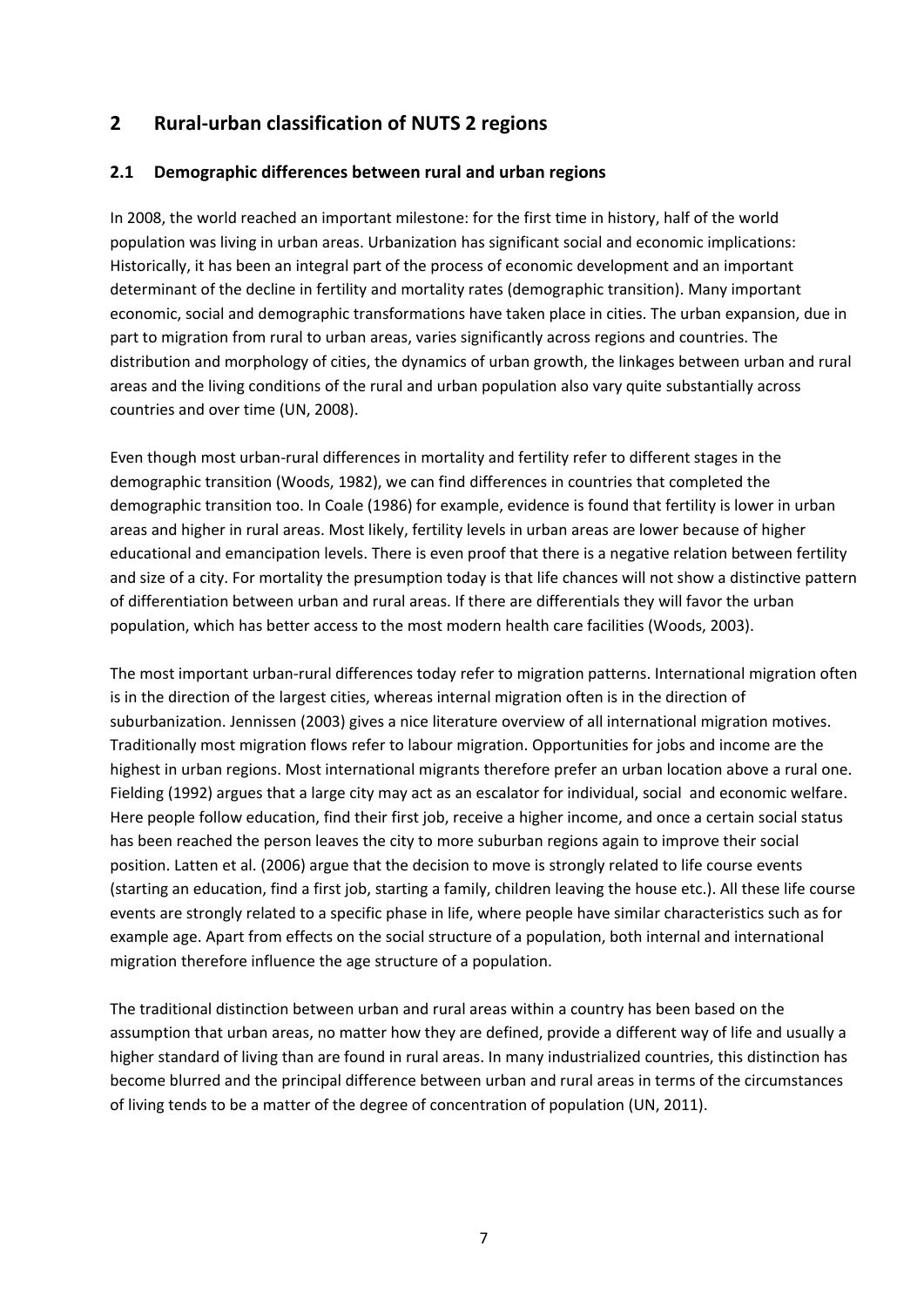#### **2.2 NUTS classification**

Eurostat introduced the NUTS (Nomenclature of Territorial Units for Statistics) classification more than 30 years ago (Eurostat, 2007). The NUTS classification includes different levels. Each Member State is divided into a number of NUTS 1 regions, each of which is in turn subdivided into a number of NUTS 2 regions and so on. Every NUTS 2 region is part of only one NUTS 1 region. NUTS 2 (basic regions) is most widely used. For the NUTS 2 level more data are available than for the more detailed NUTS 3 level. NUTS 2 is often used for regional policy, whereas NUTS 3 level is used for specific analyses.

The administrative system of many Member States has two main regional levels (without taking municipalities into account): *Länder* and *Kreise* in Germany, *régions* and *départements* in France, *comunidades autonomas* and *provincias* in Spain, *regioni* and *provincie* in Italy, etc. These are either considered as NUTS 1 and NUTS 2, or as NUTS 2 and NUTS 3, or as NUTS 1 and NUTS 3 regions. In order to achieve comparability across countries, the NUTS classification added for each Member State a regional level. This additional level therefore corresponds to a less important or even non‐existent administrative structure. For some countries NUTS 1 was added (e.g. France, Italy, and Spain), for other countries NUTS 2 (e.g. Germany), and for some countries the NUTS 3 level (e.g. Belgium).

The NUTS levels are distinguished by population size: NUTS 1 from 3 million to 7 million; NUTS 2 from 800 000 to 3 million; NUTS 3 from 15 000 to 800 000. The NUTS nomenclature is defined only for the 27 member states of the European Union. For the other countries that make up the European Economic Area (EEA), and for Switzerland, regions have also been coded in a way which resembles the NUTS.

The latest review of the NUTS classification took place in 2006 and was extended in 2008 to accommodate the accession of Bulgaria and Romania. The current number of NUTS 2 regions in the EU-27+4 (EU-27 and 4 EFTA) is 287, the number of NUTS 3 regions 1351.

According to Table 1, the highest numbers of NUTS 3 regions can be found in Germany (429), United Kingdom (133), Italy (107) and France (100). In Cyprus, Luxembourg and Liechtenstein there is no distinction between the NUTS levels. For Estonia, Lithuania, Latvia, Malta, and Iceland, the NUTS 2 level coincides with NUTS 1 and NUTS 0 (country level).

| $18000 + 18013$ $\pm 0.0010$ $18013$ $\pm 0.0010$ $\pm 0.0010$ $\pm 0.0000$ |                |              |     |     |               |                   |       |           |                |                   |       |
|-----------------------------------------------------------------------------|----------------|--------------|-----|-----|---------------|-------------------|-------|-----------|----------------|-------------------|-------|
|                                                                             |                | NUTS 2 NUTS3 |     |     |               | NUTS <sub>2</sub> | NUTS3 |           |                | NUTS <sub>2</sub> | NUTS3 |
| AT                                                                          | Austria        | 9            | 35  | FR  | France        | 26                | 100   | NL.       | Netherlands    | 12                | 40    |
| BE                                                                          | Belgium        | 11           | 44  | GR. | Greece        | 13                | 51    | NO.       | Norw ay        |                   | 19    |
| BG                                                                          | Bulgaria       | 6            | 28  | HU  | Hungary       |                   | 20    | PL.       | Poland         | 16                | 66    |
| CH.                                                                         | Sw itzerland   |              | 26  | IE  | Ireland       | 2                 | 8     | PТ        | Portugal       |                   | 30    |
| СY                                                                          | Cyprus         |              |     | IS  | Iceland       |                   | 2     | RO.       | Romania        | 8                 | 42    |
| CZ                                                                          | Czech Republic | 8            | 14  | П   | Italv         | 21                | 107   | <b>SE</b> | Sw eden        | 8                 | 21    |
| DE.                                                                         | Germany        | 39           | 429 | LI  | Liechtenstein |                   |       | SI        | Slovenia       | 2                 | 12    |
| DK.                                                                         | Denmark        | 5.           | 11  | LТ  | Lithuania     |                   | 10    | SK        | Slovakia       | 4                 | 8     |
| EE.                                                                         | Estonia        |              | 5   | LU  | Luxembourg    |                   |       | UK        | United Kingdom | 37                | 133   |
| ES                                                                          | Spain          | 19           | 59  | LV  | Latvia        |                   | 6     |           | $EU27+4$       | 287               | 1 351 |
| FI                                                                          | Finland        | 5            | 20  | ΜТ  | Malta         |                   | 2     |           |                |                   |       |

**Table 1 NUTS 2 and NUTS 3 regions per country, 1 January 2008**

Source: Eurostat.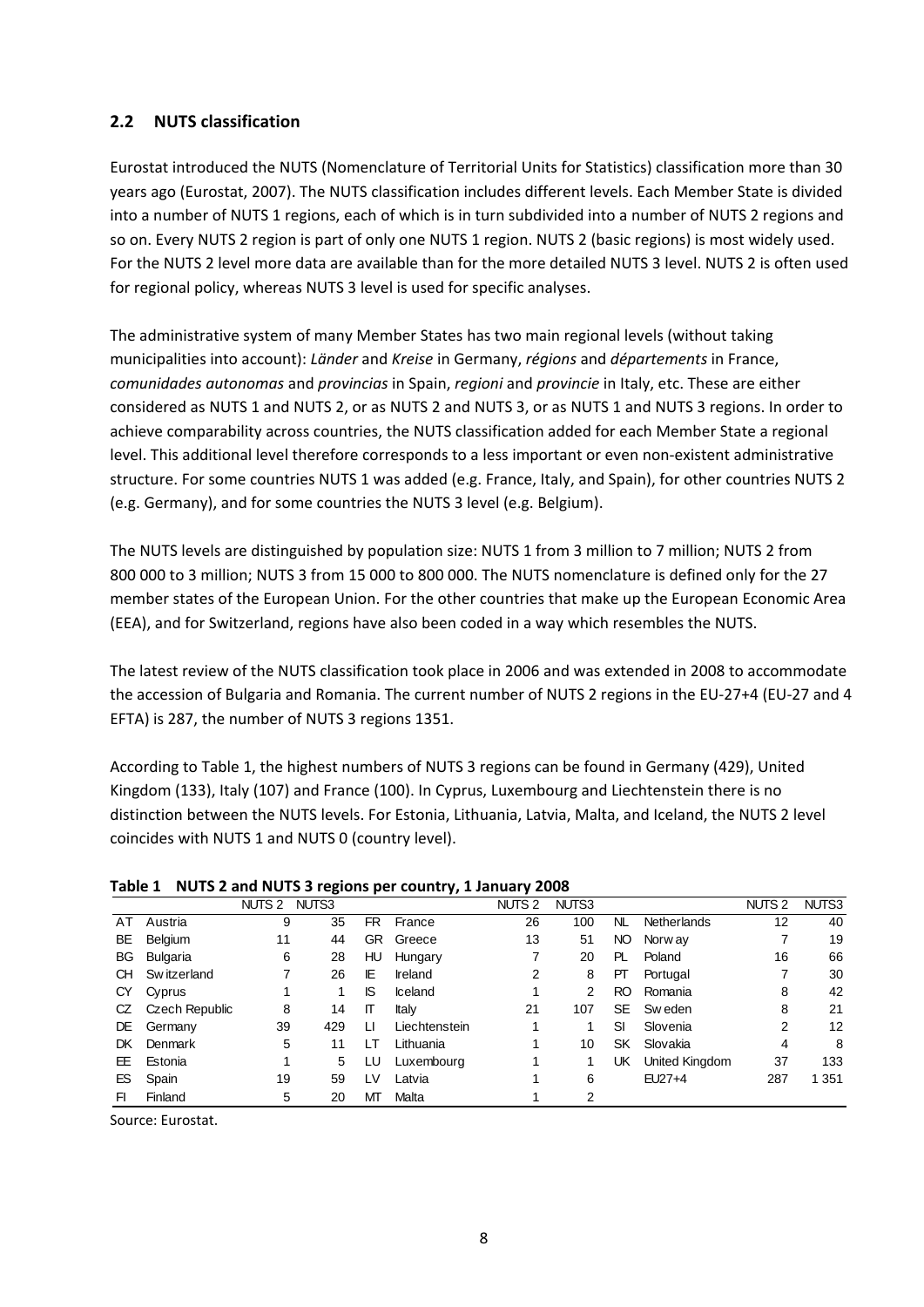### **2.3 Urban‐rural typology of NUTS 3 regions**

In 2010 Eurostat published a new rural-urban typology for NUTS 3 regions (Eurostat, 2010). This typology is based on a typology developed by the OECD. A NUTS 3 region is classified as:

- predominantly urban (PU) if the share of population living in rural areas is below 20%;
- intermediate (IN) if the share of population living in rural areas is between 20% and 50%;
- predominantly rural (PR) if the share of population living rural areas is higher than 50%.

The population living in rural areas is defined by the population living outside urban areas. Urban areas are defined as follows:

- population density of at least 300 inhabitants per km<sup>2</sup> in grid cells of 1 km<sup>2</sup>;
- at least 5000 inhabitants in grouped grid cells. Grouping is based on contiguity; cells are grouped in which population density exceeds 300.

One additional criterion is the size of urban centres:

- a region classified as predominantly rural becomes intermediate if it contains an urban centre of more than 200,000 inhabitants representing at least 25% of the population of the region;
- a region classified as intermediate becomes predominantly urban if it contains an urban centre of more than 500,000 inhabitants representing at least 25% of the population of the region.

Eurostat does not publish a similar rural‐urban typology at the NUTS 2 level, because this "would in some cases hide significant differences between regions". Applying the above criterion to the NUTS 2 level would result in a lower share of the population living in predominantly urban and predominantly rural regions (Eurostat, 2010). Nevertheless, a rural‐urban typology of NUTS 2 regions would be useful since for many EU countries a lot of data on demographic flows that are available at the NUTS 2 level are not available at the NUTS 3 level. For that reason, in this paper we develop an urban-rural typology for NUTS 2 regions on the basis of the typology for NUTS 3 regions.

### **2.4 Urban‐rural typology at NUTS 2 level: first step**

Since we develop an urban‐rural typology for demographic analyses, our main focus is on population size and we do not claim that our classification serves general purposes. To some extent, we make a classification of the population in different types of regions rather than of the regions themselves. Thus we classify regions by the share of the population living in rural and urban areas rather than classifying the regions on the basis of territorial characteristics. For example, we do not include the surface and population density as criteria.

For each NUTS 2 region we can calculate the proportion of the population in predominantly urban, intermediate and predominantly rural NUTS 3 regions:

- **•** proportion of population in predominantly urban NUTS 3 regions =  $p_{U_i}$
- proportion of population in intermediate NUTS 3 regions  $= p_{1}$ .
- proportion of population in predominantly rural NUTS 3 regions =  $p_{R}$ .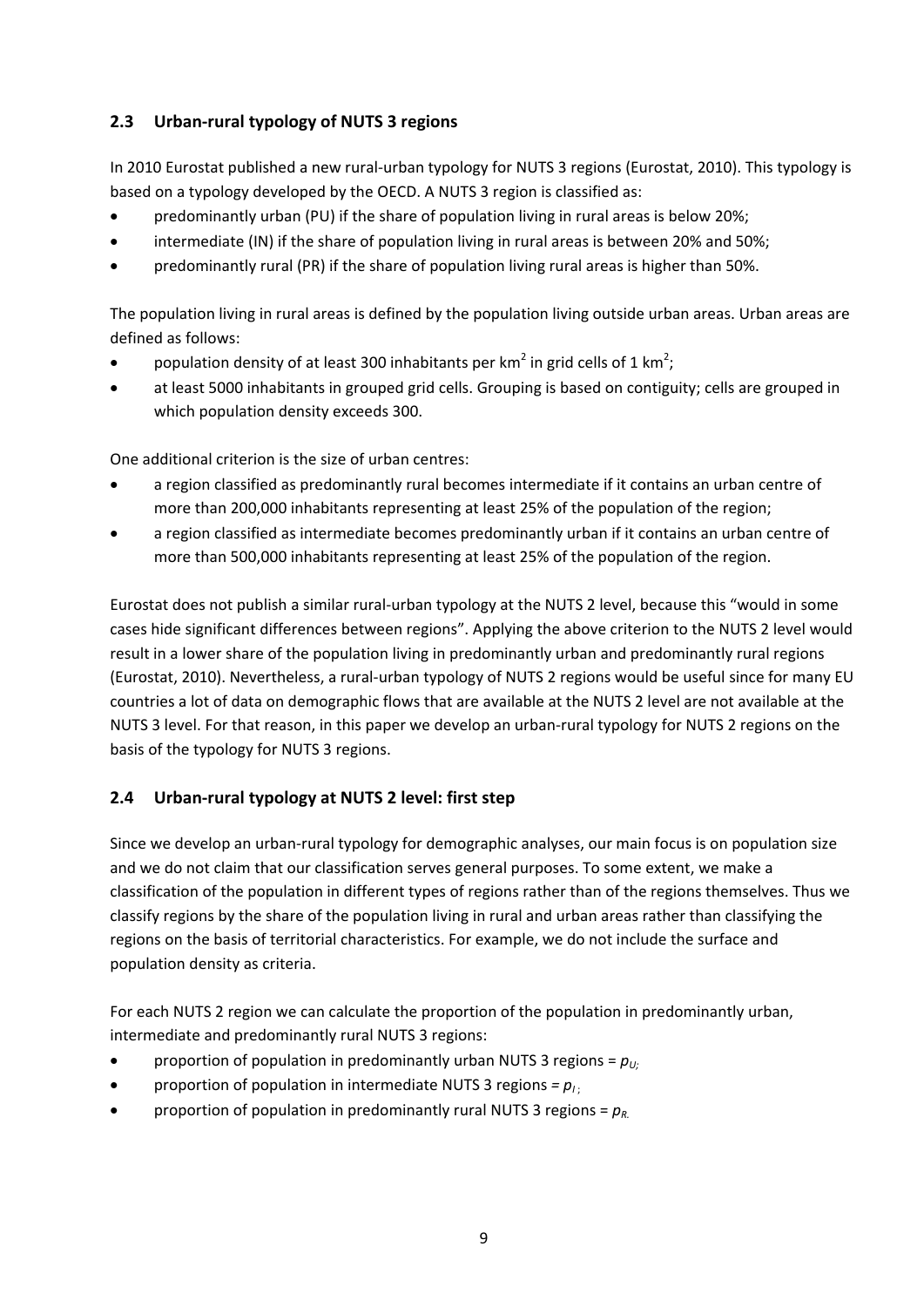We can classify NUTS 2 regions on the basis of these proportions. We could classify a NUTS 2 region as predominantly urban if  $p_U = max(p_U, p_I, p_R)$  and as predominantly rural if  $p_R = max(p_U, p_I, p_R)$ . The other regions are then intermediate. However, this would imply that if, say, 40% of the population lives in predominantly urban NUTS 3 regions and 35% lives in predominantly rural NUTS 3 regions, the NUTS 2 region would be classified as predominantly urban, whereas it would seem more logical to classify this region as intermediate. Thus it seems logical to classify a NUTS 2 region as predominantly urban only if the proportion living in predominantly urban NUTS 3 regions is considerably higher than the proportion living in predominantly rural NUTS 3 regions. Hence, we define a NUTS 2 region as

- predominantly urban if  $p_U p_R > c$  where  $0 < c < 1$
- predominantly rural if  $p_R p_U > d$  where  $0 < d < 1$
- the other regions are intermediate.

If the value of *c* is close to 1, most NUTS 2 regions for which  $p_U > p_R$  will be classified as intermediate, whereas if *c* is close to 0, most regions will be classified as predominantly urban. Similarly, if *d* is close to 1, many NUTS 2 regions for which  $p_R > p_U$  will be classified as intermediate, whereas if *d* is close to 0, many regions will be classified as predominantly rural. For example if 70% of the population is living in a predominantly urban NUTS 3 region and 30% in a predominantly rural NUTS 3 region and if we assume that *c* = 0.5, the NUTS 2 region will be classified as intermediate. If we assume that *c* = 0.3, the NUTS 2 region will be classified as predominantly urban. We could determine the values of *c* and *d* a priori, depending on whether we prefer to classify many NUTS 2 regions as either predominantly urban or rural (thus assuming low values of *c* and *d*) or whether we prefer to classify many NUTS 2 regions as intermediate because NUTS 2 regions will have a more mixed character than NUTS 3 regions (thus assuming high values of *c* and *d*).

Alternatively we have estimated the values of *c* and *d* in such a way that in each country the proportions of the population living in predominantly urban and predominantly rural NUTS 2 regions are as close as possible to the proportions living in predominantly urban and predominantly rural NUTS 3 regions. Using a least squares criterion this results in the following estimates:

- $c = 0.40$
- $d = 0.33$

Thus a NUTS 2 region is predominantly urban if, on the basis of the NUTS 3 classification, the difference between the proportion urban and the proportion rural is bigger than 0.33. On the other hand, a NUTS 2 region is predominantly rural if the difference between the proportion rural and the proportion urban is bigger than 0.40. All other NUTS 2 regions are called intermediate.

Based on the NUTS 3 classification 41% of the population of EU countries lives in a predominantly urban region. Based on the NUTS 2 classification this is 42%. For rural regions the percentages are close as well. Based on the NUTS 3 classification 24% of the population lives in predominantly rural regions and based on the NUTS 2 classification this is 25%. For the large countries the distributions of the population based on the classification at NUTS 3 and NUTS 2 levels are close. For example, for Germany 43% of the population is living in a predominantly urban region according to the NUTS 3 classification and 41% according to the NUTS 2 classification. For France the percentages are 35 and 33 respectively. For some smaller countries there are big differences. This has to do with the small number of NUTS 2 regions in those countries.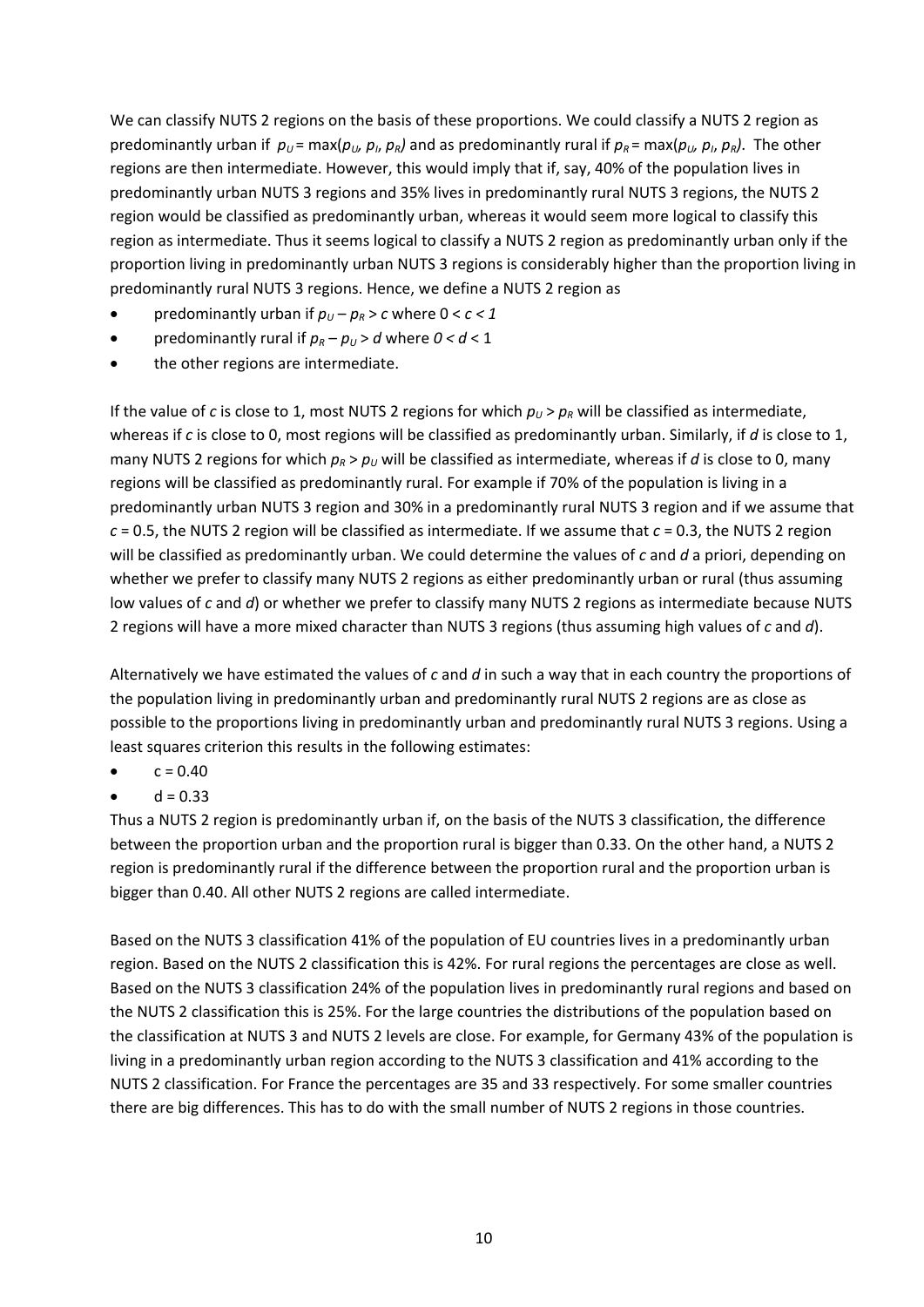### **2.5 Comparison of NUTS 3 and NUTS 2 classification**

Correspondence of the percentages of people living in urban and rural regions at the NUTS 2 and NUTS 3 levels is not sufficient to decide whether our NUTS 2 classification is reasonable. If the NUTS 2 classification would imply that a large proportion of the population living in predominantly rural NUTS 3 regions would live in predominantly urban NUTS 2 regions or vice versa, the NUTS 2 classification would not be satisfactory. Even though it is inevitable that a part of the population will move from one category at the NUTS 3 level to another category at the NUTS 2 level, this part should not be too large. Table 2 shows which share of the population moves to another category.

|                     |            | <b>NUTS 2 level</b> |       |       | Same Different |       |
|---------------------|------------|---------------------|-------|-------|----------------|-------|
|                     | <b>PR</b>  | IN                  | PU    | Total | type           | type  |
| <b>NUTS 3 level</b> | million    |                     |       |       |                |       |
| <b>PR</b>           | 79.5       | 35.8                | 5.3   | 120.6 | 79.5           | 41.1  |
| ΙN                  | 48.4       | 95.1                | 38.7  | 182.2 | 95.1           | 87.0  |
| PU                  | 1.1        | 37.0                | 168.2 | 206.4 | 168.2          | 38.2  |
| Total               | 129.0      | 167.9               | 212.2 | 509.1 | 342.8          | 166.3 |
|                     | percentage |                     |       |       |                |       |
| PR.                 | 65.9       | 29.7                | 4.4   | 100.0 | 65.9           | 34.1  |
| IN                  | 26.6       | 52.2                | 21.2  | 100.0 | 52.2           | 47.8  |
| PU                  | 0.5        | 17.9                | 81.5  | 100.0 | 81.5           | 18.5  |

#### Table 2 Differences in distribution of population by type of region between NUTS 2 and NUTS 3 levels

*PR = predominantly rural, IN = intermediate, PU = predominantly urban*

Table 2 shows that:

- almost 82 per cent of the population living in a predominantly urban NUTS 3 region lives in a predominantly urban NUTS 2 region;
- 18 per cent of the population living in a predominantly urban NUTS 3 region lives in an intermediate NUTS 2 region;
- less than 1 per cent of the population in predominantly urban NUTS 3 regions lives in a predominantly rural NUTS 2 region;
- two thirds of the population living in a predominantly rural NUTS 3 region lives in a predominantly rural NUTS 2 region;
- 30 per cent of the population living in a predominantly rural NUTS 3 region lives in an intermediate NUTS 2 regions;
- less than 5 per cent of the population in predominantly rural NUTS 3 regions lives in a predominantly urban NUTS 2 region.

We can conclude that only a very small share of the population living in an urban region at the NUTS 3 level would live in a rural region at the NUTS 2 level or vice versa. Thus the NUTS 2 classification seems consistent with the NUTS 3 classification.

### **2.6 Different types of intermediate regions**

Looking at the intermediate regions it is important to note that there are different types of intermediate regions at the NUTS 2 level. Some NUTS 2 regions are intermediate because a considerable share of the population lives in an intermediate region at the NUTS 3 level and the remaining population either lives in a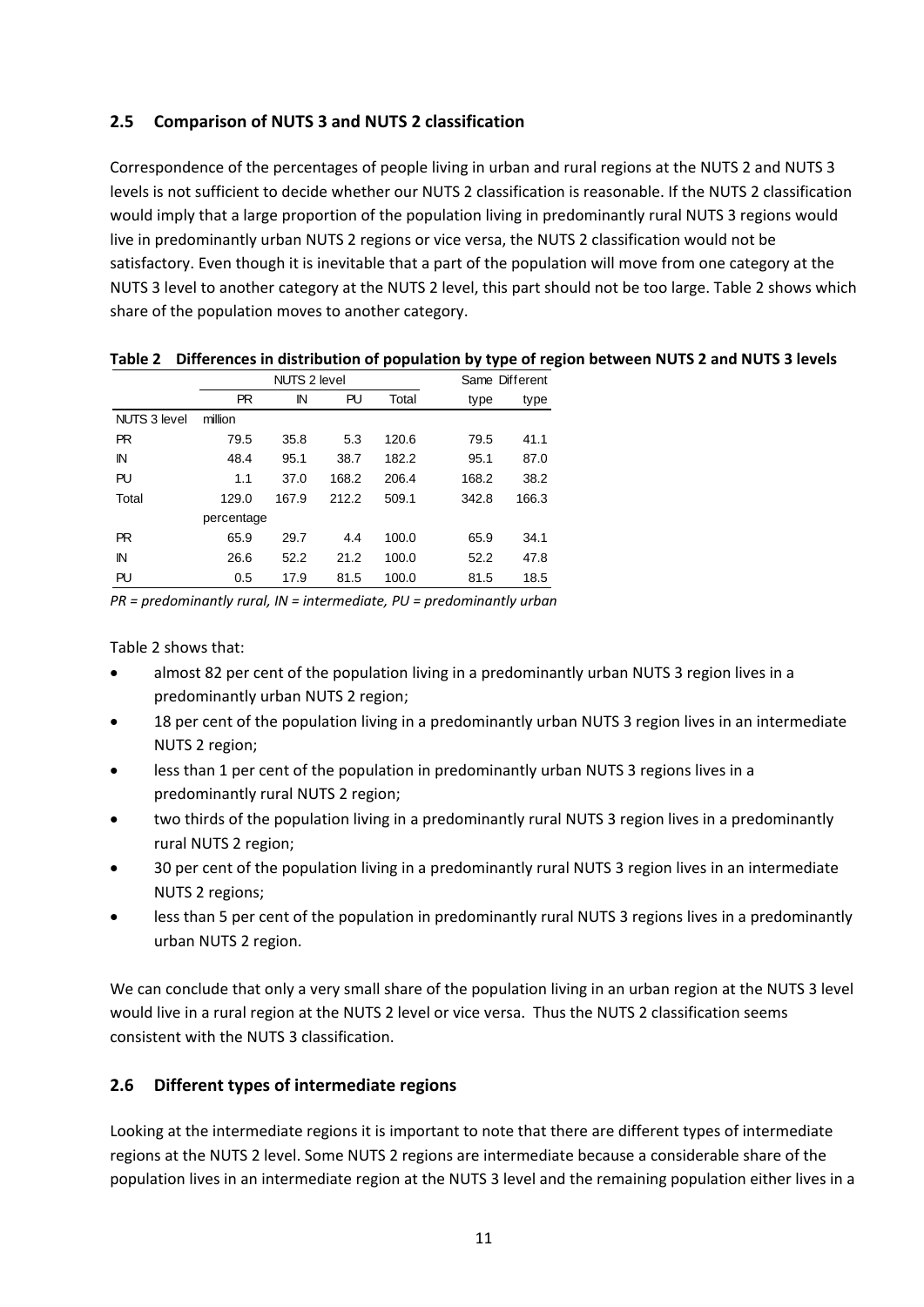rural or urban region. Other NUTS 2 regions are intermediate because they include both predominantly urban and predominantly rural regions.

Lorraine in France is an example of the first type of intermediate region at the NUTS 2 level: 75% of the population lives in an intermediate region at the NUTS 3 level. Aquitaine is an example of the second type of intermediate region at the NUTS 2 level: 45% of the population lives in a predominantly urban region and 35% lives in a predominantly rural region at the NUTS 3 level. The former type of intermediate regions at the NUTS 2 level is more frequent than the latter type.

One third of intermediate regions at the NUTS 2 level include intermediate regions at NUTS 3 level only. This means that these intermediate NUTS regions are homogeneous. In addition, in 40% of the intermediate NUTS 2 regions the proportion of the population living in an intermediate region at the NUTS 3 level is between 50 and 100%. Thus in three quarters of all intermediate regions at the NUTS 2 level the majority of the population lives in an intermediate region at the NUTS 3 level. For these regions it is obvious that they should be classified as intermediate at the NUTS 2 level.

The remaining intermediate NUTS 2 regions include a mix of predominantly urban and predominantly rural NUTS 3 regions. In these regions 44% of the population lives in a predominantly urban NUTS 3 region and 38% in a predominantly rural NUTS 3 region. Thus a considerable share of the population in these intermediate NUTS 2 regions lives in an urban NUTS 3 region, and that share exceeds the share living in rural regions. This is reason to examine whether part of these intermediate regions should be classified as urban rather than intermediate.

### **2.7 Urban‐rural typology at NUTS 2 level: second step based on additional criterion**

In section 2.4 we proposed a criterion for deciding which regions including more population in urban than in rural NUTS 3 regions should be regarded as urban at the NUTS 2 level and which part as intermediate. The criterion is based on the distribution of the population among the three types of regions at the national level. However, one may question whether this criterion is sufficient. In the previous section we discussed that one quarter of the intermediate regions are heterogeneous. Some intermediate regions include a rather substantial share of population living in urban NUTS 3 regions. We might consider part of these regions as predominantly urban rather than intermediate if they include a large city. Note that the Eurostat classification at the NUTS 3 level uses the size of urban centres as an additional criterion (see section 2.3). Intermediate regions containing a city with more than 500,000 thousand inhabitants are classified as predominantly urban.

We can use the same criterion at the NUTS 2 level. However, because NUTS 2 regions cover a larger area it seems useful to add a criterion. If in a NUTS 2 region a larger proportion of the population lives in predominantly rural NUTS 3 regions than in predominantly urban NUTS 3 regions, it does not seem logical to label that NUTS 2 region as predominantly urban even when it would include a large city. Thus we suggest to label an intermediate NUTS 2 region as predominantly urban if

- the regions includes a city with more than 500,000 inhabitants and
- the proportion living in predominantly urban NUTS 3 regions exceeds that of living in predominantly rural NUTS 3 regions.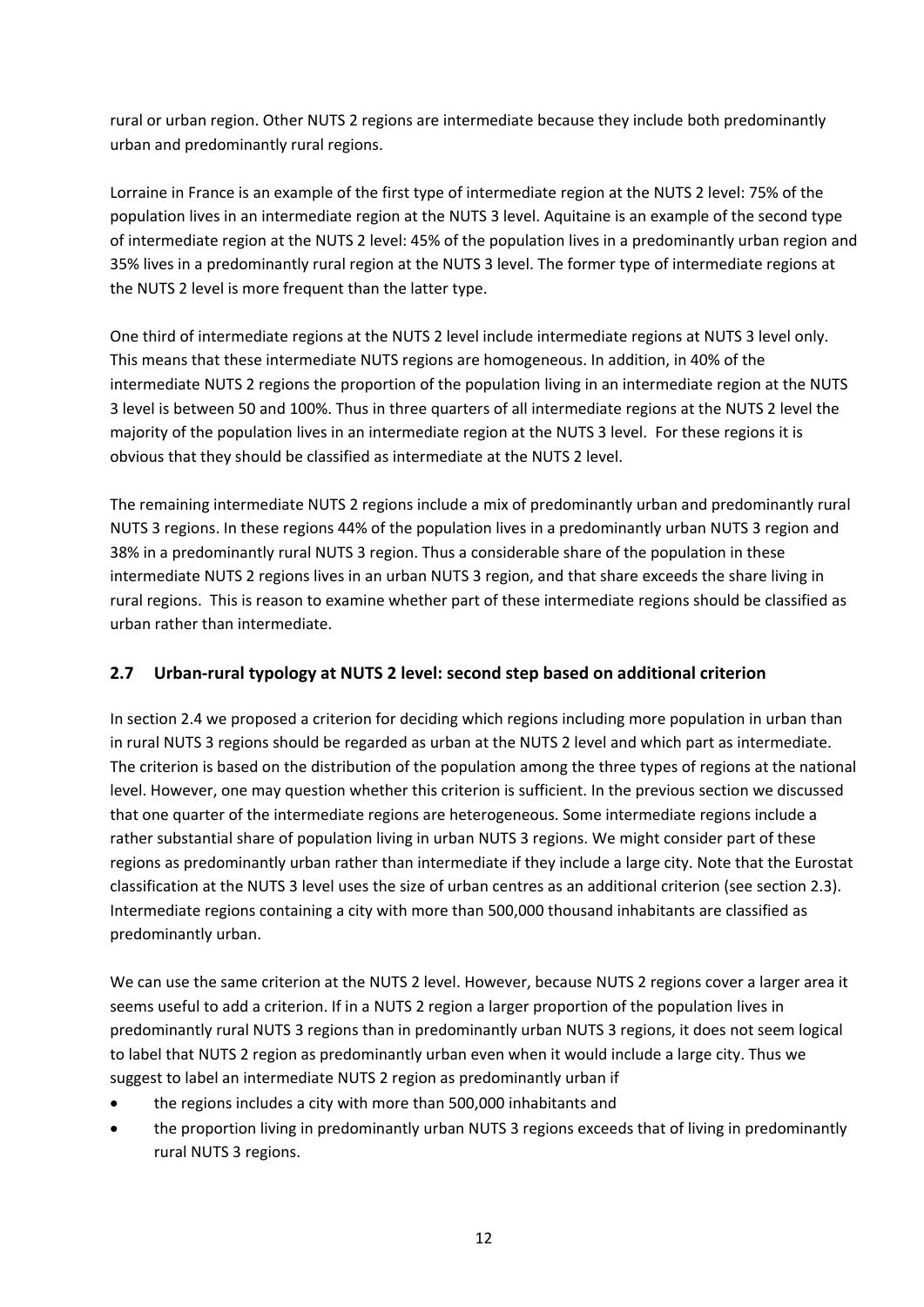This criterion implies that 11 intermediate NUTS 2 regions will be classified as predominantly urban regions.

Table 3 shows these 11 regions including the names of the large cities in these regions. Three of these regions can be found in Germany, two in France and Poland, and one in Bulgaria, Spain, Italy and Latvia. If we classify these 11 intermediate NUTS 2 regions as predominantly urban, the total proportion of the European population living in predominantly urban NUTS 2 regions will increase and will exceed that living in predominantly urban NUTS 3 regions.

| NUTS <sub>2</sub> |                       | Main city | <b>Inhabitants</b> |
|-------------------|-----------------------|-----------|--------------------|
|                   |                       |           | x 1000             |
| <b>BG41</b>       | Yugozapaden           | Sofia     | 1 1 6 3            |
| DE21              | Oberbayern            | München   | 1 327              |
| DE25              | <b>Mittelf ranken</b> | Nürnberg  | 504                |
| <b>DE92</b>       | Hannover              | Hannover  | 520                |
| <b>ES61</b>       | Andalucía             | Málaga    | 566                |
|                   |                       | Sevilla   | 700                |
| FR61              | Aquitaine             | Bordeaux  | 703                |
| <b>FR71</b>       | Rhône-Alpes           | Lyon      | 1 2 2 6            |
| ITC1              | Piemonte              | Torino    | 908                |
| LV <sub>00</sub>  | Latvija               | Riga      | 735                |
| <b>PL12</b>       | Mazow jeckie          | Warszaw a | 1710               |
| <b>PL21</b>       | Malopolskie           | Krakow    | 755                |
|                   |                       |           |                    |

**Table 3 Intermediate NUTS 2 regions classified as predominantly urban regions**

Source: Eurostat Urban Audit.

Table 4 shows that according to this classification 50 per cent of the population lives in a predominantly urban region at the NUTS 2 level in contrast with 41 percent at the NUTS 3 level. As would be expected the percentage living in intermediate regions at the NUTS 2 level is smaller than at the NUTS 3 level. This is a logical consequence of classifying intermediate regions with a large city as predominantly urban regions. The percentages of the population living in predominantly rural regions are close at the NUTS 2 and NUTS 3 levels.

Figure 1 gives a summary of the classification criteria.

#### **Figure 1 From NUTS 3 to NUTS 2: classification criteria**



*PR = predominantly rural, IN = intermediate, PU = predominantly urban*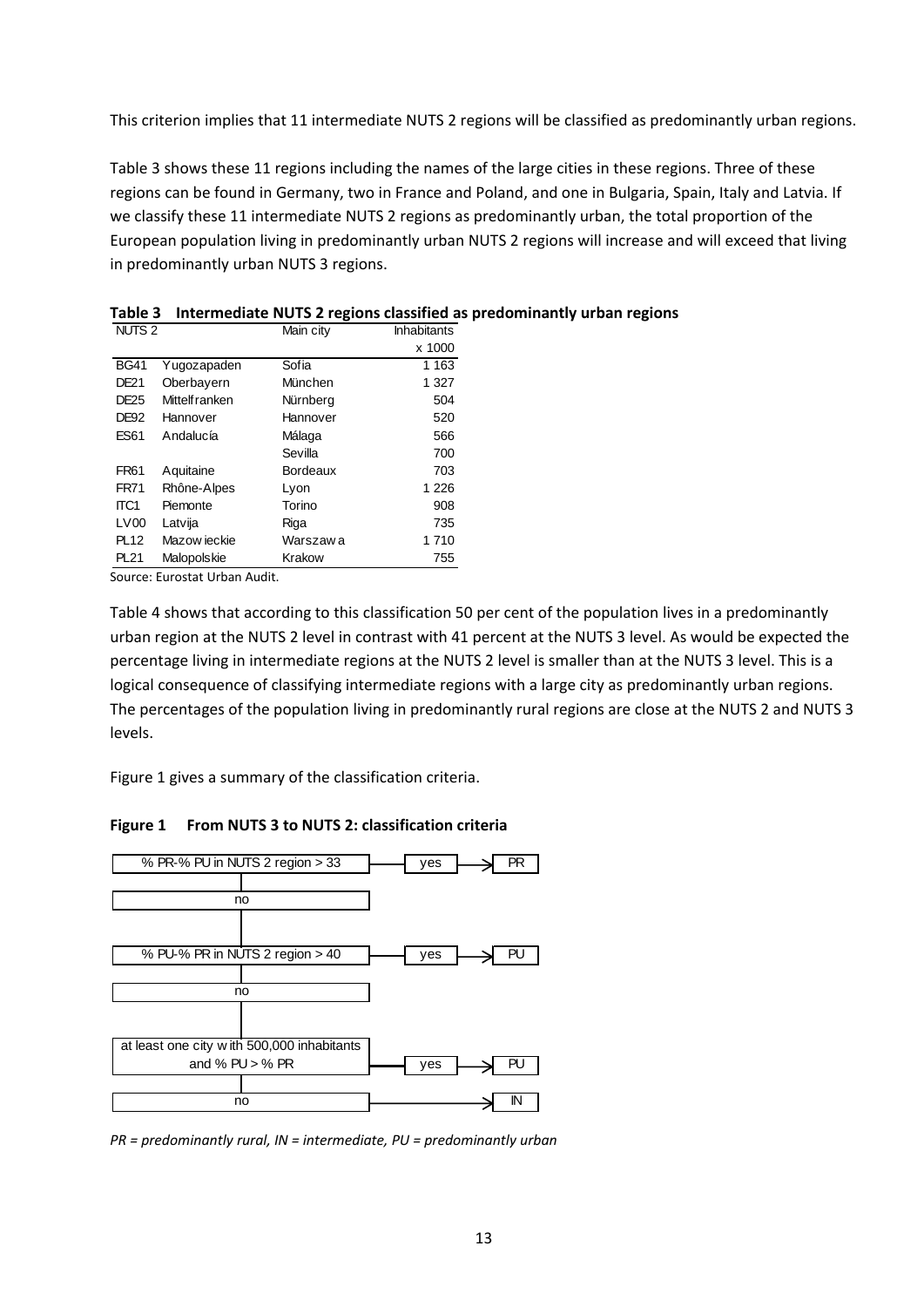|           |                       |                | NUTS <sub>2</sub> |             |           | <b>NUTS3</b>   |             |
|-----------|-----------------------|----------------|-------------------|-------------|-----------|----------------|-------------|
|           |                       | <b>PR</b>      | $\mathbb N$       | <b>PU</b>   | <b>PR</b> | IN             | <b>PU</b>   |
| AT        | Austria               | 48             | 28                | 25          | 39        | 26             | 34          |
| BE        | Belgium               | $\overline{7}$ | 13                | 80          | 9         | 24             | 68          |
| BG        | <b>Bulgaria</b>       | 58             | 15                | 28          | 39        | 45             | 16          |
| CН        | Sw itzerland          | 0              | 69                | 31          | 9         | 50             | 41          |
| СY        | Cyprus                | $\overline{0}$ | 100               | $\mathbf 0$ | 0         | 100            | $\mathbf 0$ |
| CZ        | <b>Czech Republic</b> | 38             | 39                | 23          | 33        | 43             | 23          |
| DE        | Germany               | 20             | 29                | 51          | 17        | 40             | 43          |
| DK        | Denmark               | 70             | 0                 | 30          | 43        | 36             | 21          |
| EE        | Estonia               | 100            | $\Omega$          | $\mathbf 0$ | 48        | 52             | $\mathbf 0$ |
| ES        | Spain                 | $\overline{7}$ | 23                | 71          | 13        | 38             | 48          |
| F1        | Finland               | 50             | $\Omega$          | 50          | 43        | 31             | 26          |
| <b>FX</b> | France                | 32             | 20                | 48          | 29        | 36             | 35          |
| <b>GR</b> | Greece                | 41             | 23                | 36          | 43        | 11             | 46          |
| HU        | Hungary               | 71             | $\overline{0}$    | 29          | 47        | 36             | 17          |
| IE        | Ireland               | 27             | 73                | $\mathbf 0$ | 73        | $\overline{0}$ | 27          |
| IS        | Iceland               | 100            | 0                 | $\mathbf 0$ | 37        | 63             | $\mathbf 0$ |
| П         | Italy                 | 13             | 33                | 54          | 21        | 44             | 36          |
| $\Box$    | Liechtenstein         | 0              | 100               | $\Omega$    | 0         | 100            | $\Omega$    |
| LT        | Lithuania             | 0              | 100               | $\Omega$    | 43        | 31             | 25          |
| LU        | Luxembourg            | 0              | 100               | $\Omega$    | 0         | 100            | $\mathbf 0$ |
| LV        | Latvia                | 0              | 0                 | 100         | 38        | 13             | 48          |
| МT        | Malta                 | 0              | $\overline{0}$    | 100         | 0         | $\overline{0}$ | 100         |
| NL        | Netherlands           | 0              | 13                | 87          | 1         | 28             | 71          |
| <b>NO</b> | Norw ay               | 69             | 9                 | 23          | 48        | 40             | 12          |
| PL        | Poland                | 33             | 25                | 42          | 38        | 34             | 28          |
| PT        | Portugal              | 34             | 38                | 29          | 36        | 15             | 49          |
| <b>RO</b> | Romania               | 90             | $\mathbf 0$       | 10          | 46        | 44             | 10          |
| <b>SE</b> | Sw eden               | 27             | 51                | 21          | 23        | 56             | 21          |
| SI        | Slovenia              | 53             | 47                | $\mathbf 0$ | 43        | 57             | $\mathbf 0$ |
| SK        | Slovakia              | 89             | $\mathbf 0$       | 11          | 50        | 38             | 11          |
| <b>UK</b> | United Kingdom        | 1              | 20                | 79          | 3         | 26             | 71          |
|           | Total                 | 25             | 25                | 50          | 24        | 36             | 41          |

Table 4 Distribution of population by type of region in each country at NUTS 2 and NUTS 3 level

*PR = predominantly rural, IN = intermediate, PU = predominantly urban*

The table in Annex 2 shows the rural‐urban classification for all NUTS 2 and NUTS 3 regions. In addition the table presents the population density and population size for all regions. At the NUTS 2 level population density varies widely within each category. For predominantly rural NUTS 2 regions population density ranges from 3 in Övre Norrland (SE33) to 203 in Tübingen (DE14). For intermediate NUTS 2 regions population density varies from 3 in Iceland (IS00) to 378 in Münster (DEA3). Finally, for predominantly urban NUTS 2 regions the range is from 28 in Aragón (ES24) to 9406 in Inner London (UKI1). Since there is much overlap in the ranges of population density between the categories, population density is not a sufficient criterion to make a distinction between urban and rural regions.

#### **2.8 Geographical distributions of urban‐rural NUTS 2 and NUTS 3 classifications**

Map 1 shows the geographical patterns of the rural-urban classification at NUTS 3 level and Map 2 at NUTS 2 level. Obviously the NUTS 3 map shows more detail than the NUTS 2 map. Nevertheless the global geographical patterns are similar. The main differences between both maps are caused by the fact that several predominantly urban NUTS 3 regions have a relatively small surface but a large share of the population of the NUTS 2 region.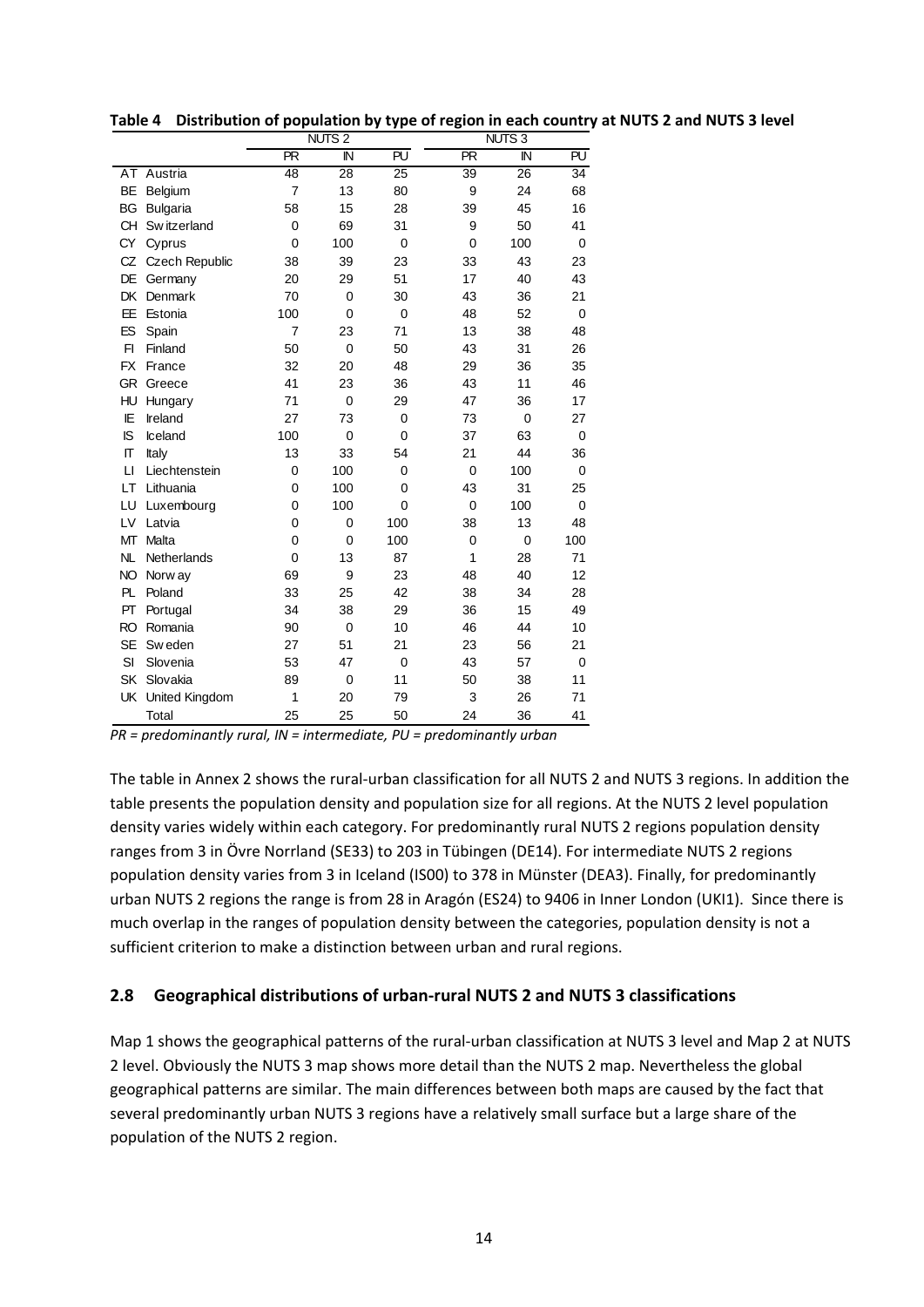For example, the NUTS 3 region Barcelona (ES511) has 74% of the population of the NUTS 2 region Cataluna (ES51), but only 24% of its surface. As a consequence, Barcelona shows as a small predominantly urban region in the NUTS 3 map, whereas Cataluna shows as a larger predominantly urban region in the NUTS 2 map. The same applies to the neighbouring NUTS 2 regions Aragon (ES24), where 72% of the population lives in the predominantly urban NUTS 3 region Zaragoza(ES243), and Comunidad Valenciana (ES52), where 51% of the population lives in Valencia(ES523). This results in the relatively large predominantly urban region in Eastern Spain.

The NUTS 2 region Andalucia (ES61) in the South of Spain includes eight NUTS 3 regions of which five are intermediate and one is predominantly rural. This NUTS 2 region is classified as predominantly urban because it includes two large urban centres: Malaga(ES617) and Sevilla (ES618).

The West coast of Italy shows a relatively large predominantly urban NUTS 2 region which corresponds with two relatively small predominantly urban NUTS 3 regions. The NUTS 2 region Lazio (ITE4) is predominantly urban because 73% of its population lives in Rome (ITE43) and only 17% of the population lives in predominantly rural NUTS 3 regions. Campania (ITF3) is predominantly urban because 53% of the population lives in Napoli (ITF33) and only 5% of the population lives in the predominantly rural region Benevento (ITF32).

Another area which looks different in both maps includes regions in the north of England and the south of Scotland. This predominantly urban area includes four NUTS 2 regions: Tees Valley and Durham (UKC1, 100% of the population living in predominantly urban NUTS 3 regions), Northumberland and Tyne and Wear (UKC2, 78%), Eastern Scotland (UKM2, 53%) and South Western Scotland (UKM3, 78%). Thus, a vast majority of the population lives in predominantly urban NUTS 3 regions.

Since maps show the size of regions rather than their population size the NUTS 2 and NUTS 3 maps seem to be different. Note that the purpose of our rural-urban classification is to use it for demographic analyses. This implies that population size of regions is a more important criterion than the size of the area.

We conclude that a rural-urban typology at NUTS 2 level seems useful for demographic analyses. Even though it does not include all details of a NUTS 3 typology, the geographical pattern of the NUTS 2 typology seems to give an adequate description of the way the European population is distributed over rural and urban regions.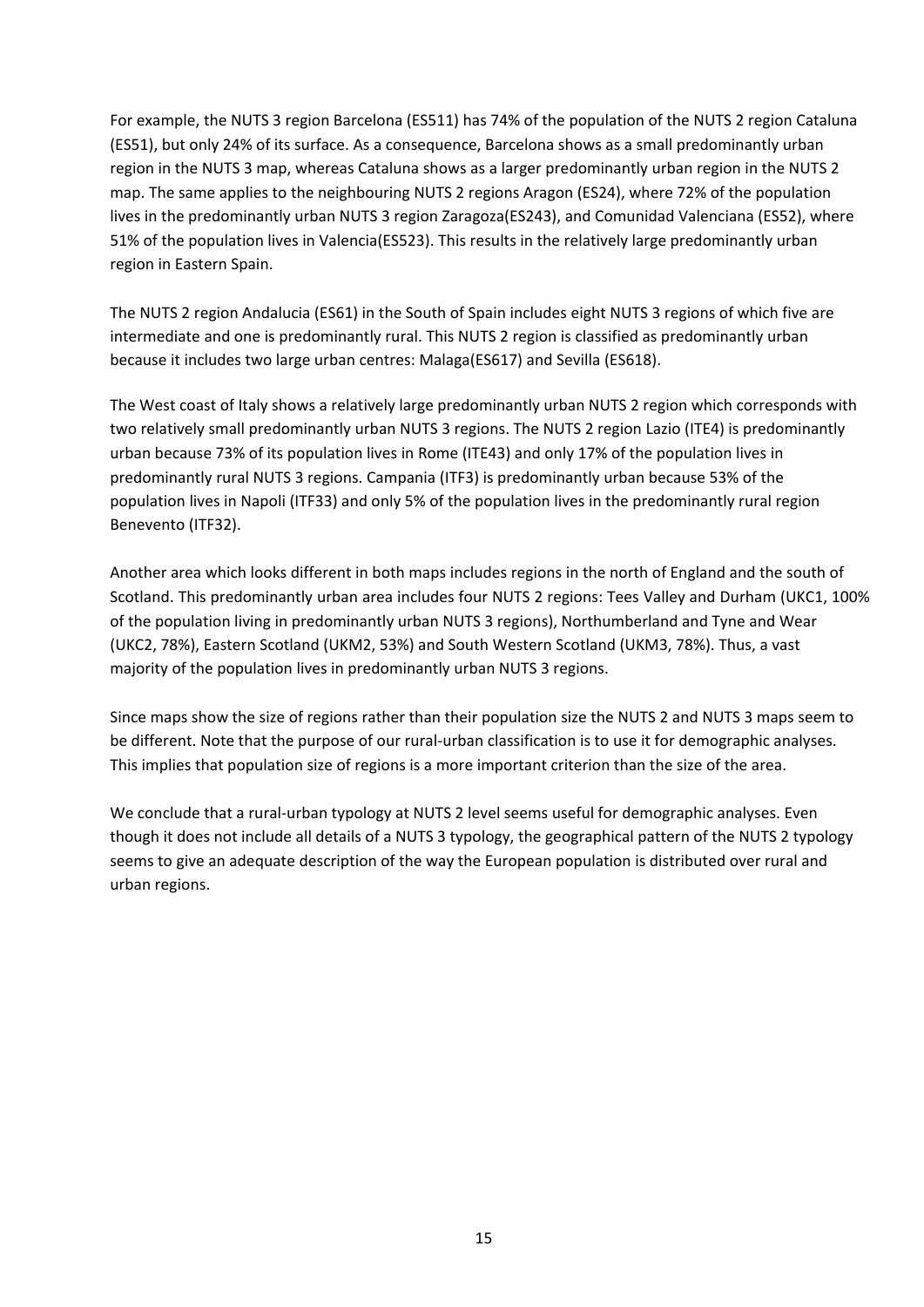### **Map 1 NUTS 3 Typology**



Source: Eurostat.



### **Map 2 NUTS 2 Typology**

Source: NIDI on the basis of the Eurostat NUTS 3 typology.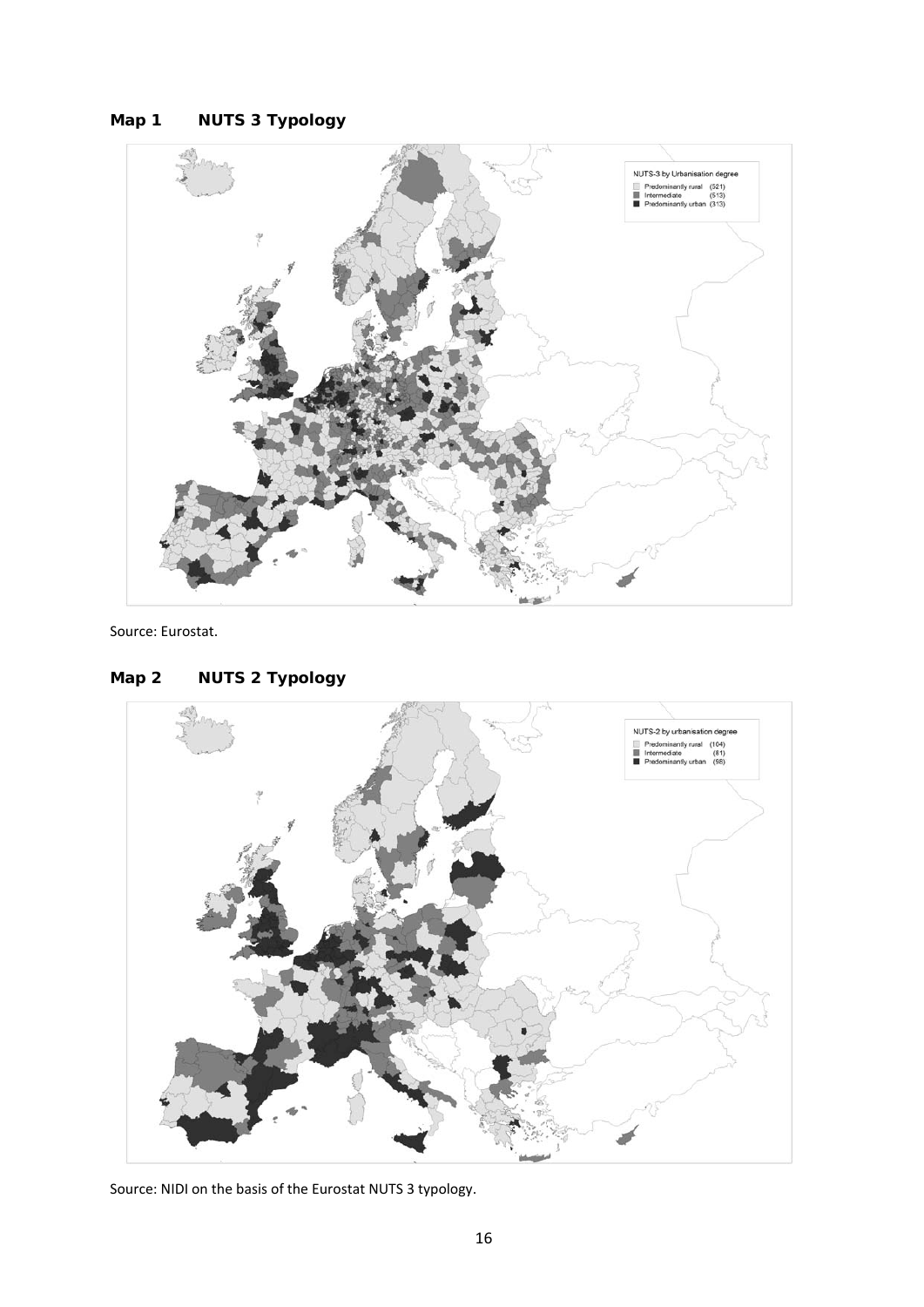### **3 Changes in the working age population**

#### **3.1 Cohort turnover, migration and mortality effects**

The growth rate of the working age population is an important source of economic growth. A declining working age population will lead to a reduction in economic growth unless there is an acceleration in the growth rate of labour productivity, an increase in labour force participation rates or a decrease in the unemployment rate. We define the working age population as the number of men and women aged 15 to 64 years. The growth rate of the working age can be decomposed into three underlying components of change: cohort turnover, net migration, and mortality. We explain the estimation of the size of the three components by an example: the NUTS 2 region Stockholm (SE11). See Figure 2.



**Figure 2 Change of the 15‐24 year working population during the years 2000‐2004, Stockholm**

Source basic data: Eurostat. Calculation of cohort turnover and migration by NIDI.

For Stockholm the age group 15‐24 (rectangle BDGE) is followed during the years 2000‐2004. During this period the size of this group increases by 12,811 (from 199,675 on 1 January 2000 to 212,486 on 1 January 2005). The total number of deaths in this age group during the years 2000‐2004 is 349. This is the mortality‐ effect.

The cohort turnover is the difference between the entry (cohorts 1984‐1989) and the exit (cohorts 1974‐ 1979). The entry‐effect is determined by inflow of the cohorts 1984‐1989 (ABFE). On 1 January 2000 the number of people in these cohorts is 105,773 (AB), on 1 January 2005 108,232 (EF). Hence, the number has grown by 2,459 as a result of migration (plus) and mortality (minus). We assume that half of deaths and migration among the cohorts 1984‐1989 during the years 2000‐2004 occur between the ages 15 and 25 years and the other half outside these ages. This implies that half of the growth is already covered by the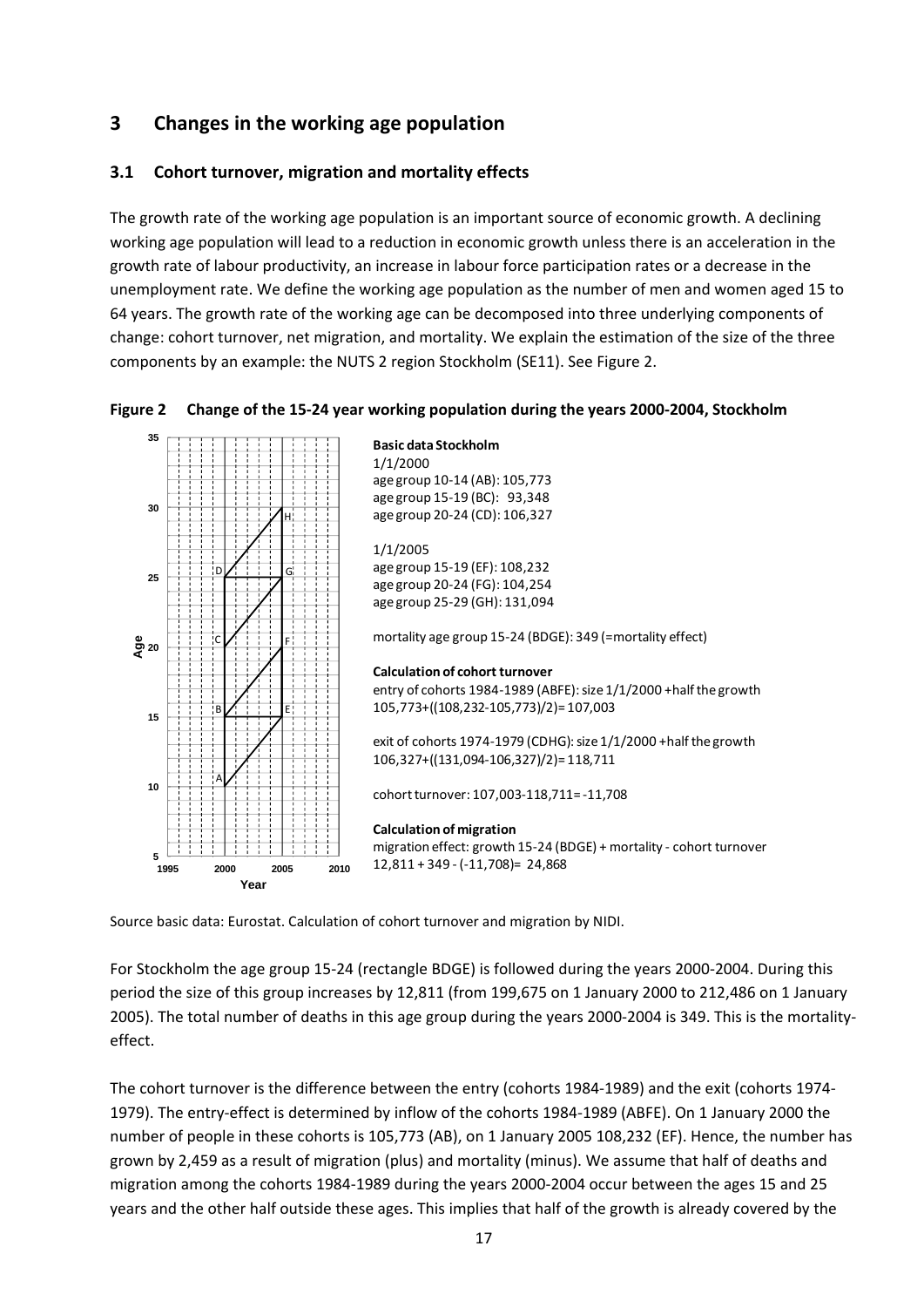age group 15-24. As a consequence, the entry-effect for the cohorts 1984-1989 in the age group 15-24 is the number on 1 January 2000 plus half the growth during the years 2000‐2004, i.e.

105,773 + 0.5\*(2,459)= 107,003.

Similarly the size of the outflow of cohorts 1979‐1984 (CDHG) can be estimated. On 1 January 2000 the number of people in these cohorts is 106,327 (CD), and on 1 January 2005 131,094 (GH). Hence, the number has grown by 24,767 as a result of migration (plus) and mortality (minus). Again, we assume that half of deaths and migration for the cohorts 1974‐1979 during the years 2000‐2004 occur between the ages of 15 and 25 years and the other half outside these ages, the exit-effect for these cohorts in the age group 15‐24 equals

106,327 + 0.5\*(24,767)= 118,711.

This implies that the cohort turnover equals 107,003 ‐ 118,711 = 11,708.

Finally, the migration‐effect on the change of the age group 15‐24 during the years 2000‐2004 is estimated by the total growth plus mortality minus cohort turnover

12,811 + 349 ‐ (‐11,708)= 24,868.

### **3.2 Changes in the working age population of selected European countries**

The figures in Annex 1 show the changes in the working age population in nine selected European countries in the period 2000‐2004: Austria, Czech Republic, France, Germany, Italy, the Netherlands, Poland, Spain and Sweden. We distinguish five age categories of the working age population and three components of change: cohort turnover, migration and mortality. Figure 3 shows total changes in the working age population in the three types of NUTS 2 regions.





Source basic data: Eurostat.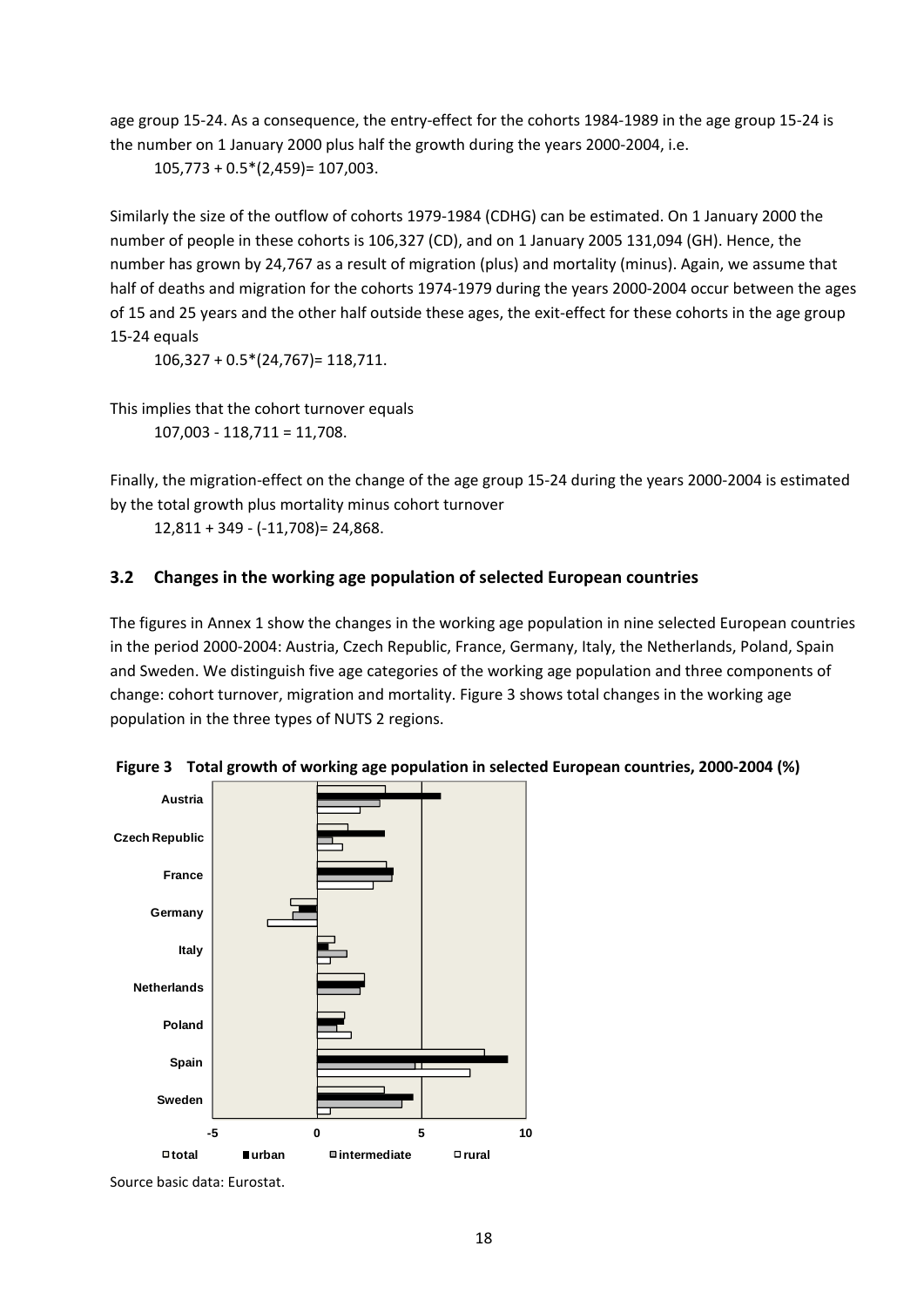The figure shows that in most countries the size of the working age population grew faster in predominantly urban regions than in other regions. In Italy the working age population in intermediate regions grew faster, in Poland the population in predominantly rural regions. Germany is the only country where the working age population decreased in the period 2000‐2004. This decrease was smaller in the predominantly urban regions than in the other regions. From the figures in Annex 1 it can be concluded that in six countries migration has been the main source of the growth of the working age population in urban regions. In France, the Netherlands and Poland the cohort effect was larger than the migration effect.

The figures in Annex 1 also show that in most countries migration has a positive effect on the growth of the number of people aged 15‐24 years in predominantly urban regions. The effect of migration on this age group in predominantly rural regions is often either negative or positive but much smaller than in predominantly urban regions. This suggests that young people move from rural to urban regions or that young immigrants tend to move to urban regions. Of course, both trends may also occur simultaneously.

The figures do not show a distinction between internal and international migration, because for many countries these data are not available at NUTS 2 level. However for some countries we have these data. Figure 4 distinguishes internal and international migration for Spain for the years 2003‐2004.



**Figure 4 Population growth through migration by type of region and age group, Spain, 2003‐2004 (%)**

Source basic data: Eurostat.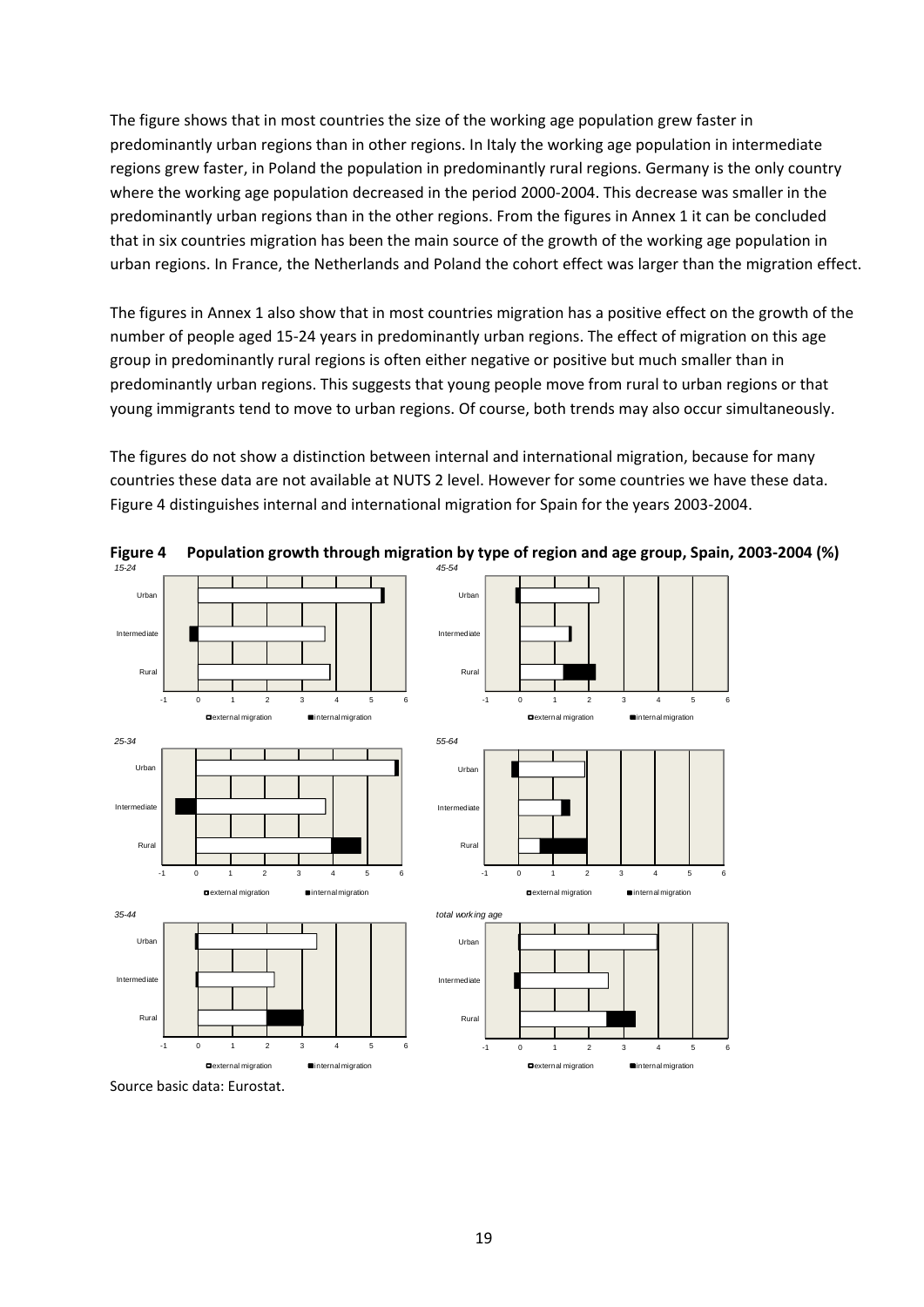International migration by far dominates population growth in Spain, especially for the urban regions and the age groups 15‐24 and 25‐34. In the older age groups the role of internal migration increases somewhat, particularly for the rural regions which attract older people from urban regions.

Figure 5 shows migration flows for Austria. Most striking is the huge growth of the age group 15‐24 in the urban regions: in two years almost 12%, two thirds by international migration and one third by internal migration. However, starting from the age group 25‐34 the internal migration balance becomes negative for the urban regions. That is why external migration completely accounts for the total growth in urban regions. During 2003 and 2004, the intermediate regions of Austria appear to be more attractive for internal migrants than the rural regions.



Figure 5 Population growth through migration by type of region and age group, Austria, 2003-2004 (%)

The figures in Annex 1 show that in most countries the cohort turnover effect is negative for young ages in predominantly urban regions. This can be explained by the fact that relatively few families with children live in urban regions. Many couples having children move from urban to rural or intermediate regions. As a consequence the migration effect is positive for people aged 35 or over in most intermediate regions, whereas for urban regions in most countries the migration effect at age 35 or over is either negative or small. Italy and Spain are exceptions, but this can be explained by their large immigration surplus (see above for Spain). The fact that relatively many families with young children live in intermediate and rural regions explains that in Austria, France, Germany, the Netherlands and Sweden intermediate and rural regions show a positive cohort effect for young ages.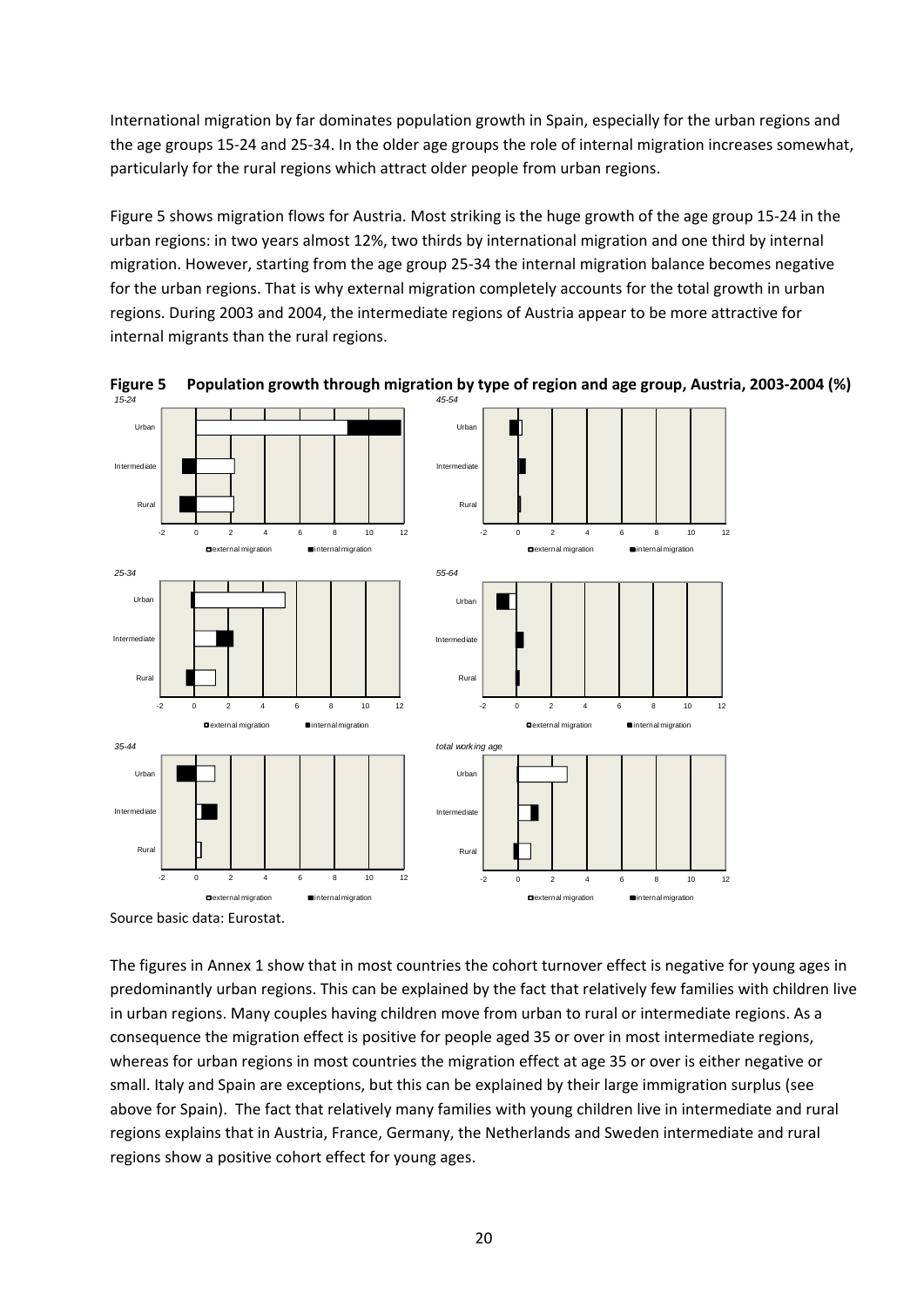In the two Southern European countries, Italy and Spain, and the two Central European countries, Czech Republic and Poland, the cohort effects are negative for the age group 15‐24 because of the very strong decline in fertility in these countries since the 1980s. In Western and Northern European countries the decline in fertility started earlier and is the main cause of the negative cohort effects for the age group 25‐ 34 in all regions in these countries. On the other hand, Czech Republic and Poland show positive cohort effects for these age group. For the age group 55‐64 years the mortality effect in Czech Republic and Poland is considerably larger than in the other countries. The differences across types of regions are relatively small.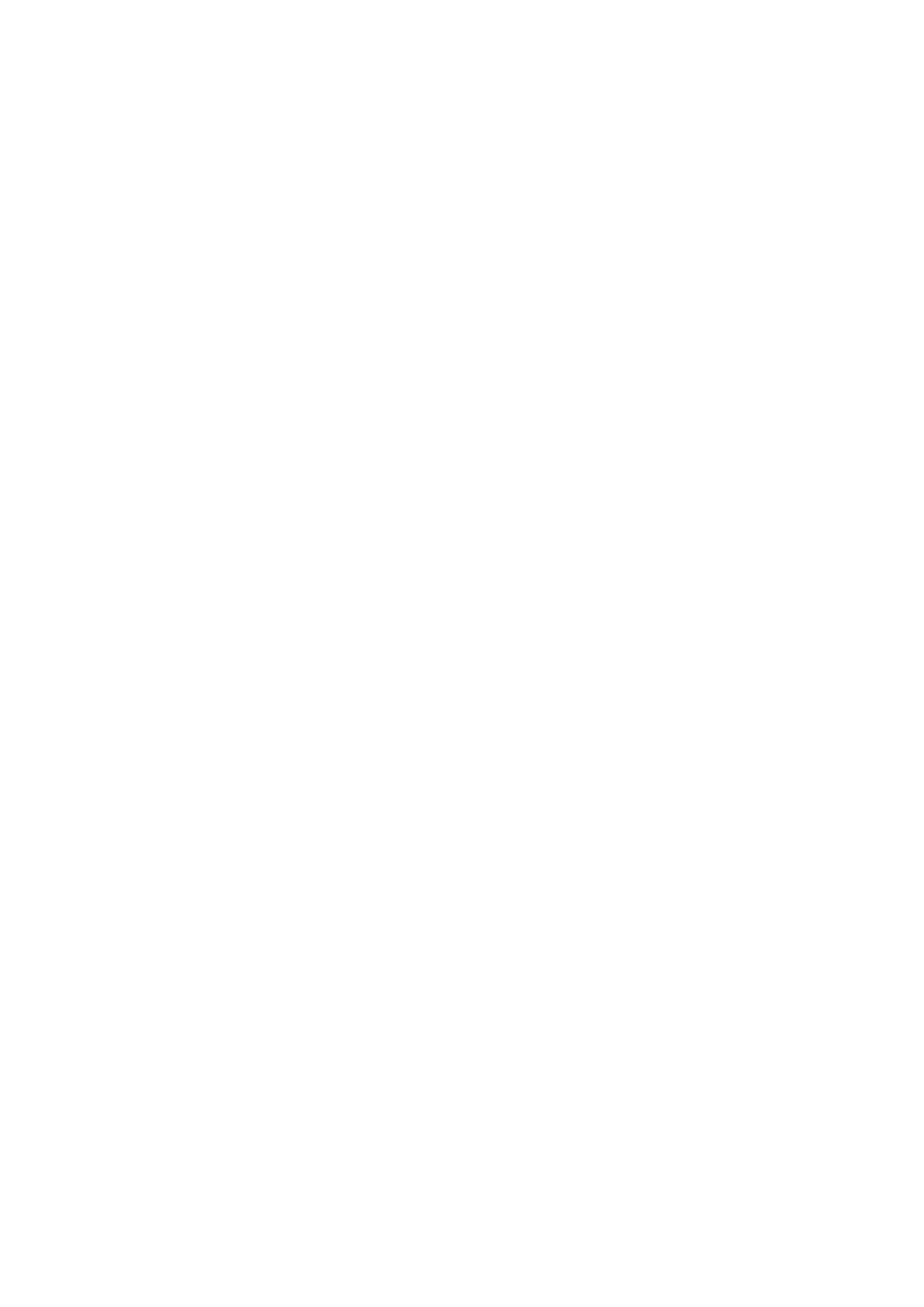### **4 The effect of economic differences on population growth**

### **4.1 Unemployment and GDP**

The previous section shows that on average migration has a positive effect on the inflow of young persons in the working age population in predominantly urban NUTS 2 regions. One would expect that the size of this effect depends on the economic situation of these regions. It seems plausible that the inflow of migrants will be higher in economically strong urban regions than in weaker urban regions. On the basis of statistics on long term unemployment and the GDP per capita we make a distinction between strong and weak urban regions.

Map 3 shows the unemployment rate and map 4 GDP per capita. A comparison of Maps 3 and 2 shows that there is no sharp urban‐rural division in the unemployment rate. The regions with relatively high unemployment rates include both urban and rural regions. The same applies to regions with low unemployment rates. A comparison of Maps 4 and 2 suggests that there is a closer relationship between urbanisation and GDP per capita. Among the regions with the highest level of GDP per capita there are only few rural regions, whereas the regions with a low level of GDP per capita include only few urban regions. However cross-national differences seem to be larger than within-country differences.



**Map 3 Unemployment rates, age 15+, 2000-2004** 

Source: Eurostat.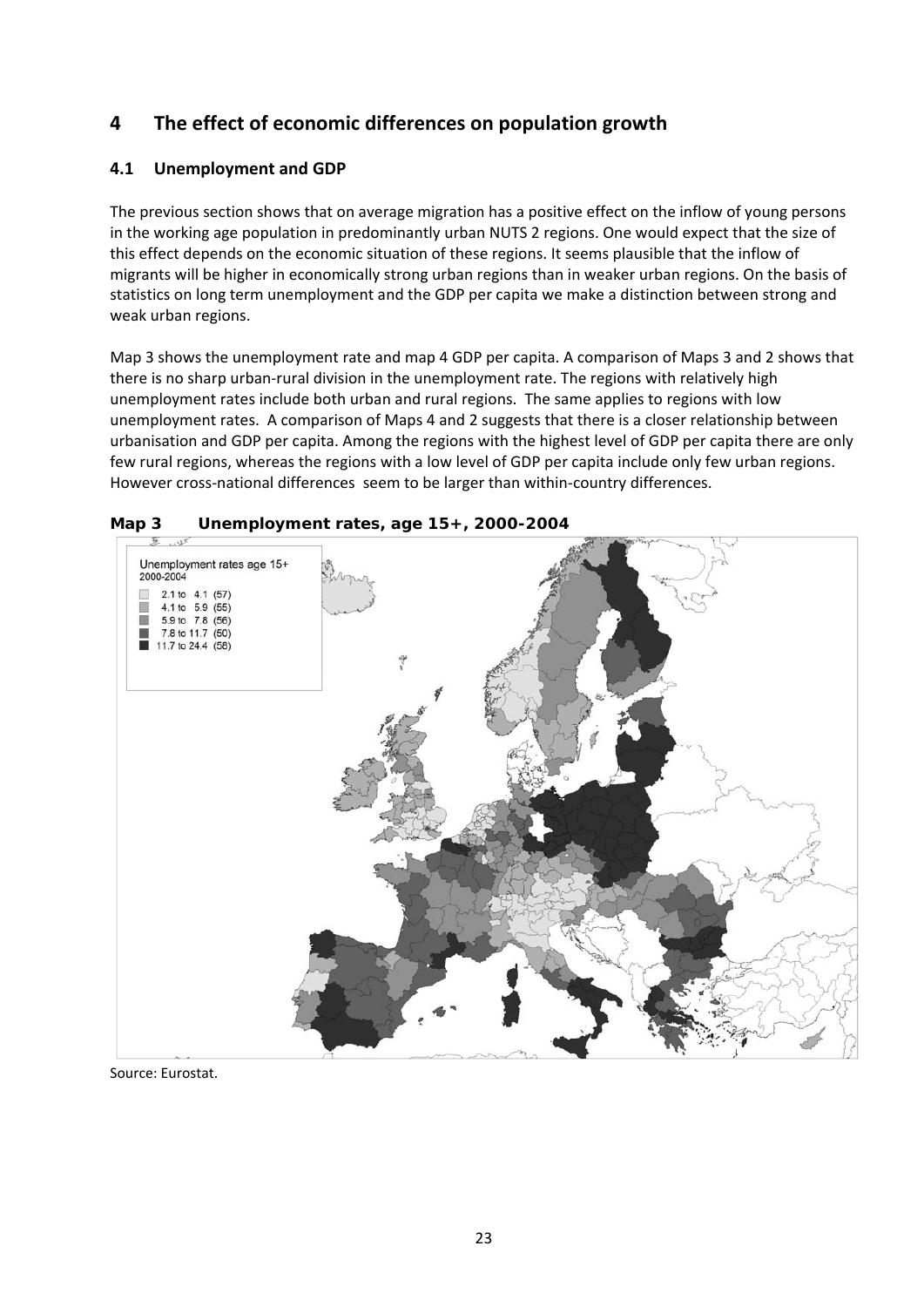### **Map 4 GDP per capita in Euros, 2000-2004**



Source: Eurostat.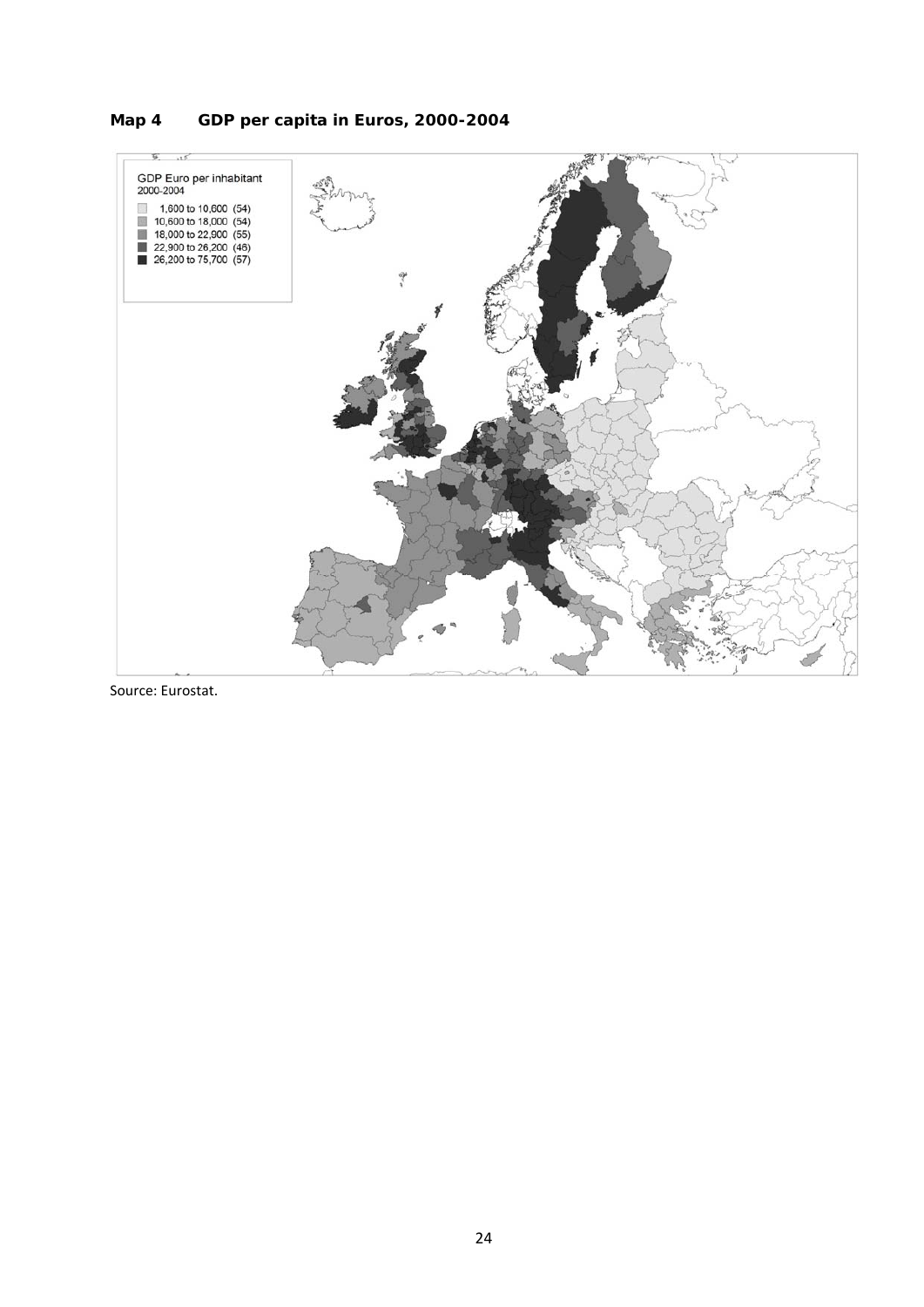#### **4.2 Economically strong and weak urban regions**

We assume that that both international and internal migrants tend to move to strong rather than to weak urban regions. We examine the validity of this assumption for four selected countries: Germany, Spain, France and Italy. For that reason we make a distinction between economically strong and weak urban NUTS 2 regions on the basis of statistics of long term unemployment and GDP per capita we. Because of strong cross‐country differences in the values of these economic indicators we cannot use a single value for each of these indicators as criterion across countries. Instead we use differences in the values across regions within the same country as criterion. In each country we rank the urban NUTS 2 regions by the value of long-term unemployment and the value of GDP per capita. The average rank is used to make a distinction between strong and weak regions.

#### *Germany*

Table 5 shows how the 16 urban regions of Germany are divided into 6 relatively strong and 9 relatively weak. Most of the economically strong regions are situated in the southern part of Germany, most of the weak regions in the western and eastern part.

| Urban NUTS 2          |                       | Average | Long term unmployment |                | GDP per capita |                |
|-----------------------|-----------------------|---------|-----------------------|----------------|----------------|----------------|
|                       |                       | rank    | %                     | rank           | Euro           | rank           |
| <b>DE21</b>           | Oberbayern            | 1.5     | 1.4                   |                | 37 660         | $\overline{2}$ |
| <b>DE11</b>           | Stuttgart             | 3.5     | 2.1                   | $\overline{2}$ | 31 700         | 5              |
| <b>DE71</b>           | Darmstadt             | 3.5     | 2.7                   | 4              | 35 820         | 3              |
| <b>DE12</b>           | Karlsruhe             | 5.0     | 2.3                   | 3              | 29780          |                |
| <b>DE25</b>           | <b>Mittelf ranken</b> | 5.5     | 2.9                   | 5              | 30 000         | 6              |
| <b>DE60</b>           | Hamburg               | 5.5     | 4.1                   | 10             | 44 480         | 1              |
|                       |                       |         |                       |                |                |                |
| DEA1                  | Düsseldorf            | 7.5     | 3.8                   | 7              | 28 9 20        | 8              |
| DEA <sub>2</sub> Köln |                       | 7.5     | 3.3                   | 6              | 27 220         | 9              |
| DE50                  | <b>Bremen</b>         | 8.0     | 5.8                   | 12             | 35 120         | 4              |
| DE <sub>92</sub>      | Hannover              | 9.5     | 3.9                   | 9              | 24 8 20        | 10             |
| DEC <sub>0</sub>      | Saarland              | 9.5     | 3.9                   | 8              | 23 900         | 11             |
| DEA <sub>5</sub>      | Arnsberg              | 11.5    | 4.2                   | 11             | 23820          | 12             |
| DE30                  | Berlin                | 13.0    | 8.6                   | 13             | 23 100         | 13             |
| DED <sub>2</sub>      | Dresden               | 14.0    | 9.2                   | 14             | 19 120         | 14             |
| DED3                  | Leipzig               | 15.0    | 10.7                  | 15             | 19 0 20        | 15             |

**Table 5 Relatively strong and weak urban NUTS 2 regions in Germany, 2000‐2004**

Source basic data: Eurostat.

Figure 6 shows the migration effects on the growth of the working age population for the strong and weak German urban regions. The figure shows that the assumption is supported that migrants prefer the relatively strong economic regions. The differences in cohort turnover are caused by differences in the fertility and migration history. The difference in cohort turnover for the youngest age group can be explained by low fertility levels around 1990 in the strong regions.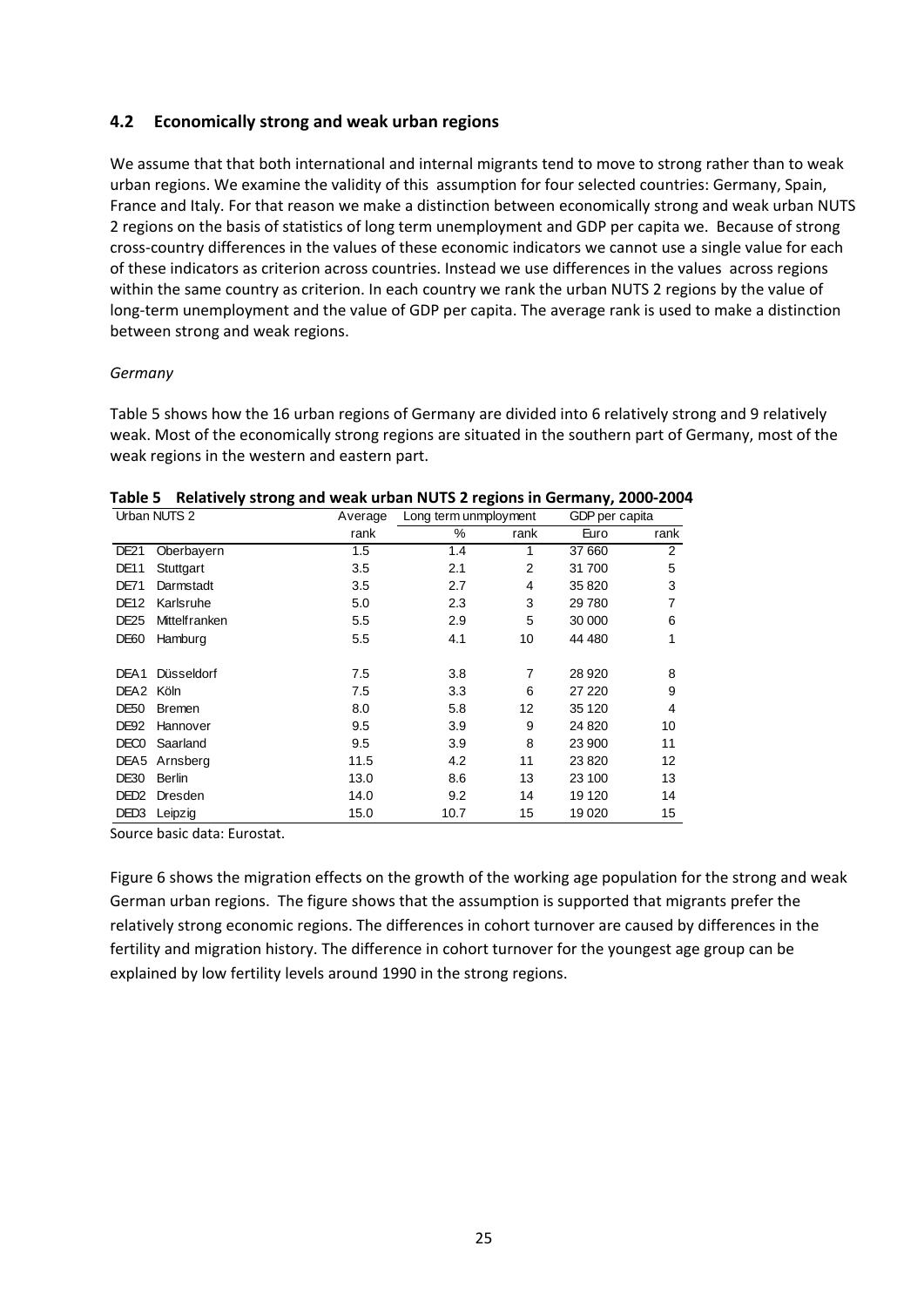

#### **Figure 6 Population growth in relatively strong and weak urban regions, Germany, 2000‐2004 (%)**

#### *Spain*

Five of the nine predominantly urban NUTS 2 regions are considered to be relatively strong and four relatively weak (Table 6). The economically strong regions are situated in the centre of Spain (Madrid) and in the north west part (Aragón with Zaragoza, Cataluña with Barcelona, Comunidad Valenciana and País Vasco). One of the four weak regions is in the south (Andalusia), the others are outside the country (the Canary islands and the two enclaves in Morocco: Ceuta and Melilla).

|              | -                          |         |                       |      |                |      |
|--------------|----------------------------|---------|-----------------------|------|----------------|------|
| Urban NUTS 2 |                            | Average | Long term unmployment |      | GDP per capita |      |
|              |                            | rank    | %                     | rank | Euro           | rank |
| <b>ES30</b>  | Comunidad de Madrid        | 2.0     | 3.2                   | 3    | 23560          |      |
| <b>ES24</b>  | Aragón                     | 2.5     | 1.8                   |      | 18720          | 4    |
| <b>ES51</b>  | Cataluña                   | 3.5     | 3.7                   | 4    | 21380          | 3    |
| <b>ES52</b>  | Comunidad Valenciana       | 3.5     | 2.9                   | 2    | 16840          | 5    |
| <b>ES21</b>  | País Vasco                 | 4.0     | 4.3                   | 6    | 21800          | 2    |
| <b>ES70</b>  | Canarias                   | 5.5     | 3.9                   | 5    | 16540          | 6    |
| ES63         | Ciudad Autónoma de Ceuta   | 7.0     | 4.7                   |      | 15440          | 7    |
| <b>ES64</b>  | Ciudad Autónoma de Melilla | 8.0     | 6.2                   | 8    | 14980          | 8    |
| <b>ES61</b>  | Andalucía                  | 9.0     | 6.7                   | 9    | 13300          | 9    |

Source basic data: Eurostat.

Figure 7 shows the population growth in these Spanish urban regions. Migrants, especially international migrants (see also Figure 4) move more to the strong than to the weak regions.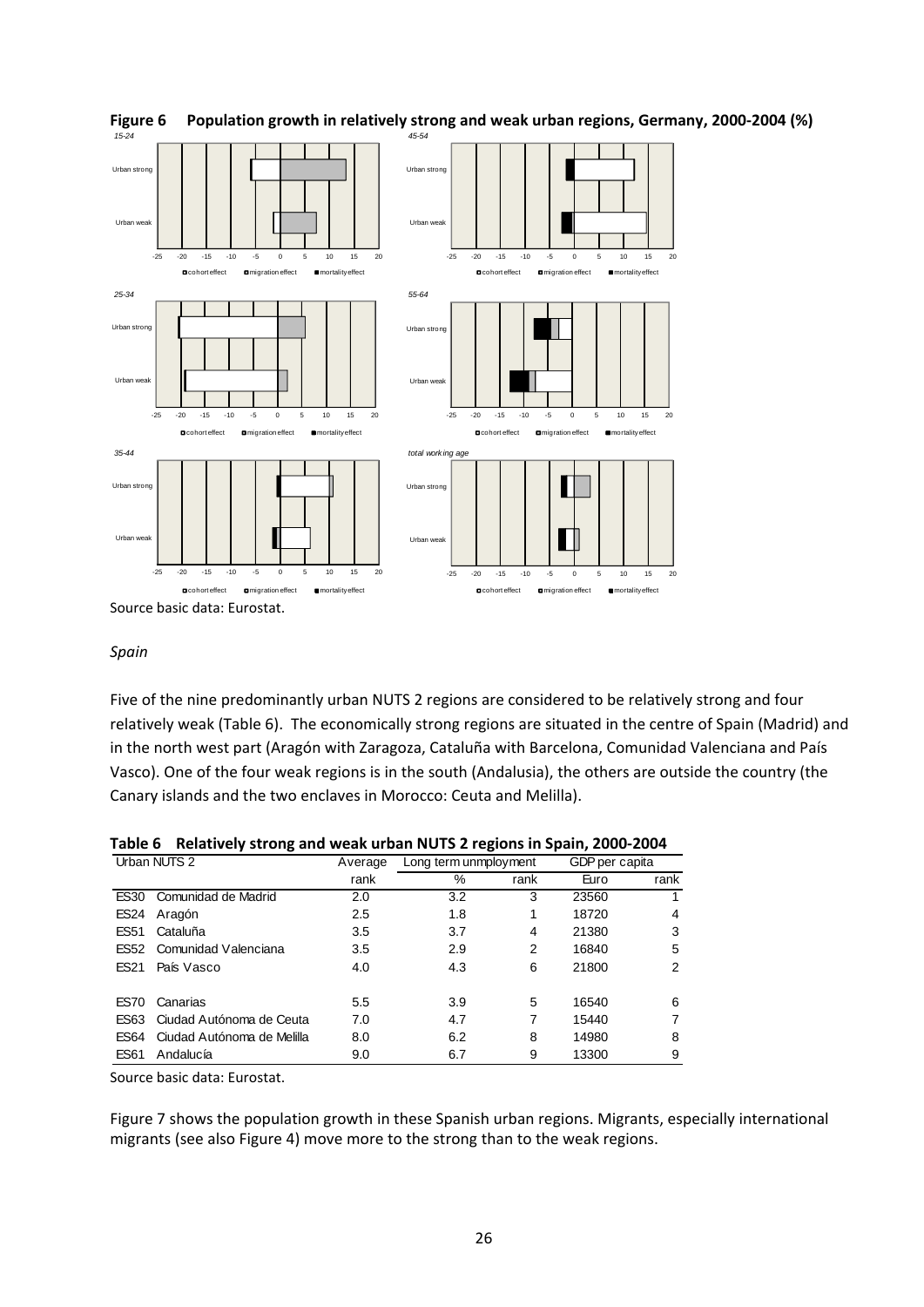

**Figure 7 Population growth in relatively strong and weak urban regions, Spain, 2000‐2004 (%)**

Source basic data: Eurostat.

Remarkable is the negative effect of the cohort turnover in the age group 15‐24 for the strong regions, indicating a much lower fertility level in the nineties. Furthermore, it is striking that in the older age groups the mortality level is higher in the weak regions.

#### *France*

The five predominantly urban NUTS 2 regions are split into two strong regions (Ile de France with Paris and Rhône‐Alpes with Lyon) and three weak regions (two in the south and one in the north).

| Tanic T      | <b>Relatively Strong and weak drivan NOTS Z regions in France, 2000-2004</b> |         |                       |      |                |      |
|--------------|------------------------------------------------------------------------------|---------|-----------------------|------|----------------|------|
| Urban NUTS 2 |                                                                              | Average | Long term unmployment |      | GDP per capita |      |
|              |                                                                              | rank    | %                     | rank | Euro           | rank |
| <b>FR10</b>  | lle de France                                                                | 1.5     | 3.3                   |      | 39 180         |      |
| <b>FR71</b>  | Rhône-Alpes                                                                  | 1.5     | 2.3                   |      | 25 3 20        | 2    |
| <b>FR61</b>  | Aquitaine                                                                    | 3.5     | 3.6                   | 3    | 22760          | 4    |
|              | FR82 Provence-Alpes-Côte d'Azur                                              | 3.5     | 4.9                   | 4    | 23 3 8 0       | 3    |
| FR30         | Nord - Pas-de-Calais                                                         | 5.0     | 6.0                   | 5    | 19820          | 5    |

**Table 7 Relatively strong and weak urban NUTS 2 regions in France, 2000‐2004**

Source basic data: Eurostat.

Figure 8 shows that young migrants (15‐24 years) tend to move to economically strong urban regions. However, in contrast with the results for Germany and Spain, the other age groups tend to move to weaker regions. The post‐war baby boom accounts for the high cohort turnover in the age group 55‐64. This turnover turns out to be higher in the economically strong urban regions.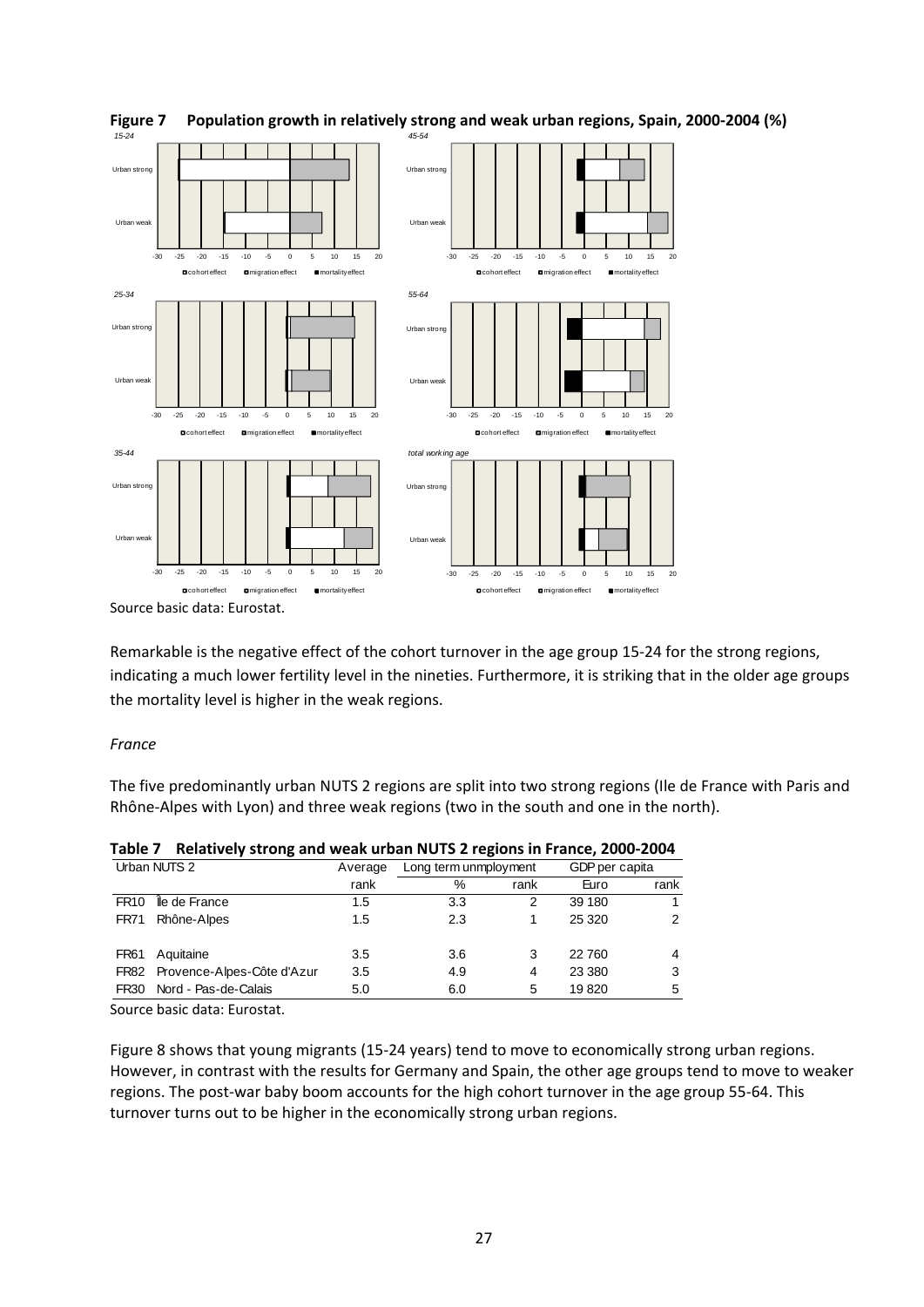

**Figure 8 Population growth in relatively strong and weak urban regions, France, 2000‐2004 (%)**

*Italy*

Four out of the six Italian urban NUTS 2regions are labelled relatively strong (Table 8). Three of them are situated in the north (Lombardia with Milan, Piemonte with Torino, and Liguria with Genoa), the fourth in the middle (Lazio with Rome). The two relatively weak urban regions can be found in the south (Campania with Naples and Sicilia with Palermo). Apart from the youngest age group, migrants in Italy prefer the strong urban regions (Figure 9). However, especially due to the negative cohort turnover in the age group 15-34 the total working age population grew slower in the strong regions than in the weak regions.

| Table 8 Relatively strong and weak urban NUTS 2 regions in Italy, 2000-2004 |  |  |  |  |
|-----------------------------------------------------------------------------|--|--|--|--|
|                                                                             |  |  |  |  |

|                          | Urban NUTS 2                                     | Average | Long term unmployment |      | GDP per capita |                |  |
|--------------------------|--------------------------------------------------|---------|-----------------------|------|----------------|----------------|--|
|                          |                                                  | rank    | %                     | rank | Euro           | rank           |  |
| ITC4                     | Lombardia                                        | 1.0     | 1.5                   |      | 29 940         | 1              |  |
| ITC <sub>1</sub>         | Piemonte                                         | 2.5     | 2.4                   | 2    | 24 9 20        | 3              |  |
| ITE4                     | Lazio                                            | 3.0     | 6.1                   | 4    | 26 580         | 2              |  |
| ITC <sub>3</sub>         | Liguria                                          | 3.5     | 3.6                   | 3    | 22 900         | $\overline{4}$ |  |
| ITF <sub>3</sub>         | Campania                                         | 5.5     | 14.7                  | 6    | 14 300         | 5              |  |
| ITG1                     | Sicilia                                          | 5.5     | 13.8                  | 5    | 14 200         | 6              |  |
| $\overline{\phantom{0}}$ | .<br>$\overline{\phantom{0}}$<br>$\cdot$ $\cdot$ |         |                       |      |                |                |  |

Source basic data: Eurostat.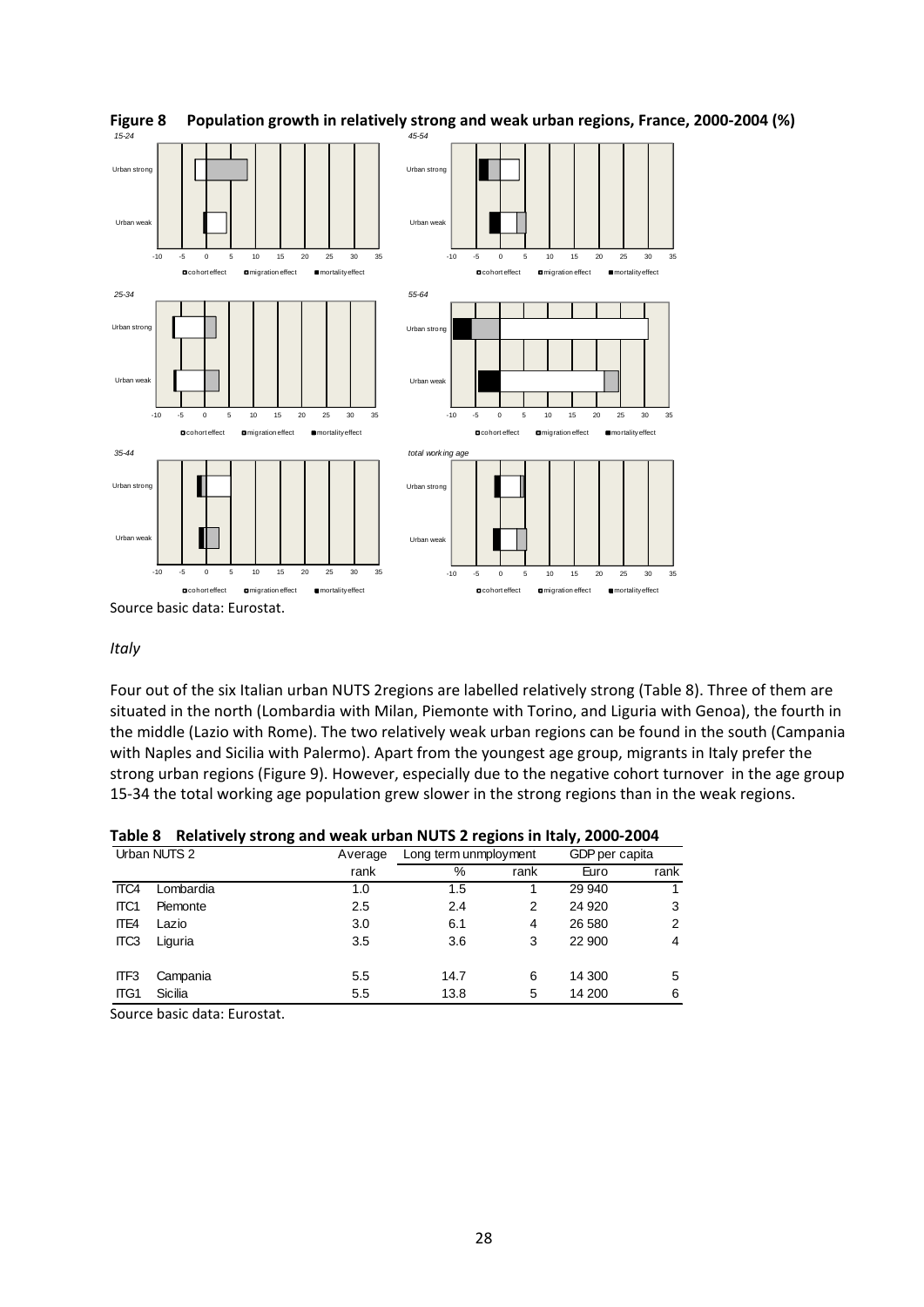

## Figure 9 Population growth in relatively strong and weak urban regions, Italy, 2000-2004 (%)<br> $1524$

Source basic data: Eurostat.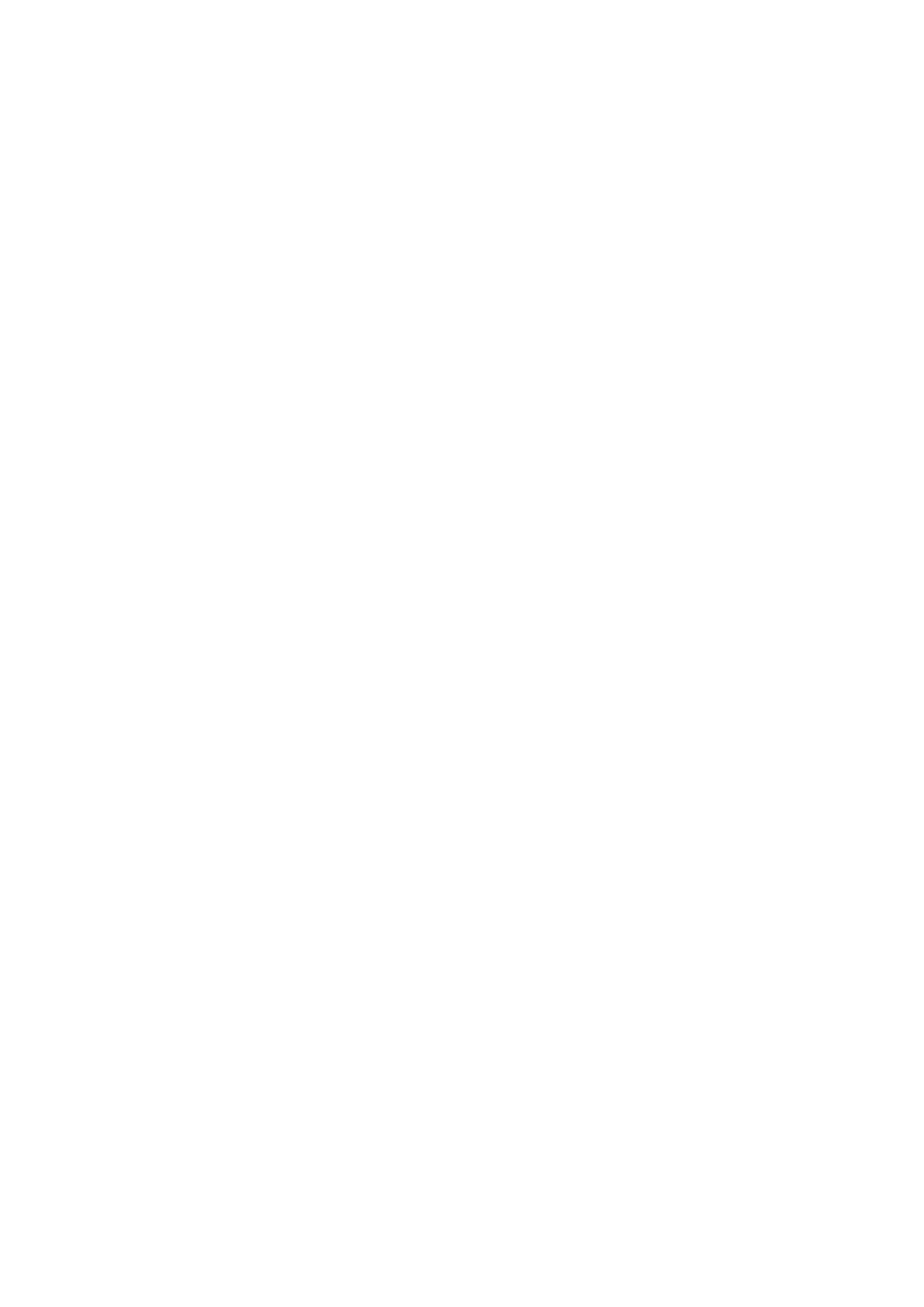### **5 Summary and conclusions**

Population ageing is one of the main demographic trends across Europe. One of the consequences of population ageing is the slowing down of the growth or even decline of the working age population, here defined as the population aged 15‐64 years. This will affect the future potential for economic growth. Even though population ageing is a general demographic phenomenon, there are regional differences. Many countries include both growing and declining regions. One important source of cross‐country differences is that urban regions tend to grow more strongly than rural regions. In order to examine the causes of differences in the growth rate of the working age population between urban and rural regions we need detailed demographic data. One problem is that whereas these data are available for NUTS 2 regions rather than for NUTS 3 regions, Eurostat's urban‐rural classification of regions applies to the NUTS 3 level only. For that reason, this paper proposes a new method for making an urban-rural classification for NUTS 2 regions. This classification is based on Eurostat's typology for NUTS 3 regions.

If the share of the population in a NUTS 2 region living in urban NUTS 3 regions is considerably larger than the share living in rural NUTS 3 regions we consider the NUTS 2 region as predominantly urban. If the opposite is true we label the NUTS 2 region as predominantly rural. If the differences between the shares of the population living in urban and rural NUTS 3 regions is small or if a considerable share of the population is living in intermediate NUTS 3 regions, we consider the NUTS 2 region as intermediate. Since the intermediate category is heterogeneous, one additional criterion is applied. If an intermediate NUTS 2 region includes a city with more than 500,000 inhabitants, and the share of the population living in urban NUTS 3 regions exceeds the share living in rural NUTS 3 regions, we consider the NUTS 2 region as predominantly urban rather than intermediate.

Changes in the size of the working age population are caused by net migration, cohort turnover and mortality. Cohort turnover is the balance between the inflow of young generations and the outflow of old generations. Net migration is the balance between in‐ and out‐migration. Migration includes both international and internal migrants. We analysed changes in the working age population in nine European countries in the period 2000‐2004. We distinguished five age categories of the working age population.

In most countries the size of the working age population turns out to grow faster in predominantly urban regions than in other regions. In most urban regions migration is the main source of the growth of the working age population, especially for people aged 15‐24. The effect of migration on this age group in predominantly rural regions is either negative or positive but much smaller than in predominantly urban regions. This suggests that young people move from rural to urban regions and that young immigrants tend to move to urban regions. Most urban regions have a small inflow of middle-aged external migrants, a small outflow of middle aged internal migrants and a larger outflow of older internal migrants. Intermediate and rural regions have a positive migration inflow of older internal migrants. The cohort turnover effect is negative for young ages in most predominantly urban regions. The reason is that relatively few families with children live in these regions. Many couples having children move from urban to rural or intermediate regions. Within the category of urban regions, economically strong and weak regions can be distinguished on the basis of differences in the long term unemployment rate and GDP per capita. Migrants tend to move to strong rather than to weak regions.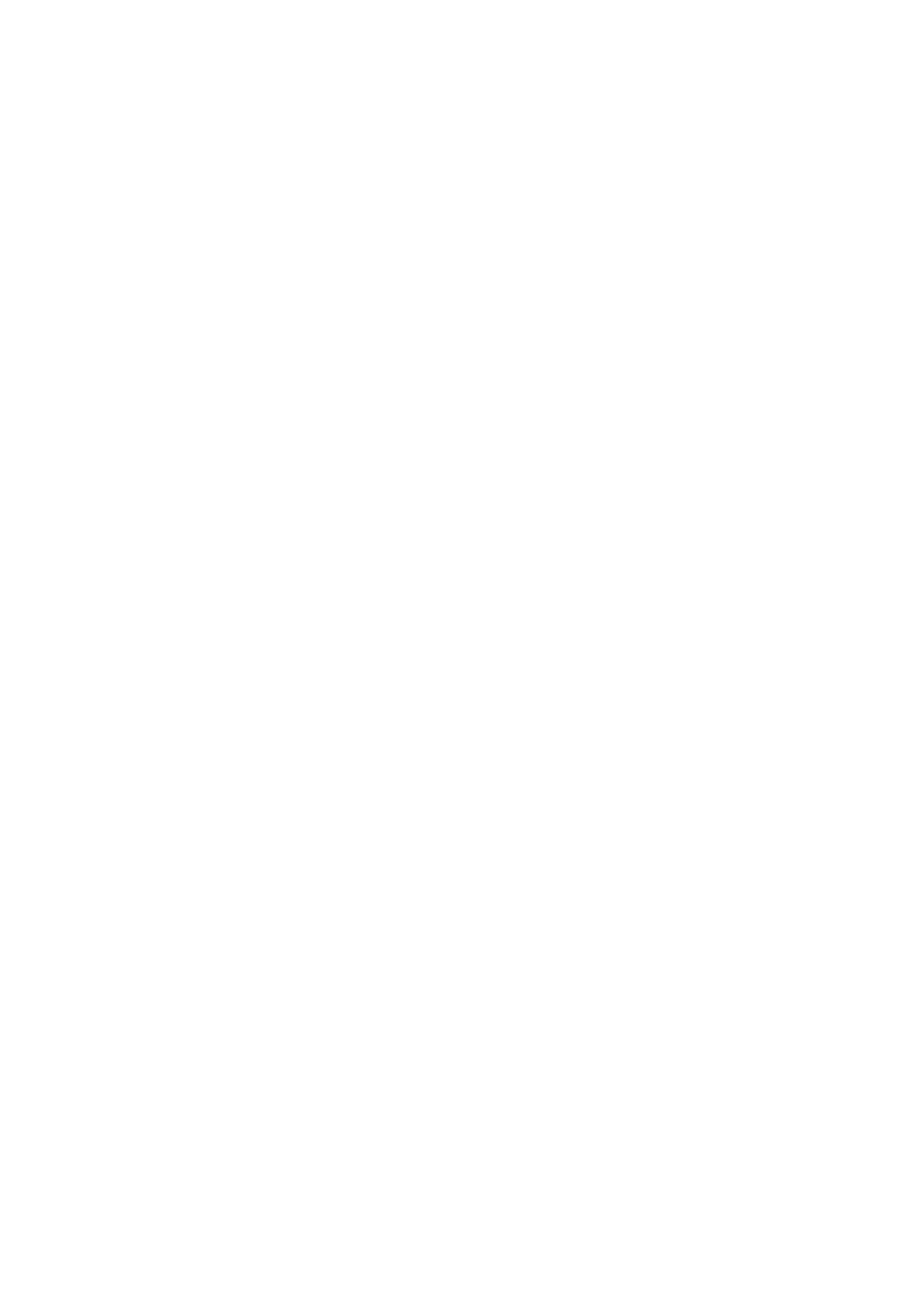### **6 References**

Coal (1986) The decline of fertility in Europe. Population and Development Review, Vol. 12, No. 2 (Jun., 1986), pp. 323‐340.

Eurostat (2007) Regions in the European Union– Nomenclature of territorial units for statistics –NUTS 2006 /EU‐27, Luxembourg.

Eurostat (2010) Eurostat Regional yearbook 2010, Luxembourg: Publications Office of the European Union.

Fielding , A.J. (1992) Migration and Social Mobility: South East England as an escalator region. Regional Studies 26 1.

Gastner, M.T. and M. E. J. Newman (2004) Proc. Natl. Acad. Sci. USA 101, pp. 7499‐7504.

Jennissen, R. (2003) Macro-economic determinants of international migration in Europe.

Latten, de Feijter, Nicolaas and Hamers (2006) Uit Balans. Selectieve verhuisstromen naar en uit de grote stad. In: Van Nimwegen en Esveldt. Bevolkingsvraagstukken in Nederland anno 2006. Grote Steden in demografisch perspectief.

UN (2008) Expert group meeting on population distribution, urbanization, international migration and development.

UN (2011) Population density and urbanization, see http://unstats.un.org/unsd/demographic/sconcerns/densurb/densurbmethods.htm

Woods (2003) Urban –rural mortality differentials: An unresolved debate. Population and Development Review, Vol. 29, No. 1 (Mar., 2003), pp. 29‐46.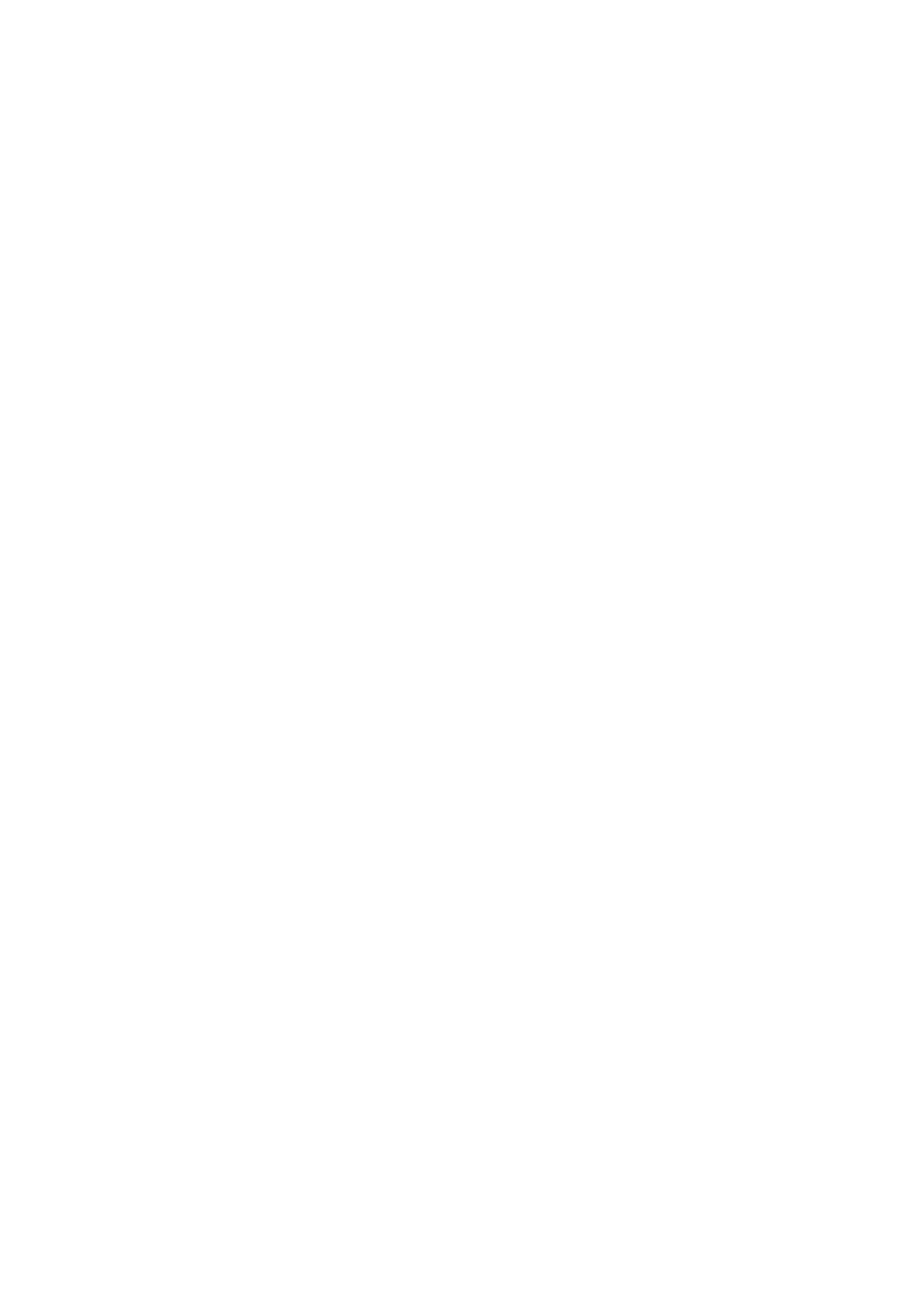#### **ANNEX 1**



# **Figure 10 Population growth by kind of region and age group, Austria, 2000‐2004 (%)**



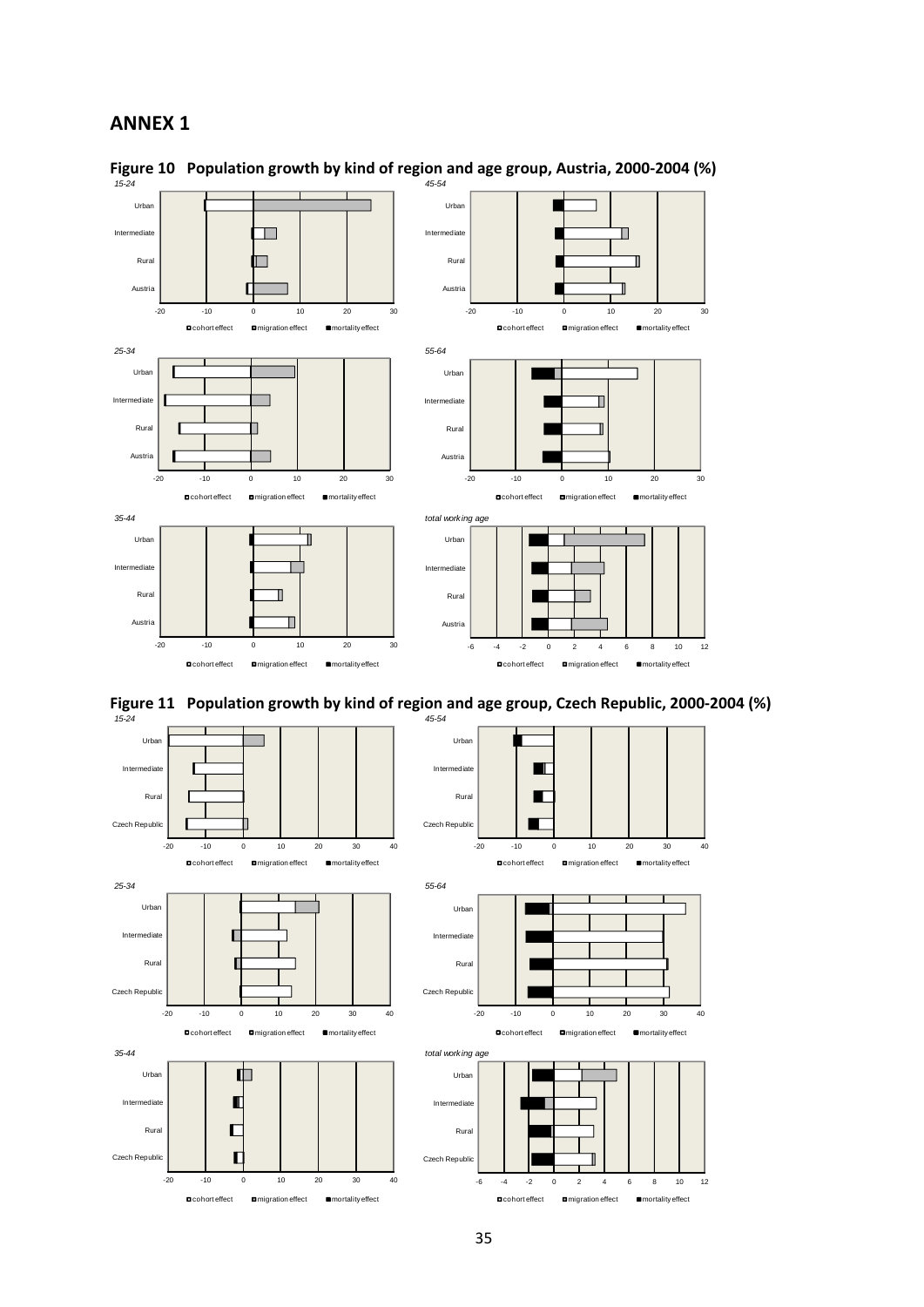

# **Figure 12 Population growth by kind of region and age group, France, 2000‐2004 (%)**



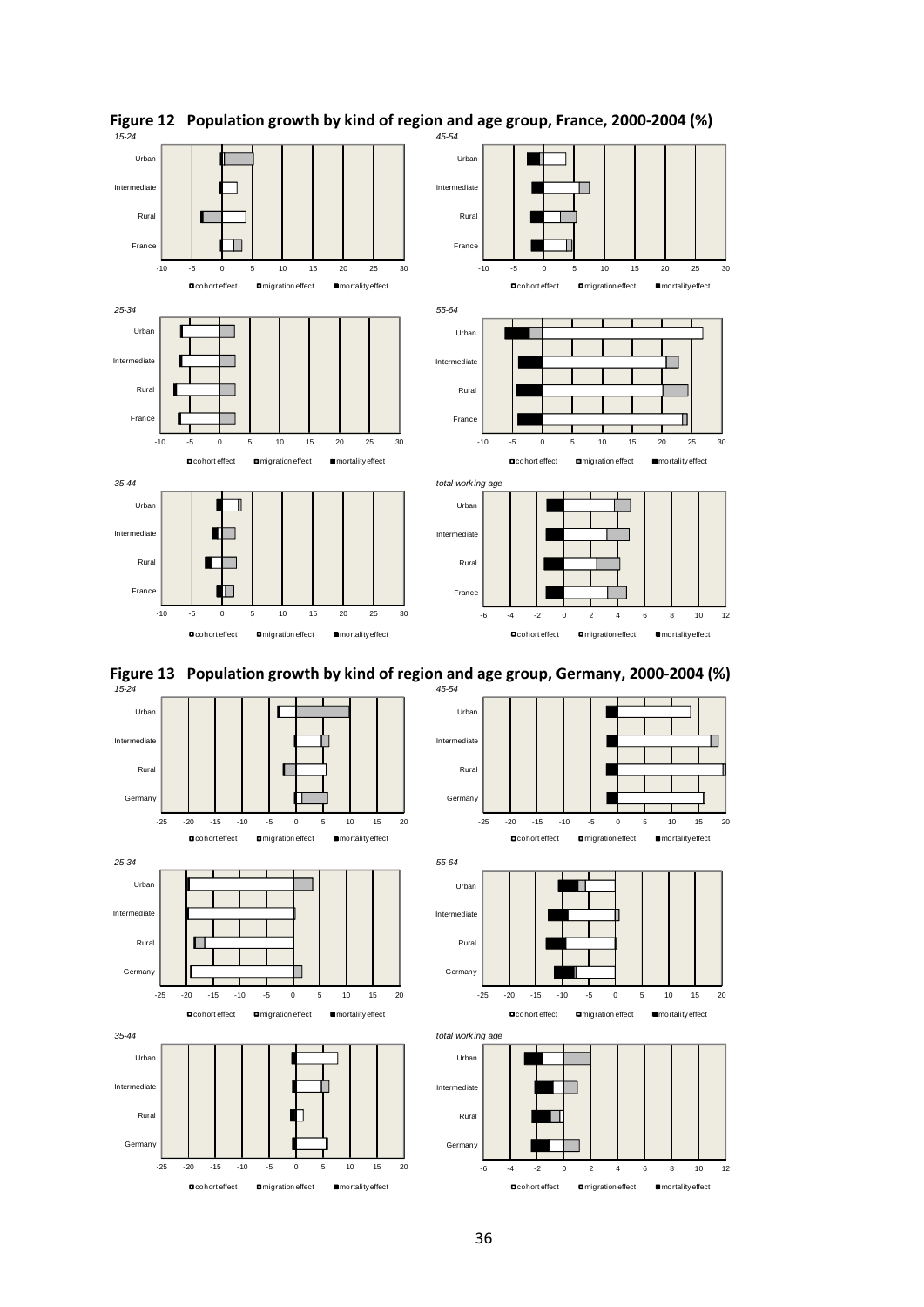

# **Figure 14 Population growth by kind of region and age group, Italy, 2000‐2004 (%)**



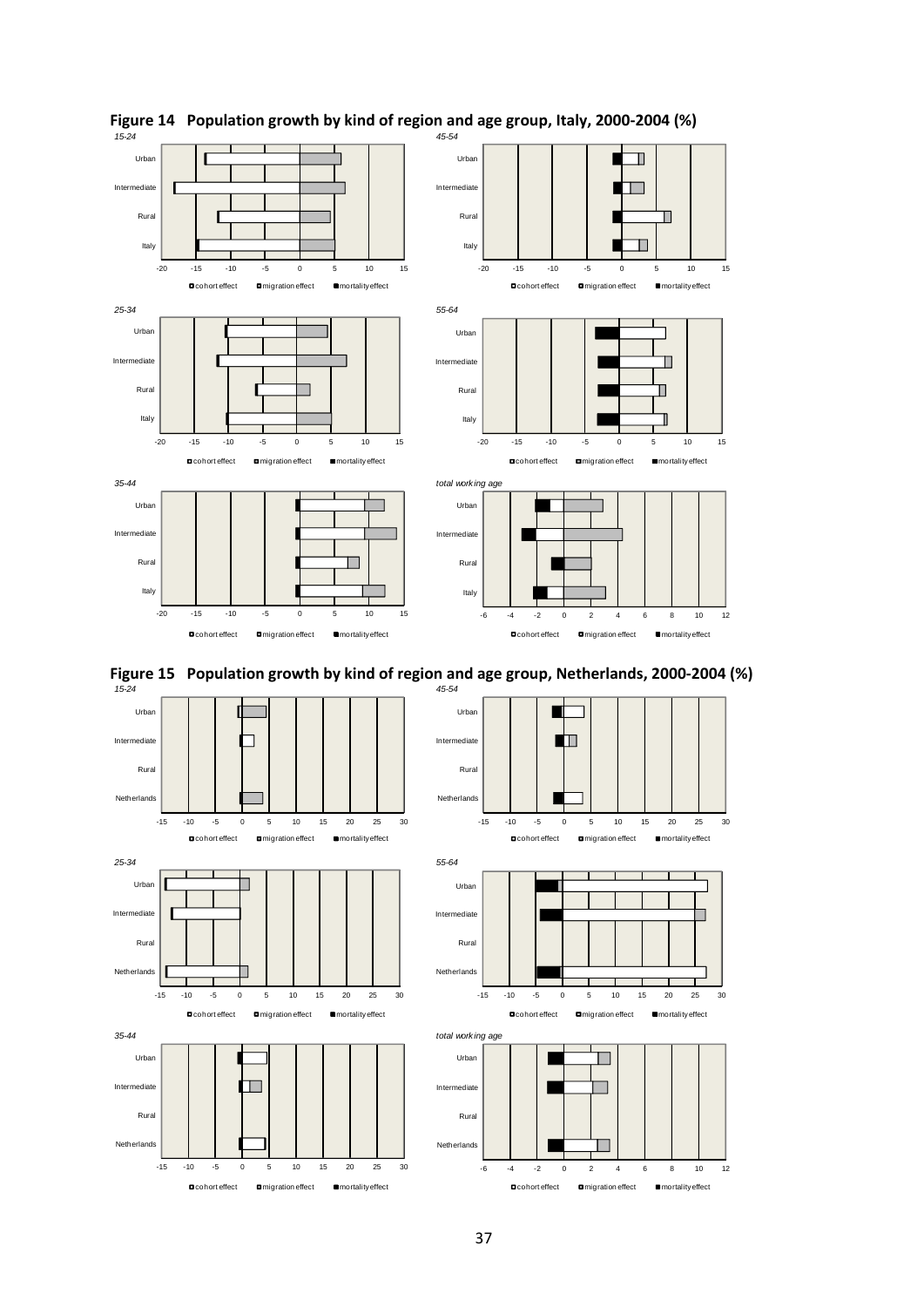

# **Figure 16 Population growth by kind of region and age group, Poland, 2000‐2004 (%)**



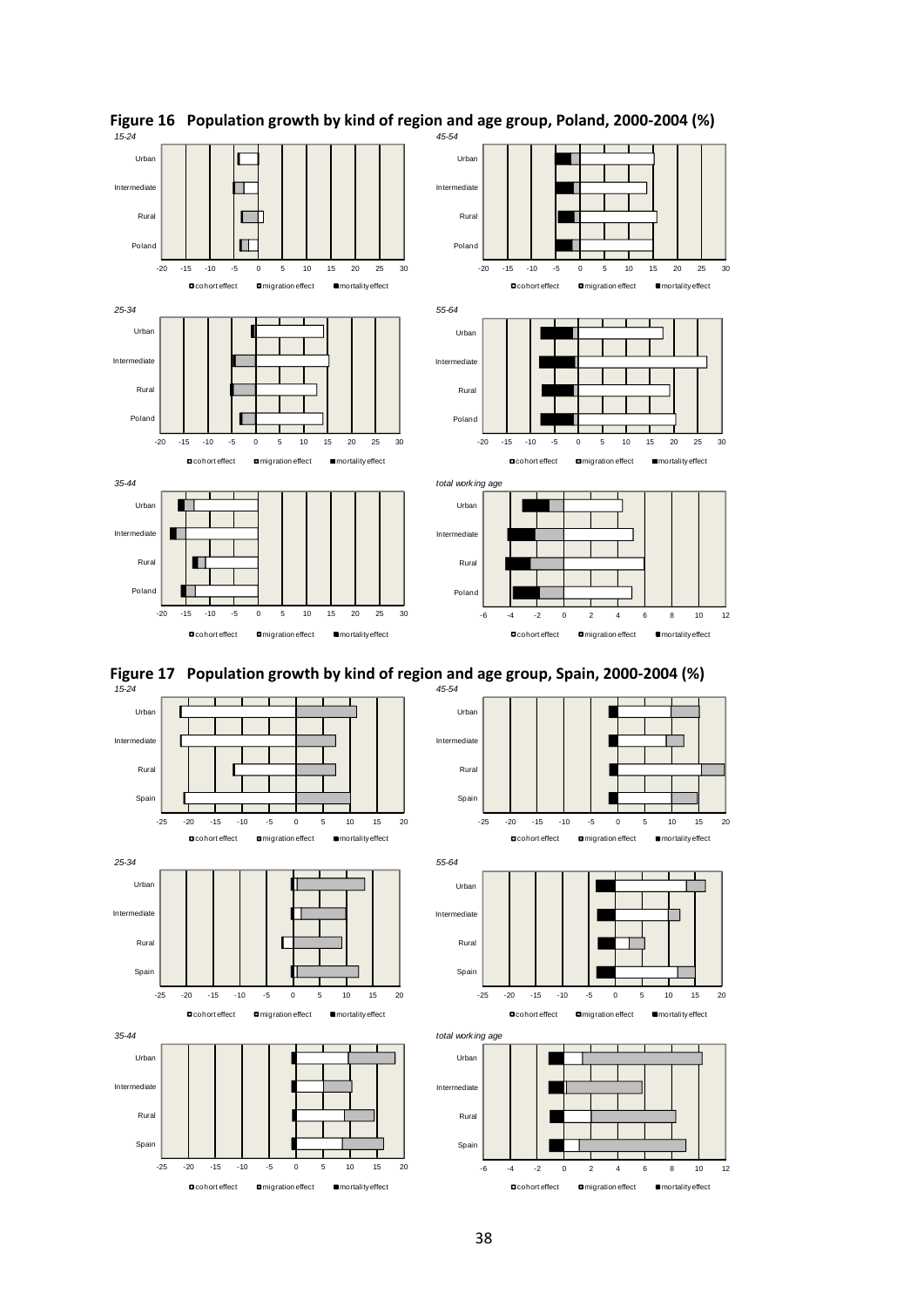

## **Figure 18 Population growth by kind of region and age group, Sweden, 2000‐2004 (%)** *15-24 45-54*

Source basic data: Eurostat. Calculation of cohort turnover and migration by NIDI.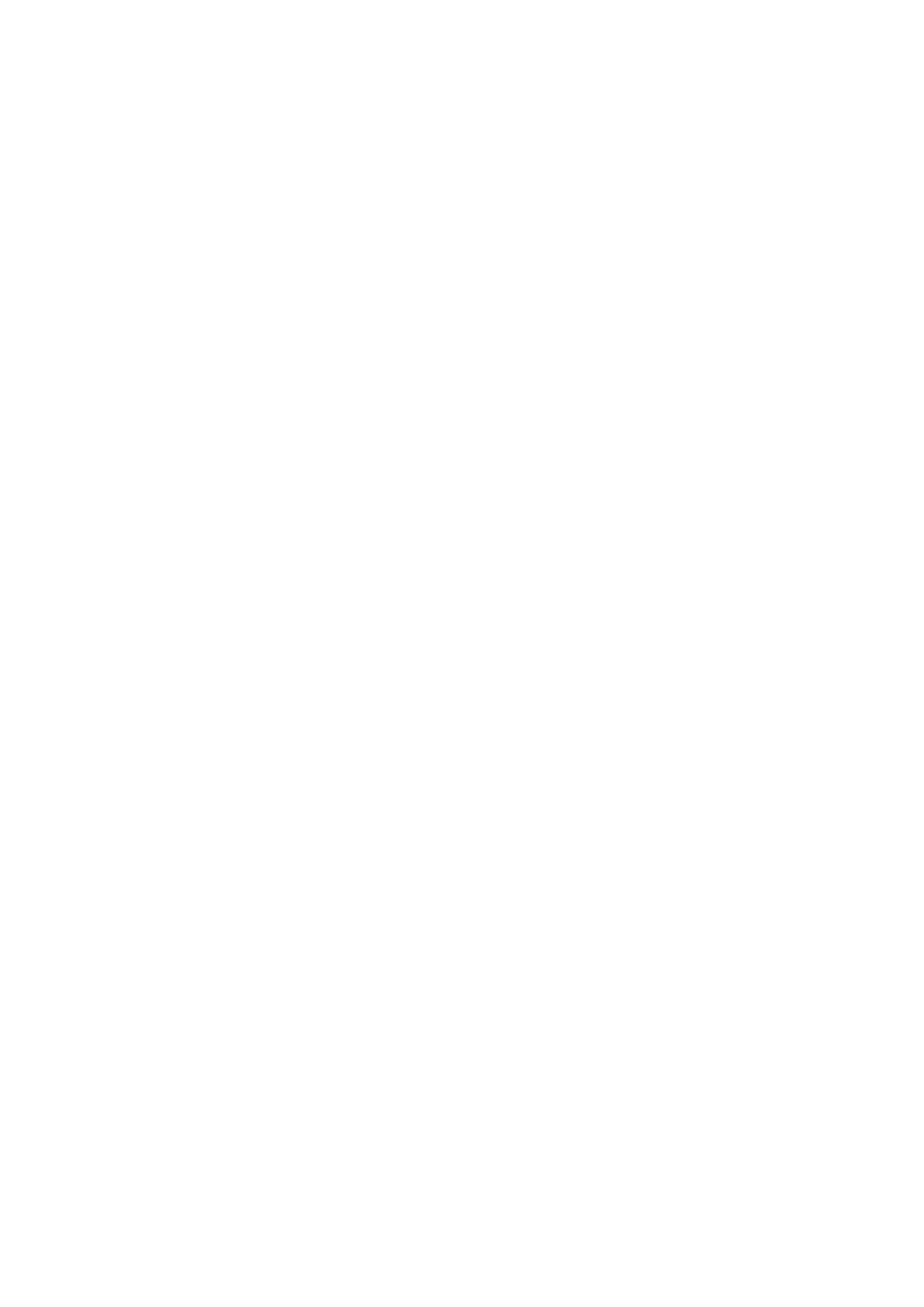### **ANNEX 2**

### **Table 9 Rural‐urban typology of NUTS 2 and NUTS 3 regions**

|    | NUTS 0/1/2/3    |                |                                                                 |           | Type        | Share of                 | Population | Population |
|----|-----------------|----------------|-----------------------------------------------------------------|-----------|-------------|--------------------------|------------|------------|
|    |                 |                |                                                                 |           |             | NUTS 2 NUTS 3 population | density    | x 1000     |
| AT | Austria         |                |                                                                 |           |             |                          | 101        | 8 3 3 7    |
|    | AT <sub>1</sub> | Ostösterreich  |                                                                 |           |             |                          | 155        | 3564       |
|    |                 | AT11           | Burgenland (AT)                                                 | <b>PR</b> |             |                          | 77         | 282        |
|    |                 |                | AT111 Mittelburgenland                                          |           | <b>PR</b>   | 0.13                     | 54         | 37         |
|    |                 |                | AT112 Nordburgenland                                            |           | <b>PR</b>   | 0.52                     | 96         | 147        |
|    |                 |                | AT113 Südburgenland                                             |           | <b>PR</b>   | 0.35                     | 67         | 98         |
|    |                 | AT12           | Niederösterreich                                                | IN        |             |                          | 85         | 1 601      |
|    |                 |                | AT121 Mostviertel-Eisenw urzen                                  |           | <b>PR</b>   | 0.15                     | 73         | 241        |
|    |                 |                | AT122 Niederösterreich-Süd                                      |           | IN          | 0.16                     | 75         | 252        |
|    |                 |                | AT123 Sankt Pölten                                              |           | <b>PR</b>   | 0.09                     | 121        | 148        |
|    |                 |                | AT124 Waldviertel                                               |           | <b>PR</b>   | 0.14                     | 49         | 221        |
|    |                 |                | AT125 Weinviertel                                               |           | <b>PR</b>   | 0.08                     | 52         | 124        |
|    |                 |                | AT126 Wiener Umland/Nordteil                                    |           | PU          | 0.19                     | 113        | 300        |
|    |                 |                | AT127 Wiener Umland/Südteil                                     |           | PU          | 0.20                     | 218        | 314        |
|    |                 | AT13           | Wien                                                            | PU        |             |                          | 4244       | 1681       |
|    |                 |                | AT130 Wien                                                      |           | PU          | 1.00                     | 4244       | 1681       |
|    | AT <sub>2</sub> | Südösterreich  |                                                                 |           |             |                          | 69         | 1767       |
|    |                 | AT21           | Kärnten                                                         | <b>PR</b> |             |                          | 60         | 560        |
|    |                 |                | AT211 Klagenfurt-Villach                                        |           | IN          | 0.49                     | 141        | 275        |
|    |                 |                | AT212 Oberkärnten                                               |           | <b>PR</b>   | 0.23                     | 32         | 130        |
|    |                 |                | AT213 Unterkärnten                                              |           | <b>PR</b>   | 0.28                     | 47         | 155        |
|    |                 | AT22           | Steiermark                                                      | <b>PR</b> |             |                          | 74         | 1 206      |
|    |                 |                | AT221 Graz                                                      |           | IN          | 0.33                     | 323        | 393        |
|    |                 |                | AT222 Liezen                                                    |           | <b>PR</b>   | 0.07                     | 25         | 81         |
|    |                 |                | AT223 Östliche Obersteiermark                                   |           | IN          | 0.14                     | 52         | 169        |
|    |                 |                | AT224 Oststeiermark                                             |           | <b>PR</b>   | 0.22                     | 81         | 268        |
|    |                 |                | AT225 West- und Südsteiermark                                   |           | <b>PR</b>   | 0.16                     | 87         | 191        |
|    |                 |                | AT226 Westliche Obersteiermark                                  |           | <b>PR</b>   | 0.09                     | 35         | 105        |
|    | AT <sub>3</sub> | Westösterreich |                                                                 |           |             |                          | 89         | 3 0 0 6    |
|    |                 | AT31           | Oberösterreich                                                  | <b>PR</b> |             |                          | 120        | 1 4 0 9    |
|    |                 |                | AT311 Innviertel                                                |           | <b>PR</b>   | 0.20                     | 99         | 275        |
|    |                 |                | AT312 Linz-Wels                                                 |           | IN          | 0.39                     | 321        | 546        |
|    |                 |                | AT313 Mühlviertel                                               |           | <b>PR</b>   | 0.14                     | 78         | 204        |
|    |                 |                | AT314 Steyr-Kirchdorf                                           |           | <b>PR</b>   | 0.11                     | 69         | 153        |
|    |                 |                | AT315 Traunviertel                                              |           | IN          | 0.16                     | 96         | 230        |
|    |                 | AT32           | Salzburg                                                        | <b>PR</b> |             |                          | 75         | 528        |
|    |                 |                | AT321 Lungau                                                    |           | <b>PR</b>   | 0.04                     | 21         | 21         |
|    |                 |                | AT322 Pinzgau-Pongau                                            |           | <b>PR</b>   | 0.31                     | 37         | 163        |
|    |                 |                | AT323 Salzburg und Umgebung                                     |           | $\mathbb N$ | 0.65                     | 204        | 344        |
|    |                 | AT33           | Tirol                                                           | IN        |             |                          | 56         | 703        |
|    |                 |                | AT331 Außerfern                                                 |           | <b>PR</b>   | 0.05                     | 26         | 32         |
|    |                 |                | AT332 Innsbruck                                                 |           | PU          | 0.40                     | 135        | 281        |
|    |                 |                | AT333 Osttirol                                                  |           | <b>PR</b>   | 0.07                     | 25         | 50         |
|    |                 |                | AT334 Tiroler Oberland                                          |           | <b>PR</b>   | 0.14                     | 31         | 101        |
|    |                 |                | AT335 Tiroler Unterland                                         |           | <b>PR</b>   | 0.34                     | 61         | 239        |
|    |                 | AT34           | Vorarlberg                                                      | PU        |             |                          | 145        | 367        |
|    |                 |                | AT341 Bludenz-Bregenzer Wald                                    |           | <b>PR</b>   | 0.24                     | 48         | 89         |
|    |                 |                | AT342 Rheintal-Bodenseegebiet                                   |           | PU          | 0.76                     | 409        | 278        |
| BE | Belgium         |                |                                                                 |           |             |                          | 356        | 10710      |
|    | BE <sub>1</sub> |                | Région de Bruxelles-Capitale / Brussels Hoof dstedelijk Gew est |           |             |                          | 6702       | 1 0 5 9    |
|    |                 | <b>BE10</b>    | Région de Bruxelles-Capitale / Brussels Hoofdstedelijk Gew est  | PU        |             |                          | 6702       | 1 0 5 9    |
|    |                 |                | BE100 Arr. de Bruxelles-Capitale / Arr. van Brussel-Hoofdstad   |           | PU          | 1.00                     | 6702       | 1 0 5 9    |
|    | BE <sub>2</sub> |                | Vlaams Gewest                                                   |           |             |                          | 466        | 6 185      |
|    |                 | <b>BE21</b>    | Prov. Antwerpen                                                 | PU        |             |                          | 623        | 1723       |
|    |                 |                | BE211 Arr. Antwerpen                                            |           | PU          | 0.57                     | 1029       | 974        |
|    |                 |                | BE212 Arr. Mechelen                                             |           | PU          | 0.19                     | 647        | 320        |
|    |                 |                | BE213 Arr. Turnhout                                             |           | IN          | 0.25                     | 324        | 429        |
|    |                 | BE22           | Prov. Limburg (BE)                                              | PU        |             |                          | 349        | 830        |
|    |                 |                | BE221 Arr. Hasselt                                              |           | PU          | 0.49                     | 456        | 404        |
|    |                 |                | BE222 Arr. Maaseik                                              |           | ΙN          | 0.28                     | 266        | 230        |
|    |                 |                | BE223 Arr. Tongeren                                             |           | IN          | 0.24                     | 313        | 196        |
|    |                 | BE23           | Prov. Oost-Vlaanderen                                           | PU        |             |                          | 484        | 1414       |
|    |                 |                | BE231 Arr. Aalst                                                |           | PU          | 0.19                     | 581        | 270        |
|    |                 |                | BE232 Arr. Dendermonde                                          |           | PU          | 0.14                     | 573        | 191        |
|    |                 |                | BE233 Arr. Eeklo                                                |           | IN          | 0.06                     | 246        | 81         |
|    |                 |                | BE234 Arr. Gent                                                 |           | PU          | 0.37                     | 562        | 519        |
|    |                 |                | BE235 Arr. Oudenaarde                                           |           | IN          | 0.08                     | 286        | 119        |
|    |                 |                | BE236 Arr. Sint-Niklaas                                         |           | PU          | 0.17                     | 516        | 234        |
|    |                 | <b>BE24</b>    | Prov. Vlaams-Brabant                                            | PU        |             |                          | 511        | 1 0 6 5    |
|    |                 |                | BE241 Arr. Halle-Vilvoorde                                      |           | PU          | 0.55                     | 629        | 587        |
|    |                 |                | BE242 Arr. Leuven                                               |           | PU          | 0.45                     | 415        | 478        |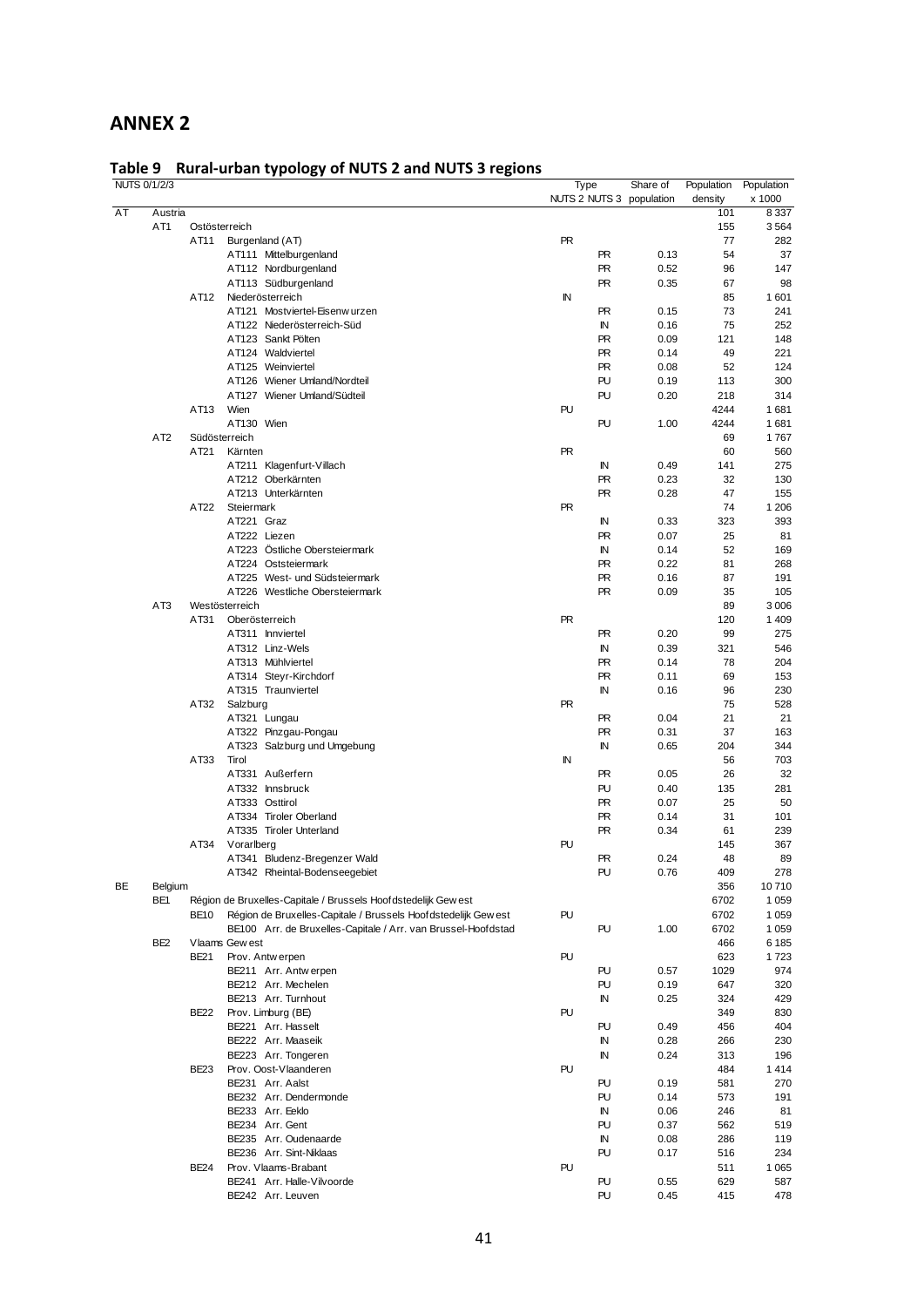|    |                 | <b>BE25</b> | Prov. West-Vlaanderen                                 | PU        |           |              | 370      | 1 1 5 3    |
|----|-----------------|-------------|-------------------------------------------------------|-----------|-----------|--------------|----------|------------|
|    |                 |             | BE251 Arr. Brugge                                     |           | PU        | 0.24         | 422      | 276        |
|    |                 |             | BE252 Arr. Diksmuide                                  |           | <b>PR</b> | 0.04         | 137      | 49         |
|    |                 |             |                                                       |           |           |              |          |            |
|    |                 |             | BE253 Arr. leper                                      |           | <b>PR</b> | 0.09         | 193      | 105        |
|    |                 |             | BE254 Arr. Kortrijk                                   |           | PU        | 0.24         | 696      | 279        |
|    |                 |             | BE255 Arr. Oostende                                   |           | PU        | 0.13         | 519      | 150        |
|    |                 |             | BE256 Arr. Roeselare                                  |           | PU        | 0.12         | 532      | 144        |
|    |                 |             | BE257 Arr. Tielt                                      |           | ΙN        | 0.08         | 274      | 90         |
|    |                 |             |                                                       |           |           |              |          |            |
|    |                 |             | BE258 Arr. Veurne                                     |           | ΙN        | 0.05         | 219      | 60         |
|    | BE3             |             | Région w allonne                                      |           |           |              | 208      | 3466       |
|    |                 | <b>BE31</b> | Prov. Brabant Wallon                                  | IN        |           |              | 346      | 375        |
|    |                 |             | BE310 Arr. Nivelles                                   |           | ΙN        | 1.00         | 346      | 375        |
|    |                 | <b>BE32</b> | Prov. Hainaut                                         | PU        |           |              | 347      | 1 302      |
|    |                 |             |                                                       |           |           |              |          |            |
|    |                 |             | BE321 Arr. Ath                                        |           | PR        | 0.06         | 172      | 83         |
|    |                 |             | BE322 Arr. Charleroi                                  |           | PU        | 0.33         | 765      | 424        |
|    |                 |             | BE323 Arr. Mons                                       |           | PU        | 0.19         | 433      | 251        |
|    |                 |             | BE324 Arr. Mouscron                                   |           | PU        | 0.06         | 714      | 72         |
|    |                 |             |                                                       |           |           |              |          |            |
|    |                 |             | BE325 Arr. Soignies                                   |           | ΙN        | 0.14         | 353      | 182        |
|    |                 |             | BE326 Arr. Thuin                                      |           | ΙN        | 0.11         | 160      | 148        |
|    |                 |             | BE327 Arr. Tournai                                    |           | ΙN        | 0.11         | 238      | 143        |
|    |                 | <b>BE33</b> | Prov. Liège                                           | IN        |           |              | 277      | 1 0 5 7    |
|    |                 |             | BE331 Arr. Huy                                        |           | PR        | 0.10         | 164      | 106        |
|    |                 |             |                                                       |           |           |              |          |            |
|    |                 |             | BE332 Arr. Liège                                      |           | PU        | 0.57         | 764      | 599        |
|    |                 |             | BE334 Arr. Waremme                                    |           | PR        | 0.07         | 193      | 74         |
|    |                 |             | BE335 Arr. Verviers - communes francophones           |           | IN        | 0.19         | 176      | 203        |
|    |                 |             | BE336 Bezirk Verviers - Deutschsprachige Gemeinschaft |           | <b>PR</b> | 0.07         | 88       | 74         |
|    |                 | <b>BE34</b> | Prov. Luxembourg (BE)                                 | <b>PR</b> |           |              | 60       | 266        |
|    |                 |             |                                                       |           |           |              |          |            |
|    |                 |             | BE341 Arr. Arlon                                      |           | PR        | 0.21         | 182      | 57         |
|    |                 |             | BE342 Arr. Bastogne                                   |           | <b>PR</b> | 0.17         | 43       | 44         |
|    |                 |             | BE343 Arr. Marche-en-Famenne                          |           | <b>PR</b> | 0.20         | 57       | 54         |
|    |                 |             | BE344 Arr. Neufchâteau                                |           | <b>PR</b> | 0.22         | 44       | 59         |
|    |                 |             | BE345 Arr. Virton                                     |           | PR        | 0.19         | 67       | 51         |
|    |                 |             |                                                       |           |           |              |          |            |
|    |                 | <b>BE35</b> | Prov. Namur                                           | <b>PR</b> |           |              | 129      | 467        |
|    |                 |             | BE351 Arr. Dinant                                     |           | PR        | 0.22         | 67       | 105        |
|    |                 |             | BE352 Arr. Namur                                      |           | ΙN        | 0.64         | 259      | 298        |
|    |                 |             | BE353 Arr. Philippeville                              |           | PR        | 0.14         | 71       | 64         |
|    |                 |             |                                                       |           |           |              |          |            |
| ВG | <b>Bulgaria</b> |             |                                                       |           |           |              | 69       | 7623       |
|    |                 |             |                                                       |           |           |              |          |            |
|    | BG <sub>3</sub> |             | Severna i iztochna Bulgaria                           |           |           |              | 58       | 3967       |
|    |                 | <b>BG31</b> | Severozapaden                                         | <b>PR</b> |           |              | 48       | 923        |
|    |                 |             |                                                       |           |           |              |          |            |
|    |                 |             | BG311 Vidin                                           |           | PR        | 0.12         | 37       | 111        |
|    |                 |             | BG312 Montana                                         |           | PR        | 0.17         | 44       | 160        |
|    |                 |             | BG313 Vratsa                                          |           | PR        | 0.22         | 56       | 201        |
|    |                 |             | BG314 Pleven                                          |           | <b>PR</b> | 0.32         | 64       | 296        |
|    |                 |             | BG315 Lovech                                          |           | PR        | 0.17         | 37       | 154        |
|    |                 |             |                                                       |           |           |              |          |            |
|    |                 | BG32        | Severen tsentralen                                    | <b>PR</b> |           |              | 62       | 928        |
|    |                 |             | BG321 Veliko Tarnovo                                  |           | PR        | 0.30         | 60       | 278        |
|    |                 |             | BG322 Gabrovo                                         |           | IN        | 0.14         | 66       | 133        |
|    |                 |             | BG323 Ruse                                            |           | IN        | 0.27         | 90       | 252        |
|    |                 |             | BG324 Razgrad                                         |           | PR        | 0.15         | 51       | 135        |
|    |                 |             |                                                       |           |           |              |          |            |
|    |                 |             | BG325 Silistra                                        |           | <b>PR</b> | 0.14         | 46       | 130        |
|    |                 | <b>BG33</b> | Severoiztochen                                        | PR        |           |              | 69       | 992        |
|    |                 |             | BG331 Varna                                           |           | ΙN        | 0.46         | 121      | 461        |
|    |                 |             | BG332 Dobrich                                         |           | IN        | 0.20         | 43       | 202        |
|    |                 |             | BG333 Shumen                                          |           | PR.       | 0.20         | 58       | 196        |
|    |                 |             |                                                       |           |           |              |          |            |
|    |                 |             | BG334 Targovishte                                     |           | <b>PR</b> | 0.13         | 52       | 132        |
|    |                 | <b>BG34</b> | Yugoiztochen                                          | IN        |           |              | 57       | 1 1 2 4    |
|    |                 |             | BG341 Burgas                                          |           | ΙN        | 0.37         | 54       | 420        |
|    |                 |             | BG342 Sliven                                          |           | ΙN        | 0.18         | 59       | 207        |
|    |                 |             | BG343 Yambol                                          |           | ΙN        | 0.13         | 42       | 142        |
|    |                 |             |                                                       |           |           |              |          |            |
|    |                 |             | BG344 Stara Zagora                                    |           | ΙN        | 0.32         | 69       | 355        |
|    | BG4             |             | Yugozapadna i yuzhna tsentralna Bulgaria              |           |           |              | 86       | 3657       |
|    |                 | <b>BG41</b> | Yugozapaden                                           | PU        |           |              | 104      | 2 1 1 5    |
|    |                 |             | BG411 Sofia (stolitsa)                                |           | PU        | 0.59         | 922      | 1 2 4 4    |
|    |                 |             | BG412 Sofia                                           |           | PR.       | 0.12         | 36       | 255        |
|    |                 |             |                                                       |           |           |              |          |            |
|    |                 |             | BG413 Blagoevgrad                                     |           | <b>PR</b> | 0.16         | 51       | 329        |
|    |                 |             | BG414 Pernik                                          |           | IN        | 0.07         | 58       | 138        |
|    |                 |             | BG415 Kyustendil                                      |           | ΙN        | 0.07         | 49       | 148        |
|    |                 | BG42        | Yuzhen tsentralen                                     | PR        |           |              | 69       | 1542       |
|    |                 |             | BG421 Plovdiv                                         |           | IN        | 0.46         | 118      | 705        |
|    |                 |             |                                                       |           |           |              |          |            |
|    |                 |             | BG422 Haskovo                                         |           | IN        | 0.17         | 47       | 260        |
|    |                 |             | BG423 Pazardzhik                                      |           | <b>PR</b> | 0.19         | 66       | 293        |
|    |                 |             | BG424 Smolyan<br>BG425 Kardzhali                      |           | PR<br>PR  | 0.08<br>0.10 | 40<br>49 | 127<br>156 |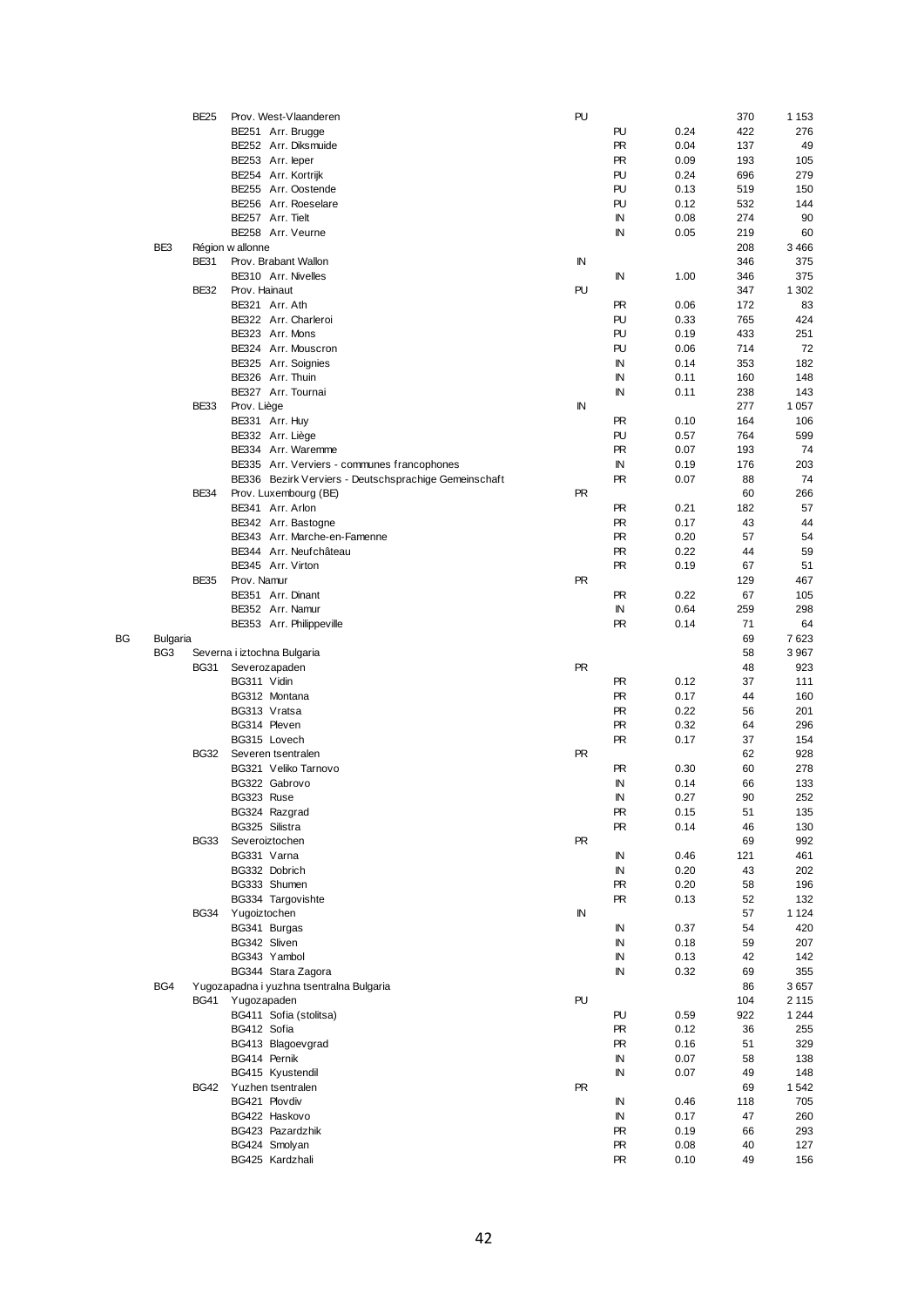| CН | Sw itzerland    |                  |                                          |           |           |      | 191  | 7648    |
|----|-----------------|------------------|------------------------------------------|-----------|-----------|------|------|---------|
|    | CH <sub>0</sub> |                  | Schw eiz/Suisse/Svizzera                 |           |           |      | 191  | 7648    |
|    |                 | CH <sub>01</sub> | Région lémanique                         | IN        |           |      | 172  | 1423    |
|    |                 |                  |                                          |           |           |      |      |         |
|    |                 |                  | CH011 Vaud                               |           | IN        | 0.48 | 241  | 680     |
|    |                 |                  | CH012 Valais                             |           | <b>PR</b> | 0.21 | 58   | 301     |
|    |                 |                  | CH013 Genève                             |           | PU        | 0.31 | 1799 | 442     |
|    |                 | CH <sub>02</sub> | <b>Espace Mittelland</b>                 | IN        |           |      | 176  | 1723    |
|    |                 |                  | CH021 Bern                               |           | ΙN        | 0.56 | 165  | 966     |
|    |                 |                  | CH022 Freiburg                           |           | IN        | 0.15 | 167  | 266     |
|    |                 |                  |                                          |           | PU        |      |      |         |
|    |                 |                  | CH023 Solothurn                          |           |           | 0.15 | 318  | 251     |
|    |                 |                  | CH024 Neuchâtel                          |           | IN        | 0.10 | 238  | 170     |
|    |                 |                  | CH025 Jura                               |           | <b>PR</b> | 0.04 | 83   | 70      |
|    |                 | CH <sub>03</sub> | Nordw estschw eiz                        | PU        |           |      | 535  | 1 0 4 3 |
|    |                 |                  | CH031 Basel-Stadt                        |           | PU        | 0.18 | 5026 | 186     |
|    |                 |                  | CH032 Basel-Landschaft                   |           | PU        | 0.26 | 522  | 270     |
|    |                 |                  |                                          |           |           |      |      |         |
|    |                 |                  | CH033 Aargau                             |           | PU        | 0.56 | 421  | 587     |
|    |                 | CH <sub>04</sub> | Zürich                                   | PU        |           |      | 795  | 1 3 2 0 |
|    |                 |                  | CH040 Zürich                             |           | PU        | 1.00 | 795  | 1 3 2 0 |
|    |                 | CH <sub>05</sub> | Ostschw eiz                              | IN        |           |      | 95   | 1 0 8 0 |
|    |                 |                  | CH051 Glarus                             |           | <b>PR</b> | 0.04 | 56   | 38      |
|    |                 |                  | CH052 Schaffhausen                       |           | IN        | 0.07 | 251  | 75      |
|    |                 |                  |                                          |           |           |      |      |         |
|    |                 |                  | CH053 Appenzell Ausserrhoden             |           | IN        | 0.05 | 218  | 53      |
|    |                 |                  | CH054 Appenzell Innerrhoden              |           | <b>PR</b> | 0.01 | 90   | 16      |
|    |                 |                  | CH055 St. Gallen                         |           | IN        | 0.43 | 240  | 469     |
|    |                 |                  | CH056 Graubünden                         |           | <b>PR</b> | 0.18 | 27   | 190     |
|    |                 |                  | CH057 Thurgau                            |           | IN        | 0.22 | 278  | 240     |
|    |                 | CH <sub>06</sub> | Zentralschweiz                           | ΙN        |           |      | 171  | 728     |
|    |                 |                  |                                          |           |           |      |      |         |
|    |                 |                  | CH061 Luzern                             |           | IN        | 0.50 | 256  | 366     |
|    |                 |                  | CH062 Uri                                |           | <b>PR</b> | 0.05 | 33   | 35      |
|    |                 |                  | CH063 Schwyz                             |           | IN        | 0.20 | 167  | 142     |
|    |                 |                  | CH064 Obw alden                          |           | <b>PR</b> | 0.05 | 71   | 34      |
|    |                 |                  | CH065 Nidwalden                          |           | ΙN        | 0.06 | 168  | 41      |
|    |                 |                  | CH066 Zug                                |           | PU        | 0.15 | 530  | 110     |
|    |                 |                  |                                          |           |           |      |      |         |
|    |                 | CH <sub>07</sub> | Ticino                                   | IN        |           |      | 121  | 331     |
|    |                 |                  | CH070 Ticino                             |           | IN        | 1.00 | 121  | 331     |
| CY | Cyprus          |                  |                                          |           |           |      | 87   | 793     |
|    | CY <sub>0</sub> | Kypros/Kibris    |                                          |           |           |      | 87   | 793     |
|    |                 | CY <sub>00</sub> | Kypros/Kibris                            | IN        |           |      | 87   | 793     |
|    |                 |                  |                                          |           |           |      | 87   | 793     |
|    |                 |                  | CY000 Kypros/Kibris                      |           | IN        | 1.00 |      |         |
| CZ |                 | Czech Republic   |                                          |           |           |      | 135  | 10 4 24 |
|    | CZ <sub>0</sub> | Ceská republika  |                                          |           |           |      | 135  | 10 4 24 |
|    |                 | CZ01             | Praha                                    | PU        |           |      | 2519 | 1 2 2 3 |
|    |                 |                  | CZ010 Hlavní mesto Praha                 |           | PU        | 1.00 | 2519 | 1 2 2 3 |
|    |                 | CZ02             | Strední Cechy                            | PU        |           |      | 113  | 1 2 1 6 |
|    |                 |                  |                                          |           |           |      |      |         |
|    |                 |                  | CZ020 Stredoceský kraj                   |           | PU        | 1.00 | 113  | 1216    |
|    |                 | CZ03             | Jihozápad                                | PR        |           |      | 70   | 1 200   |
|    |                 |                  | CZ031 Jihocecký kraj                     |           | <b>PR</b> | 0.53 | 66   | 635     |
|    |                 |                  | CZ032 Plzenský kraj                      |           | <b>PR</b> | 0.47 | 76   | 565     |
|    |                 | CZ04             | Severozápad                              | IN        |           |      | 135  | 1 1 4 1 |
|    |                 |                  | CZ041 Karlovarský kraj                   |           | IN        | 0.27 | 95   | 308     |
|    |                 |                  | CZ042 Ústecký kraj                       |           |           |      |      | 834     |
|    |                 |                  |                                          |           | IN        | 0.73 | 159  |         |
|    |                 | CZ05             | Severovýchod                             | <b>PR</b> |           |      | 123  | 1502    |
|    |                 |                  | CZ051 Liberecký kraj                     |           | IN        | 0.29 | 140  | 436     |
|    |                 |                  | CZ052 Královéhradecký kraj               |           | IN        | 0.37 | 118  | 553     |
|    |                 |                  | CZ053 Pardubický kraj                    |           | <b>PR</b> | 0.34 | 115  | 513     |
|    |                 | CZ <sub>06</sub> | Jihovýchod                               | ΙN        |           |      | 121  | 1658    |
|    |                 |                  |                                          |           |           |      |      |         |
|    |                 |                  | CZ063 Vysocina                           |           | PR        | 0.31 | 77   | 515     |
|    |                 |                  | CZ064 Jihomoravský kraj                  |           | IN        | 0.69 | 162  | 1 1 4 4 |
|    |                 | CZ07             | Strední Morava                           | PR        |           |      | 135  | 1 2 3 3 |
|    |                 |                  | CZ071 Olomoucký kraj                     |           | PR.       | 0.52 | 123  | 642     |
|    |                 |                  | CZ072 Zlínský kraj                       |           | <b>PR</b> | 0.48 | 151  | 591     |
|    |                 |                  | CZ08 Moravskoslezsko                     | ΙN        |           |      | 235  | 1 2 5 0 |
|    |                 |                  |                                          |           |           |      |      |         |
|    |                 |                  | CZ080 Moravskoslezský kraj               |           | IN        | 1.00 | 235  | 1 2 5 0 |
| DE |                 |                  | Germany (including former GDR from 1991) |           |           |      | 230  | 82 110  |
|    | DE1             |                  | Baden-Württemberg                        |           |           |      | 301  | 10750   |
|    |                 | DE <sub>11</sub> | Stuttgart                                | PU        |           |      | 380  | 4 0 0 7 |
|    |                 |                  | DE111 Stuttgart, Stadtkreis              |           | PU        | 0.15 | 2887 | 599     |
|    |                 |                  | DE112 Böblingen                          |           | PU        | 0.09 | 603  | 373     |
|    |                 |                  |                                          |           |           |      |      |         |
|    |                 |                  | DE113 Esslingen                          |           | PU        | 0.13 | 802  | 515     |
|    |                 |                  | DE114 Göppingen                          |           | IN        | 0.06 | 398  | 255     |
|    |                 |                  | DE115 Ludwigsburg                        |           | PU        | 0.13 | 751  | 516     |
|    |                 |                  | DE116 Rems-Murr-Kreis                    |           | PU        | 0.10 | 486  | 417     |
|    |                 |                  | DE117 Heilbronn, Stadtkreis              |           | IN        | 0.03 | 1220 | 122     |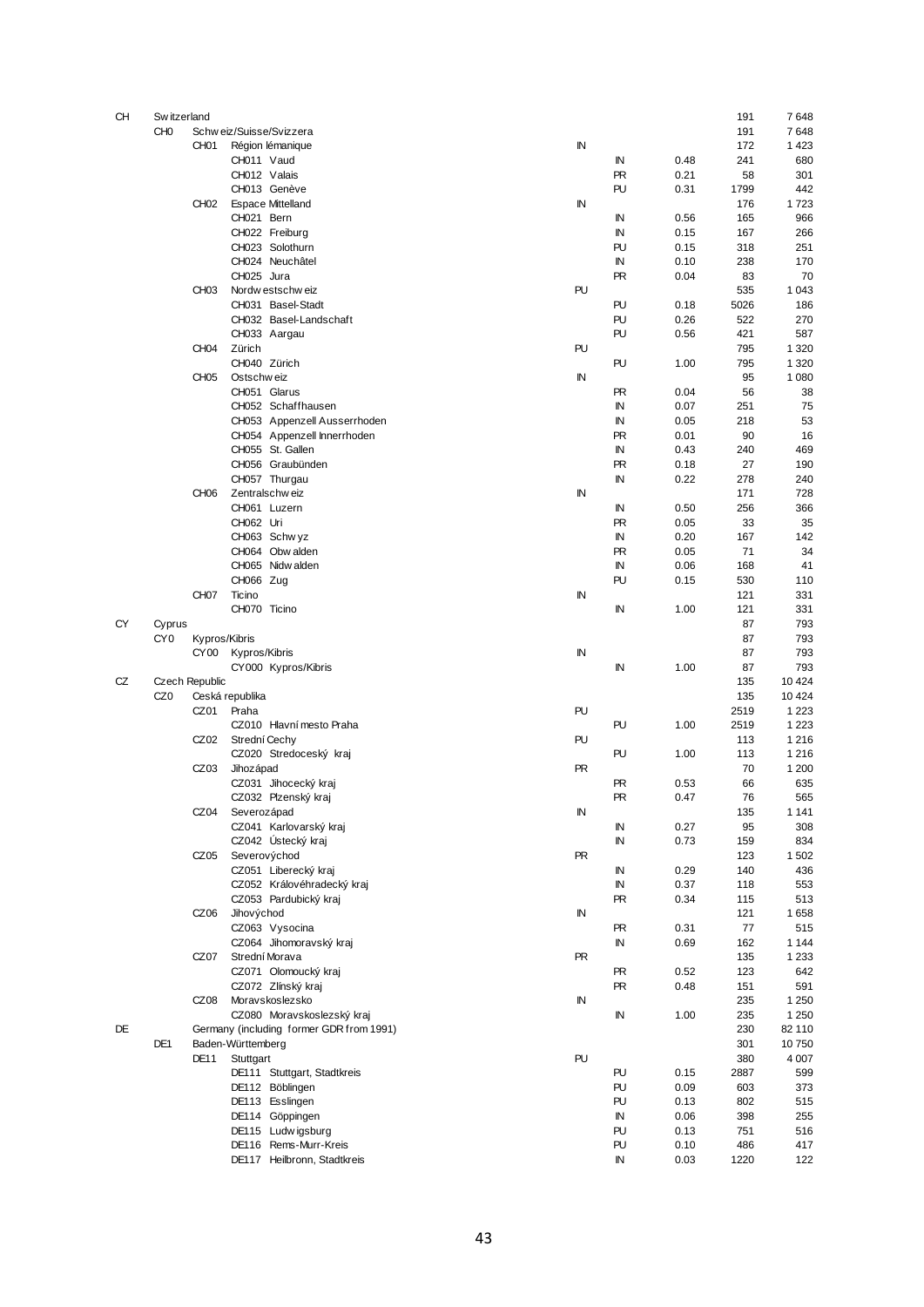|     |                  |              | DE118 Heilbronn, Landkreis             |           | ΙN        | 0.08 | 300  | 330       |
|-----|------------------|--------------|----------------------------------------|-----------|-----------|------|------|-----------|
|     |                  |              | DE119 Hohenlohekreis                   |           | IN        | 0.03 | 141  | 110       |
|     |                  |              | DE11A Schwäbisch Hall                  |           | <b>PR</b> | 0.05 | 128  | 189       |
|     |                  |              | DE11B Main-Tauber-Kreis                |           | <b>PR</b> | 0.03 | 104  | 135       |
|     |                  |              | DE11C Heidenheim                       |           | IN        | 0.03 | 212  | 133       |
|     |                  |              | DE11D Ostalbkreis                      |           | IN        | 0.08 | 208  | 314       |
|     | <b>DE12</b>      |              |                                        | PU        |           |      | 396  | 2740      |
|     |                  | Karlsruhe    |                                        |           |           |      |      |           |
|     |                  |              | DE121 Baden-Baden, Stadtkreis          |           | IN        | 0.02 | 391  | 55        |
|     |                  |              | DE122 Karlsruhe, Stadtkreis            |           | PU        | 0.11 | 1671 | 290       |
|     |                  |              | DE123 Karlsruhe, Landkreis             |           | PU        | 0.16 | 398  | 431       |
|     |                  |              | DE124 Rastatt                          |           | IN        | 0.08 | 308  | 228       |
|     |                  |              | DE125 Heidelberg, Stadtkreis           |           | PU        | 0.05 | 1337 | 145       |
|     |                  |              | DE126 Mannheim, Stadtkreis             |           | PU        | 0.11 | 2142 | 311       |
|     |                  |              | DE127 Neckar-Odenwald-Kreis            |           | <b>PR</b> | 0.05 | 132  | 149       |
|     |                  |              | DE128 Rhein-Neckar-Kreis               |           | PU        | 0.20 | 504  | 535       |
|     |                  |              |                                        |           |           |      |      |           |
|     |                  |              | DE129 Pforzheim, Stadtkreis            |           | PU        | 0.04 | 1221 | 120       |
|     |                  | DE12A Calw   |                                        |           | PR.       | 0.06 | 200  | 159       |
|     |                  |              | DE12B Enzkreis                         |           | PU        | 0.07 | 341  | 195       |
|     |                  |              | DE12C Freudenstadt                     |           | <b>PR</b> | 0.04 | 140  | 122       |
|     | DE <sub>13</sub> | Freiburg     |                                        | IN        |           |      | 235  | 2 1 9 6   |
|     |                  |              | DE131 Freiburg im Breisgau, Stadtkreis |           | IN        | 0.10 | 1434 | 220       |
|     |                  |              | DE132 Breisgau-Hochschw arzw ald       |           | IN        | 0.11 | 182  | 250       |
|     |                  |              | DE133 Emmendingen                      |           | IN        | 0.07 | 232  | 158       |
|     |                  |              | DE134 Ortenaukreis                     |           | IN        | 0.19 | 225  | 418       |
|     |                  |              |                                        |           |           |      |      |           |
|     |                  |              | DE135 Rottweil                         |           | <b>PR</b> | 0.06 | 184  | 141       |
|     |                  |              | DE136 Schw arzw ald-Baar-Kreis         |           | IN        | 0.10 | 204  | 209       |
|     |                  |              | DE137 Tuttlingen                       |           | IN        | 0.06 | 184  | 135       |
|     |                  |              | DE138 Konstanz                         |           | IN        | 0.13 | 337  | 276       |
|     |                  |              | DE139 Lörrach                          |           | IN        | 0.10 | 276  | 223       |
|     |                  |              | DE13A Waldshut                         |           | <b>PR</b> | 0.08 | 148  | 167       |
|     | DE14             | Tübingen     |                                        | <b>PR</b> |           |      | 203  | 1807      |
|     |                  |              | DE141 Reutlingen                       |           | IN        | 0.16 | 257  | 281       |
|     |                  |              |                                        |           | IN        | 0.12 | 420  |           |
|     |                  |              | DE142 Tübingen, Landkreis              |           |           |      |      | 218       |
|     |                  |              | DE143 Zollernalbkreis                  |           | IN        | 0.11 | 208  | 191       |
|     |                  |              | DE144 Ulm, Stadtkreis                  |           | IN        | 0.07 | 1024 | 122       |
|     |                  |              | DE145 Alb-Donau-Kreis                  |           | IN        | 0.11 | 140  | 190       |
|     |                  |              | DE146 Biberach                         |           | <b>PR</b> | 0.10 | 134  | 189       |
|     |                  |              | DE147 Bodenseekreis                    |           | IN        | 0.11 | 312  | 207       |
|     |                  |              | DE148 Ravensburg                       |           | PR.       | 0.15 | 169  | 276       |
|     |                  |              | DE149 Sigmaringen                      |           | PR.       | 0.07 | 110  | 132       |
| DE2 |                  |              |                                        |           |           |      |      | 12 5 20   |
|     |                  |              |                                        |           |           |      |      |           |
|     | Bayern           |              |                                        |           |           |      | 178  |           |
|     | <b>DE21</b>      | Oberbayern   |                                        | PU        |           |      | 247  | 4 3 2 4   |
|     |                  |              | DE211 Ingolstadt, Kreisfreie Stadt     |           | ΙN        | 0.03 | 926  | 123       |
|     |                  |              | DE212 München, Kreisfreie Stadt        |           | PU        | 0.31 | 4250 | 1 3 1 9   |
|     |                  |              | DE213 Rosenheim, Kreisfreie Stadt      |           | IN        | 0.01 | 1630 | 61        |
|     |                  |              | DE214 Altötting                        |           | ΙN        | 0.02 | 191  | 108       |
|     |                  |              | DE215 Berchtesgadener Land             |           | ΙN        | 0.02 | 122  | 102       |
|     |                  |              | DE216 Bad Tölz-Wolfratshausen          |           | ΙN        | 0.03 | 109  | 121       |
|     |                  |              |                                        |           |           |      |      |           |
|     |                  |              | DE217 Dachau                           |           | PR        | 0.03 | 236  | 137       |
|     |                  |              | DE218 Ebersberg                        |           | IN        | 0.03 | 231  | 127       |
|     |                  |              | DE219 Eichstätt                        |           | IN        | 0.03 | 103  | 125       |
|     |                  | DE21A Erding |                                        |           | PR.       | 0.03 | 144  | 125       |
|     |                  |              | DE21B Freising                         |           | ΙN        | 0.04 | 207  | 165       |
|     |                  |              | DE21C Fürstenfeldbruck                 |           | IN        | 0.05 | 463  | 201       |
|     |                  |              | DE21D Garmisch-Partenkirchen           |           | IN        | 0.02 | 86   | 87        |
|     |                  |              | DE21E Landsberg am Lech                |           | PR        | 0.03 | 141  | 114       |
|     |                  |              |                                        |           |           |      |      |           |
|     |                  |              | DE21F Miesbach                         |           | IN        | 0.02 | 110  | 95        |
|     |                  |              | DE21G Mühldorf am Inn                  |           | PR.       | 0.03 | 137  | 110       |
|     |                  |              | DE21H München, Landkreis               |           | PU        | 0.07 | 474  | 317       |
|     |                  |              | DE21I Neuburg-Schrobenhausen           |           | IN        | 0.02 | 123  | 91        |
|     |                  |              | DE21J Pfaffenhofen an der Ilm          |           | IN        | 0.03 | 153  | 117       |
|     |                  |              | DE21K Rosenheim, Landkreis             |           | IN        | 0.06 | 172  | 248       |
|     |                  |              | DE21L Starnberg                        |           | IN        | 0.03 | 266  | 130       |
|     |                  |              | DE21M Traunstein                       |           | PR        | 0.04 | 111  | 171       |
|     |                  |              |                                        |           | IN        |      |      |           |
|     |                  |              | DE21N Weilheim-Schongau                |           |           | 0.03 | 136  | 131       |
|     | <b>DE22</b>      | Niederbayern |                                        | <b>PR</b> |           |      | 116  | 1 1 9 3   |
|     |                  |              | DE221 Landshut, Kreisfreie Stadt       |           | PR.       | 0.05 | 952  | 63        |
|     |                  |              | DE222 Passau, Kreisfreie Stadt         |           | PR.       | 0.04 | 729  | 51        |
|     |                  |              | DE223 Straubing, Kreisfreie Stadt      |           | PR.       | 0.04 | 659  | 45        |
|     |                  |              | DE224 Deggendorf                       |           | PR.       | 0.10 | 136  | 117       |
|     |                  |              | DE225 Freyung-Grafenau                 |           | PR.       | 0.07 | 82   |           |
|     |                  |              | DE226 Kelheim                          |           | PR.       | 0.09 | 106  | 80<br>113 |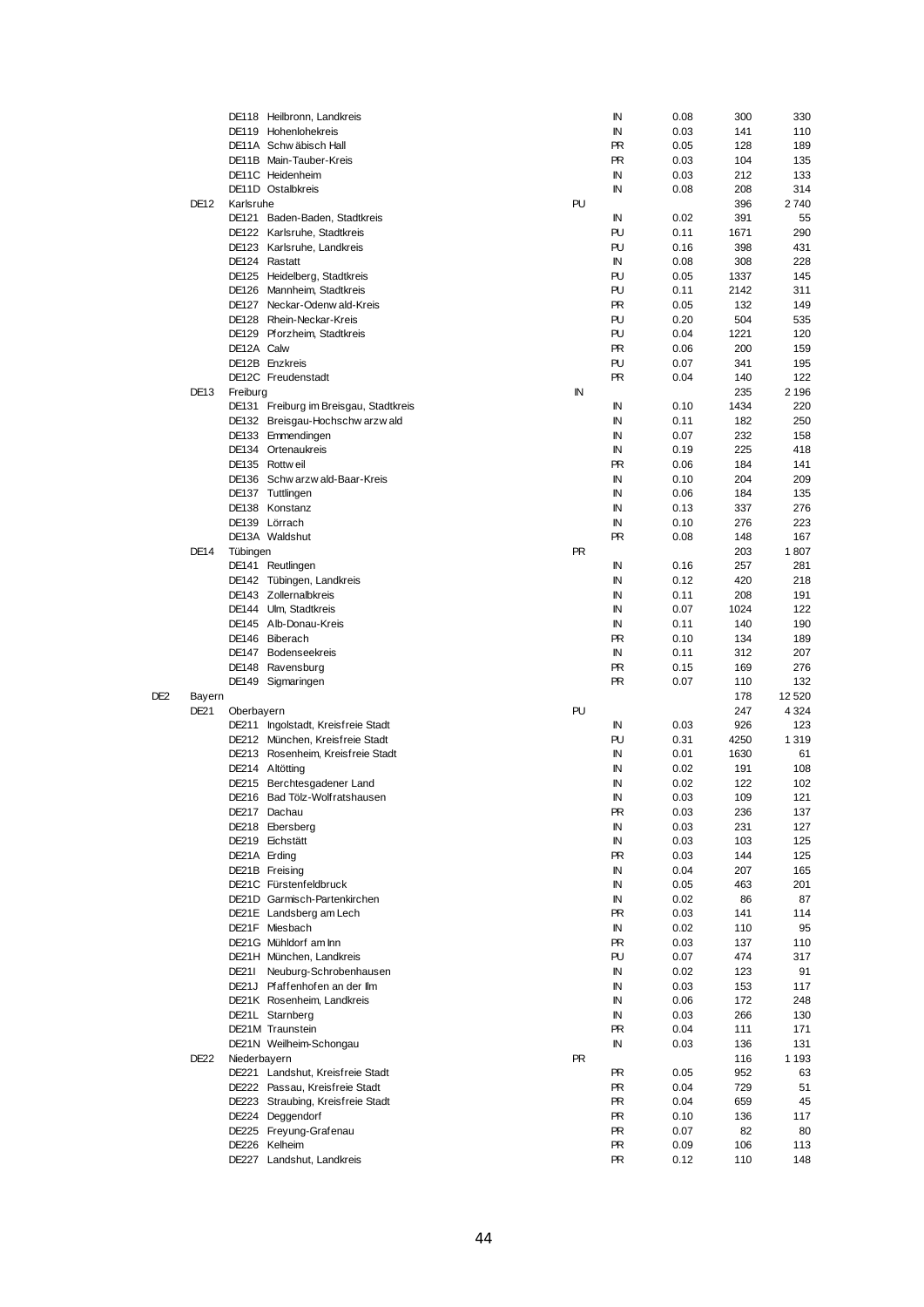|     |                  |                       | DE228 Passau, Landkreis                         |           | PR        | 0.16 | 123  | 188     |
|-----|------------------|-----------------------|-------------------------------------------------|-----------|-----------|------|------|---------|
|     |                  |                       | DE229 Regen                                     |           | PR        | 0.07 | 82   | 80      |
|     |                  |                       | DE22A Rottal-Inn                                |           | PR.       | 0.10 | 93   | 119     |
|     |                  |                       | DE22B Straubing-Bogen                           |           | PR        | 0.08 | 81   | 98      |
|     |                  |                       | DE22C Dingolfing-Landau                         |           | PR        | 0.08 | 104  | 91      |
|     | DE <sub>23</sub> | Oberpfalz             |                                                 | PR.       |           |      | 112  | 1 0 8 5 |
|     |                  |                       | DE231 Amberg, Kreisfreie Stadt                  |           | ΙN        | 0.04 | 882  | 44      |
|     |                  |                       | DE232 Regensburg, Kreisfreie Stadt              |           | IN        | 0.12 | 1649 | 133     |
|     |                  |                       | DE233 Weiden in der Oberpfalz, Kreisfreie Stadt |           | PR        | 0.04 | 618  | 42      |
|     |                  |                       | DE234 Amberg-Sulzbach                           |           | ΙN        | 0.10 | 85   | 107     |
|     |                  | DE235 Cham            |                                                 |           | PR        | 0.12 | 86   | 129     |
|     |                  |                       | DE236 Neumarkt in der Oberpfalz                 |           | PR.       | 0.12 | 96   | 128     |
|     |                  |                       | DE237 Neustadt an der Waldnaab                  |           | PR        | 0.09 | 69   | 99      |
|     |                  |                       | DE238 Regensburg, Landkreis                     |           | IN        | 0.17 | 131  | 183     |
|     |                  |                       | DE239 Schw andorf                               |           | PR        | 0.13 | 98   | 144     |
|     |                  |                       | DE23A Tirschenreuth                             |           | PR        | 0.07 | 70   | 76      |
|     | <b>DE24</b>      | Oberfranken           |                                                 | <b>PR</b> |           |      | 150  | 1086    |
|     |                  |                       | DE241 Bamberg, Kreisfreie Stadt                 |           | IN        | 0.06 | 1280 | 70      |
|     |                  |                       | DE242 Bayreuth, Kreisfreie Stadt                |           | PR        | 0.07 | 1090 | 73      |
|     |                  |                       | DE243 Coburg, Kreisfreie Stadt                  |           | IN        | 0.04 | 855  | 41      |
|     |                  |                       | DE244 Hof, Kreisfreie Stadt                     |           | IN        | 0.04 | 818  | 48      |
|     |                  |                       | DE245 Bamberg, Landkreis                        |           | IN        | 0.13 | 124  | 145     |
|     |                  |                       | DE246 Bayreuth, Landkreis                       |           | PR        | 0.10 | 84   | 107     |
|     |                  |                       | DE247 Coburg, Landkreis                         |           | IN        | 0.08 | 152  | 90      |
|     |                  |                       | DE248 Forchheim                                 |           | IN        | 0.10 | 176  | 113     |
|     |                  |                       | DE249 Hof, Landkreis                            |           | IN        | 0.09 | 116  | 103     |
|     |                  |                       | DE24A Kronach                                   |           | PR        | 0.07 | 110  | 72      |
|     |                  |                       | DE24B Kulmbach                                  |           | PR        | 0.07 | 115  | 76      |
|     |                  |                       | DE24C Lichtenfels                               |           | IN        | 0.06 | 132  | 69      |
|     |                  |                       | DE24D Wunsiedel im Fichtelgebirge               |           | PR        | 0.07 | 130  | 79      |
|     | <b>DE25</b>      | <b>Mittelf ranken</b> |                                                 | PU        |           |      | 237  | 1713    |
|     |                  |                       | DE251 Ansbach, Kreisfreie Stadt                 |           | PR        | 0.02 | 404  | 40      |
|     |                  |                       | DE252 Erlangen, Kreisfreie Stadt                |           | PU        | 0.06 | 1364 | 105     |
|     |                  |                       | DE253 Fürth, Kreisfreie Stadt                   |           | PU        | 0.07 | 1801 | 114     |
|     |                  |                       | DE254 Nürnberg, Kreisfreie Stadt                |           | PU        | 0.29 | 2701 | 503     |
|     |                  |                       | DE255 Schw abach, Kreisfreie Stadt              |           | PU        | 0.02 | 950  | 39      |
|     |                  |                       | DE256 Ansbach, Landkreis                        |           | <b>PR</b> | 0.11 | 92   | 182     |
|     |                  |                       | DE257 Erlangen-Höchstadt                        |           | PU        | 0.08 | 232  | 131     |
|     |                  |                       | DE258 Fürth, Landkreis                          |           | PU        | 0.07 | 372  | 114     |
|     |                  |                       | DE259 Nürnberger Land                           |           | PU        | 0.10 | 209  | 167     |
|     |                  |                       | DE25A Neustadt an der Aisch-Bad Windsheim       |           | PR.       | 0.06 | 78   | 99      |
|     |                  | DE25B Roth            |                                                 |           | PR        | 0.07 | 140  | 125     |
|     |                  |                       | DE25C Weißenburg-Gunzenhausen                   |           | PR        | 0.05 | 96   | 93      |
|     | <b>DE26</b>      | Unterfranken          |                                                 | <b>PR</b> |           |      | 156  | 1 3 3 1 |
|     |                  |                       | DE261 Aschaffenburg, Kreisfreie Stadt           |           | ΙN        | 0.05 | 1099 | 69      |
|     |                  |                       | DE262 Schw einfurt, Kreisfreie Stadt            |           | ΙN        | 0.04 | 1504 | 54      |
|     |                  |                       | DE263 Würzburg, Kreisfreie Stadt                |           | ΙN        | 0.10 | 1533 | 134     |
|     |                  |                       | DE264 Aschaffenburg, Landkreis                  |           | ΙN        | 0.13 | 249  | 174     |
|     |                  |                       | DE265 Bad Kissingen                             |           | PR        | 0.08 | 93   | 106     |
|     |                  |                       | DE266 Rhön-Grabfeld                             |           | PR        | 0.06 | 83   | 84      |
|     |                  |                       | DE267 Haßberge                                  |           | PR.       | 0.06 | 90   | 86      |
|     |                  |                       | DE268 Kitzingen                                 |           | PR        | 0.07 | 130  | 89      |
|     |                  |                       | DE269 Miltenberg                                |           | ΙN        | 0.10 | 182  | 130     |
|     |                  |                       | DE26A Main-Spessart                             |           | PR.       | 0.10 | 98   | 130     |
|     |                  |                       | DE26B Schw einfurt, Landkreis                   |           | ΙN        | 0.09 | 136  | 114     |
|     |                  |                       | DE26C Würzburg, Landkreis                       |           | IN        | 0.12 | 166  | 161     |
|     | DE <sub>27</sub> | Schw aben             |                                                 | <b>PR</b> |           |      | 179  | 1787    |
|     |                  |                       | DE271 Augsburg, Kreisfreie Stadt                |           | IN        | 0.15 | 1792 | 263     |
|     |                  |                       | DE272 Kaufbeuren, Kreisfreie Stadt              |           | PR.       | 0.02 | 1050 | 42      |
|     |                  |                       | DE273 Kempten (Allgäu), Kreisfreie Stadt        |           | ΙN        | 0.03 | 979  | 62      |
|     |                  |                       | DE274 Memmingen, Kreisfreie Stadt               |           | PR.       | 0.02 | 585  | 41      |
|     |                  |                       | DE275 Aichach-Friedberg                         |           | ΙN        | 0.07 | 164  | 128     |
|     |                  |                       | DE276 Augsburg, Landkreis                       |           | ΙN        | 0.13 | 225  | 241     |
|     |                  |                       | DE277 Dillingen an der Donau                    |           | PR.       | 0.05 | 119  | 95      |
|     |                  |                       | DE278 Günzburg                                  |           | PR.       | 0.07 | 159  | 121     |
|     |                  |                       | DE279 Neu-Ulm                                   |           | ΙN        | 0.09 | 319  | 164     |
|     |                  |                       | DE27A Lindau (Bodensee)                         |           | ΙN        | 0.04 | 248  | 80      |
|     |                  |                       | DE27B Ostallgäu                                 |           | PR.       | 0.07 | 96   | 134     |
|     |                  |                       | DE27C Unterallgäu                               |           | PR.       | 0.08 | 110  | 136     |
|     |                  |                       | DE27D Donau-Ries                                |           | PR        | 0.07 | 102  | 130     |
|     |                  |                       | DE27E Oberallgäu                                |           | ΙN        | 0.08 | 99   | 151     |
| DE3 | Berlin           |                       |                                                 |           |           |      | 3843 | 3424    |
|     | DE30             | Berlin                |                                                 | PU        |           |      | 3843 | 3424    |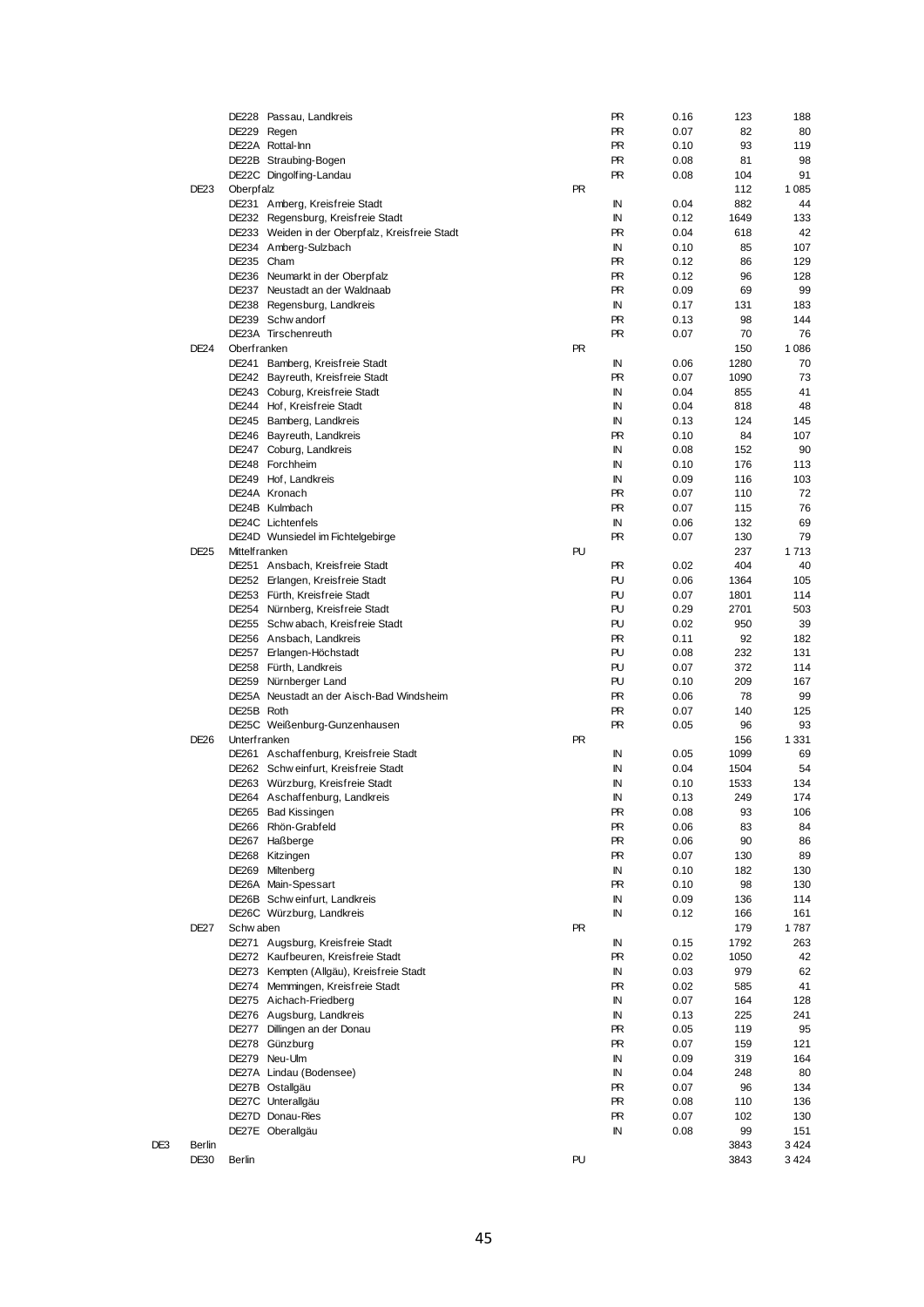|                 |             | DE300 Berlin  |                                                  |           | PU        | 1.00 | 3843 | 3424    |
|-----------------|-------------|---------------|--------------------------------------------------|-----------|-----------|------|------|---------|
| DE4             | Brandenburg |               |                                                  |           |           |      | 86   | 2529    |
|                 | DE41        |               | Brandenburg - Nordost                            | IN        |           |      | 74   | 1 1 4 4 |
|                 |             |               |                                                  |           | ΙN        | 0.05 | 418  | 62      |
|                 |             |               | DE411 Frankfurt (Oder), Kreisfreie Stadt         |           |           |      |      |         |
|                 |             |               | DE412 Barnim                                     |           | ΙN        | 0.16 | 119  | 178     |
|                 |             |               | DE413 Märkisch-Oderland                          |           | ΙN        | 0.17 | 90   | 191     |
|                 |             |               | DE414 Oberhavel                                  |           | ΙN        | 0.18 | 113  | 202     |
|                 |             |               | DE415 Oder-Spree                                 |           | ΙN        | 0.16 | 84   | 187     |
|                 |             |               | DE416 Ostprignitz-Ruppin                         |           | <b>PR</b> | 0.09 | 42   | 105     |
|                 |             |               | DE417 Prignitz                                   |           | <b>PR</b> | 0.07 | 40   | 85      |
|                 |             |               | DE418 Uckermark                                  |           | PR        | 0.12 | 44   | 134     |
|                 | <b>DE42</b> |               | Brandenburg - Südw est                           | IN        |           |      | 99   | 1 3 8 5 |
|                 |             |               | DE421 Brandenburg an der Havel, Kreisfreie Stadt |           | ΙN        | 0.05 | 318  | 73      |
|                 |             |               |                                                  |           |           |      |      |         |
|                 |             |               | DE422 Cottbus, Kreisfreie Stadt                  |           | ΙN        | 0.07 | 623  | 102     |
|                 |             |               | DE423 Potsdam, Kreisfreie Stadt                  |           | ΙN        | 0.11 | 811  | 152     |
|                 |             |               | DE424 Dahme-Spreew ald                           |           | ΙN        | 0.12 | 72   | 162     |
|                 |             |               | DE425 Elbe-Elster                                |           | <b>PR</b> | 0.08 | 62   | 117     |
|                 |             |               | DE426 Havelland                                  |           | ΙN        | 0.11 | 90   | 155     |
|                 |             |               | DE427 Oberspreew ald-Lausitz                     |           | ΙN        | 0.09 | 104  | 126     |
|                 |             |               | DE428 Potsdam-Mittelmark                         |           | ΙN        | 0.15 | 79   | 204     |
|                 |             |               | DE429 Spree-Neiße                                |           | ΙN        | 0.10 | 80   | 132     |
|                 |             |               | DE42A Teltow-Fläming                             |           | <b>PR</b> | 0.12 | 78   | 162     |
|                 |             |               |                                                  |           |           |      |      |         |
| DE <sub>5</sub> | Bremen      |               |                                                  |           |           |      | 1639 | 662     |
|                 | DE50        | <b>Bremen</b> |                                                  | PU        |           |      | 1639 | 662     |
|                 |             |               | DE501 Bremen, Kreisfreie Stadt                   |           | PU        | 0.83 | 1683 | 548     |
|                 |             |               | DE502 Bremerhaven, Kreisfreie Stadt              |           | ΙN        | 0.17 | 1457 | 115     |
| DE <sub>6</sub> | Hamburg     |               |                                                  |           |           |      | 2346 | 1771    |
|                 | DE60        | Hamburg       |                                                  | PU        |           |      | 2346 | 1771    |
|                 |             |               | DE600 Hamburg                                    |           | PU        | 1.00 | 2346 | 1771    |
| DE7             | Hessen      |               |                                                  |           |           |      | 287  | 6069    |
|                 | <b>DE71</b> | Darmstadt     |                                                  | PU        |           |      | 508  | 3 783   |
|                 |             |               |                                                  |           | PU        | 0.04 | 1164 | 142     |
|                 |             |               | DE711 Darmstadt, Kreisfreie Stadt                |           |           |      |      |         |
|                 |             |               | DE712 Frankfurt am Main, Kreisfreie Stadt        |           | PU        | 0.17 | 2666 | 662     |
|                 |             |               | DE713 Offenbach am Main, Kreisfreie Stadt        |           | PU        | 0.03 | 2642 | 119     |
|                 |             |               | DE714 Wiesbaden, Kreisfreie Stadt                |           | PU        | 0.07 | 1355 | 276     |
|                 |             |               | DE715 Bergstraße                                 |           | PU        | 0.07 | 367  | 264     |
|                 |             |               | DE716 Darmstadt-Dieburg                          |           | PU        | 0.08 | 439  | 289     |
|                 |             |               | DE717 Groß-Gerau                                 |           | PU        | 0.07 | 559  | 253     |
|                 |             |               | DE718 Hochtaunuskreis                            |           | PU        | 0.06 | 469  | 226     |
|                 |             |               | DE719 Main-Kinzig-Kreis                          |           | ΙN        | 0.11 | 292  | 408     |
|                 |             |               |                                                  |           | PU        |      |      |         |
|                 |             |               | DE71A Main-Taunus-Kreis                          |           |           | 0.06 | 1015 | 226     |
|                 |             |               | DE71B Odenw aldkreis                             |           | PR        | 0.03 | 158  | 99      |
|                 |             |               | DE71C Offenbach, Landkreis                       |           | PU        | 0.09 | 945  | 337     |
|                 |             |               | DE71D Rheingau-Taunus-Kreis                      |           | PU        | 0.05 | 227  | 184     |
|                 |             |               | DE71E Wetteraukreis                              |           | PU        | 0.08 | 271  | 299     |
|                 | DE72        | Gießen        |                                                  | IN        |           |      | 195  | 1 0 5 1 |
|                 |             |               | DE721 Gießen, Landkreis                          |           | ΙN        | 0.24 | 299  | 256     |
|                 |             |               | DE722 Lahn-Dill-Kreis                            |           | ΙN        | 0.24 | 241  | 257     |
|                 |             |               | DE723 Limburg-Weilburg                           |           | ΙN        | 0.16 | 235  | 173     |
|                 |             |               | DE724 Marburg-Biedenkopf                         |           | IN        | 0.24 | 200  | 252     |
|                 |             |               |                                                  |           |           |      |      |         |
|                 |             |               | DE725 Vogelsbergkreis                            |           | PR        | 0.11 | 77   | 113     |
|                 | DE73        | Kassel        |                                                  | <b>PR</b> |           |      | 149  | 1 2 3 5 |
|                 |             |               | DE731 Kassel, Kreisfreie Stadt                   |           | IN        | 0.16 | 1817 | 194     |
|                 |             | DE732 Fulda   |                                                  |           | PR.       | 0.18 | 159  | 219     |
|                 |             |               | DE733 Hersfeld-Rotenburg                         |           | PR.       | 0.10 | 114  | 125     |
|                 |             |               | DE734 Kassel, Landkreis                          |           | ΙN        | 0.19 | 186  | 240     |
|                 |             |               | DE735 Schw alm-Eder-Kreis                        |           | PR        | 0.15 | 121  | 186     |
|                 |             |               | DE736 Waldeck-Frankenberg                        |           | PR.       | 0.13 | 89   | 165     |
|                 |             |               | DE737 Werra-Meißner-Kreis                        |           | PR.       | 0.09 | 104  | 106     |
|                 |             |               |                                                  |           |           |      |      |         |
| DE8             |             |               | Mecklenburg-Vorpommern                           |           |           |      | 72   | 1672    |
|                 | <b>DE80</b> |               | Mecklenburg-Vorpommern                           | <b>PR</b> |           |      | 72   | 1672    |
|                 |             |               | DE801 Greifswald, Kreisfreie Stadt               |           | IN        | 0.03 | 1069 | 54      |
|                 |             |               | DE802 Neubrandenburg, Kreisfreie Stadt           |           | ΙN        | 0.04 | 774  | 66      |
|                 |             |               | DE803 Rostock, Kreisfreie Stadt                  |           | IN        | 0.12 | 1107 | 201     |
|                 |             |               | DE804 Schw erin, Kreisfreie Stadt                |           | IN        | 0.06 | 733  | 96      |
|                 |             |               | DE805 Stralsund, Kreisfreie Stadt                |           | IN        | 0.03 | 1487 | 58      |
|                 |             |               | DE806 Wismar, Kreisfreie Stadt                   |           | PR.       | 0.03 | 1078 | 45      |
|                 |             |               | DE807 Bad Doberan                                |           | IN        | 0.07 | 87   | 118     |
|                 |             |               | DE808 Demmin                                     |           | PR        | 0.05 | 43   | 83      |
|                 |             |               |                                                  |           |           |      |      |         |
|                 |             |               | DE809 Güstrow                                    |           | PR.       | 0.06 | 50   | 102     |
|                 |             |               | DE80A Ludwigslust                                |           | ΙN        | 0.07 | 50   | 125     |
|                 |             |               | DE80B Mecklenburg-Strelitz                       |           | IN        | 0.05 | 38   | 80      |
|                 |             | DE80C Müritz  |                                                  |           | PR.       | 0.04 | 39   | 66      |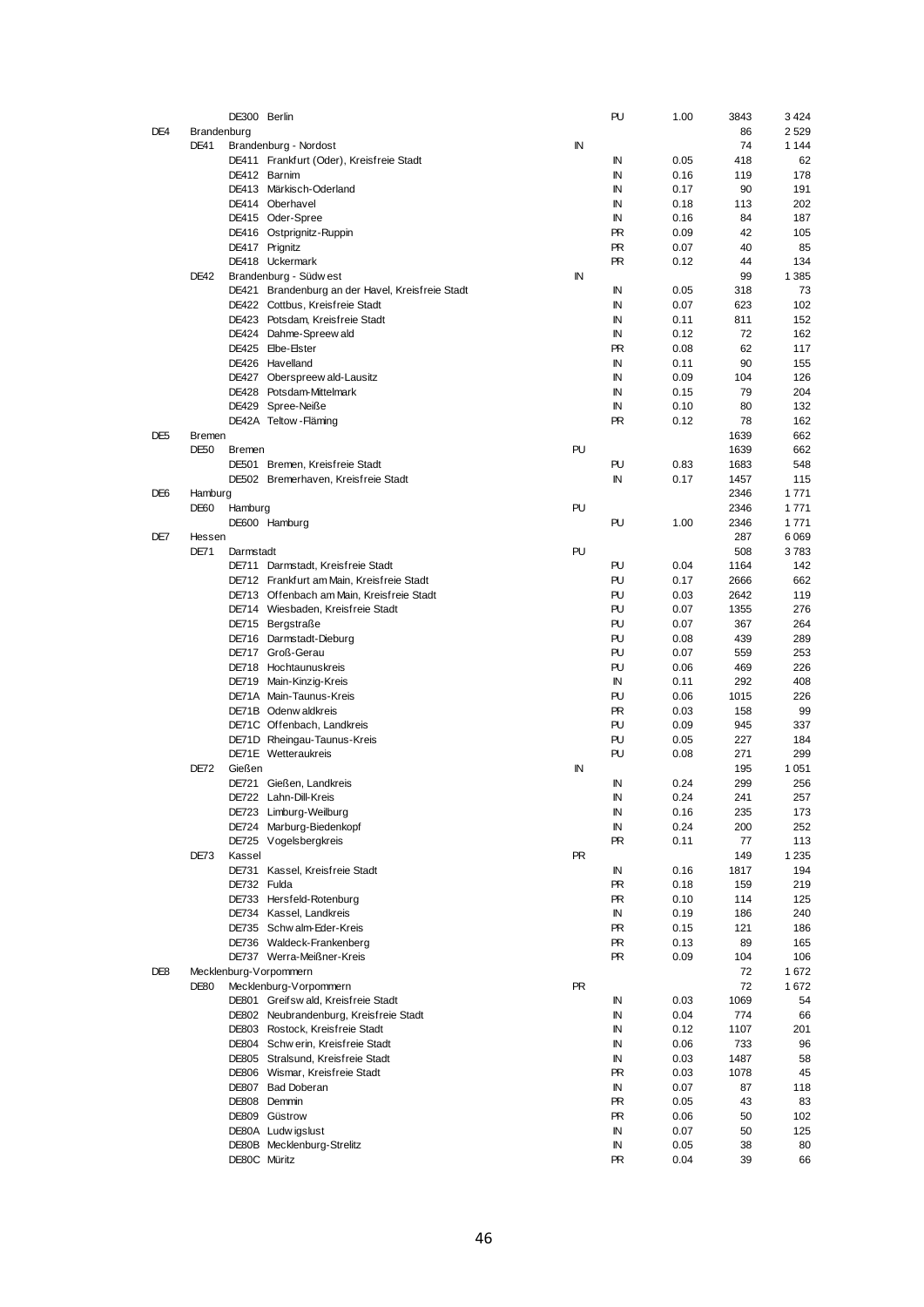|            |             |                     | DE80D Nordvorpommern                        |    | ΙN | 0.07 | 50   | 109     |
|------------|-------------|---------------------|---------------------------------------------|----|----|------|------|---------|
|            |             |                     | DE80E Nordw estmecklenburg                  |    | PR | 0.07 | 57   | 118     |
|            |             |                     | DE80F Ostvorpommern                         |    | ΙN | 0.06 | 56   | 108     |
|            |             |                     | DE80G Parchim                               |    | PR | 0.06 | 44   | 99      |
|            |             | DE80H Rügen         |                                             |    | PR | 0.04 | 71   | 69      |
|            |             |                     |                                             |    |    |      |      |         |
|            |             | DE80I               | Uecker-Randow                               |    | PR | 0.04 | 46   | 75      |
| DE9        |             | Niedersachsen       |                                             |    |    |      | 167  | 7959    |
|            | DE91        | Braunschw eig       |                                             | IN |    |      | 201  | 1628    |
|            |             |                     | DE911 Braunschweig, Kreisfreie Stadt        |    | ΙN | 0.15 | 1280 | 246     |
|            |             |                     | DE912 Salzgitter, Kreisfreie Stadt          |    | ΙN | 0.06 | 468  | 105     |
|            |             |                     | DE913 Wolfsburg, Kreisfreie Stadt           |    | ΙN | 0.07 | 590  | 120     |
|            |             |                     | DE914 Gifhorn                               |    | ΙN | 0.11 | 111  | 174     |
|            |             |                     |                                             |    |    |      |      |         |
|            |             |                     | DE915 Göttingen                             |    | IN | 0.16 | 233  | 261     |
|            |             | DE916 Goslar        |                                             |    | ΙN | 0.09 | 153  | 147     |
|            |             |                     | DE917 Helmstedt                             |    | ΙN | 0.06 | 142  | 95      |
|            |             |                     | DE918 Northeim                              |    | PR | 0.09 | 113  | 143     |
|            |             |                     | DE919 Osterode am Harz                      |    | PR | 0.05 | 126  | 80      |
|            |             | DE91A Peine         |                                             |    | IN | 0.08 | 249  | 133     |
|            |             |                     |                                             |    |    |      |      |         |
|            |             |                     | DE91B Wolfenbüttel                          |    | ΙN | 0.08 | 172  | 124     |
|            | DE92        | Hannover            |                                             | PU |    |      | 238  | 2 1 5 3 |
|            |             |                     | DE922 Diepholz                              |    | PR | 0.10 | 108  | 215     |
|            |             |                     | DE923 Hameln-Pyrmont                        |    | ΙN | 0.07 | 197  | 157     |
|            |             |                     | DE925 Hildesheim                            |    | ΙN | 0.13 | 239  | 288     |
|            |             |                     | DE926 Holzminden                            |    | PR | 0.04 | 109  | 76      |
|            |             |                     |                                             |    |    |      |      |         |
|            |             |                     | DE927 Nienburg (Weser)                      |    | PR | 0.06 | 89   | 124     |
|            |             |                     | DE928 Schaumburg                            |    | IN | 0.08 | 242  | 164     |
|            |             |                     | DE929 Region Hannover                       |    | PU | 0.52 | 493  | 1 1 3 0 |
|            | DE93        | Lüneburg            |                                             | ΙN |    |      | 110  | 1699    |
|            |             | DE931 Celle         |                                             |    | ΙN | 0.11 | 117  | 181     |
|            |             |                     | DE932 Cuxhaven                              |    | IN | 0.12 | 98   | 203     |
|            |             |                     |                                             |    |    |      |      |         |
|            |             |                     | DE933 Harburg                               |    | IN | 0.14 | 196  | 244     |
|            |             |                     | DE934 Lüchow-Dannenberg                     |    | PR | 0.03 | 41   | 50      |
|            |             |                     | DE935 Lüneburg, Landkreis                   |    | IN | 0.10 | 133  | 176     |
|            |             |                     | DE936 Osterholz                             |    | PU | 0.07 | 173  | 113     |
|            |             |                     | DE937 Rotenburg (Wümme)                     |    | PR | 0.10 | 80   | 165     |
|            |             |                     |                                             |    | PR |      | 75   |         |
|            |             |                     | DE938 Soltau-Fallingbostel                  |    |    | 0.08 |      | 141     |
|            |             | DE939 Stade         |                                             |    | IN | 0.12 | 156  | 197     |
|            |             |                     | DE93A Uelzen                                |    | PR | 0.06 | 66   | 95      |
|            |             |                     | DE93B Verden                                |    | ΙN | 0.08 | 170  | 134     |
|            | <b>DE94</b> | Weser-Ems           |                                             | IN |    |      | 165  | 2479    |
|            |             |                     | DE941 Delmenhorst, Kreisfreie Stadt         |    | PU | 0.03 | 1202 | 75      |
|            |             |                     |                                             |    | ΙN |      |      |         |
|            |             |                     | DE942 Emden, Kreisfreie Stadt               |    |    | 0.02 | 460  | 52      |
|            |             |                     | DE943 Oldenburg, Kreisfreie Stadt           |    | ΙN | 0.06 | 1553 | 160     |
|            |             |                     | DE944 Osnabrück, Kreisfreie Stadt           |    | ΙN | 0.07 | 1361 | 163     |
|            |             |                     | DE945 Wilhelmshaven, Kreisfreie Stadt       |    | ΙN | 0.03 | 765  | 82      |
|            |             |                     | DE946 Ammerland                             |    | ΙN | 0.05 | 161  | 117     |
|            |             | DE947 Aurich        |                                             |    | ΙN | 0.08 | 148  | 190     |
|            |             |                     |                                             |    |    |      |      |         |
|            |             |                     | DE948 Cloppenburg                           |    | PR | 0.06 | 111  | 157     |
|            |             |                     | DE949 Emsland                               |    | PR | 0.13 | 109  | 314     |
|            |             |                     | DE94A Friesland (DE)                        |    | IN | 0.04 | 165  | 101     |
|            |             |                     | DE94B Grafschaft Bentheim                   |    | IN | 0.05 | 136  | 135     |
|            |             | DE94C Leer          |                                             |    | IN | 0.07 | 152  | 165     |
|            |             |                     | DE94D Oldenburg, Landkreis                  |    | IN | 0.05 | 119  | 126     |
|            |             |                     |                                             |    |    |      |      |         |
|            |             |                     | DE94E Osnabrück, Landkreis                  |    | IN | 0.14 | 169  | 359     |
|            |             |                     | DE94F Vechta                                |    | PR | 0.05 | 166  | 134     |
|            |             |                     | DE94G Wesermarsch                           |    | PR | 0.04 | 112  | 92      |
|            |             |                     | DE94H Wittmund                              |    | PR | 0.02 | 88   | 58      |
| <b>DEA</b> |             | Nordrhein-Westfalen |                                             |    |    |      | 527  | 17965   |
|            | DEA1        | Düsseldorf          |                                             | PU |    |      | 983  | 5 2 0 0 |
|            |             |                     |                                             |    |    |      |      |         |
|            |             |                     | DEA11 Düsseldorf, Kreisfreie Stadt          |    | PU | 0.11 | 2685 | 583     |
|            |             |                     | DEA12 Duisburg, Kreisfreie Stadt            |    | PU | 0.10 | 2128 | 495     |
|            |             |                     | DEA13 Essen, Kreisfreie Stadt               |    | PU | 0.11 | 2762 | 581     |
|            |             |                     | DEA14 Krefeld, Kreisfreie Stadt             |    | PU | 0.05 | 1716 | 236     |
|            |             |                     | DEA15 Mönchengladbach, Kreisfreie Stadt     |    | PU | 0.05 | 1522 | 259     |
|            |             |                     | DEA16 Mülheim an der Ruhr, Kreisfreie Stadt |    | PU | 0.03 | 1847 | 169     |
|            |             |                     |                                             |    |    |      |      |         |
|            |             |                     | DEA17 Oberhausen, Kreisfreie Stadt          |    | PU | 0.04 | 2809 | 216     |
|            |             |                     | DEA18 Remscheid, Kreisfreie Stadt           |    | PU | 0.02 | 1519 | 113     |
|            |             |                     | DEA19 Solingen, Kreisfreie Stadt            |    | PU | 0.03 | 1812 | 162     |
|            |             |                     | DEA1A Wuppertal, Kreisfreie Stadt           |    | PU | 0.07 | 2107 | 355     |
|            |             | DEA1B Kleve         |                                             |    | IN | 0.06 | 251  | 309     |
|            |             |                     | DEA1C Mettmann                              |    | PU | 0.10 | 1230 | 501     |
|            |             |                     |                                             |    |    |      |      |         |
|            |             |                     | DEA1D Rhein-Kreis Neuss                     |    | PU | 0.09 | 771  | 444     |
|            |             |                     | DEA1E Viersen                               |    | PU | 0.06 | 538  | 303     |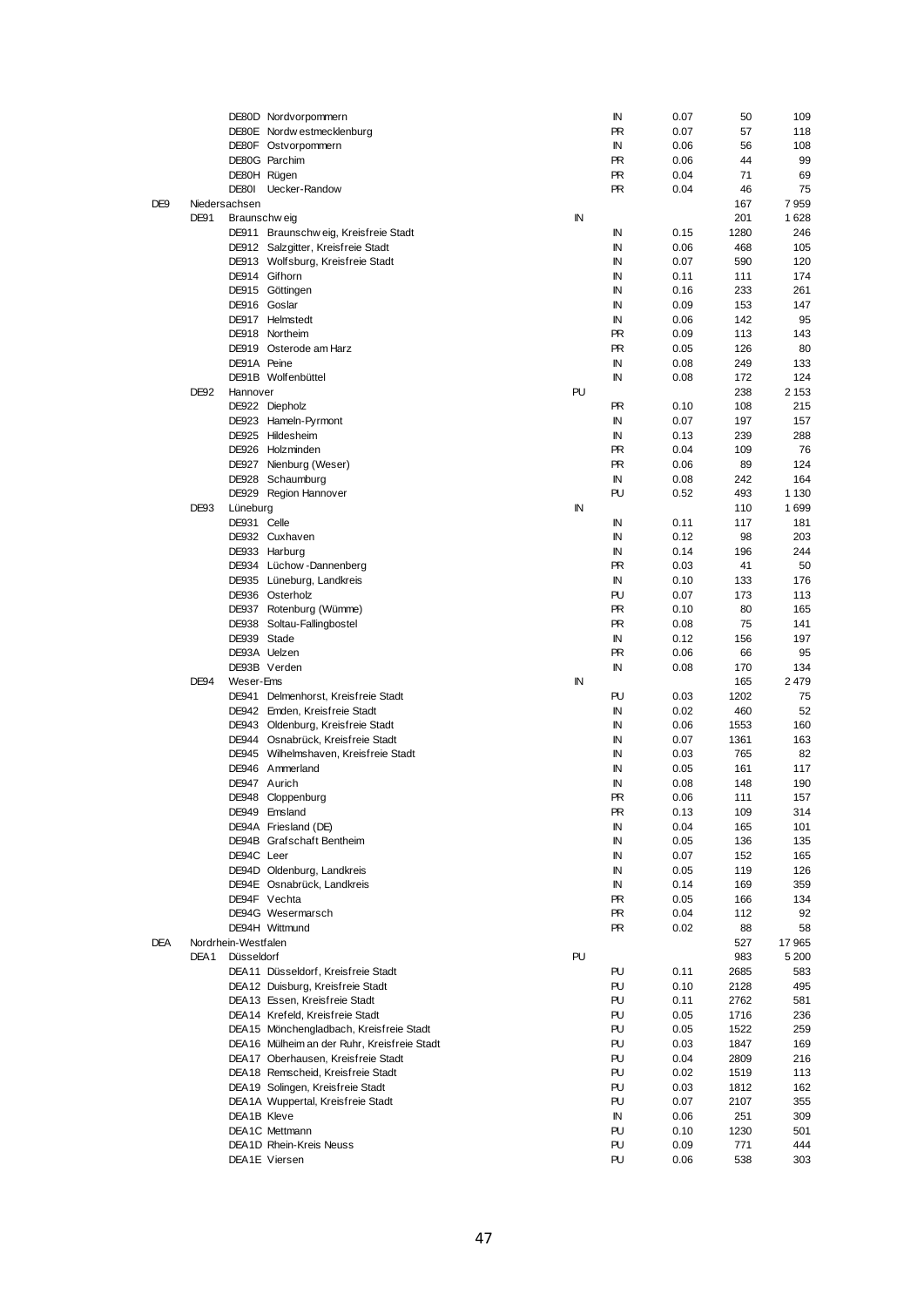|     |                  | DEA1F Wesel     |                                                    |    | PU        | 0.09 | 454  | 473     |
|-----|------------------|-----------------|----------------------------------------------------|----|-----------|------|------|---------|
|     | DEA <sub>2</sub> | Köln            |                                                    | PU |           |      | 596  | 4 3 8 9 |
|     |                  |                 | DEA21 Aachen, Kreisfreie Stadt                     |    | PU        | 0.06 | 1611 | 259     |
|     |                  |                 |                                                    |    |           |      |      |         |
|     |                  |                 | DEA22 Bonn, Kreisfreie Stadt                       |    | PU        | 0.07 | 2246 | 317     |
|     |                  |                 | DEA23 Köln, Kreisfreie Stadt                       |    | PU        | 0.23 | 2457 | 995     |
|     |                  |                 | DEA24 Leverkusen, Kreisfreie Stadt                 |    | PU        | 0.04 | 2046 | 161     |
|     |                  |                 |                                                    |    |           |      |      |         |
|     |                  |                 | DEA25 Aachen, Kreis                                |    | PU        | 0.07 | 567  | 310     |
|     |                  | DEA26 Düren     |                                                    |    | IN        | 0.06 | 287  | 270     |
|     |                  |                 | DEA27 Rhein-Erft-Kreis                             |    | PU        | 0.11 | 659  | 464     |
|     |                  |                 |                                                    |    |           |      |      |         |
|     |                  |                 | DEA28 Euskirchen                                   |    | IN        | 0.04 | 154  | 193     |
|     |                  |                 | DEA29 Heinsberg                                    |    | PU        | 0.06 | 408  | 256     |
|     |                  |                 | DEA2A Oberbergischer Kreis                         |    | PU        | 0.07 | 311  | 286     |
|     |                  |                 |                                                    |    |           |      |      |         |
|     |                  |                 | DEA2B Rheinisch-Bergischer Kreis                   |    | PU        | 0.06 | 635  | 278     |
|     |                  |                 | DEA2C Rhein-Sieg-Kreis                             |    | PU        | 0.14 | 519  | 599     |
|     | DEA3             | Münster         |                                                    | IN |           |      | 378  | 2610    |
|     |                  |                 |                                                    |    |           |      |      |         |
|     |                  |                 | DEA31 Bottrop, Kreisfreie Stadt                    |    | PU        | 0.05 | 1175 | 118     |
|     |                  |                 | DEA32 Gelsenkirchen, Kreisfreie Stadt              |    | PU        | 0.10 | 2512 | 263     |
|     |                  |                 | DEA33 Münster, Kreisfreie Stadt                    |    | IN        | 0.10 | 903  | 273     |
|     |                  |                 |                                                    |    |           |      |      |         |
|     |                  |                 | DEA34 Borken                                       |    | IN        | 0.14 | 261  | 370     |
|     |                  |                 | DEA35 Coesfeld                                     |    | IN        | 0.08 | 199  | 221     |
|     |                  |                 | DEA36 Recklinghausen                               |    | PU        | 0.24 | 839  | 638     |
|     |                  |                 |                                                    |    |           |      |      |         |
|     |                  |                 | DEA37 Steinfurt                                    |    | ΙN        | 0.17 | 248  | 445     |
|     |                  |                 | DEA38 Warendorf                                    |    | IN        | 0.11 | 213  | 281     |
|     | DEA4             | Detmold         |                                                    | ΙN |           |      | 315  | 2055    |
|     |                  |                 |                                                    |    |           |      |      |         |
|     |                  |                 | DEA41 Bielefeld, Kreisfreie Stadt                  |    | PU        | 0.16 | 1257 | 324     |
|     |                  |                 | DEA42 Gütersloh                                    |    | IN        | 0.17 | 366  | 354     |
|     |                  |                 | DEA43 Herford                                      |    | PU        |      | 561  | 252     |
|     |                  |                 |                                                    |    |           | 0.12 |      |         |
|     |                  | DEA44 Höxter    |                                                    |    | <b>PR</b> | 0.07 | 126  | 151     |
|     |                  | DEA45 Lippe     |                                                    |    | IN        | 0.17 | 286  | 356     |
|     |                  |                 |                                                    |    | IN        |      |      |         |
|     |                  |                 | DEA46 Minden-Lübbecke                              |    |           | 0.16 | 277  | 319     |
|     |                  |                 | DEA47 Paderborn                                    |    | IN        | 0.15 | 240  | 299     |
|     | DEA5             | Arnsberg        |                                                    | PU |           |      | 464  | 3 7 1 2 |
|     |                  |                 |                                                    |    |           |      |      |         |
|     |                  |                 | DEA51 Bochum, Kreisfreie Stadt                     |    | PU        | 0.10 | 2613 | 380     |
|     |                  |                 | DEA52 Dortmund, Kreisfreie Stadt                   |    | PU        | 0.16 | 2089 | 586     |
|     |                  |                 | DEA53 Hagen, Kreisfreie Stadt                      |    | PU        | 0.05 | 1204 | 193     |
|     |                  |                 |                                                    |    |           |      |      |         |
|     |                  |                 | DEA54 Hamm, Kreisfreie Stadt                       |    | PU        | 0.05 | 808  | 183     |
|     |                  |                 | DEA55 Herne, Kreisfreie Stadt                      |    | PU        | 0.05 | 3262 | 168     |
|     |                  |                 | DEA56 Ennepe-Ruhr-Kreis                            |    | PU        | 0.09 | 826  | 337     |
|     |                  |                 |                                                    |    |           |      |      |         |
|     |                  |                 | DEA57 Hochsauerlandkreis                           |    | IN        | 0.07 | 139  | 273     |
|     |                  |                 | DEA58 Märkischer Kreis                             |    | PU        | 0.12 | 415  | 440     |
|     |                  | DEA59 Olpe      |                                                    |    | ΙN        | 0.04 | 198  | 141     |
|     |                  |                 |                                                    |    |           |      |      |         |
|     |                  |                 | DEA5A Siegen-Wittgenstein                          |    | PU        | 0.08 | 254  | 287     |
|     |                  | DEA5B Soest     |                                                    |    | IN        | 0.08 | 231  | 307     |
|     |                  | DEA5C Unna      |                                                    |    | PU        | 0.11 | 770  | 418     |
|     |                  |                 |                                                    |    |           |      |      |         |
| DEB |                  | Rheinland-Pfalz |                                                    |    |           |      | 203  | 4 0 3 7 |
|     | DEB <sub>1</sub> | Koblenz         |                                                    | ΙN |           |      | 186  | 1 504   |
|     |                  |                 | DEB11 Koblenz, Kreisfreie Stadt                    |    | ΙN        | 0.07 | 1011 | 106     |
|     |                  |                 |                                                    |    |           |      |      |         |
|     |                  |                 | DEB12 Ahrweiler                                    |    | IN        | 0.09 | 164  | 129     |
|     |                  |                 | DEB13 Altenkirchen (Westerwald)                    |    | IN        | 0.09 | 209  | 134     |
|     |                  |                 |                                                    |    |           |      |      |         |
|     |                  |                 | DEB14 Bad Kreuznach                                |    | IN        | 0.10 | 182  | 157     |
|     |                  |                 | DEB15 Birkenfeld                                   |    | PR.       | 0.06 | 111  | 86      |
|     |                  |                 | DEB16 Cochem-Zell                                  |    | PR.       | 0.04 | 90   | 65      |
|     |                  |                 |                                                    |    |           |      |      |         |
|     |                  |                 | DEB17 Mayen-Koblenz                                |    | IN        | 0.14 | 260  | 213     |
|     |                  |                 | DEB18 Neuw ied                                     |    | IN        | 0.12 | 292  | 183     |
|     |                  |                 | DEB19 Rhein-Hunsrück-Kreis                         |    | PR        | 0.07 | 108  | 104     |
|     |                  |                 |                                                    |    |           |      |      |         |
|     |                  |                 | DEB1A Rhein-Lahn-Kreis                             |    | ΙN        | 0.08 | 161  | 126     |
|     |                  |                 | DEB1B Westerw aldkreis                             |    | PR.       | 0.13 | 204  | 201     |
|     | DEB <sub>2</sub> | Trier           |                                                    | PR |           |      | 105  | 516     |
|     |                  |                 |                                                    |    |           |      |      |         |
|     |                  |                 | DEB21 Trier, Kreisfreie Stadt                      |    | IN        | 0.20 | 890  | 104     |
|     |                  |                 | DEB22 Bernkastel-Wittlich                          |    | PR        | 0.22 | 96   | 113     |
|     |                  |                 | DEB23 Bitburg-Prüm                                 |    | PR.       | 0.18 | 58   | 95      |
|     |                  |                 |                                                    |    |           |      |      |         |
|     |                  | DEB24 Daun      |                                                    |    | PR.       | 0.12 | 69   | 63      |
|     |                  |                 | DEB25 Trier-Saarburg                               |    | ΙN        | 0.27 | 129  | 141     |
|     | DEB <sub>3</sub> |                 | Rheinhessen-Pfalz                                  | ΙN |           |      | 295  | 2018    |
|     |                  |                 |                                                    |    |           |      |      |         |
|     |                  |                 | DEB31 Frankenthal (Pfalz), Kreisfreie Stadt        |    | PU        | 0.02 | 1075 | 47      |
|     |                  |                 | DEB32 Kaiserslautern, Kreisfreie Stadt             |    | IN        | 0.05 | 699  | 98      |
|     |                  |                 | DEB33 Landau in der Pfalz, Kreisfreie Stadt        |    | IN        | 0.02 | 519  | 43      |
|     |                  |                 |                                                    |    |           |      |      |         |
|     |                  |                 | DEB34 Ludwigshafen am Rhein, Kreisfreie Stadt      |    | PU        | 0.08 | 2106 | 164     |
|     |                  |                 | DEB35 Mainz, Kreisfreie Stadt                      |    | PU        | 0.10 | 2025 | 198     |
|     |                  |                 | DEB36 Neustadt an der Weinstraße, Kreisfreie Stadt |    | IN        | 0.03 | 458  | 54      |
|     |                  |                 |                                                    |    |           |      |      |         |
|     |                  |                 | DEB37 Pirmasens, Kreisfreie Stadt                  |    | IN        | 0.02 | 678  | 42      |
|     |                  |                 | DEB38 Speyer, Kreisfreie Stadt                     |    | PU        | 0.02 | 1181 | 50      |
|     |                  |                 | DEB39 Worms, Kreisfreie Stadt                      |    | PU        | 0.04 | 756  | 82      |
|     |                  |                 |                                                    |    |           |      |      |         |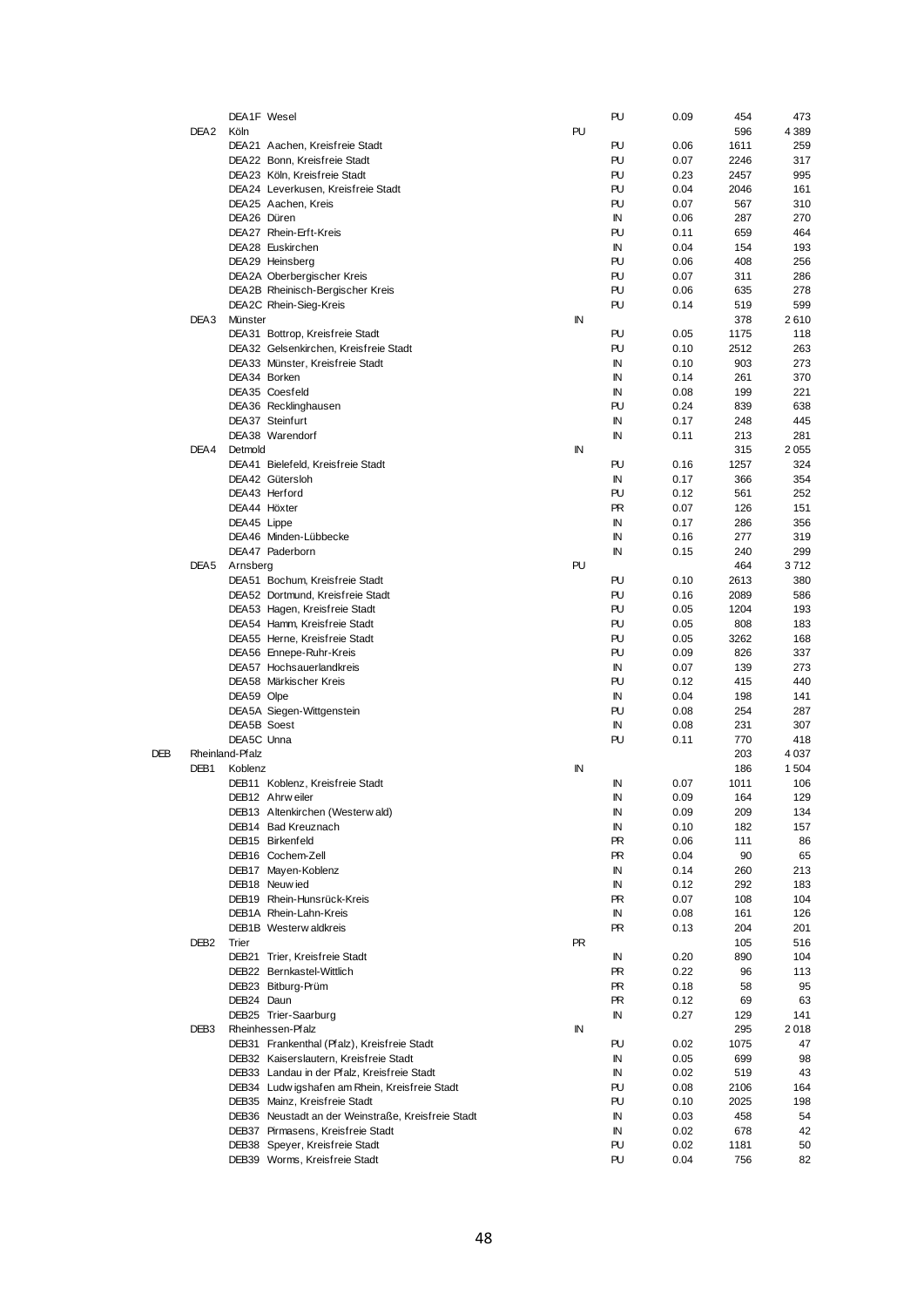|            |                              |                    | DEB3A Zw eibrücken, Kreisfreie Stadt      |           | ΙN                     | 0.02 | 490        | 35                 |
|------------|------------------------------|--------------------|-------------------------------------------|-----------|------------------------|------|------------|--------------------|
|            |                              |                    | DEB3B Alzey-Worms                         |           | <b>PR</b>              | 0.06 | 213        | 125                |
|            |                              |                    | DEB3C Bad Dürkheim                        |           | ΙN                     | 0.07 | 225        | 134                |
|            |                              |                    | DEB3D Donnersbergkreis                    |           | <b>PR</b>              | 0.04 | 120        | 78                 |
|            |                              |                    | DEB3E Germersheim                         |           | IN                     | 0.06 | 271        | 126                |
|            |                              |                    | DEB3F Kaiserslautern, Landkreis           |           | ΙN                     | 0.05 | 168        | 108                |
|            |                              | DEB3G Kusel        |                                           |           | <b>PR</b>              | 0.04 | 130        | 74                 |
|            |                              |                    | DEB3H Südliche Weinstraße                 |           | ΙN                     | 0.05 | 172        | 110                |
|            |                              |                    | DEB3I Rhein-Pfalz-Kreis                   |           | PU                     | 0.07 | 489        | 149                |
|            |                              |                    | DEB3J Mainz-Bingen                        |           | PU                     | 0.10 | 333        | 201                |
|            |                              |                    | DEB3K Südw estpfalz                       |           | IN                     | 0.05 | 106        | 101                |
| <b>DEC</b> | Saarland<br>DEC <sub>0</sub> | Saarland           |                                           | PU        |                        |      | 402<br>402 | 1 0 3 3<br>1 0 3 3 |
|            |                              |                    | DEC01 Stadtverband Saarbrücken            |           | PU                     | 0.33 | 819        | 336                |
|            |                              |                    | DEC02 Merzig-Wadern                       |           | ΙN                     | 0.10 | 191        | 106                |
|            |                              |                    | DEC03 Neunkirchen                         |           | PU                     | 0.14 | 564        | 141                |
|            |                              |                    | DEC04 Saarlouis                           |           | PU                     | 0.20 | 451        | 207                |
|            |                              |                    | DEC05 Saarpfalz-Kreis                     |           | PU                     | 0.15 | 362        | 151                |
|            |                              |                    | DEC06 St. Wendel                          |           | <b>PR</b>              | 0.09 | 194        | 92                 |
| <b>DED</b> | Sachsen                      |                    |                                           |           |                        |      | 228        | 4 207              |
|            | DED <sub>1</sub>             | Chemnitz           |                                           | IN        |                        |      | 245        | 1495               |
|            |                              |                    | DED11 Chemnitz, Kreisfreie Stadt          |           | PU                     | 0.16 | 1107       | 244                |
|            |                              |                    | DED12 Plauen, Kreisfreie Stadt            |           | ΙN                     | 0.04 | 659        | 67                 |
|            |                              |                    | DED13 Zw ickau, Kreisfreie Stadt          |           | ΙN                     | 0.06 | 930        | 95                 |
|            |                              |                    | DED14 Annaberg                            |           | ΙN                     | 0.05 | 185        | 81                 |
|            |                              |                    | DED15 Chemnitzer Land                     |           | PU                     | 0.09 | 389        | 131                |
|            |                              |                    | DED16 Freiberg                            |           | ΙN                     | 0.09 | 154        | 141                |
|            |                              |                    | DED17 Vogtlandkreis                       |           | ΙN                     | 0.12 | 141        | 185                |
|            |                              |                    | DED18 Mittlerer Erzgebirgskreis           |           | <b>PR</b>              | 0.06 | 145        | 86                 |
|            |                              |                    | DED19 Mittw eida                          |           | PU                     | 0.08 | 164        | 127                |
|            |                              |                    | DED1A Stollberg                           |           | IN                     | 0.06 | 325        | 87                 |
|            |                              |                    | DED1B Aue-Schw arzenberg                  |           | IN                     | 0.08 | 239        | 126                |
|            |                              |                    | DED1C Zwickauer Land                      |           | ΙN                     | 0.08 | 244        | 125                |
|            | DED <sub>2</sub>             | Dresden            |                                           | PU        |                        |      | 207        | 1642               |
|            |                              |                    | DED21 Dresden, Kreisfreie Stadt           |           | PU                     | 0.31 | 1553       | 510                |
|            |                              |                    | DED22 Görlitz, Kreisfreie Stadt           |           | ΙN                     | 0.03 | 842        | 57                 |
|            |                              |                    | DED23 Hoyersw erda, Kreisfreie Stadt      |           | ΙN                     | 0.02 | 420        | 40                 |
|            |                              |                    | DED24 Bautzen                             |           | ΙN                     | 0.09 | 151        | 145                |
|            |                              |                    | DED25 Meißen                              |           | PU                     | 0.09 | 234        | 148                |
|            |                              |                    | DED26 Niederschlesischer Oberlausitzkreis |           | ΙN                     | 0.06 | 69         | 92                 |
|            |                              |                    | DED27 Riesa-Großenhain                    |           | IN                     | 0.07 | 134        | 110                |
|            |                              |                    | DED28 Löbau-Zittau                        |           | ΙN                     | 0.08 | 197        | 138                |
|            |                              |                    | DED29 Sächsische Schweiz                  |           | ΙN                     | 0.08 | 154        | 136                |
|            |                              |                    | DED2A Weißeritzkreis                      |           | IN                     | 0.07 | 157        | 120                |
|            |                              |                    | DED2B Kamenz                              |           | IN                     | 0.09 | 109        | 146                |
|            | DED <sub>3</sub>             | Leipzig            |                                           | PU        |                        |      | 244        | 1 0 6 9            |
|            |                              |                    | DED31 Leipzig, Kreisfreie Stadt           |           | PU                     | 0.48 | 1724       | 513                |
|            |                              |                    | DED32 Delitzsch                           |           | PU                     | 0.11 | 141        | 120                |
|            |                              |                    | DED33 Döbeln                              |           | PR                     | 0.07 | 165        | 70                 |
|            |                              |                    | DED34 Leipziger Land                      |           | PU                     | 0.14 | 192        | 145                |
|            |                              |                    | DED35 Muldentalkreis                      |           | <b>PR</b><br><b>PR</b> | 0.12 | 144        | 129                |
| DEE        |                              | Sachsen-Anhalt     | DED36 Torgau-Oschatz                      |           |                        | 0.09 | 80<br>117  | 93<br>2 397        |
|            | DEE0                         |                    | Sachsen-Anhalt                            | <b>PR</b> |                        |      | 117        | 2 397              |
|            |                              |                    | DEE01 Dessau-Roßlau, Kreisfreie Stadt     |           | IN                     | 0.04 | 365        | 89                 |
|            |                              |                    | DEE02 Halle (Saale), Kreisfreie Stadt     |           | IN                     | 0.10 | 1731       | 234                |
|            |                              |                    | DEE03 Magdeburg, Kreisfreie Stadt         |           | ΙN                     | 0.10 | 1145       | 230                |
|            |                              |                    | DEE04 Altmarkkreis Salzw edel             |           | <b>PR</b>              | 0.04 | 40         | 93                 |
|            |                              |                    | DEE05 Anhalt-Bitterfeld                   |           | ΙN                     | 0.08 | 126        | 183                |
|            |                              |                    | DEE06 Jerichow er Land                    |           | <b>PR</b>              | 0.08 | 117        | 184                |
|            |                              | DEE07 Börde        |                                           |           | IN                     | 0.08 | 85         | 201                |
|            |                              |                    | DEE08 Burgenland (DE)                     |           | <b>PR</b>              | 0.10 | 169        | 239                |
|            |                              | DEE09 Harz         |                                           |           | ΙN                     | 0.04 | 47         | 99                 |
|            |                              |                    | DEE0A Mansfeld-Südharz                    |           | <b>PR</b>              | 0.07 | 108        | 157                |
|            |                              |                    | DEE0B Saalekreis                          |           | IN                     | 0.08 | 141        | 203                |
|            |                              |                    | DEE0C Salzland                            |           | IN                     | 0.09 | 153        | 217                |
|            |                              |                    | DEE0D Stendal                             |           | <b>PR</b>              | 0.05 | 52         | 126                |
|            |                              |                    | DEE0E Wittenberg                          |           | IN                     | 0.06 | 74         | 142                |
| DEF        |                              | Schleswig-Holstein |                                           |           |                        |      | 180        | 2836               |
|            | DEF <sub>0</sub>             |                    | Schleswig-Holstein                        | IN        |                        |      | 180        | 2836               |
|            |                              |                    | DEF01 Flensburg, Kreisfreie Stadt         |           | IN                     | 0.03 | 1565       | 88                 |
|            |                              |                    | DEF02 Kiel, Kreisfreie Stadt              |           | ΙN                     | 0.08 | 2000       | 237                |
|            |                              |                    | DEF03 Lübeck, Kreisfreie Stadt            |           | IN                     | 0.07 | 986        | 211                |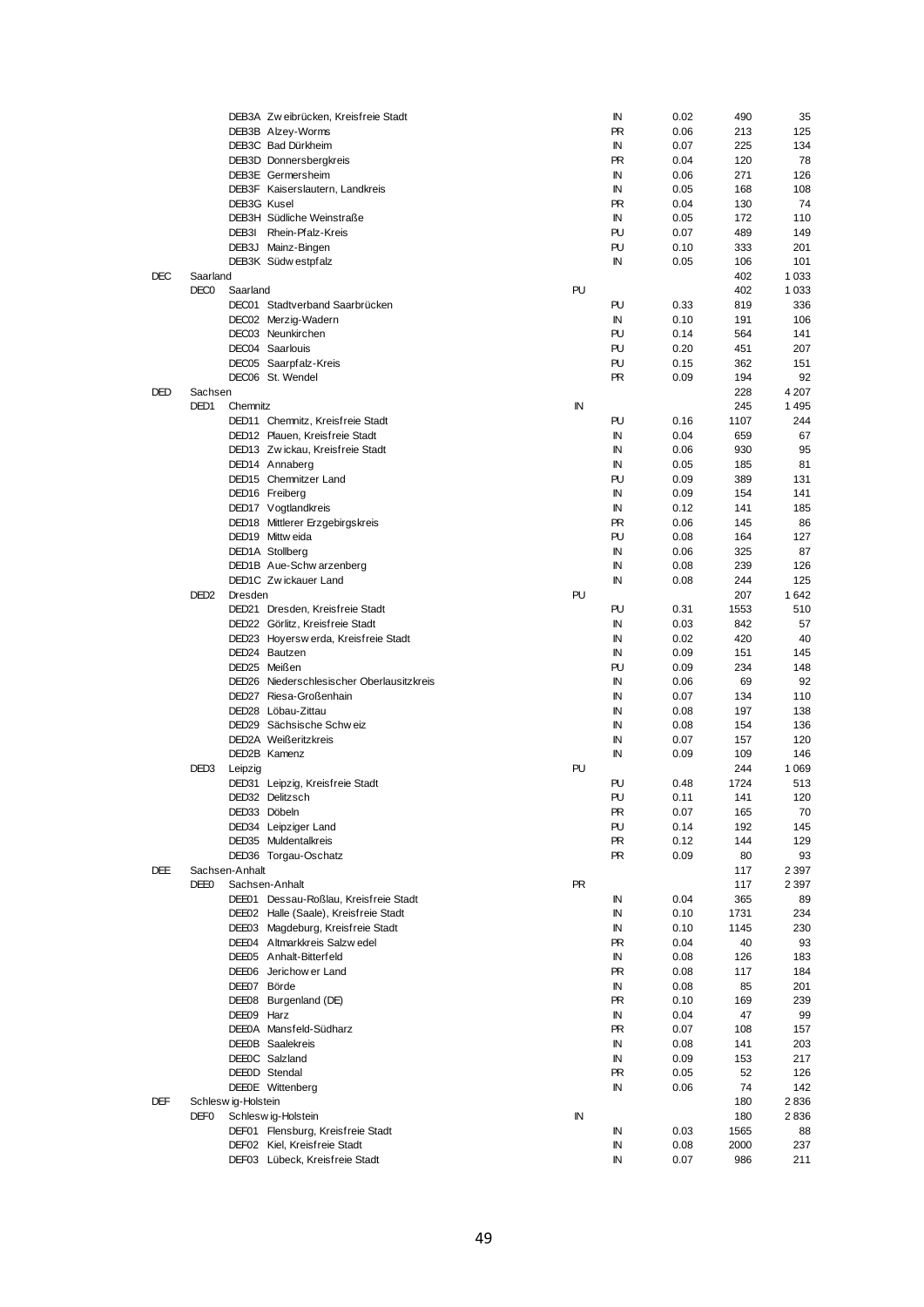|    |                 |                  |               | DEF04 Neumünster, Kreisfreie Stadt |            | IN        | 0.03 | 1080 | 77      |
|----|-----------------|------------------|---------------|------------------------------------|------------|-----------|------|------|---------|
|    |                 |                  |               | DEF05 Dithmarschen                 |            | <b>PR</b> | 0.05 | 95   | 136     |
|    |                 |                  |               | DEF06 Herzogtum Lauenburg          |            | IN        | 0.07 | 148  | 187     |
|    |                 |                  |               | DEF07 Nordfriesland                |            | <b>PR</b> | 0.06 | 80   | 166     |
|    |                 |                  |               |                                    |            |           |      |      |         |
|    |                 |                  |               | DEF08 Ostholstein                  |            | IN        | 0.07 | 148  | 205     |
|    |                 |                  |               | DEF09 Pinneberg                    |            | PU        | 0.11 | 454  | 301     |
|    |                 |                  | DEF0A Plön    |                                    |            | IN        | 0.05 | 125  | 135     |
|    |                 |                  |               | DEF0B Rendsburg-Eckernförde        |            | ΙN        | 0.10 | 124  | 272     |
|    |                 |                  |               | DEFOC Schleswig-Flensburg          |            | ΙN        | 0.07 | 96   | 199     |
|    |                 |                  |               | DEF0D Segeberg                     |            | ΙN        | 0.09 | 192  | 258     |
|    |                 |                  |               | DEF0E Steinburg                    |            | <b>PR</b> | 0.05 | 127  | 134     |
|    |                 |                  |               |                                    |            |           |      |      |         |
|    |                 |                  |               | DEF0F Stormarn                     |            | ΙN        | 0.08 | 296  | 227     |
|    | <b>DEG</b>      | Thüringen        |               |                                    |            |           |      | 141  | 2 2 7 8 |
|    |                 | DEG <sub>0</sub> | Thüringen     |                                    | <b>PR</b>  |           |      | 141  | 2 2 7 8 |
|    |                 |                  |               | DEG01 Erfurt, Kreisfreie Stadt     |            | ΙN        | 0.09 | 755  | 203     |
|    |                 |                  |               | DEG02 Gera, Kreisfreie Stadt       |            | ΙN        | 0.04 | 666  | 101     |
|    |                 |                  |               | DEG03 Jena, Kreisfreie Stadt       |            | ΙN        | 0.05 | 900  | 103     |
|    |                 |                  |               |                                    |            |           |      |      |         |
|    |                 |                  |               | DEG04 Suhl, Kreisfreie Stadt       |            | <b>PR</b> | 0.02 | 395  | 41      |
|    |                 |                  |               | DEG05 Weimar, Kreisfreie Stadt     |            | IN        | 0.03 | 770  | 65      |
|    |                 |                  |               | DEG06 Eichsfeld                    |            | <b>PR</b> | 0.05 | 114  | 107     |
|    |                 |                  |               | DEG07 Nordhausen                   |            | IN        | 0.04 | 129  | 91      |
|    |                 |                  |               | DEG09 Unstrut-Hainich-Kreis        |            | <b>PR</b> | 0.05 | 114  | 111     |
|    |                 |                  |               | DEG0A Kyffhäuserkreis              |            | <b>PR</b> | 0.04 | 82   | 85      |
|    |                 |                  |               |                                    |            | <b>PR</b> | 0.06 | 110  | 134     |
|    |                 |                  |               | DEG0B Schmalkalden-Meiningen       |            |           |      |      |         |
|    |                 |                  | DEG0C Gotha   |                                    |            | <b>PR</b> | 0.06 | 150  | 141     |
|    |                 |                  |               | DEG0D Sömmerda                     |            | ΙN        | 0.03 | 93   | 75      |
|    |                 |                  |               | DEG0E Hildburghausen               |            | <b>PR</b> | 0.03 | 74   | 69      |
|    |                 |                  |               | DEG0F IIm-Kreis                    |            | <b>PR</b> | 0.05 | 135  | 114     |
|    |                 |                  |               | <b>DEG0G Weimarer Land</b>         |            | IN        | 0.04 | 107  | 86      |
|    |                 |                  |               | <b>DEGOH Sonneberg</b>             |            | ΙN        | 0.03 | 143  | 62      |
|    |                 |                  |               |                                    |            |           |      |      |         |
|    |                 |                  |               | DEG0I Saalfeld-Rudolstadt          |            | ΙN        | 0.05 | 117  | 121     |
|    |                 |                  |               | DEG0J Saale-Holzland-Kreis         |            | ΙN        | 0.04 | 108  | 89      |
|    |                 |                  |               | DEG0K Saale-Orla-Kreis             |            | <b>PR</b> | 0.04 | 79   | 90      |
|    |                 |                  | DEGOL Greiz   |                                    |            | ΙN        | 0.05 | 132  | 112     |
|    |                 |                  |               | DEG0M Altenburger Land             |            | ΙN        | 0.05 | 180  | 103     |
|    |                 |                  |               |                                    |            |           |      |      |         |
|    |                 |                  |               | DEGON Eisenach, Kreisfreie Stadt   |            | <b>PR</b> | 0.02 | 416  | 43      |
|    |                 |                  |               | DEG0P Wartburgkreis                |            | <b>PR</b> | 0.06 | 103  | 134     |
| DK | Denmark         |                  |               |                                    |            |           |      | 128  | 5494    |
|    | DK <sub>0</sub> | Danmark          |               |                                    |            |           |      | 128  | 5494    |
|    |                 | DK01             | Hovedstaden   |                                    | PU         |           |      | 646  | 1654    |
|    |                 |                  |               | DK011 Byen København               |            | PU        | 0.40 | 3675 | 662     |
|    |                 |                  |               | DK012 Københavns omegn             |            | PU        | 0.31 | 1489 | 506     |
|    |                 |                  |               |                                    |            |           |      |      |         |
|    |                 |                  |               | DK013 Nordsjælland                 |            | IN        | 0.27 | 305  | 443     |
|    |                 |                  |               | DK014 Bornholm                     |            | <b>PR</b> | 0.03 | 73   | 43      |
|    |                 | DK02             | Sjælland      |                                    | <b>PR</b>  |           |      | 113  | 820     |
|    |                 |                  |               | DK021 Østsjælland                  |            | IN        | 0.28 | 289  | 233     |
|    |                 |                  |               | DK022 Vest- og Sydsjælland         |            | <b>PR</b> | 0.72 | 91   | 587     |
|    |                 | DK03             | Syddanmark    |                                    | <b>PR</b>  |           |      | 98   | 1 1 9 7 |
|    |                 |                  |               |                                    |            |           |      |      |         |
|    |                 |                  | DK031 Fyn     |                                    |            | IN        | 0.40 | 139  | 483     |
|    |                 |                  |               | DK032 Sydjylland                   |            | <b>PR</b> | 0.60 | 82   | 714     |
|    |                 | DK04             | Midtjylland   |                                    | PR         |           |      | 95   | 1 2 4 2 |
|    |                 |                  |               | DK041 Vestiylland                  |            | <b>PR</b> | 0.34 | 59   | 426     |
|    |                 |                  |               | DK042 Østjylland                   |            | IN        | 0.66 | 138  | 816     |
|    |                 | DK05             | Nordjylland   |                                    | <b>PR</b>  |           |      | 73   | 580     |
|    |                 |                  |               |                                    |            |           |      |      |         |
|    |                 |                  |               | DK050 Nordjylland                  |            | <b>PR</b> | 1.00 | 73   | 580     |
| EE | Estonia         |                  |               |                                    |            |           |      | 31   | 1 3 4 1 |
|    | EE0             | Eesti            |               |                                    |            |           |      | 31   | 1 3 4 1 |
|    |                 | EE00             | Eesti         |                                    | <b>PR</b>  |           |      | 31   | 1 3 4 1 |
|    |                 |                  | EE001         | Põhja-Eesti                        |            | IN        | 0.39 | 121  | 524     |
|    |                 |                  |               | EE004 Lääne-Eesti                  |            | <b>PR</b> | 0.12 | 15   | 161     |
|    |                 |                  |               |                                    |            |           |      |      |         |
|    |                 |                  |               | EE006 Kesk-Eesti                   |            | <b>PR</b> | 0.10 | 16   | 140     |
|    |                 |                  |               | EE007 Kirde-Eesti                  |            | IN        | 0.13 | 51   | 170     |
|    |                 |                  |               | EE008 Lõuna-Eesti                  |            | <b>PR</b> | 0.26 | 22   | 345     |
| ES | Spain           |                  |               |                                    |            |           |      | 91   | 45 556  |
|    | ES <sub>1</sub> |                  | Noroeste (ES) |                                    |            |           |      | 97   | 4 3 7 0 |
|    |                 | <b>ES11</b>      | Galicia       |                                    | IN         |           |      | 93   | 2737    |
|    |                 |                  |               |                                    |            |           |      |      |         |
|    |                 |                  |               | ES111 A Coruña                     |            | IN        | 0.41 | 142  | 1 1 2 2 |
|    |                 |                  | ES112 Lugo    |                                    |            | <b>PR</b> | 0.13 | 35   | 347     |
|    |                 |                  |               | ES113 Ourense                      |            | <b>PR</b> | 0.12 | 46   | 328     |
|    |                 |                  |               | ES114 Pontevedra                   |            | IN        | 0.34 | 211  | 941     |
|    |                 | <b>ES12</b>      |               | Principado de Asturias             | IN         |           |      | 100  | 1 0 5 9 |
|    |                 |                  |               | ES120 Asturias                     |            | IN        | 1.00 | 100  | 1 0 5 9 |
|    |                 |                  |               |                                    |            |           |      |      |         |
|    |                 | ES <sub>13</sub> | Cantabria     |                                    | ${\sf IN}$ |           |      | 109  | 574     |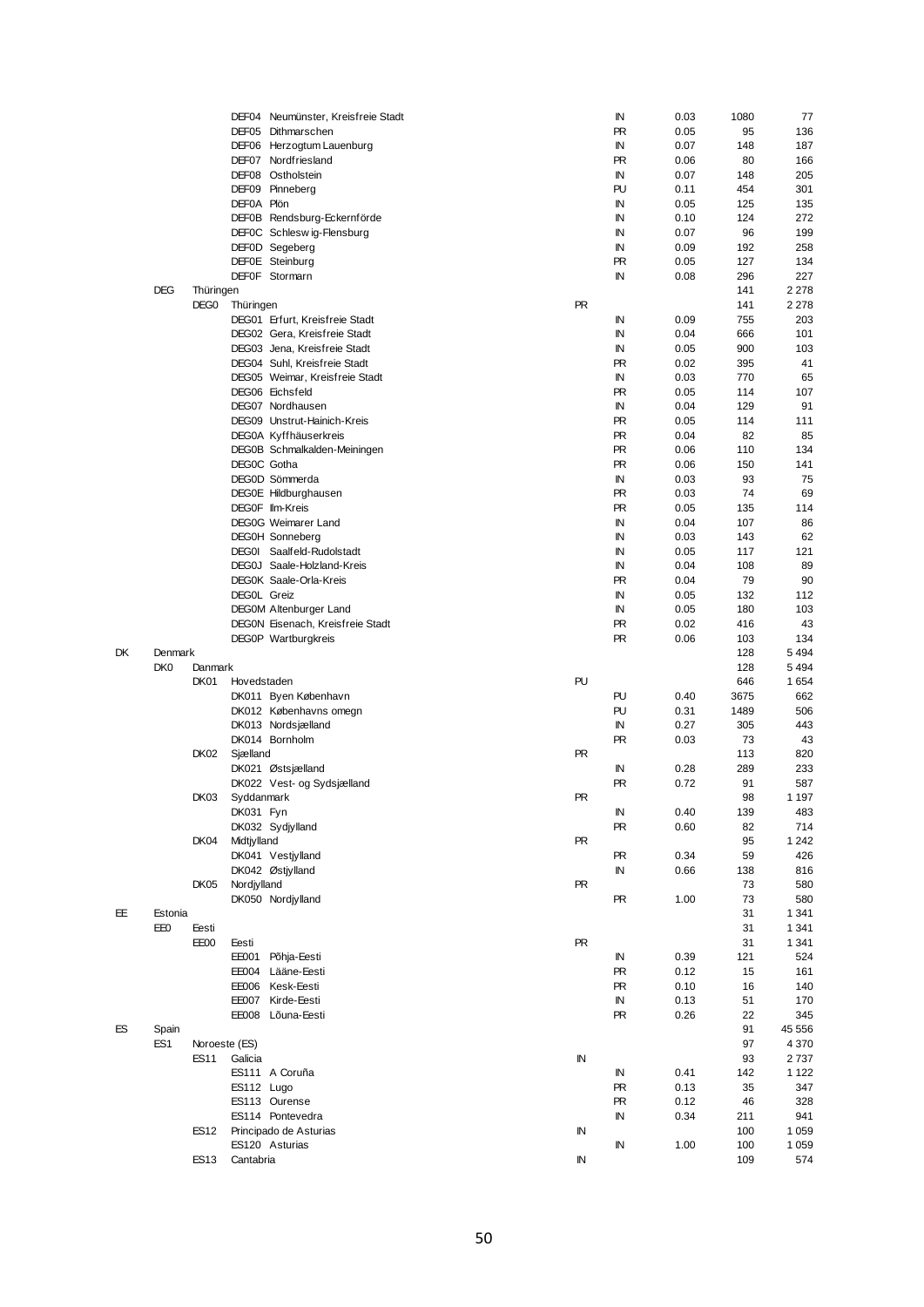|                 |               | ES130 Cantabria                 |           | ΙN        | 1.00 | 109  | 574     |
|-----------------|---------------|---------------------------------|-----------|-----------|------|------|---------|
| ES <sub>2</sub> | Noreste (ES)  |                                 |           |           |      | 62   | 4 3 6 7 |
|                 | ES21          | País Vasco                      | PU        |           |      | 297  | 2 1 3 7 |
|                 |               | ES211 Álava                     |           | IN        | 0.14 | 102  | 307     |
|                 |               | ES212 Guipúzcoa                 |           | PU        | 0.32 | 350  | 692     |
|                 |               | ES213 Vizcaya                   |           | PU        | 0.53 | 515  | 1 1 3 9 |
|                 | <b>ES22</b>   | Comunidad Foral de Navarra      | IN        |           |      | 59   | 610     |
|                 |               | ES220 Navarra                   |           | IN        | 1.00 | 59   | 610     |
|                 | <b>ES23</b>   | La Rioja                        | IN        |           |      | 62   | 314     |
|                 |               | ES230 La Rioja                  |           | ΙN        | 1.00 | 62   | 314     |
|                 |               |                                 | PU        |           |      |      |         |
|                 | <b>ES24</b>   | Aragón                          |           |           |      | 28   | 1 3 0 6 |
|                 |               | ES241 Huesca                    |           | PR.       | 0.17 | 14   | 221     |
|                 |               | ES242 Teruel                    |           | PR        | 0.11 | 10   | 145     |
|                 |               | ES243 Zaragoza                  |           | PU        | 0.72 | 55   | 939     |
| ES <sub>3</sub> |               | Comunidad de Madrid             |           |           |      | 784  | 6242    |
|                 | <b>ES30</b>   | Comunidad de Madrid             | PU        |           |      | 784  | 6242    |
|                 |               | ES300 Madrid                    |           | PU        | 1.00 | 784  | 6242    |
| ES4             | Centro (ES)   |                                 |           |           |      | 26   | 5586    |
|                 | ES41          | Castilla y León                 | IN        |           |      | 27   | 2506    |
|                 |               | ES411 Ávila                     |           | PR        | 0.07 | 21   | 169     |
|                 |               | ES412 Burgos                    |           | IN        | 0.15 | 26   | 365     |
|                 |               | ES413 León                      |           | IN        | 0.19 | 31   | 484     |
|                 |               | ES414 Palencia                  |           | IN        | 0.07 | 21   | 171     |
|                 |               | ES415 Salamanca                 |           | ΙN        | 0.14 | 28   | 348     |
|                 |               | ES416 Segovia                   |           | <b>PR</b> | 0.06 | 23   | 161     |
|                 |               | ES417 Soria                     |           | <b>PR</b> | 0.04 | 9    | 93      |
|                 |               | ES418 Valladolid                |           | IN        | 0.21 | 65   | 521     |
|                 |               | ES419 Zamora                    |           | PR        | 0.08 | 19   | 194     |
|                 |               | ES42 Castilla-la Mancha         | <b>PR</b> |           |      | 25   | 2000    |
|                 |               | ES421 Albacete                  |           | PR.       | 0.20 | 27   | 395     |
|                 |               | ES422 Ciudad Real               |           | <b>PR</b> | 0.26 | 26   | 515     |
|                 |               | ES423 Cuenca                    |           | PR.       | 0.11 | 13   | 214     |
|                 |               | ES424 Guadalajara               |           | PR        | 0.12 | 19   | 231     |
|                 |               | ES425 Toledo                    |           | PR        | 0.32 | 42   | 646     |
|                 |               |                                 |           |           |      |      |         |
|                 | <b>ES43</b>   | Extremadura                     | <b>PR</b> |           |      | 27   | 1 0 8 0 |
|                 |               | ES431 Badajoz                   |           | PR.       | 0.62 | 32   | 673     |
|                 |               |                                 |           |           |      |      |         |
|                 |               | ES432 Cáceres                   |           | <b>PR</b> | 0.38 | 21   | 406     |
| ES <sub>5</sub> | Este (ES)     |                                 |           |           |      | 221  | 13 2 64 |
|                 | <b>ES51</b>   | Cataluña                        | PU        |           |      | 227  | 7 2 6 4 |
|                 |               | ES511 Barcelona                 |           | PU        | 0.74 | 693  | 5 3 4 4 |
|                 |               | ES512 Girona                    |           | IN        | 0.10 | 122  | 717     |
|                 |               | ES513 Lleida                    |           | PR        | 0.06 | 35   | 424     |
|                 |               | ES514 Tarragona                 |           | IN        | 0.11 | 125  | 779     |
|                 | <b>ES52</b>   | Comunidad Valenciana            | PU        |           |      | 214  | 4942    |
|                 |               | ES521 Alicante / Alacant        |           | IN        | 0.38 | 325  | 1862    |
|                 |               | ES522 Castellón / Castelló      |           | IN        | 0.12 | 88   | 584     |
|                 |               | ES523 Valencia / València       |           | PU        | 0.51 | 234  | 2497    |
|                 | <b>ES53</b>   | <b>Illes Balears</b>            | IN        |           |      | 212  | 1 0 5 8 |
|                 |               |                                 |           | IN        | 0.12 | 197  | 129     |
|                 |               | ES531 Eivissa, Formentera       |           |           |      |      |         |
|                 |               | ES532 Mallorca                  |           | IN        | 0.79 | 230  | 838     |
|                 |               | ES533 Menorca                   |           | PR        | 0.09 | 130  | 90      |
| ES <sub>6</sub> | Sur (ES)      |                                 |           |           |      | 99   | 9668    |
|                 | ES61          | Andalucía                       | PU        |           |      | 94   | 8098    |
|                 |               | ES611 Almería                   |           | IN        | 0.08 | 77   | 671     |
|                 |               | ES612 Cádiz                     |           | IN        | 0.15 | 168  | 1 2 0 5 |
|                 |               | ES613 Córdoba                   |           | IN        | 0.10 | 57   | 785     |
|                 |               | ES614 Granada                   |           | ΙN        | 0.11 | 71   | 898     |
|                 |               | ES615 Huelva                    |           | ΙN        | 0.06 | 51   | 499     |
|                 |               | ES616 Jaén                      |           | PR        | 0.08 | 49   | 655     |
|                 |               | ES617 Málaga                    |           | PU        | 0.19 | 213  | 1546    |
|                 |               | ES618 Sevilla                   |           | PU        | 0.23 | 133  | 1840    |
|                 | ES62          | Región de Murcia                | IN        |           |      | 126  | 1428    |
|                 |               | ES620 Murcia                    |           | IN        | 1.00 | 126  | 1428    |
|                 | <b>ES63</b>   | Ciudad Autónoma de Ceuta (ES)   | PU        |           |      | 3753 | 72      |
|                 |               | ES630 Ceuta (ES)                |           | PU        | 1.00 | 3753 | 72      |
|                 | <b>ES64</b>   | Ciudad Autónoma de Melilla (ES) | PU        |           |      | 5212 | 70      |
|                 |               | ES640 Melilla (ES)              |           | PU        | 1.00 | 5212 | 70      |
| ES7             | Canarias (ES) |                                 |           |           |      | 277  | 2059    |
|                 | <b>ES70</b>   | Canarias (ES)                   | PU        |           |      | 277  | 2059    |
|                 |               | ES703 El Hierro                 |           | PR        | 0.00 | 38   | 10      |
|                 |               | ES704 Fuerteventura             |           | PR        | 0.05 | 57   | 94      |
|                 |               | ES705 Gran Canaria              |           | PU        | 0.40 | 534  | 833     |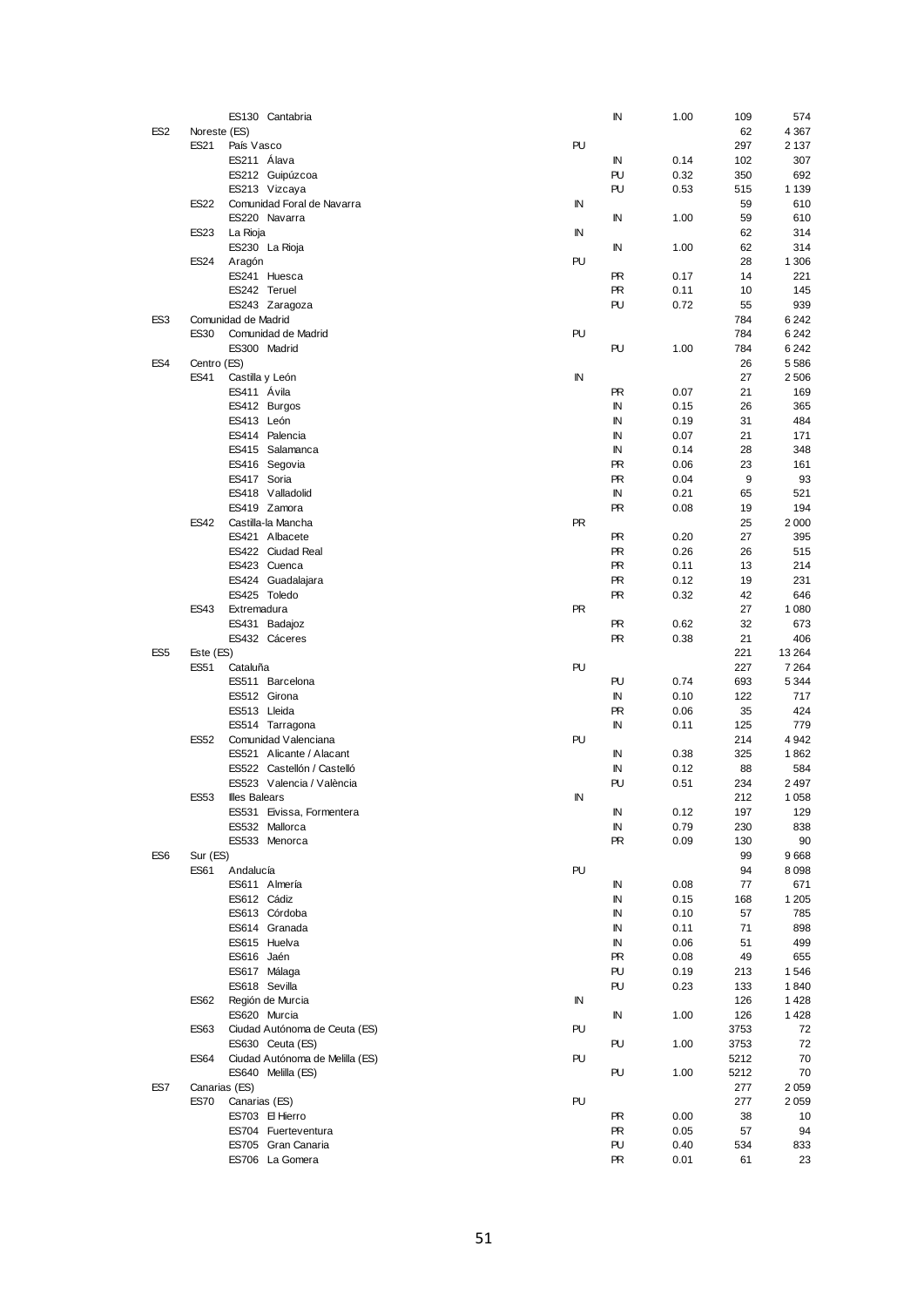|    |                 |               |                        | ES707 La Palma          |  | IN        | 0.04 | 122            | 87      |
|----|-----------------|---------------|------------------------|-------------------------|--|-----------|------|----------------|---------|
|    |                 |               |                        | ES708 Lanzarote         |  | IN        | 0.07 | 161            | 136     |
|    |                 |               |                        | ES709 Tenerife          |  | PU        | 0.43 | 431            | 877     |
| FI | Finland         |               |                        |                         |  |           |      | 18             | 5313    |
|    | F <sub>11</sub> | Manner-Suomi  |                        |                         |  |           |      | 18             | 5 2 8 6 |
|    |                 | FI13          | Itä-Suomi              |                         |  | <b>PR</b> |      | 9              | 656     |
|    |                 |               | FI131                  | Etelä-Savo              |  | <b>PR</b> | 0.24 | 11             | 157     |
|    |                 |               | FI132                  | Pohjois-Savo            |  | <b>PR</b> | 0.38 | 15             | 249     |
|    |                 |               | FI133                  | Pohjois-Karjala         |  | <b>PR</b> | 0.25 | 9              | 166     |
|    |                 |               | FI134                  | Kainuu                  |  | <b>PR</b> | 0.13 | 4              | 83      |
|    |                 | FI18          | Etelä-Suomi            |                         |  | PU        |      | 65             | 2643    |
|    |                 |               | FI181                  | Uusimaa                 |  | PU        | 0.53 | 219            | 1 3 9 7 |
|    |                 |               | FI182                  | Itä-Uusimaa             |  | <b>PR</b> | 0.04 | 35             | 95      |
|    |                 |               | FI183                  | Varsinais-Suomi         |  | IN        | 0.17 | 43             | 460     |
|    |                 |               | FI184                  | Kanta-Häme              |  | IN        | 0.07 | 33             | 172     |
|    |                 |               |                        |                         |  |           |      |                |         |
|    |                 |               | FI185                  | Päijät-Häme             |  | IN        | 0.08 | 39             | 200     |
|    |                 |               | FI186                  | Kymenlaakso             |  | IN        | 0.07 | 36             | 183     |
|    |                 |               | FI187                  | Etelä-Karjala           |  | IN        | 0.05 | 24             | 135     |
|    |                 | F119          | Länsi-Suomi            |                         |  | <b>PR</b> |      | 23             | 1 3 4 7 |
|    |                 |               | FI193                  | Keski-Suomi             |  | <b>PR</b> | 0.20 | 16             | 271     |
|    |                 |               | FI194                  | Etelä-Pohjanmaa         |  | <b>PR</b> | 0.14 | 14             | 194     |
|    |                 |               | FI195                  | Pohjanmaa               |  | <b>PR</b> | 0.13 | 23             | 175     |
|    |                 |               | FI196                  | Satakunta               |  | <b>PR</b> | 0.17 | 29             | 228     |
|    |                 |               | FI197                  | Pirkanmaa               |  | IN        | 0.36 | 39             | 479     |
|    |                 | FI1A          | Pohjois-Suomi          |                         |  | <b>PR</b> |      | 5              | 640     |
|    |                 |               | <b>FI1A1</b>           | Keski-Pohjanmaa         |  | PR        | 0.11 | 14             | 71      |
|    |                 |               | <b>FI1A2</b>           | Pohjois-Pohjanmaa       |  | <b>PR</b> | 0.60 | 11             | 385     |
|    |                 |               | FI1A3                  | Lappi                   |  | <b>PR</b> | 0.29 | $\overline{2}$ | 184     |
|    | F <sub>12</sub> | Åland         |                        |                         |  |           |      | 18             | 27      |
|    |                 | FI20          | Åland                  |                         |  | <b>PR</b> |      | 18             | 27      |
|    |                 |               | FI200                  | Åland                   |  | <b>PR</b> | 1.00 | 18             | 27      |
| FR | France          |               |                        |                         |  |           |      | 101            | 64 188  |
|    | FR <sub>1</sub> | Île de France |                        |                         |  |           |      | 974            | 11 694  |
|    |                 | <b>FR10</b>   | lle de France          |                         |  | PU        |      | 974            | 11 694  |
|    |                 |               | FR101 Paris            |                         |  | PU        | 0.19 | 21022          | 2 2 1 6 |
|    |                 |               |                        |                         |  | $\sf IN$  |      |                |         |
|    |                 |               |                        | FR102 Seine-et-Marne    |  |           | 0.11 | 222            | 1310    |
|    |                 |               |                        | FR103 Yvelines          |  | PU        | 0.12 | 616            | 1 4 0 8 |
|    |                 |               |                        | FR104 Essonne           |  | PU        | 0.10 | 670            | 1 2 0 9 |
|    |                 |               |                        | FR105 Hauts-de-Seine    |  | PU        | 0.13 | 8856           | 1555    |
|    |                 |               |                        | FR106 Seine-Saint-Denis |  | PU        | 0.13 | 6405           | 1513    |
|    |                 |               |                        | FR107 Val-de-Marne      |  | PU        | 0.11 | 5367           | 1315    |
|    |                 |               |                        | FR108 Val-d'Oise        |  | PU        | 0.10 | 938            | 1 1 6 8 |
|    | FR <sub>2</sub> |               | <b>Bassin Parisien</b> |                         |  |           |      | 74             | 10717   |
|    |                 | FR21          |                        | Champagne-Ardenne       |  | <b>PR</b> |      | 52             | 1 3 3 7 |
|    |                 |               |                        | FR211 Ardennes          |  | <b>PR</b> | 0.21 | 54             | 284     |
|    |                 |               | FR212 Aube             |                         |  | IN        | 0.23 | 50             | 302     |
|    |                 |               | FR213 Marne            |                         |  | IN        | 0.42 | 69             | 566     |
|    |                 |               |                        | FR214 Haute-Marne       |  | PR        | 0.14 | 30             | 186     |
|    |                 | <b>FR22</b>   | Picardie               |                         |  | PR        |      | 98             | 1908    |
|    |                 |               | FR221 Aisne            |                         |  | PR.       | 0.28 | 73             | 539     |
|    |                 |               | FR222 Oise             |                         |  | IN        | 0.42 | 137            | 801     |
|    |                 |               |                        | FR223 Somme             |  | PR.       | 0.30 | 92             | 569     |
|    |                 | <b>FR23</b>   |                        | Haute-Normandie         |  | IN        |      | 148            | 1828    |
|    |                 |               | FR231 Eure             |                         |  | <b>PR</b> | 0.32 | 96             | 579     |
|    |                 |               |                        | FR232 Seine-Maritime    |  |           |      |                | 1 2 4 9 |
|    |                 |               |                        |                         |  | IN        | 0.68 | 199            |         |
|    |                 | <b>FR24</b>   | Centre (FR)            |                         |  | PR        |      | 65             | 2535    |
|    |                 |               | FR241 Cher             |                         |  | PR        | 0.12 | 43             | 313     |
|    |                 |               |                        | FR242 Eure-et-Loir      |  | PR.       | 0.17 | 72             | 424     |
|    |                 |               | FR243 Indre            |                         |  | PR.       | 0.09 | 34             | 232     |
|    |                 |               |                        | FR244 Indre-et-Loire    |  | ΙN        | 0.23 | 96             | 587     |
|    |                 |               |                        | FR245 Loir-et-Cher      |  | PR.       | 0.13 | 52             | 327     |
|    |                 |               | FR246 Loiret           |                         |  | IN        | 0.26 | 96             | 652     |
|    |                 | <b>FR25</b>   |                        | Basse-Normandie         |  | <b>PR</b> |      | 84             | 1469    |
|    |                 |               |                        | FR251 Calvados          |  | ΙN        | 0.46 | 123            | 680     |
|    |                 |               |                        | FR252 Manche            |  | PR.       | 0.34 | 84             | 498     |
|    |                 |               | FR253 Orne             |                         |  | PR.       | 0.20 | 48             | 292     |
|    |                 | <b>FR26</b>   | Bourgogne              |                         |  | <b>PR</b> |      | 52             | 1640    |
|    |                 |               |                        | FR261 Côte-d'Or         |  | IN        | 0.32 | 60             | 522     |
|    |                 |               | FR262 Nièvre           |                         |  | PR        | 0.13 | 32             | 220     |
|    |                 |               |                        | FR263 Saône-et-Loire    |  | PR        | 0.34 | 65             | 554     |
|    |                 |               | FR264 Yonne            |                         |  | PR.       | 0.21 | 46             | 343     |
|    | FR <sub>3</sub> |               | Nord - Pas-de-Calais   |                         |  |           |      | 324            | 4 0 25  |
|    |                 | <b>FR30</b>   |                        | Nord - Pas-de-Calais    |  | PU        |      | 324            | 4 0 25  |
|    |                 |               |                        |                         |  |           |      |                |         |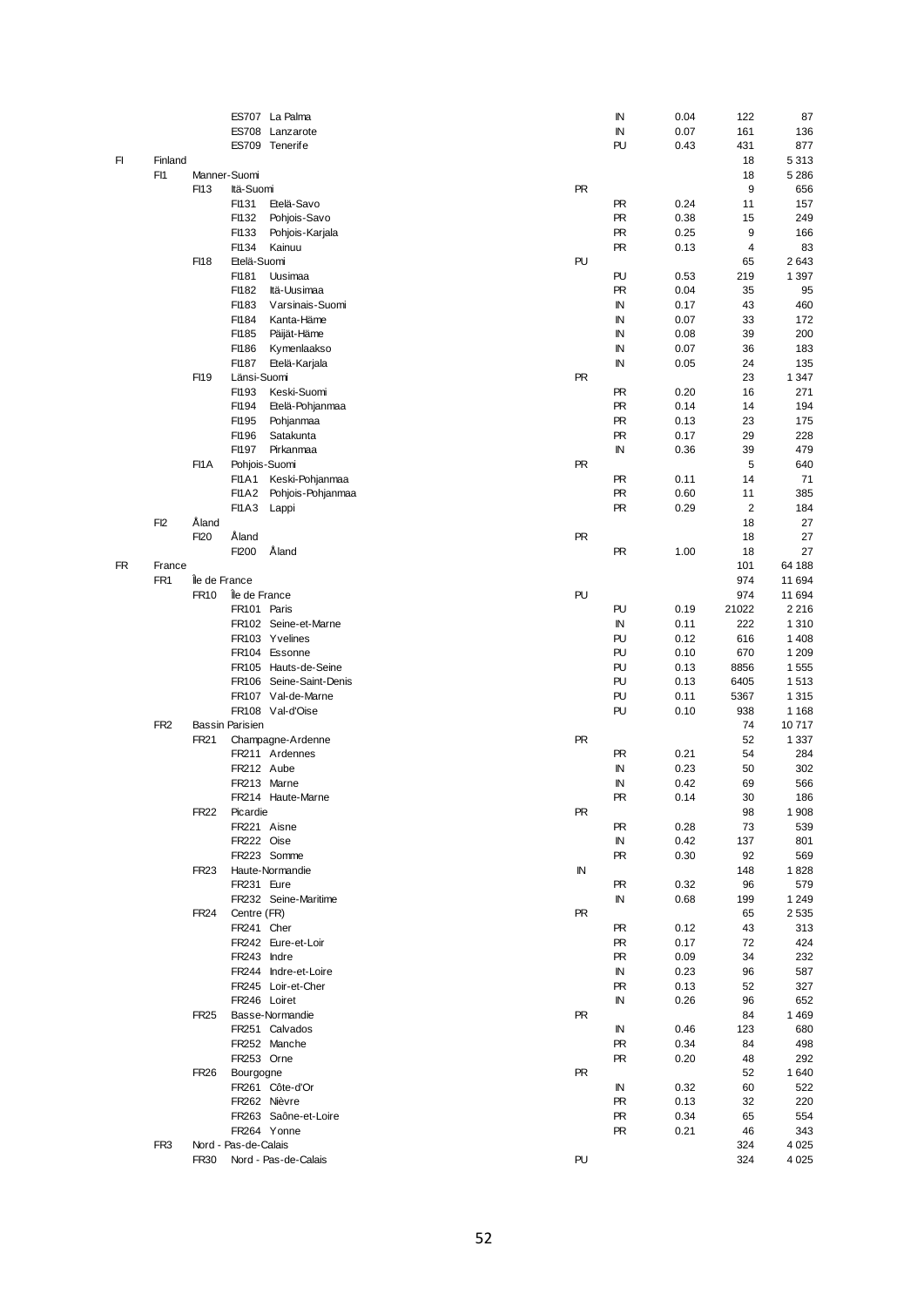|                 |              | FR301 Nord (FR)             |             | PU        | 0.64 | 447 | 2564    |
|-----------------|--------------|-----------------------------|-------------|-----------|------|-----|---------|
|                 |              | FR302 Pas-de-Calais         |             | IN        | 0.36 | 219 | 1460    |
| FR4             | Est (FR)     |                             |             |           |      | 112 | 5 3 5 6 |
|                 | <b>FR41</b>  | Lorraine                    | $\mathbb N$ |           |      | 100 | 2 3 4 7 |
|                 |              | FR411 Meurthe-et-Moselle    |             | IN        | 0.31 | 139 | 730     |
|                 |              | FR412 Meuse                 |             | <b>PR</b> |      | 31  | 194     |
|                 |              |                             |             |           | 0.08 |     |         |
|                 |              | FR413 Moselle               |             | IN        | 0.44 | 168 | 1 0 4 3 |
|                 |              | FR414 Vosges                |             | <b>PR</b> | 0.16 | 65  | 380     |
|                 | <b>FR42</b>  | Alsace                      | IN          |           |      | 223 | 1842    |
|                 |              | FR421 Bas-Rhin              |             | ΙN        | 0.59 | 230 | 1 0 9 4 |
|                 |              | FR422 Haut-Rhin             |             | IN        | 0.41 | 212 | 748     |
|                 | FR43         | Franche-Comté               | <b>PR</b>   |           |      | 72  | 1 1 6 6 |
|                 |              | FR431 Doubs                 |             | ΙN        | 0.45 | 100 | 524     |
|                 |              | FR432 Jura                  |             | <b>PR</b> | 0.22 | 52  | 261     |
|                 |              | FR433 Haute-Saône           |             | <b>PR</b> | 0.20 | 45  | 239     |
|                 |              | FR434 Territoire de Belfort |             | IN        | 0.12 | 233 | 142     |
| FR <sub>5</sub> | Ouest (FR)   |                             |             |           |      | 99  | 8 4 4 4 |
|                 | <b>FR51</b>  | Pays de la Loire            | ${\sf IN}$  |           |      | 110 | 3524    |
|                 |              | FR511 Loire-Atlantique      |             | PU        | 0.36 | 185 | 1 2 6 2 |
|                 |              | FR512 Maine-et-Loire        |             | IN        | 0.22 | 108 | 777     |
|                 |              | FR513 Mayenne               |             | <b>PR</b> | 0.09 | 59  | 304     |
|                 |              |                             |             | <b>PR</b> |      |     |         |
|                 |              | FR514 Sarthe                |             |           | 0.16 | 90  | 561     |
|                 |              | FR515 Vendée                |             | <b>PR</b> | 0.18 | 92  | 621     |
|                 | <b>FR52</b>  | <b>Bretagne</b>             | <b>PR</b>   |           |      | 116 | 3 1 6 1 |
|                 |              | FR521 Côtes-d'Armor         |             | <b>PR</b> | 0.18 | 85  | 583     |
|                 |              | FR522 Finistère             |             | IN        | 0.28 | 133 | 892     |
|                 |              | FR523 Ille-et-Vilaine       |             | IN        | 0.31 | 144 | 973     |
|                 |              | FR524 Morbihan              |             | <b>PR</b> | 0.23 | 105 | 713     |
|                 | <b>FR53</b>  | Poitou-Charentes            | <b>PR</b>   |           |      | 68  | 1758    |
|                 |              | FR531 Charente              |             | <b>PR</b> | 0.20 | 59  | 352     |
|                 |              | FR532 Charente-Maritime     |             | <b>PR</b> | 0.35 | 90  | 614     |
|                 |              | FR533 Deux-Sèvres           |             | PR.       | 0.21 | 61  | 366     |
|                 |              | FR534 Vienne                |             | <b>PR</b> | 0.24 | 61  | 426     |
| FR <sub>6</sub> |              | Sud-Ouest (FR)              |             |           |      | 66  | 6784    |
|                 |              |                             | PU          |           |      |     |         |
|                 | <b>FR61</b>  | Aquitaine                   |             |           |      | 77  | 3 1 9 0 |
|                 |              | FR611 Dordogne              |             | PR.       | 0.13 | 45  | 410     |
|                 |              | FR612 Gironde               |             | PU        | 0.45 | 143 | 1428    |
|                 |              | FR613 Landes                |             | <b>PR</b> | 0.12 | 41  | 375     |
|                 |              | FR614 Lot-et-Garonne        |             | <b>PR</b> | 0.10 | 61  | 327     |
|                 |              | FR615 Pyrénées-Atlantiques  |             | IN        | 0.20 | 85  | 650     |
|                 | <b>FR62</b>  | Midi-Pyrénées               | IN          |           |      | 63  | 2852    |
|                 |              | FR621 Ariège                |             | <b>PR</b> | 0.05 | 31  | 151     |
|                 |              | FR622 Aveyron               |             | <b>PR</b> | 0.10 | 32  | 276     |
|                 |              | FR623 Haute-Garonne         |             | PU        | 0.43 | 194 | 1 2 2 6 |
|                 |              | FR624 Gers                  |             | <b>PR</b> | 0.07 | 30  | 186     |
|                 |              | FR625 Lot                   |             | <b>PR</b> | 0.06 | 33  | 173     |
|                 |              | FR626 Hautes-Pyrénées       |             | <b>PR</b> | 0.08 | 51  | 229     |
|                 |              | FR627 Tarn                  |             | <b>PR</b> | 0.13 | 65  | 373     |
|                 |              |                             |             |           |      |     |         |
|                 |              | FR628 Tarn-et-Garonne       |             | PR.       | 0.08 | 64  | 238     |
|                 | <b>FR63</b>  | Limousin                    | <b>PR</b>   |           |      | 44  | 742     |
|                 |              | FR631 Corrèze               |             | PR        | 0.33 | 42  | 243     |
|                 |              | FR632 Creuse                |             | <b>PR</b> | 0.17 | 22  | 124     |
|                 |              | FR633 Haute-Vienne          |             | <b>PR</b> | 0.51 | 68  | 375     |
| FR7             |              | Centre-Est (FR)             |             |           |      | 107 | 7484    |
|                 | <b>FR71</b>  | Rhône-Alpes                 | PU          |           |      | 141 | 6 141   |
|                 |              | FR711 Ain                   |             | PR.       | 0.10 | 102 | 585     |
|                 |              | FR712 Ardèche               |             | PR.       | 0.05 | 57  | 313     |
|                 |              | FR713 Drôme                 |             | IN        | 0.08 | 74  | 480     |
|                 |              | FR714 Isère                 |             | IN        | 0.19 | 161 | 1 1 9 4 |
|                 |              | FR715 Loire                 |             | IN        | 0.12 | 155 | 743     |
|                 |              | FR716 Rhône                 |             | PU        | 0.28 |     |         |
|                 |              |                             |             |           |      | 522 | 1696    |
|                 |              | FR717 Savoie                |             | PR.       | 0.07 | 68  | 410     |
|                 |              | FR718 Haute-Savoie          |             | IN        | 0.12 | 164 | 721     |
|                 | <b>FR72</b>  | Auvergne                    | <b>PR</b>   |           |      | 52  | 1 3 4 3 |
|                 |              | FR721 Allier                |             | PR.       | 0.25 | 47  | 342     |
|                 |              | FR722 Cantal                |             | <b>PR</b> | 0.11 | 26  | 148     |
|                 |              | FR723 Haute-Loire           |             | PR.       | 0.17 | 45  | 222     |
|                 |              | FR724 Puy-de-Dôme           |             | IN        | 0.47 | 79  | 630     |
| FR <sub>8</sub> | Méditerranée |                             |             |           |      | 116 | 7800    |
|                 | <b>FR81</b>  | Languedoc-Roussillon        | <b>PR</b>   |           |      | 95  | 2595    |
|                 |              | FR811 Aude                  |             | PR        | 0.14 | 57  | 351     |
|                 |              | FR812 Gard                  |             | PR        | 0.27 | 119 | 698     |
|                 |              |                             |             |           |      |     |         |
|                 |              | FR813 Hérault               |             | IN        | 0.40 | 168 | 1 0 2 6 |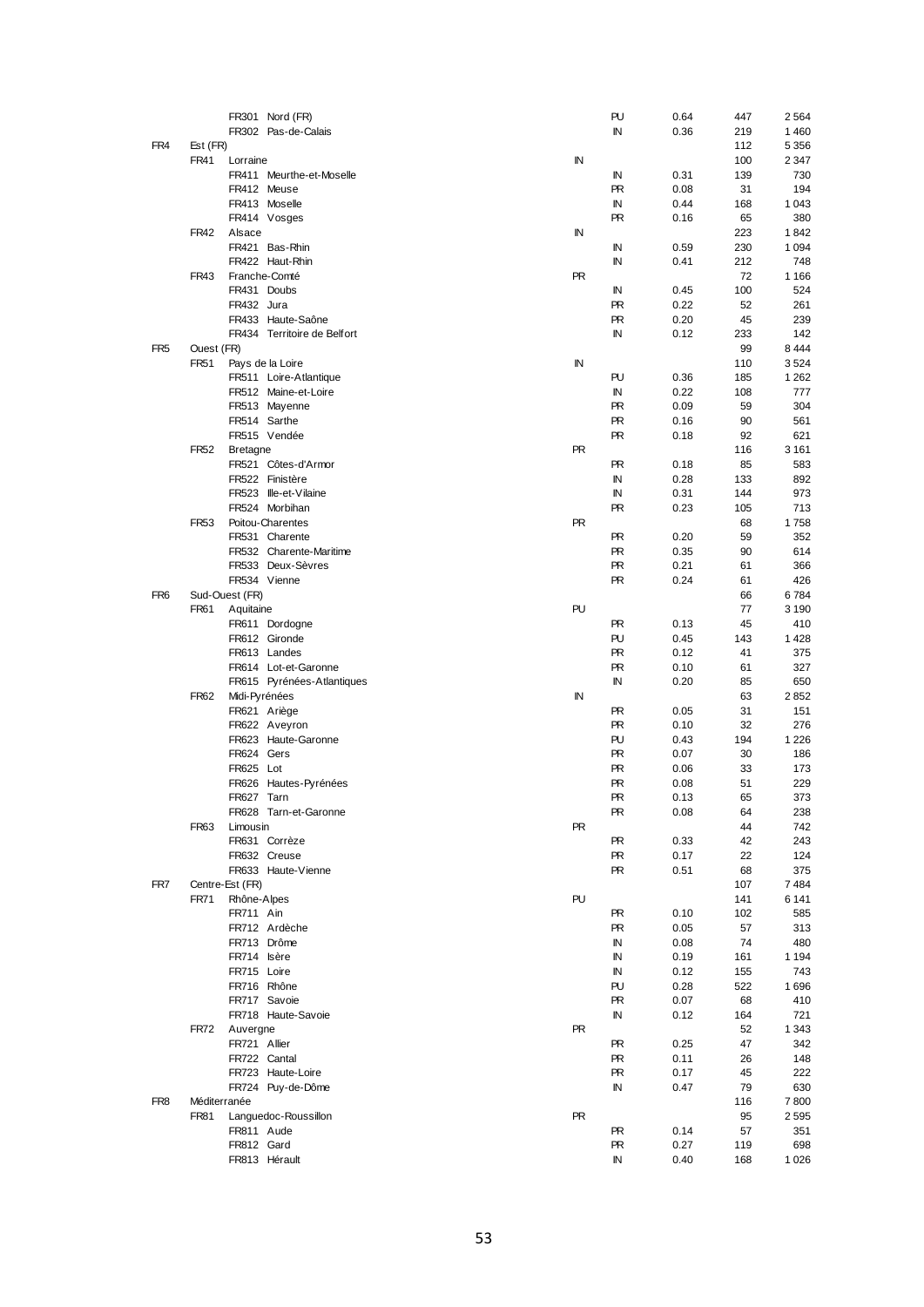|    |                 |                  |                      | FR814 Lozère                  |  |           | <b>PR</b> | 0.03 | 15   | 77      |
|----|-----------------|------------------|----------------------|-------------------------------|--|-----------|-----------|------|------|---------|
|    |                 |                  |                      | FR815 Pyrénées-Orientales     |  |           | ΙN        | 0.17 | 108  | 444     |
|    |                 | <b>FR82</b>      |                      | Provence-Alpes-Côte d'Azur    |  | PU        |           |      | 156  | 4 900   |
|    |                 |                  |                      |                               |  |           |           |      |      |         |
|    |                 |                  |                      | FR821 Alpes-de-Haute-Provence |  |           | <b>PR</b> | 0.03 | 23   | 159     |
|    |                 |                  |                      | FR822 Hautes-Alpes            |  |           | <b>PR</b> | 0.03 | 24   | 135     |
|    |                 |                  |                      | FR823 Alpes-Maritimes         |  |           | PU        | 0.22 | 253  | 1 0 8 8 |
|    |                 |                  |                      | FR824 Bouches-du-Rhône        |  |           | PU        | 0.40 | 388  | 1973    |
|    |                 |                  | FR825 Var            |                               |  |           | IN        | 0.21 | 168  | 1 0 0 6 |
|    |                 |                  |                      | FR826 Vaucluse                |  |           | ΙN        | 0.11 | 152  | 541     |
|    |                 | <b>FR83</b>      | Corse                |                               |  | <b>PR</b> |           |      | 35   | 305     |
|    |                 |                  |                      | FR831 Corse-du-Sud            |  |           | <b>PR</b> | 0.47 | 35   | 142     |
|    |                 |                  |                      |                               |  |           |           |      |      |         |
|    |                 |                  |                      | FR832 Haute-Corse             |  |           | <b>PR</b> | 0.53 | 35   | 163     |
| GR | Greece          |                  |                      |                               |  |           |           |      | 86   | 11 237  |
|    | GR <sub>1</sub> | Voreia Ellada    |                      |                               |  |           |           |      | 64   | 3576    |
|    |                 | GR <sub>11</sub> |                      | Anatoliki Makedonia, Thraki   |  | <b>PR</b> |           |      | 43   | 607     |
|    |                 |                  | GR111 Evros          |                               |  |           | <b>PR</b> | 0.25 | 35   | 149     |
|    |                 |                  | GR112 Xanthi         |                               |  |           | <b>PR</b> | 0.18 | 61   | 107     |
|    |                 |                  |                      | GR113 Rodopi                  |  |           | <b>PR</b> | 0.18 | 44   | 111     |
|    |                 |                  |                      |                               |  |           | <b>PR</b> | 0.16 | 29   | 100     |
|    |                 |                  | GR114 Drama          |                               |  |           |           |      |      |         |
|    |                 |                  |                      | GR115 Kavala                  |  |           | <b>PR</b> | 0.23 | 67   | 140     |
|    |                 | GR12             |                      | Kentriki Makedonia            |  | IN        |           |      | 103  | 1940    |
|    |                 |                  |                      | GR121 Imathia                 |  |           | <b>PR</b> | 0.07 | 86   | 144     |
|    |                 |                  |                      | GR122 Thessaloniki            |  |           | PU        | 0.59 | 324  | 1 1 4 9 |
|    |                 |                  | GR123 Kilkis         |                               |  |           | <b>PR</b> | 0.04 | 35   | 86      |
|    |                 |                  | GR124 Pella          |                               |  |           | <b>PR</b> | 0.07 | 59   | 145     |
|    |                 |                  |                      |                               |  |           |           |      |      |         |
|    |                 |                  | GR125 Pieria         |                               |  |           | <b>PR</b> | 0.07 | 85   | 128     |
|    |                 |                  |                      | GR126 Serres                  |  |           | <b>PR</b> | 0.10 | 48   | 187     |
|    |                 |                  |                      | GR127 Chalkidiki              |  |           | <b>PR</b> | 0.05 | 31   | 100     |
|    |                 | GR13             |                      | Dytiki Makedonia              |  | <b>PR</b> |           |      | 32   | 293     |
|    |                 |                  |                      | GR131 Grevena                 |  |           | <b>PR</b> | 0.11 | 14   | 31      |
|    |                 |                  |                      | GR132 Kastoria                |  |           | <b>PR</b> | 0.18 | 32   | 54      |
|    |                 |                  |                      | GR133 Kozani                  |  |           | <b>PR</b> | 0.53 | 45   | 154     |
|    |                 |                  |                      | GR134 Florina                 |  |           | <b>PR</b> | 0.18 |      | 54      |
|    |                 |                  |                      |                               |  |           |           |      | 30   |         |
|    |                 | GR <sub>14</sub> | Thessalia            |                               |  | <b>PR</b> |           |      | 53   | 736     |
|    |                 |                  |                      | GR141 Karditsa                |  |           | <b>PR</b> | 0.16 | 44   | 116     |
|    |                 |                  | GR142 Larisa         |                               |  |           | <b>PR</b> | 0.39 | 53   | 286     |
|    |                 |                  |                      | GR143 Magnisia                |  |           | IN        | 0.28 | 77   | 204     |
|    |                 |                  | GR144 Trikala        |                               |  |           | <b>PR</b> | 0.18 | 39   | 130     |
|    | GR <sub>2</sub> |                  | Kentriki Ellada      |                               |  |           |           |      | 46   | 2471    |
|    |                 | GR21             |                      |                               |  | <b>PR</b> |           |      | 39   | 353     |
|    |                 |                  | Ipeiros              |                               |  |           |           |      |      |         |
|    |                 |                  | GR211 Arta           |                               |  |           | <b>PR</b> | 0.20 | 45   | 71      |
|    |                 |                  |                      | GR212 Thesprotia              |  |           | <b>PR</b> | 0.12 | 28   | 43      |
|    |                 |                  |                      | GR213 Ioannina                |  |           | IN        | 0.52 | 37   | 183     |
|    |                 |                  |                      | GR214 Preveza                 |  |           | <b>PR</b> | 0.16 | 56   | 57      |
|    |                 | <b>GR22</b>      | Ionia Nisia          |                               |  | <b>PR</b> |           |      | 100  | 230     |
|    |                 |                  |                      | GR221 Zakynthos               |  |           | <b>PR</b> | 0.17 | 100  | 40      |
|    |                 |                  |                      |                               |  |           | <b>PR</b> |      | 204  | 130     |
|    |                 |                  |                      | GR222 Kerkyra                 |  |           |           | 0.57 |      |         |
|    |                 |                  |                      | GR223 Kefallinia              |  |           | <b>PR</b> | 0.17 | 42   | 38      |
|    |                 |                  |                      | GR224 Lefkada                 |  |           | <b>PR</b> | 0.10 | 63   | 22      |
|    |                 | GR23             | Dytiki Ellada        |                               |  | <b>PR</b> |           |      | 67   | 740     |
|    |                 |                  |                      | GR231 Aitoloakarnania         |  |           | <b>PR</b> | 0.29 | 42   | 218     |
|    |                 |                  |                      | GR232 Achaia                  |  |           | IN        | 0.46 | 105  | 344     |
|    |                 |                  | GR233 lleia          |                               |  |           | <b>PR</b> | 0.24 | 69   | 179     |
|    |                 | <b>GR24</b>      | Sterea Ellada        |                               |  | <b>PR</b> |           |      | 36   | 555     |
|    |                 |                  |                      |                               |  |           |           |      |      |         |
|    |                 |                  |                      | GR241 Voiotia                 |  |           | <b>PR</b> | 0.23 | 43   | 125     |
|    |                 |                  |                      | GR242 Evvoia                  |  |           | <b>PR</b> | 0.37 | 50   | 206     |
|    |                 |                  |                      | GR243 Evrytania               |  |           | <b>PR</b> | 0.03 | 11   | 19      |
|    |                 |                  |                      | GR244 Fthiotida               |  |           | <b>PR</b> | 0.30 | 37   | 166     |
|    |                 |                  |                      | GR245 Fokida                  |  |           | <b>PR</b> | 0.07 | 18   | 37      |
|    |                 | GR <sub>25</sub> | Peloponnisos         |                               |  | <b>PR</b> |           |      | 38   | 593     |
|    |                 |                  |                      | GR251 Argolida                |  |           | <b>PR</b> | 0.17 | 48   | 102     |
|    |                 |                  |                      |                               |  |           |           |      |      |         |
|    |                 |                  |                      | GR252 Arkadia                 |  |           | <b>PR</b> | 0.15 | 20   | 88      |
|    |                 |                  |                      | GR253 Korinthia               |  |           | PR        | 0.25 | 64   | 146     |
|    |                 |                  |                      | GR254 Lakonia                 |  |           | PR        | 0.16 | 25   | 92      |
|    |                 |                  |                      | GR255 Messinia                |  |           | <b>PR</b> | 0.28 | 55   | 164     |
|    | GR <sub>3</sub> | Attiki           |                      |                               |  |           |           |      | 1071 | 4075    |
|    |                 | GR30             | Attiki               |                               |  | PU        |           |      | 1071 | 4075    |
|    |                 |                  | GR300 Attiki         |                               |  |           | PU        | 1.00 | 1071 | 4 0 7 5 |
|    |                 |                  |                      |                               |  |           |           |      |      |         |
|    | GR4             |                  | Nisia Aigaiou, Kriti |                               |  |           |           |      | 64   | 1 1 1 5 |
|    |                 | GR41             | Voreio Aigaio        |                               |  | <b>PR</b> |           |      | 52   | 200     |
|    |                 |                  |                      | GR411 Lesvos                  |  |           | <b>PR</b> | 0.53 | 50   | 106     |
|    |                 |                  |                      | GR412 Samos                   |  |           | <b>PR</b> | 0.22 | 55   | 43      |
|    |                 |                  | GR413 Chios          |                               |  |           | PR        | 0.26 | 58   | 52      |
|    |                 |                  |                      |                               |  |           |           |      |      |         |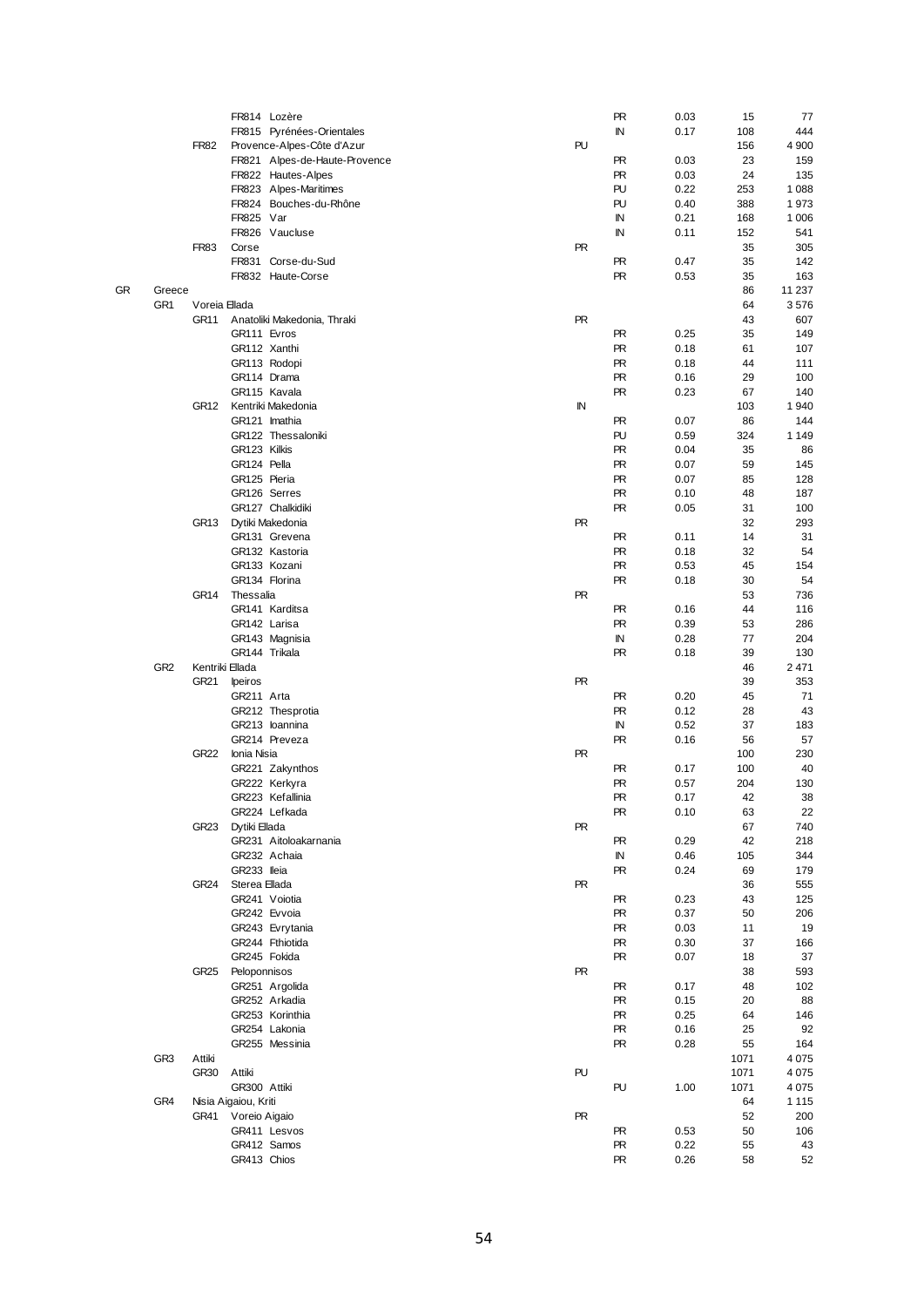|    |                 | GR42             | Notio Aigaio       |                              | <b>PR</b> |            |      | 58   | 307     |
|----|-----------------|------------------|--------------------|------------------------------|-----------|------------|------|------|---------|
|    |                 |                  |                    | GR421 Dodekanisos            |           | <b>PR</b>  | 0.64 | 72   | 196     |
|    |                 |                  |                    |                              |           | <b>PR</b>  |      |      |         |
|    |                 |                  |                    | GR422 Kyklades               |           |            | 0.36 | 43   | 111     |
|    |                 | GR43             | Kriti              |                              | ΙN        |            |      | 73   | 608     |
|    |                 |                  |                    | GR431 Irakleio               |           | IN         | 0.50 | 114  | 301     |
|    |                 |                  | GR432 Lasithi      |                              |           | <b>PR</b>  | 0.12 | 41   | 75      |
|    |                 |                  |                    | GR433 Rethymni               |           | <b>PR</b>  | 0.13 | 54   | 81      |
|    |                 |                  |                    | GR434 Chania                 |           | ${\sf IN}$ | 0.25 | 63   | 151     |
| HU | Hungary         |                  |                    |                              |           |            |      | 108  | 10 038  |
|    | HU1             |                  | Közép-Magyarország |                              |           |            |      | 421  | 2911    |
|    |                 | <b>HU10</b>      |                    | Közép-Magyarország           | PU        |            |      | 421  | 2911    |
|    |                 |                  |                    |                              |           |            |      |      |         |
|    |                 |                  |                    | HU101 Budapest               |           | PU         | 0.59 | 3251 | 1707    |
|    |                 |                  | HU102 Pest         |                              |           | IN         | 0.41 | 188  | 1 2 0 4 |
|    | HU <sub>2</sub> | Dunántúl         |                    |                              |           |            |      | 84   | 3059    |
|    |                 | <b>HU21</b>      |                    | Közép-Dunántúl               | <b>PR</b> |            |      | 99   | 1 1 0 4 |
|    |                 |                  | HU211 Fejér        |                              |           | <b>PR</b>  | 0.39 | 98   | 428     |
|    |                 |                  |                    | HU212 Komárom-Esztergom      |           | $\sf IN$   | 0.29 | 139  | 315     |
|    |                 |                  |                    | HU213 Veszprém               |           | <b>PR</b>  | 0.33 | 80   | 361     |
|    |                 | <b>HU22</b>      |                    | Nyugat-Dunántúl              | <b>PR</b> |            |      | 88   | 998     |
|    |                 |                  |                    |                              |           |            |      |      |         |
|    |                 |                  |                    | HU221 Gyor-Moson-Sopron      |           | <b>PR</b>  | 0.45 | 106  | 446     |
|    |                 |                  | HU222 Vas          |                              |           | <b>PR</b>  | 0.26 | 78   | 261     |
|    |                 |                  | HU223 Zala         |                              |           | <b>PR</b>  | 0.29 | 77   | 291     |
|    |                 | <b>HU23</b>      | Dél-Dunántúl       |                              | PR        |            |      | 68   | 957     |
|    |                 |                  |                    | HU231 Baranya                |           | IN         | 0.41 | 89   | 396     |
|    |                 |                  |                    | HU232 Somogy                 |           | <b>PR</b>  | 0.34 | 54   | 324     |
|    |                 |                  | HU233 Tolna        |                              |           | <b>PR</b>  | 0.25 | 64   | 237     |
|    | HU <sub>3</sub> |                  | Alföld és Észak    |                              |           |            |      | 82   | 4 0 6 8 |
|    |                 |                  |                    | Észak-Magyarország           | <b>PR</b> |            |      | 92   |         |
|    |                 | <b>HU31</b>      |                    |                              |           |            |      |      | 1 2 3 0 |
|    |                 |                  |                    | HU311 Borsod-Abaúj-Zemplén   |           | IN         | 0.57 | 97   | 705     |
|    |                 |                  | HU312 Heves        |                              |           | <b>PR</b>  | 0.26 | 87   | 316     |
|    |                 |                  |                    | HU313 Nógrád                 |           | PR         | 0.17 | 82   | 209     |
|    |                 | <b>HU32</b>      | Eszak-Alföld       |                              | PR        |            |      | 85   | 1508    |
|    |                 |                  |                    | HU321 Hajdú-Bihar            |           | IN         | 0.36 | 87   | 543     |
|    |                 |                  |                    | HU322 Jász-Nagykun-Szolnok   |           | <b>PR</b>  | 0.26 | 71   | 397     |
|    |                 |                  |                    | HU323 Szabolcs-Szatmár-Bereg |           | <b>PR</b>  | 0.38 | 96   | 568     |
|    |                 | <b>HU33</b>      | Dél-Alföld         |                              | <b>PR</b> |            |      |      |         |
|    |                 |                  |                    |                              |           |            |      | 73   | 1 3 3 0 |
|    |                 |                  |                    | HU331 Bács-Kiskun            |           | <b>PR</b>  | 0.40 | 63   | 532     |
|    |                 |                  | HU332 Békés        |                              |           | <b>PR</b>  | 0.28 | 66   | 374     |
|    |                 |                  |                    | HU333 Csongrád               |           | IN         | 0.32 | 100  | 424     |
| ΙE | Ireland         |                  |                    |                              |           |            |      | 65   | 4426    |
|    | IE <sub>0</sub> | Eire/Ireland     |                    |                              |           |            |      | 65   | 4426    |
|    |                 | IE01             |                    | Border, Midland and Western  | <b>PR</b> |            |      | 37   | 1 1 8 9 |
|    |                 |                  | <b>IE011</b>       | Border                       |           | <b>PR</b>  | 0.42 | 42   | 495     |
|    |                 |                  | <b>IE012</b>       | Midland                      |           | <b>PR</b>  |      | 42   | 268     |
|    |                 |                  |                    |                              |           |            | 0.23 |      |         |
|    |                 |                  | <b>IE013</b>       | West                         |           | <b>PR</b>  | 0.36 | 32   | 427     |
|    |                 | IE <sub>02</sub> |                    | Southern and Eastern         | ΙN        |            |      | 90   | 3 2 3 6 |
|    |                 |                  | <b>IE021</b>       | Dublin                       |           | PU         | 0.37 | 1320 | 1 2 1 3 |
|    |                 |                  | <b>IE022</b>       | Mid-East                     |           | <b>PR</b>  | 0.16 | 88   | 517     |
|    |                 |                  | <b>IE023</b>       | Mid-West                     |           | PR.        | 0.11 | 48   | 372     |
|    |                 |                  | IE024              | South-East (IE)              |           | PR         | 0.15 | 53   | 490     |
|    |                 |                  | IE025              | South-West (IE)              |           | <b>PR</b>  | 0.20 | 53   | 644     |
| IS | Iceland         |                  |                    |                              |           |            |      | 3    | 317     |
|    |                 |                  |                    |                              |           |            |      |      |         |
|    | IS <sub>0</sub> | Ísland           |                    |                              |           |            |      | 3    | 317     |
|    |                 | IS00             | <b>İsland</b>      |                              | <b>PR</b> |            |      | 3    | 317     |
|    |                 |                  | <b>IS001</b>       | Höfudborgarsvædi             |           | IN         | 0.63 | 201  | 200     |
|    |                 |                  | <b>IS002</b>       | Landsbyggd                   |           | <b>PR</b>  | 0.37 | 1    | 118     |
| Π  | Italy           |                  |                    |                              |           |            |      | 204  | 59832   |
|    | ΠC              | Nord-Ovest       |                    |                              |           |            |      | 284  | 15848   |
|    |                 | ITC1             | Piemonte           |                              | PU        |            |      | 179  | 4417    |
|    |                 |                  | ITC <sub>11</sub>  | Torino                       |           | PU         | 0.52 | 341  | 2 2 8 4 |
|    |                 |                  | ITC <sub>12</sub>  | Vercelli                     |           | <b>PR</b>  | 0.04 | 88   | 179     |
|    |                 |                  |                    |                              |           |            |      |      |         |
|    |                 |                  | ITC <sub>13</sub>  | Biella                       |           | IN         | 0.04 | 209  | 187     |
|    |                 |                  |                    | ITC14 Verbano-Cusio-Ossola   |           | IN         | 0.04 | 76   | 163     |
|    |                 |                  | ITC <sub>15</sub>  | Novara                       |           | IN         | 0.08 | 286  | 364     |
|    |                 |                  | ITC <sub>16</sub>  | Cuneo                        |           | <b>PR</b>  | 0.13 | 86   | 583     |
|    |                 |                  | ITC17              | Asti                         |           | PR         | 0.05 | 147  | 219     |
|    |                 |                  | ITC <sub>18</sub>  | Alessandria                  |           | PR.        | 0.10 | 127  | 437     |
|    |                 | ITC <sub>2</sub> |                    | Valle d'Aosta/Vallée d'Aoste | IN        |            |      | 39   | 127     |
|    |                 |                  | ITC <sub>20</sub>  | Valle d'Aosta/Vallée d'Aoste |           |            |      |      |         |
|    |                 |                  |                    |                              |           | IN         | 1.00 | 39   | 127     |
|    |                 | ITC <sub>3</sub> | Liguria            |                              | PU        |            |      | 303  | 1612    |
|    |                 |                  | ITC31              | Imperia                      |           | IN         | 0.14 | 194  | 220     |
|    |                 |                  | ITC32              | Savona                       |           | IN         | 0.18 | 189  | 286     |
|    |                 |                  | ITC33              | Genova                       |           | PU         | 0.55 | 489  | 884     |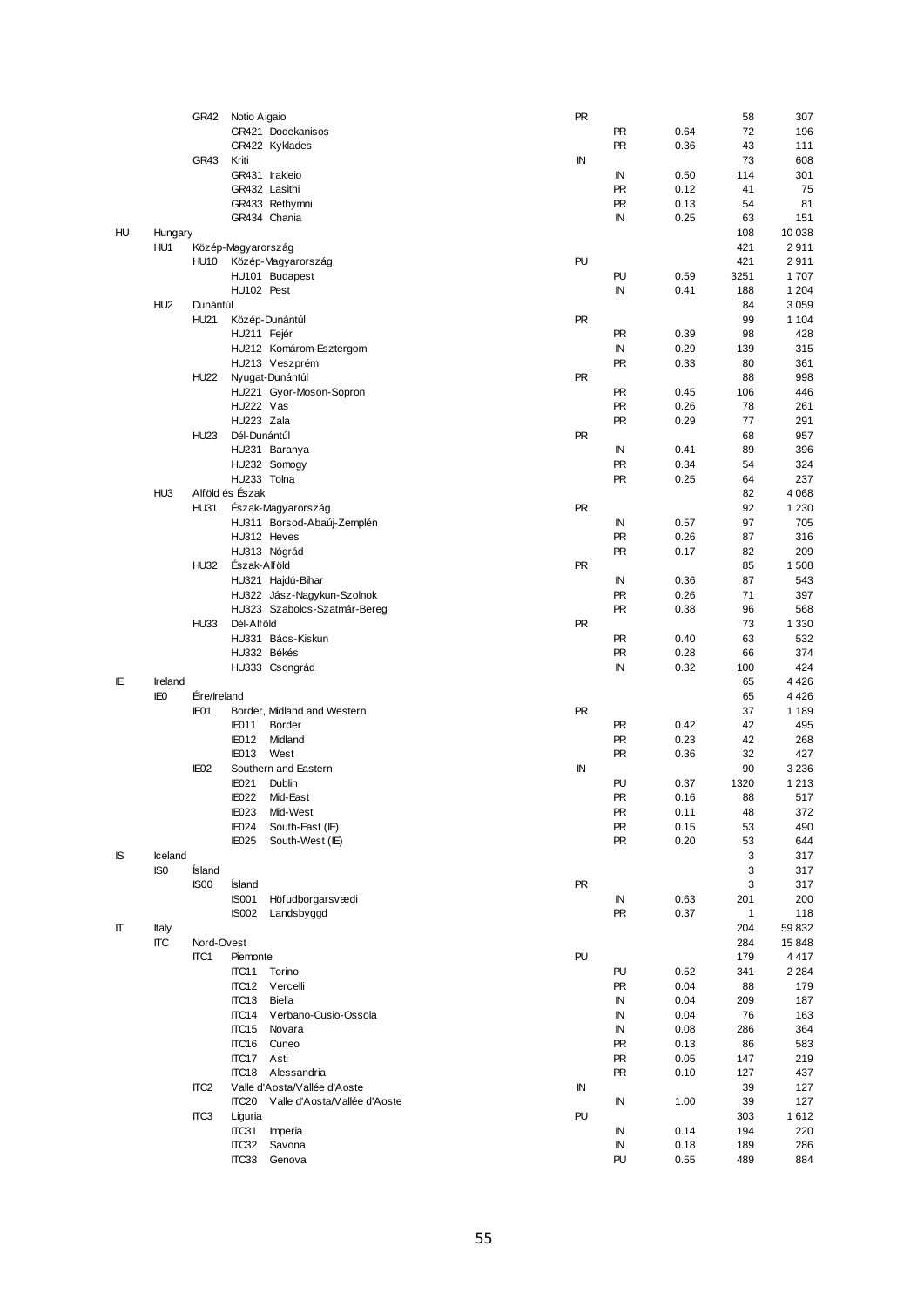|     |                  |                   | ITC34 La Spezia                  |           | PU         | 0.14 | 259  | 222     |
|-----|------------------|-------------------|----------------------------------|-----------|------------|------|------|---------|
|     | ITC4             | Lombardia         |                                  | PU        |            |      | 429  | 9693    |
|     |                  | ITC41             | Varese                           |           | PU         | 0.09 | 785  | 867     |
|     |                  |                   |                                  |           |            |      |      |         |
|     |                  | ITC42             | Como                             |           | PU         | 0.06 | 494  | 581     |
|     |                  | ITC43             | Lecco                            |           | PU         | 0.03 | 451  | 334     |
|     |                  | ITC44             | Sondrio                          |           | <b>PR</b>  | 0.02 | 58   | 182     |
|     |                  | ITC45             | Milano                           |           | PU         | 0.40 | 2034 | 3919    |
|     |                  | ITC46             | Bergamo                          |           | PU         | 0.11 | 408  | 1 0 6 8 |
|     |                  | ITC47             |                                  |           | IN         | 0.13 | 276  | 1 2 2 1 |
|     |                  |                   | <b>Brescia</b>                   |           |            |      |      |         |
|     |                  | ITC48             | Pavia                            |           | IN         | 0.06 | 190  | 535     |
|     |                  | ITC49             | Lodi                             |           | IN         | 0.02 | 303  | 222     |
|     |                  | ITC4A             | Cremona                          |           | ${\sf IN}$ | 0.04 | 213  | 358     |
|     |                  | ITC4B             | Mantova                          |           | <b>PR</b>  | 0.04 | 185  | 407     |
| ITD | Nord-Est         |                   |                                  |           |            |      | 191  | 11 405  |
|     |                  |                   |                                  |           |            |      |      |         |
|     | ITD1             |                   | Provincia Autonoma Bolzano/Bozen | <b>PR</b> |            |      | 68   | 496     |
|     |                  | ITD10             | Bolzano-Bozen                    |           | <b>PR</b>  | 1.00 | 68   | 496     |
|     | ITD <sub>2</sub> |                   | Provincia Autonoma Trento        | IN        |            |      | 85   | 517     |
|     |                  | ITD <sub>20</sub> | Trento                           |           | IN         | 1.00 | 85   | 517     |
|     | ITD <sub>3</sub> | Veneto            |                                  | IN        |            |      | 279  | 4859    |
|     |                  |                   |                                  |           |            |      |      |         |
|     |                  | ITD31             | Verona                           |           | IN         | 0.19 | 315  | 902     |
|     |                  | ITD32             | Vicenza                          |           | $\sf IN$   | 0.18 | 322  | 857     |
|     |                  | ITD33             | Belluno                          |           | <b>PR</b>  | 0.04 | 60   | 214     |
|     |                  | ITD34             | Treviso                          |           | IN         | 0.18 | 366  | 874     |
|     |                  | ITD35             |                                  |           |            |      |      |         |
|     |                  |                   | Venezia                          |           | IN         | 0.17 | 393  | 849     |
|     |                  | ITD36             | Padova                           |           | IN         | 0.19 | 440  | 915     |
|     |                  | ITD37             | Rovigo                           |           | PR         | 0.05 | 145  | 247     |
|     | ITD4             |                   | Friuli-Venezia Giulia            | IN        |            |      | 163  | 1 2 2 6 |
|     |                  | ITD41             | Pordenone                        |           | IN         | 0.25 | 145  | 310     |
|     |                  |                   |                                  |           |            |      |      |         |
|     |                  | ITD42             | Udine                            |           | <b>PR</b>  | 0.44 | 114  | 538     |
|     |                  | ITD43             | Gorizia                          |           | PU         | 0.12 | 314  | 142     |
|     |                  | ITD44             | <b>Trieste</b>                   |           | PU         | 0.19 | 1121 | 236     |
|     | ITD <sub>5</sub> |                   | Emilia-Romagna                   | IN        |            |      | 203  | 4 3 0 7 |
|     |                  | ITD51             |                                  |           |            |      | 115  |         |
|     |                  |                   | Piacenza                         |           | PR.        | 0.07 |      | 284     |
|     |                  | ITD52             | Parma                            |           | ${\sf IN}$ | 0.10 | 131  | 429     |
|     |                  | ITD53             | Reggio nell'Emilia               |           | $\sf IN$   | 0.12 | 233  | 515     |
|     |                  | ITD54             | Modena                           |           | IN         | 0.16 | 264  | 683     |
|     |                  | ITD55             | Bologna                          |           | IN         | 0.23 | 269  | 970     |
|     |                  |                   |                                  |           |            |      |      |         |
|     |                  | ITD <sub>56</sub> | Ferrara                          |           | PR.        | 0.08 | 140  | 357     |
|     |                  | ITD57             | Ravenna                          |           | IN         | 0.09 | 216  | 383     |
|     |                  | ITD58             | Forlì-Cesena                     |           | $\sf IN$   | 0.09 | 167  | 386     |
|     |                  | ITD59             | Rimini                           |           | PU         | 0.07 | 591  | 301     |
| IΤE | Centro (IT)      |                   |                                  |           |            |      | 207  | 11737   |
|     |                  |                   |                                  |           |            |      |      |         |
|     | ITE1             | Toscana           |                                  | IN        |            |      | 164  | 3692    |
|     |                  | ITE <sub>11</sub> | Massa-Carrara                    |           | IN         | 0.05 | 181  | 203     |
|     |                  | ITE <sub>12</sub> | Lucca                            |           | PU         | 0.11 | 226  | 389     |
|     |                  | ITE <sub>13</sub> | Pistoia                          |           | PU         | 0.08 | 306  | 289     |
|     |                  | ITE <sub>14</sub> | Firenze                          |           | IN         | 0.27 | 285  | 981     |
|     |                  |                   |                                  |           |            |      |      |         |
|     |                  | ITE <sub>15</sub> | Prato                            |           | PU         | 0.07 | 685  | 246     |
|     |                  | ITE <sub>16</sub> | Livorno                          |           | IN         | 0.09 | 284  | 340     |
|     |                  | ITE <sub>17</sub> | Pisa                             |           | ${\sf IN}$ | 0.11 | 172  | 408     |
|     |                  | ITE <sub>18</sub> | Arezzo                           |           | <b>PR</b>  | 0.09 | 108  | 344     |
|     |                  | ITE <sub>19</sub> | Siena                            |           | <b>PR</b>  | 0.07 | 72   | 268     |
|     |                  |                   |                                  |           |            |      |      |         |
|     |                  | ITE1A             | Grosseto                         |           | PR         | 0.06 | 51   | 225     |
|     | ITE <sub>2</sub> | Umbria            |                                  | IN        |            |      | 109  | 889     |
|     |                  | ITE <sub>21</sub> | Perugia                          |           | ${\sf IN}$ | 0.74 | 108  | 658     |
|     |                  | ITE <sub>22</sub> | Terni                            |           | IN         | 0.26 | 111  | 232     |
|     |                  | Marche            |                                  | <b>PR</b> |            |      |      |         |
|     | ITE <sub>3</sub> |                   |                                  |           |            |      | 165  | 1561    |
|     |                  | ITE31             | Pesaro e Urbino                  |           | PR.        | 0.24 | 135  | 379     |
|     |                  | ITE32             | Ancona                           |           | IN         | 0.30 | 250  | 473     |
|     |                  | ITE33             | Macerata                         |           | <b>PR</b>  | 0.21 | 117  | 321     |
|     |                  | ITE34             | Ascoli Piceno                    |           | IN         | 0.25 | 190  | 388     |
|     |                  |                   |                                  |           |            |      |      |         |
|     | ITE4             | Lazio             |                                  | PU        |            |      | 335  | 5594    |
|     |                  | ITE41             | Viterbo                          |           | <b>PR</b>  | 0.06 | 92   | 313     |
|     |                  | ITE42             | Rieti                            |           | PR.        | 0.03 | 59   | 158     |
|     |                  | ITE43             | Roma                             |           | PU         | 0.73 | 782  | 4086    |
|     |                  | ITE44             | Latina                           |           | ${\sf IN}$ | 0.10 | 247  | 541     |
|     |                  |                   |                                  |           |            |      |      |         |
|     |                  | ITE45             | Frosinone                        |           | <b>PR</b>  | 0.09 | 155  | 496     |
| ITF | Sud              |                   |                                  |           |            |      | 196  | 14 139  |
|     | ITF1             | Abruzzo           |                                  | PR        |            |      | 126  | 1 3 2 9 |
|     |                  | ITF <sub>11</sub> | L'Aquila                         |           | <b>PR</b>  | 0.23 | 62   | 308     |
|     |                  | ITF <sub>12</sub> | Teramo                           |           | PR.        | 0.23 | 162  | 308     |
|     |                  |                   |                                  |           |            |      |      |         |
|     |                  | ITF <sub>13</sub> | Pescara                          |           | IN         | 0.24 | 274  | 318     |
|     |                  | ITF14             | Chieti                           |           | PR.        | 0.30 | 156  | 395     |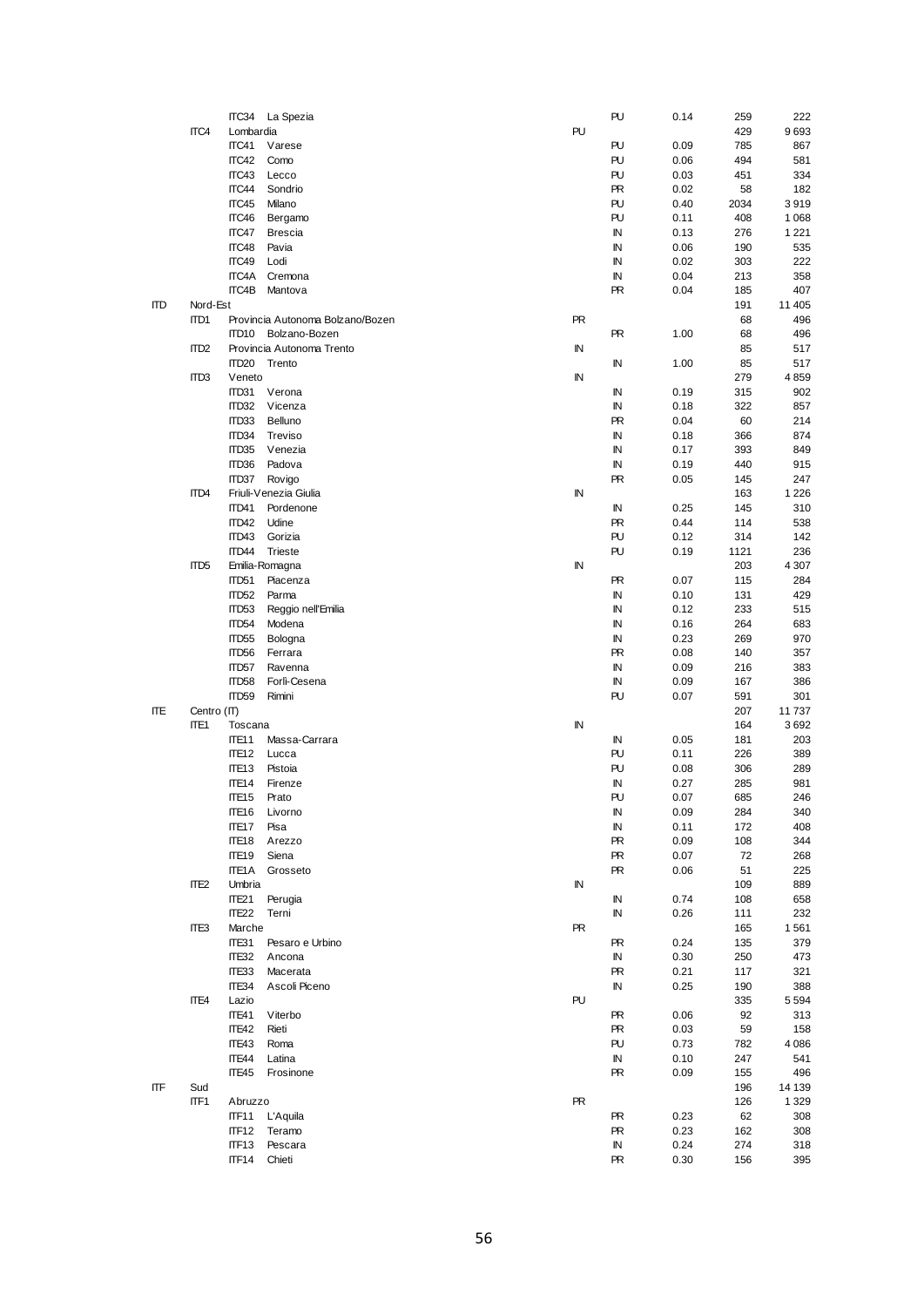|    |                 | ITF <sub>2</sub> | Molise            |                              | <b>PR</b> |            |      | 73   | 321     |
|----|-----------------|------------------|-------------------|------------------------------|-----------|------------|------|------|---------|
|    |                 |                  | ITF21             | Isernia                      |           | <b>PR</b>  | 0.28 | 59   | 89      |
|    |                 |                  | ITF <sub>22</sub> | Campobasso                   |           | <b>PR</b>  | 0.72 | 81   | 232     |
|    |                 | ITF3             | Campania          |                              | PU        |            |      | 435  | 5812    |
|    |                 |                  |                   |                              |           |            |      | 348  |         |
|    |                 |                  | ITF31             | Caserta                      |           | IN         | 0.16 |      | 901     |
|    |                 |                  | ITF32             | Benevento                    |           | <b>PR</b>  | 0.05 | 142  | 289     |
|    |                 |                  | ITF33             | Napoli                       |           | PU         | 0.53 | 2648 | 3079    |
|    |                 |                  | ITF34             | Avellino                     |           | IN         | 0.08 | 159  | 439     |
|    |                 |                  | ITF35             | Salerno                      |           | IN         | 0.19 | 229  | 1 1 0 4 |
|    |                 | ITF4             | Puglia            |                              | IN        |            |      | 213  | 4078    |
|    |                 |                  | ITF41             | Foggia                       |           | <b>PR</b>  | 0.17 | 97   | 682     |
|    |                 |                  | ITF42             | Bari                         |           | IN         | 0.39 | 312  | 1600    |
|    |                 |                  |                   |                              |           |            |      |      |         |
|    |                 |                  | ITF43             | Taranto                      |           | IN         | 0.14 | 240  | 580     |
|    |                 |                  | ITF44             | <b>Brindisi</b>              |           | IN         | 0.10 | 219  | 403     |
|    |                 |                  | ITF45             | Lecce                        |           | IN         | 0.20 | 295  | 812     |
|    |                 | ITF <sub>5</sub> | <b>Basilicata</b> |                              | <b>PR</b> |            |      | 61   | 591     |
|    |                 |                  | ITF51             | Potenza                      |           | <b>PR</b>  | 0.65 | 61   | 387     |
|    |                 |                  | ITF52             | Matera                       |           | <b>PR</b>  | 0.35 | 61   | 204     |
|    |                 | ITF <sub>6</sub> | Calabria          |                              | <b>PR</b> |            |      | 136  | 2008    |
|    |                 |                  | ITF61             | Cosenza                      |           | <b>PR</b>  | 0.37 | 113  | 733     |
|    |                 |                  |                   |                              |           |            |      |      |         |
|    |                 |                  | ITF62             | Crotone                      |           | <b>PR</b>  | 0.09 | 103  | 173     |
|    |                 |                  | ITF63             | Catanzaro                    |           | <b>PR</b>  | 0.18 | 157  | 368     |
|    |                 |                  | ITF64             | Vibo Valentia                |           | <b>PR</b>  | 0.08 | 148  | 168     |
|    |                 |                  | ITF65             | Reggio di Calabria           |           | IN         | 0.28 | 183  | 567     |
|    | <b>ITG</b>      | <b>Isole</b>     |                   |                              |           |            |      | 136  | 6702    |
|    |                 | ITG1             | Sicilia           |                              | PU        |            |      | 198  | 5034    |
|    |                 |                  | ITG11             | Trapani                      |           | IN         | 0.09 | 178  | 436     |
|    |                 |                  | ITG12             |                              |           | PU         |      |      |         |
|    |                 |                  |                   | Palermo                      |           |            | 0.25 | 252  | 1 2 4 4 |
|    |                 |                  | ITG <sub>13</sub> | Messina                      |           | IN         | 0.13 | 207  | 654     |
|    |                 |                  | ITG14             | Agrigento                    |           | IN         | 0.09 | 151  | 455     |
|    |                 |                  | ITG15             | Caltanissetta                |           | IN         | 0.05 | 129  | 272     |
|    |                 |                  | ITG16             | Enna                         |           | <b>PR</b>  | 0.03 | 69   | 174     |
|    |                 |                  | ITG17             | Catania                      |           | PU         | 0.22 | 310  | 1 0 8 3 |
|    |                 |                  | ITG18             | Ragusa                       |           | IN         | 0.06 | 196  | 313     |
|    |                 |                  | ITG19             | Siracusa                     |           | IN         | 0.08 | 193  | 402     |
|    |                 |                  |                   |                              |           |            |      |      |         |
|    |                 | ITG <sub>2</sub> | Sardegna          |                              | <b>PR</b> |            |      | 70   | 1668    |
|    |                 |                  | ITG25             | Sassari                      |           | <b>PR</b>  | 0.20 | 79   | 336     |
|    |                 |                  | ITG26             | Nuoro                        |           | <b>PR</b>  | 0.10 | 41   | 162     |
|    |                 |                  | ITG27             | Cagliari                     |           | $\sf IN$   | 0.34 | 123  | 559     |
|    |                 |                  | ITG28             | Oristano                     |           | <b>PR</b>  | 0.10 | 55   | 168     |
|    |                 |                  | ITG29             | Olbia-Tempio                 |           | PR         | 0.09 | 46   | 153     |
|    |                 |                  | ITG2A             | Ogliastra                    |           | <b>PR</b>  | 0.03 | 32   | 58      |
|    |                 |                  | ITG2B             |                              |           | PR         | 0.06 | 68   | 103     |
|    |                 |                  |                   | Medio Campidano              |           |            |      |      |         |
|    |                 |                  | ITG2C             | Carbonia-Iglesias            |           | <b>PR</b>  | 0.08 | 88   | 131     |
| LI | Liechtenstein   |                  |                   |                              |           |            |      | 222  | 35      |
|    | LI0             |                  | Liechtenstein     |                              |           |            |      | 222  | 35      |
|    |                 | LI00             | Liechtenstein     |                              | IN        |            |      | 222  | 35      |
|    |                 |                  | LI000             | Liechtenstein                |           | IN         | 1.00 | 222  | 35      |
| LT | Lithuania       |                  |                   |                              |           |            |      | 54   | 3 3 5 8 |
|    | LT <sub>0</sub> | Lietuva          |                   |                              |           |            |      | 54   | 3 3 5 8 |
|    |                 |                  |                   |                              |           |            |      |      |         |
|    |                 | LT <sub>00</sub> | Lietuva           |                              | ΙN        |            |      | 54   | 3 3 5 8 |
|    |                 |                  |                   | LT001 Alytaus apskritis      |           | PR         | 0.05 | 34   | 176     |
|    |                 |                  | LT002             | Kauno apskritis              |           | IN         | 0.20 | 86   | 672     |
|    |                 |                  | LT003             | Klaipedos apskritis          |           | IN         | 0.11 | 81   | 379     |
|    |                 |                  |                   | LT004 Marijampoles apskritis |           | <b>PR</b>  | 0.05 | 41   | 181     |
|    |                 |                  | LT005             | Panevezio apskritis          |           | <b>PR</b>  | 0.08 | 37   | 283     |
|    |                 |                  |                   | LT006 Siauliu apskritis      |           | <b>PR</b>  | 0.10 | 42   | 348     |
|    |                 |                  |                   | LT007 Taurages apskritis     |           | <b>PR</b>  | 0.04 | 30   | 127     |
|    |                 |                  | <b>LT008</b>      | Telsiu apskritis)            |           |            |      |      |         |
|    |                 |                  |                   |                              |           | <b>PR</b>  | 0.05 | 41   | 173     |
|    |                 |                  | LT009             | Utenos apskritis             |           | <b>PR</b>  | 0.05 | 26   | 172     |
|    |                 |                  |                   | LT00A Vilniaus apskritis     |           | PU         | 0.25 | 90   | 849     |
| LU | Luxembourg      |                  |                   |                              |           |            |      | 193  | 489     |
|    | LU0             | Luxembourg       |                   |                              |           |            |      | 193  | 489     |
|    |                 | LU00             | Luxembourg        |                              | ΙN        |            |      | 193  | 489     |
|    |                 |                  |                   | LU000 Luxembourg             |           | ${\sf IN}$ | 1.00 | 193  | 489     |
| LV |                 |                  |                   |                              |           |            |      | 36   | 2 2 6 6 |
|    | Latvia          |                  |                   |                              |           |            |      |      |         |
|    | LV0             | Latvija          |                   |                              |           |            |      | 36   | 2 2 6 6 |
|    |                 | LV <sub>00</sub> | Latvija           |                              | PU        |            |      | 36   | 2 2 6 6 |
|    |                 |                  |                   | LV003 Kurzeme                |           | IN         | 0.13 | 23   | 303     |
|    |                 |                  |                   | LV005 Latgale                |           | <b>PR</b>  | 0.15 | 25   | 346     |
|    |                 |                  | LV006 Riga        |                              |           | PU         | 0.32 | 2907 | 715     |
|    |                 |                  |                   | LV007 Pieriga                |           | PU         | 0.17 | 39   | 383     |
|    |                 |                  |                   | LV008 Vidzeme                |           | PR         | 0.10 | 16   | 237     |
|    |                 |                  |                   |                              |           |            |      |      |         |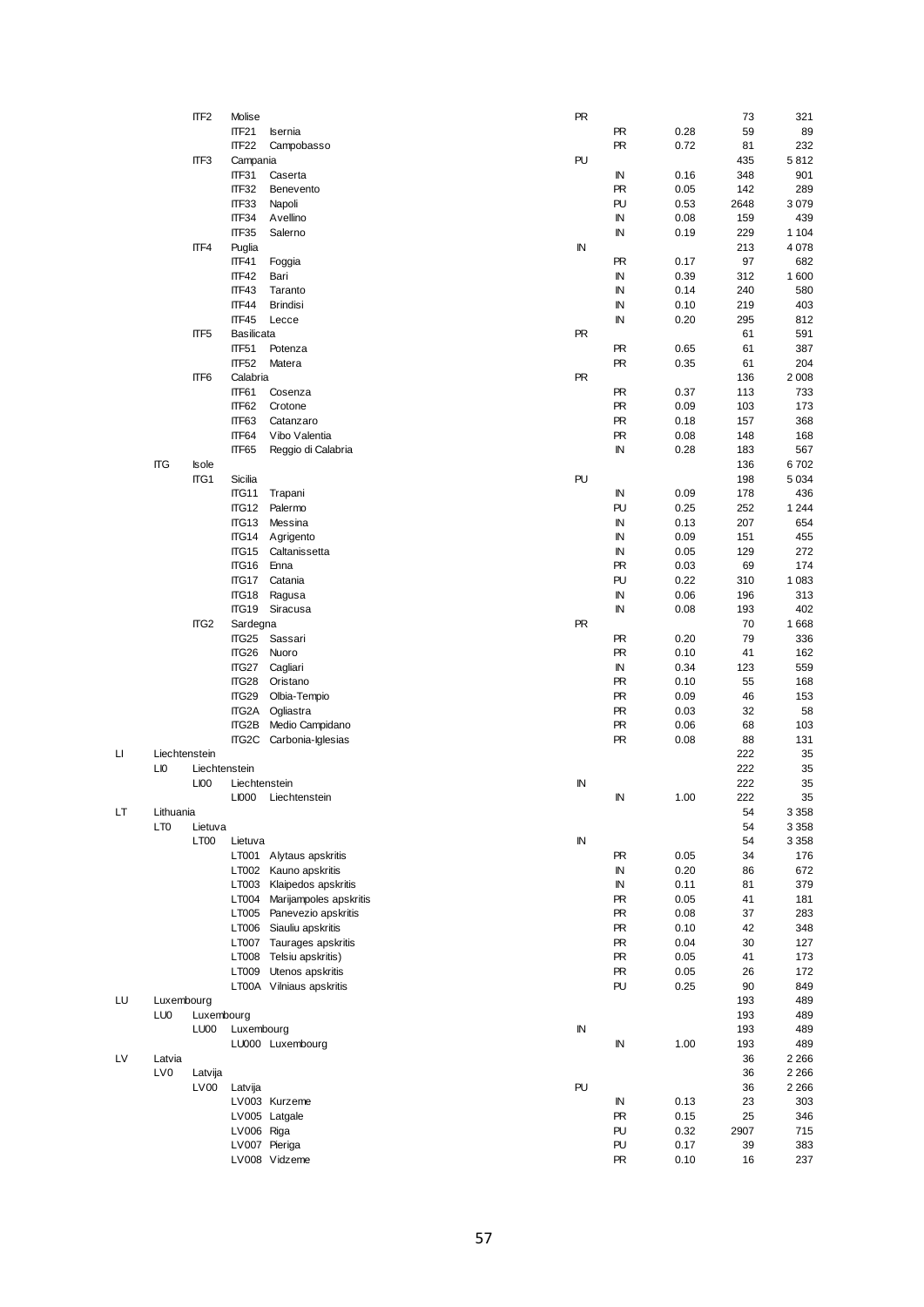|     |                 |                  |                 | LV009 Zemgale                              |           | PR  | 0.12 | 27             | 283     |
|-----|-----------------|------------------|-----------------|--------------------------------------------|-----------|-----|------|----------------|---------|
| МТ  | Malta           |                  |                 |                                            |           |     |      | 1304           | 412     |
|     | MT <sub>0</sub> | Malta            |                 |                                            |           |     |      | 1304           | 412     |
|     |                 |                  |                 |                                            |           |     |      |                |         |
|     |                 | MT <sub>00</sub> | Malta           |                                            | PU        |     |      | 1304           | 412     |
|     |                 |                  | MT001 Malta     |                                            |           | PU  | 0.92 | 1541           | 381     |
|     |                 |                  |                 | MT002 Gozo and Comino / Ghaw dex u Kemmuna |           | PU  | 0.08 | 455            | 31      |
| NL  | Netherlands     |                  |                 |                                            |           |     |      | 487            | 16 44 6 |
|     | NL <sub>1</sub> |                  | Noord-Nederland |                                            |           |     |      | 205            | 1707    |
|     |                 | NL11             | Groningen       |                                            | IN        |     |      | 246            | 574     |
|     |                 |                  |                 | NL111 Oost-Groningen                       |           | IN  | 0.27 | 183            | 153     |
|     |                 |                  |                 |                                            |           | IN  | 0.09 | 186            | 50      |
|     |                 |                  |                 | NL112 Delfzijl en omgeving                 |           |     |      |                |         |
|     |                 |                  |                 | NL113 Overig Groningen                     |           | IN  | 0.65 | 302            | 371     |
|     |                 | <b>NL12</b>      | Friesland (NL)  |                                            | IN        |     |      | 193            | 644     |
|     |                 |                  |                 | NL121 Noord-Friesland                      |           | IN  | 0.51 | 204            | 331     |
|     |                 |                  |                 | NL122 Zuidw est-Friesland                  |           | IN  | 0.16 | 175            | 106     |
|     |                 |                  |                 | NL123 Zuidoost-Friesland                   |           | IN  | 0.32 | 187            | 207     |
|     |                 | <b>NL13</b>      | Drenthe         |                                            | IN        |     |      | 185            | 489     |
|     |                 |                  |                 | NL131 Noord-Drenthe                        |           |     | 0.38 | 180            | 188     |
|     |                 |                  |                 |                                            |           | ΙN  |      |                |         |
|     |                 |                  |                 | NL132 Zuidoost-Drenthe                     |           | IN  | 0.35 | 189            | 171     |
|     |                 |                  |                 | NL133 Zuidw est-Drenthe                    |           | IN  | 0.26 | 188            | 129     |
|     | NL <sub>2</sub> |                  | Oost-Nederland  |                                            |           |     |      | 359            | 3 4 9 1 |
|     |                 | <b>NL21</b>      | Overijssel      |                                            | PU        |     |      | 338            | 1 1 2 3 |
|     |                 |                  |                 | NL211 Noord-Overijssel                     |           | IN  | 0.31 | 247            | 351     |
|     |                 |                  |                 | NL212 Zuidw est-Overijssel                 |           | IN  | 0.14 | 365            | 152     |
|     |                 |                  |                 | NL213 Twente                               |           | PU  | 0.55 | 416            | 620     |
|     |                 |                  |                 |                                            |           |     |      |                |         |
|     |                 | <b>NL22</b>      | Gelderland      |                                            | PU        |     |      | 400            | 1987    |
|     |                 |                  |                 | NL221 Veluwe                               |           | PU  | 0.33 | 355            | 650     |
|     |                 |                  |                 | NL224 Zuidw est-Gelderland                 |           | IN  | 0.12 | 336            | 234     |
|     |                 |                  |                 | NL225 Achterhoek                           |           | IN  | 0.20 | 260            | 402     |
|     |                 |                  |                 | NL226 Arnhem/Nijmegen                      |           | PU  | 0.35 | 780            | 702     |
|     |                 | <b>NL23</b>      | Flevoland       |                                            | PU        |     |      | 269            | 381     |
|     |                 |                  |                 | NL230 Flevoland                            |           | PU  | 1.00 | 269            | 381     |
|     |                 |                  |                 |                                            |           |     |      |                |         |
|     | NL3             |                  | West-Nederland  |                                            |           |     |      | 889            | 7695    |
|     |                 | NL31             | Utrecht         |                                            | PU        |     |      | 871            | 1 206   |
|     |                 |                  |                 | NL310 Utrecht                              |           | PU  | 1.00 | 871            | 1 206   |
|     |                 | <b>NL32</b>      | Noord-Holland   |                                            | PU        |     |      | 987            | 2636    |
|     |                 |                  |                 | NL321 Kop van Noord-Holland                |           | ΙN  | 0.14 | 339            | 367     |
|     |                 |                  |                 | NL322 Alkmaar en omgeving                  |           | PU  | 0.09 | 850            | 229     |
|     |                 |                  |                 | NL323 Umond                                |           | PU  | 0.07 | 1198           | 191     |
|     |                 |                  |                 |                                            |           |     |      |                |         |
|     |                 |                  |                 | NL324 Agglomeratie Haarlem                 |           | PU  | 0.08 | 1680           | 218     |
|     |                 |                  |                 | NL325 Zaanstreek                           |           | PU  | 0.06 | 1410           | 159     |
|     |                 |                  |                 | NL326 Groot-Amsterdam                      |           | PU  | 0.47 | 1714           | 1 2 2 9 |
|     |                 |                  |                 | NL327 Het Gooi en Vechtstreek              |           | PU  | 0.09 | 1231           | 243     |
|     |                 | NL33             | Zuid-Holland    |                                            | PU        |     |      | 1233           | 3471    |
|     |                 |                  |                 | NL331 Agglomeratie Leiden en Bollenstreek  |           | PU  | 0.11 | 1613           | 387     |
|     |                 |                  |                 |                                            |           |     |      |                |         |
|     |                 |                  |                 | NL332 Agglomeratie 's-Gravenhage           |           | PU  | 0.23 | 3125           | 789     |
|     |                 |                  |                 | NL333 Delft en Westland                    |           | PU  | 0.06 | 1421           | 213     |
|     |                 |                  |                 | NL334 Oost-Zuid-Holland                    |           | PU  | 0.09 | 651            | 326     |
|     |                 |                  |                 | NL335 Groot-Rijnmond                       |           | PU  | 0.39 | 1142           | 1 3 5 5 |
|     |                 |                  |                 | NL336 Zuidoost-Zuid-Holland                |           | PU  | 0.12 | 826            | 401     |
|     |                 | NL34             | Zeeland         |                                            | IN        |     |      | 213            | 381     |
|     |                 |                  |                 | NL341 Zeeuw sch-Vlaanderen                 |           | PR  | 0.28 | 146            | 107     |
|     |                 |                  |                 | NL342 Overig Zeeland                       |           | IN  | 0.72 | 260            | 274     |
|     |                 |                  |                 |                                            |           |     |      |                |         |
|     | NL4             |                  | Zuid-Nederland  |                                            |           |     |      | 503            | 3553    |
|     |                 | <b>NL41</b>      |                 | Noord-Brabant                              | PU        |     |      | 494            | 2 4 3 0 |
|     |                 |                  |                 | NL411 West-Noord-Brabant                   |           | PU  | 0.25 | 501            | 611     |
|     |                 |                  |                 | NL412 Midden-Noord-Brabant                 |           | PU  | 0.19 | 505            | 455     |
|     |                 |                  |                 | NL413 Noordoost-Noord-Brabant              |           | IN  | 0.26 | 467            | 632     |
|     |                 |                  |                 | NL414 Zuidoost-Noord-Brabant               |           | PU  | 0.30 | 508            | 731     |
|     |                 | NL42             | Limburg (NL)    |                                            | PU        |     |      | 522            | 1 1 2 3 |
|     |                 |                  |                 |                                            |           |     |      |                |         |
|     |                 |                  |                 | NL421 Noord-Limburg                        |           | IN  | 0.25 | 335            | 279     |
|     |                 |                  |                 | NL422 Midden-Limburg                       |           | IN  | 0.21 | 352            | 234     |
|     |                 |                  |                 | NL423 Zuid-Limburg                         |           | PU  | 0.54 | 937            | 610     |
| NO. | Norw ay         |                  |                 |                                            |           |     |      | 16             | 4709    |
|     | NO <sub>0</sub> | Norge            |                 |                                            |           |     |      | 16             | 4709    |
|     |                 | NO01             |                 | Oslo og Akershus                           | PU        |     |      | 216            | 1 0 6 8 |
|     |                 |                  | NO011 Oslo      |                                            |           | PU  | 0.52 | 1330           | 555     |
|     |                 |                  |                 |                                            |           |     |      |                |         |
|     |                 |                  |                 | NO012 Akershus                             |           | IN  | 0.48 | 113            | 514     |
|     |                 | NO02             |                 | Hedmark og Oppland                         | <b>PR</b> |     |      | 8              | 372     |
|     |                 |                  |                 | NO021 Hedmark                              |           | PR  | 0.51 | $\overline{7}$ | 189     |
|     |                 |                  |                 | NO022 Oppland                              |           | PR. | 0.49 | 8              | 183     |
|     |                 | NO03             | Sør-Østlandet   |                                            | <b>PR</b> |     |      | 27             | 905     |
|     |                 |                  |                 | NO031 Østfold                              |           | PR  | 0.29 | 68             | 264     |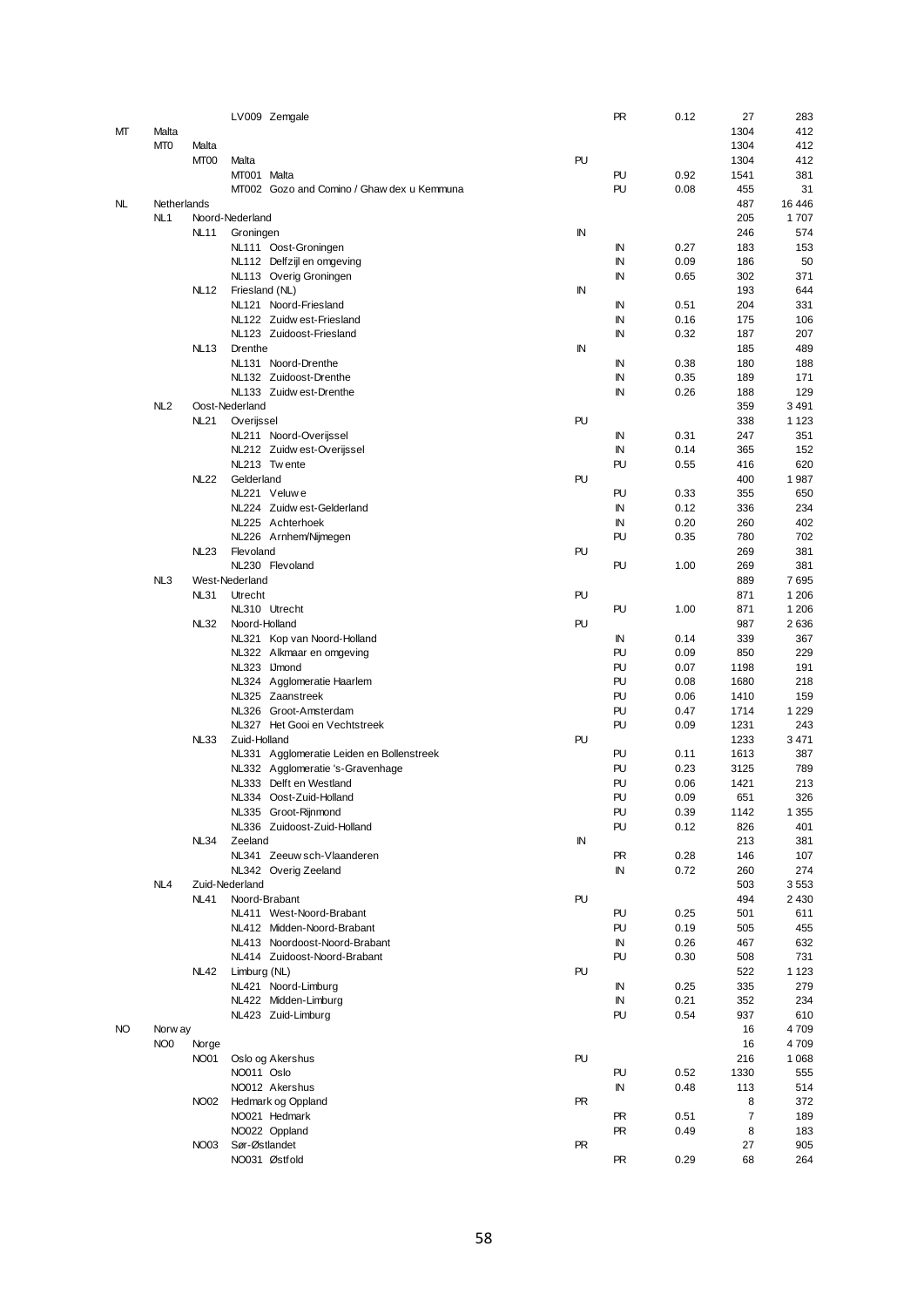|    |                 |                  |                         | NO032 Buskerud                   |           | <b>PR</b> | 0.28 | 18                   | 249     |
|----|-----------------|------------------|-------------------------|----------------------------------|-----------|-----------|------|----------------------|---------|
|    |                 |                  |                         | NO033 Vestfold                   |           | ΙN        | 0.25 | 106                  | 225     |
|    |                 |                  |                         | NO034 Telemark                   |           | <b>PR</b> | 0.18 | 12                   | 166     |
|    |                 |                  |                         |                                  |           |           |      |                      |         |
|    |                 | <b>NO04</b>      |                         | Agder og Rogaland                | <b>PR</b> |           |      | 29                   | 679     |
|    |                 |                  |                         | NO041 Aust-Agder                 |           | <b>PR</b> | 0.15 | 13                   | 105     |
|    |                 |                  |                         | NO042 Vest-Agder                 |           | <b>PR</b> | 0.24 | 25                   | 165     |
|    |                 |                  |                         | NO043 Rogaland                   |           | IN        | 0.60 | 48                   | 409     |
|    |                 | <b>NO05</b>      | Vestlandet              |                                  | <b>PR</b> |           |      | 18                   | 812     |
|    |                 |                  |                         |                                  |           |           |      |                      |         |
|    |                 |                  |                         | NO051 Hordaland                  |           | IN        | 0.57 | 32                   | 460     |
|    |                 |                  |                         | NO052 Sogn og Fjordane           |           | <b>PR</b> | 0.13 | 6                    | 106     |
|    |                 |                  |                         | NO053 Møre og Romsdal            |           | <b>PR</b> | 0.30 | 17                   | 246     |
|    |                 | NO06             | Trøndelag               |                                  | IN        |           |      | 11                   | 410     |
|    |                 |                  |                         |                                  |           | IN        | 0.69 | 16                   | 281     |
|    |                 |                  |                         | NO061 Sør-Trøndelag              |           |           |      |                      |         |
|    |                 |                  |                         | NO062 Nord-Trøndelag             |           | <b>PR</b> | 0.31 | 6                    | 129     |
|    |                 | <b>NO07</b>      | Nord-Norge              |                                  | <b>PR</b> |           |      | 4                    | 462     |
|    |                 |                  |                         | NO071 Nordland                   |           | <b>PR</b> | 0.51 | 7                    | 235     |
|    |                 |                  | NO072 Troms             |                                  |           | <b>PR</b> | 0.33 | 6                    | 154     |
|    |                 |                  |                         |                                  |           |           |      |                      |         |
|    |                 |                  |                         | NO073 Finnmark                   |           | <b>PR</b> | 0.16 | $\overline{2}$       | 73      |
| PL | Poland          |                  |                         |                                  |           |           |      | 122                  | 38 126  |
|    | PL <sub>1</sub> |                  | <b>Region Centralny</b> |                                  |           |           |      | 144                  | 7749    |
|    |                 | PL <sub>11</sub> | Lódzkie                 |                                  | IN        |           |      | 140                  | 2552    |
|    |                 |                  |                         | PL113 Miasto Lódz                |           | PU        | 0.29 | 2552                 | 750     |
|    |                 |                  |                         |                                  |           |           |      |                      |         |
|    |                 |                  |                         | PL114 Lódzki                     |           | PU        | 0.15 | $\ddot{\cdot}$       | 377     |
|    |                 |                  |                         | PL115 Piotrkow ski               |           | <b>PR</b> | 0.23 | $\ddot{\cdot}$       | 599     |
|    |                 |                  |                         | PL116 Sieradzki                  |           | <b>PR</b> | 0.18 | $\ddot{\cdot}$       | 454     |
|    |                 |                  |                         | PL117 Skierniew icki             |           | <b>PR</b> | 0.15 | ÷                    | 373     |
|    |                 |                  |                         |                                  |           |           |      |                      |         |
|    |                 | PL <sub>12</sub> | Mazow ieckie            |                                  | PU        |           |      | 146                  | 5 1 9 6 |
|    |                 |                  |                         | PL121 Ciechanow sko-plocki       |           | <b>PR</b> | 0.12 | 80                   | 625     |
|    |                 |                  |                         | PL122 Ostrolecko-siedlecki       |           | <b>PR</b> | 0.14 | 62                   | 749     |
|    |                 |                  |                         | PL127 Miasto Warszawa            |           | PU        | 0.33 | 3304                 | 1708    |
|    |                 |                  |                         |                                  |           |           |      |                      |         |
|    |                 |                  |                         | PL128 Radomski                   |           | ΙN        | 0.12 | $\ddot{\cdot}$       | 622     |
|    |                 |                  |                         | PL129 Warszaw ski-w schodni      |           | ΙN        | 0.14 | $\ddot{\cdot}$       | 753     |
|    |                 |                  |                         | PL12A Warszaw ski-zachodni       |           | ΙN        | 0.14 |                      | 740     |
|    | PL <sub>2</sub> |                  | Region Poludniow y      |                                  |           |           |      | 288                  | 7933    |
|    |                 |                  |                         |                                  | PU        |           |      |                      |         |
|    |                 | PL21             | Malopolskie             |                                  |           |           |      | 216                  | 3 2 8 3 |
|    |                 |                  |                         | PL213 Miasto Kraków              |           | PU        | 0.23 | 2311                 | 756     |
|    |                 |                  |                         | PL214 Krakow ski                 |           | PU        | 0.20 |                      | 671     |
|    |                 |                  |                         | PL215 Now osadecki               |           | <b>PR</b> | 0.23 | $\ddot{\phantom{a}}$ | 764     |
|    |                 |                  |                         | PL216 Oswiecimski                |           | IN        | 0.19 | $\ddot{\cdot}$       | 633     |
|    |                 |                  |                         |                                  |           |           |      |                      |         |
|    |                 |                  |                         | PL217 Tarnow ski                 |           | <b>PR</b> | 0.14 | $\ddot{\cdot}$       | 460     |
|    |                 | PL22             | Slaskie                 |                                  | PU        |           |      | 377                  | 4650    |
|    |                 |                  |                         | PL224 Czestochow ski             |           | IN        | 0.11 | 175                  | 532     |
|    |                 |                  | PL225 Bielski           |                                  |           | IN        | 0.14 | 277                  | 651     |
|    |                 |                  |                         |                                  |           | PU        |      | 471                  |         |
|    |                 |                  |                         | PL227 Rybnicki                   |           |           | 0.14 |                      | 637     |
|    |                 |                  | <b>PL228</b>            | Bytomski                         |           | PU        | 0.10 | ÷                    | 457     |
|    |                 |                  | PL229                   | Gliw icki                        |           | PU        | 0.11 |                      | 500     |
|    |                 |                  |                         | PL22A Katow icki                 |           | PU        | 0.17 |                      | 769     |
|    |                 |                  |                         | PL22B Sosnow iecki               |           | PU        | 0.15 |                      | 720     |
|    |                 |                  |                         |                                  |           |           |      |                      |         |
|    |                 |                  | PL22C Tyski             |                                  |           | PU        | 0.08 | $\ddot{\cdot}$       | 383     |
|    | PL <sub>3</sub> |                  | Region Wschodni         |                                  |           |           |      | 90                   | 6729    |
|    |                 | PL31             | Lubelskie               |                                  | PR        |           |      | 86                   | 2 1 6 4 |
|    |                 |                  |                         | PL311 Bialski                    |           | <b>PR</b> | 0.14 | 52                   | 308     |
|    |                 |                  |                         | PL312 Chelmsko-zamojski          |           | <b>PR</b> | 0.30 | 70                   | 650     |
|    |                 |                  |                         |                                  |           |           |      |                      |         |
|    |                 |                  |                         | PL314 Lubelski                   |           | IN        | 0.33 | $\ddot{\cdot}$       | 714     |
|    |                 |                  |                         | PL315 Pulaw ski                  |           | <b>PR</b> | 0.23 | ÷                    | 492     |
|    |                 | PL32             | Podkarpackie            |                                  | <b>PR</b> |           |      | 118                  | 2098    |
|    |                 |                  |                         | PL323 Krosnienski                |           | <b>PR</b> | 0.23 | $\ddot{\cdot}$       | 481     |
|    |                 |                  |                         | PL324 Przemyski                  |           | <b>PR</b> | 0.19 | $\ddot{\cdot}$       | 395     |
|    |                 |                  |                         |                                  |           |           |      |                      |         |
|    |                 |                  |                         | PL325 Rzeszow ski                |           | IN        | 0.29 | $\ddot{\cdot}$       | 608     |
|    |                 |                  |                         | PL326 Tarnobrzeski               |           | <b>PR</b> | 0.29 | $\ddot{\cdot}$       | 614     |
|    |                 | PL33             |                         | Sw ietokrzyskie                  | <b>PR</b> |           |      | 109                  | 1 2 7 4 |
|    |                 |                  |                         | PL331 Kielecki                   |           | IN        | 0.61 | ÷                    | 777     |
|    |                 |                  |                         |                                  |           | <b>PR</b> |      | $\ddot{\cdot}$       | 497     |
|    |                 |                  |                         | PL332 Sandomiersko-jedrzejow ski |           |           | 0.39 |                      |         |
|    |                 | <b>PL34</b>      | Podlaskie               |                                  | <b>PR</b> |           |      | 59                   | 1 1 9 2 |
|    |                 |                  |                         | PL343 Bialostocki                |           | IN        | 0.42 | $\ddot{\phantom{a}}$ | 504     |
|    |                 |                  |                         | PL344 Lomzynski                  |           | <b>PR</b> | 0.34 | $\ddot{\cdot}$       | 411     |
|    |                 |                  |                         | PL345 Suw alski                  |           | <b>PR</b> | 0.23 | $\ddot{\cdot}$       | 277     |
|    |                 |                  |                         |                                  |           |           |      |                      |         |
|    | PL <sub>4</sub> |                  |                         | Region Pólnocno-Zachodni         |           |           |      | 91                   | 6094    |
|    |                 | PL41             | Wielkopolskie           |                                  | <b>PR</b> |           |      | 114                  | 3 3 9 2 |
|    |                 |                  | PL411 Pilski            |                                  |           | <b>PR</b> | 0.12 | 63                   | 408     |
|    |                 |                  |                         | PL414 Koninski                   |           | <b>PR</b> | 0.19 | 147                  | 651     |
|    |                 |                  |                         | PL415 Miasto Poznan              |           | PU        | 0.16 | 2142                 | 559     |
|    |                 |                  |                         |                                  |           |           |      |                      |         |
|    |                 |                  |                         | PL416 Kaliski                    |           | <b>PR</b> | 0.20 |                      | 667     |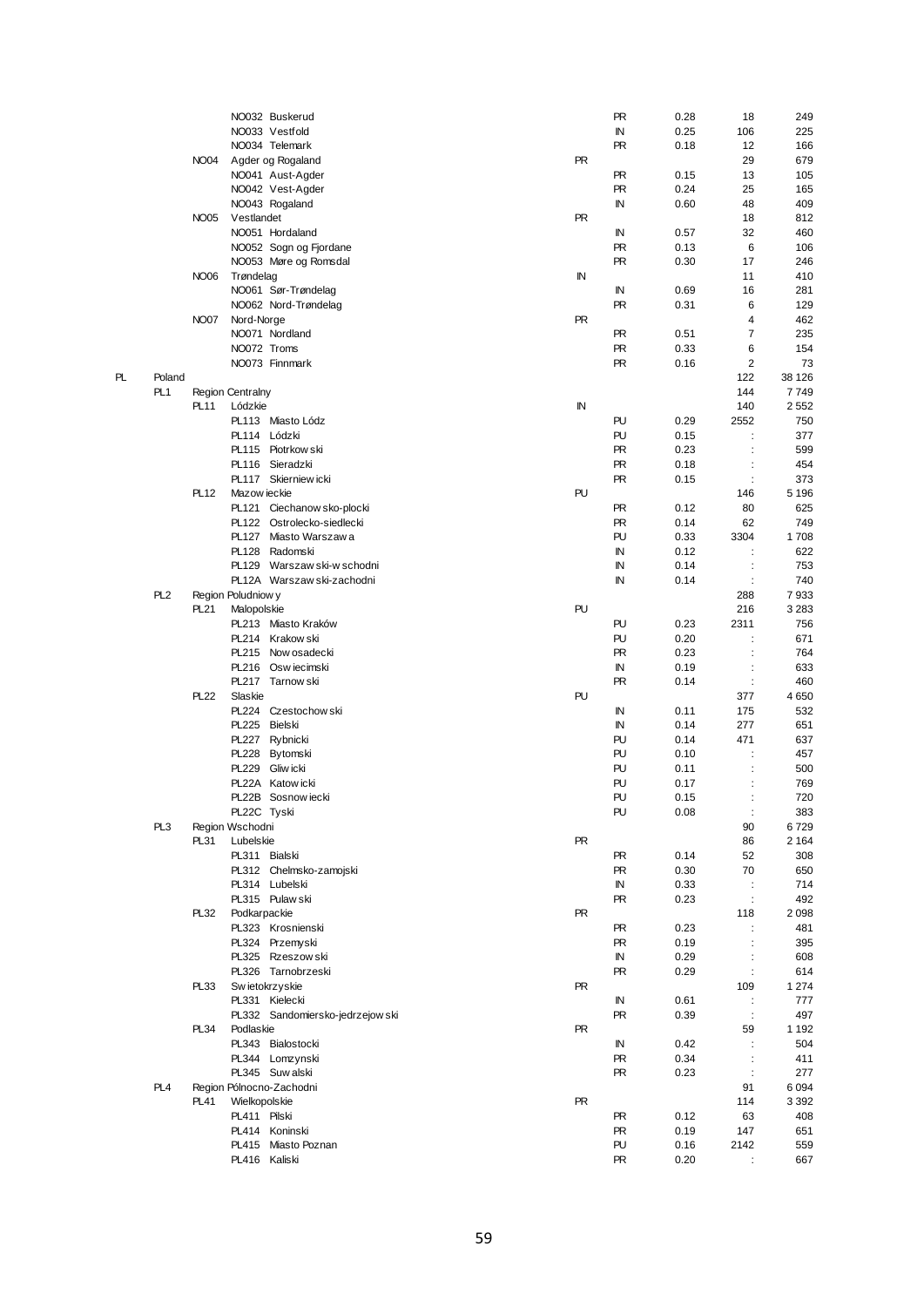|    |                 |             | PL417 Leszczynski                                                        |            | PR        | 0.16 | $\ddot{\phantom{a}}$ | 542            |
|----|-----------------|-------------|--------------------------------------------------------------------------|------------|-----------|------|----------------------|----------------|
|    |                 |             | PL418 Poznanski                                                          |            | PU        | 0.17 | ÷                    | 565            |
|    |                 | <b>PL42</b> | Zachodniopomorskie                                                       | IN         |           |      | 74                   | 1693           |
|    |                 |             | PL422 Koszalinski                                                        |            | ΙN        | 0.35 | 57                   | 592            |
|    |                 |             | PL423 Stargardzki                                                        |            | <b>PR</b> | 0.22 | ÷                    | 375            |
|    |                 |             | PL424 Miasto Szczecin                                                    |            | IN        | 0.24 | $\ddot{\phantom{a}}$ | 407            |
|    |                 |             | PL425 Szczecinski                                                        |            | IN        | 0.19 | ÷                    | 318            |
|    |                 | PL43        | Lubuskie                                                                 | IN         |           |      | 72                   | 1 0 0 9        |
|    |                 |             | PL431 Gorzow ski                                                         |            | ΙN        | 0.38 | 63                   | 382            |
|    |                 |             | PL432 Zielonogórski                                                      |            | IN        | 0.62 | 80                   | 627            |
|    | PL <sub>5</sub> |             | Region Poludniow o-Zachodni                                              |            |           |      | 133                  | 3913           |
|    |                 | PL51        | Dolnoslaskie                                                             | PU         |           |      | 144                  | 2878           |
|    |                 |             | PL514 Miasto Wroclaw                                                     |            | PU        | 0.22 | 2159                 | 633            |
|    |                 |             | PL515 Jeleniogórski                                                      |            | IN        | 0.20 | ÷                    | 579            |
|    |                 |             | PL516 Legnicko-Glogow ski                                                |            | IN        | 0.16 | ÷                    | 449            |
|    |                 |             | PL517 Walbrzyski                                                         |            | ΙN        | 0.24 |                      | 679            |
|    |                 |             | PL518 Wroclaw ski                                                        |            | PU        | 0.19 | $\ddot{\cdot}$       | 539            |
|    |                 | PL52        | Opolskie                                                                 | <b>PR</b>  |           |      | 110                  | 1 0 3 5        |
|    |                 |             | PL521 Nyski                                                              |            | PR        | 0.40 |                      | 409            |
|    |                 |             | PL522 Opolski                                                            |            | PR        | 0.60 |                      | 626            |
|    | PL <sub>6</sub> |             | Region Pólnocny                                                          |            |           |      | 94                   | 5709           |
|    |                 | PL61        | Kujaw sko-Pomorskie                                                      | IN         |           |      | 115                  | 2067           |
|    |                 |             | PL613 Bydgosko-Torunski                                                  |            | PU        | 0.37 |                      | 760            |
|    |                 |             | PL614 Grudziadzki                                                        |            | PR        | 0.26 |                      | 530            |
|    |                 |             | PL615 Wloclaw ski                                                        |            | <b>PR</b> | 0.38 |                      | 777            |
|    |                 | PL62        | Warminsko-Mazurskie                                                      | <b>PR</b>  |           |      | 59                   | 1 4 2 7        |
|    |                 |             | PL621 Elblaski                                                           |            | PR.       | 0.37 | 71                   | 530            |
|    |                 |             | PL622 Olsztynski                                                         |            | IN        | 0.43 | 59                   | 613            |
|    |                 |             | PL623 Elcki                                                              |            | PR.       | 0.20 | 45                   | 284            |
|    |                 | PL63        | Pomorskie                                                                | IN         | ΙN        | 0.22 | 121<br>59            | 2 2 1 5<br>479 |
|    |                 |             | PL631 Slupski<br>PL633 Trojmiejski                                       |            | IN        | 0.34 | 1794                 | 744            |
|    |                 |             | <b>PL634</b><br>Gdanski                                                  |            | ΙN        | 0.23 | $\ddot{\cdot}$       | 502            |
|    |                 |             | PL635 Starogardzki                                                       |            | PR        | 0.22 |                      | 490            |
| PТ | Portugal        |             |                                                                          |            |           |      | 115                  | 10 622         |
|    | PT <sub>1</sub> | Continente  |                                                                          |            |           |      | 114                  | 10 131         |
|    |                 | PT11        | Norte                                                                    | IN         |           |      | 176                  | 3745           |
|    |                 |             | PT111<br>Minho-Lima                                                      |            | PR.       | 0.07 | 113                  | 251            |
|    |                 |             |                                                                          |            |           |      |                      |                |
|    |                 |             |                                                                          |            |           |      |                      |                |
|    |                 |             | PT112 Cávado                                                             |            | ΙN        | 0.11 | 331                  | 412            |
|    |                 |             | PT113 Ave                                                                |            | PU        | 0.14 | 421                  | 524            |
|    |                 |             | PT114 Grande Porto                                                       |            | PU        | 0.34 | 1575                 | 1 2 8 2        |
|    |                 |             | PT115 Tâmega                                                             |            | IN        | 0.15 | 214                  | 561            |
|    |                 |             | PT116 Entre Douro e Vouga                                                |            | PU        | 0.08 | 335                  | 288            |
|    |                 |             | PT117<br>Douro                                                           |            | PR        | 0.06 | 51                   | 211            |
|    |                 |             | PT118 Alto Trás-os-Montes                                                |            | PR        | 0.06 | 26                   | 215            |
|    |                 | PT15        | Algarve                                                                  | <b>PR</b>  | PR.       | 1.00 | 86<br>86             | 428<br>428     |
|    |                 | PT16        | PT150 Algarve                                                            | <b>PR</b>  |           |      | 85                   | 2 3 8 5        |
|    |                 |             | Centro (PT)<br>PT161 Baixo Vouga                                         |            | IN        | 0.17 | 222                  | 400            |
|    |                 |             | PT162<br>Baixo Mondego                                                   |            | PR        | 0.14 | 161                  | 331            |
|    |                 |             | PT163 Pinhal Litoral                                                     |            | PR        | 0.11 | 154                  | 268            |
|    |                 |             | PT164 Pinhal Interior Norte                                              |            | PR        | 0.06 | 53                   | 137            |
|    |                 |             | PT165 Dão-Lafões                                                         |            | PR        | 0.12 | 84                   | 291            |
|    |                 |             | PT166 Pinhal Interior Sul                                                |            | PR        | 0.02 | 21                   | 41             |
|    |                 |             | PT167 Serra da Estrela                                                   |            | PR        | 0.02 | 55                   | 48             |
|    |                 |             | PT168 Beira Interior Norte                                               |            | PR.       | 0.05 | 27                   | 110            |
|    |                 |             | PT169 Beira Interior Sul                                                 |            | PR        | 0.03 | 20                   | 74             |
|    |                 |             | PT16A Cova da Beira                                                      |            | PR        | 0.04 | 66                   | 91             |
|    |                 |             | PT16B Oeste                                                              |            | PR        | 0.15 | 164                  | 363            |
|    |                 |             | PT16C Médio Tejo                                                         |            | PR        | 0.10 | 100                  | 231            |
|    |                 | <b>PT17</b> | Lisboa                                                                   | PU         |           |      | 959                  | 2814           |
|    |                 |             | PT171 Grande Lisboa                                                      |            | PU        | 0.72 | 1474                 | 2028           |
|    |                 |             | PT172 Península de Setúbal                                               |            | PU        | 0.28 | 504                  | 786            |
|    |                 | PT18        | Alentejo                                                                 | <b>PR</b>  |           |      | 24                   | 759            |
|    |                 |             | PT181 Alentejo Litoral                                                   |            | PR        | 0.13 | 18                   | 96             |
|    |                 |             | PT182 Alto Alentejo                                                      |            | PR        | 0.15 | 19                   | 117            |
|    |                 |             | PT183 Alentejo Central                                                   |            | PR.       | 0.22 | 23                   | 169            |
|    |                 |             | PT184 Baixo Alentejo                                                     |            | PR        | 0.17 | 15                   | 127            |
|    |                 |             | PT185 Lezíria do Tejo                                                    |            | PR.       | 0.33 | 58                   | 249            |
|    | PT <sub>2</sub> |             | Região Autónoma dos Açores (PT)                                          |            |           |      | 105                  | 244            |
|    |                 | <b>PT20</b> | Região Autónoma dos Açores (PT)                                          | ${\sf IN}$ |           |      | 105                  | 244            |
|    | PT <sub>3</sub> |             | PT200 Região Autónoma dos Açores (PT)<br>Região Autónoma da Madeira (PT) |            | IN        | 1.00 | 105<br>308           | 244<br>247     |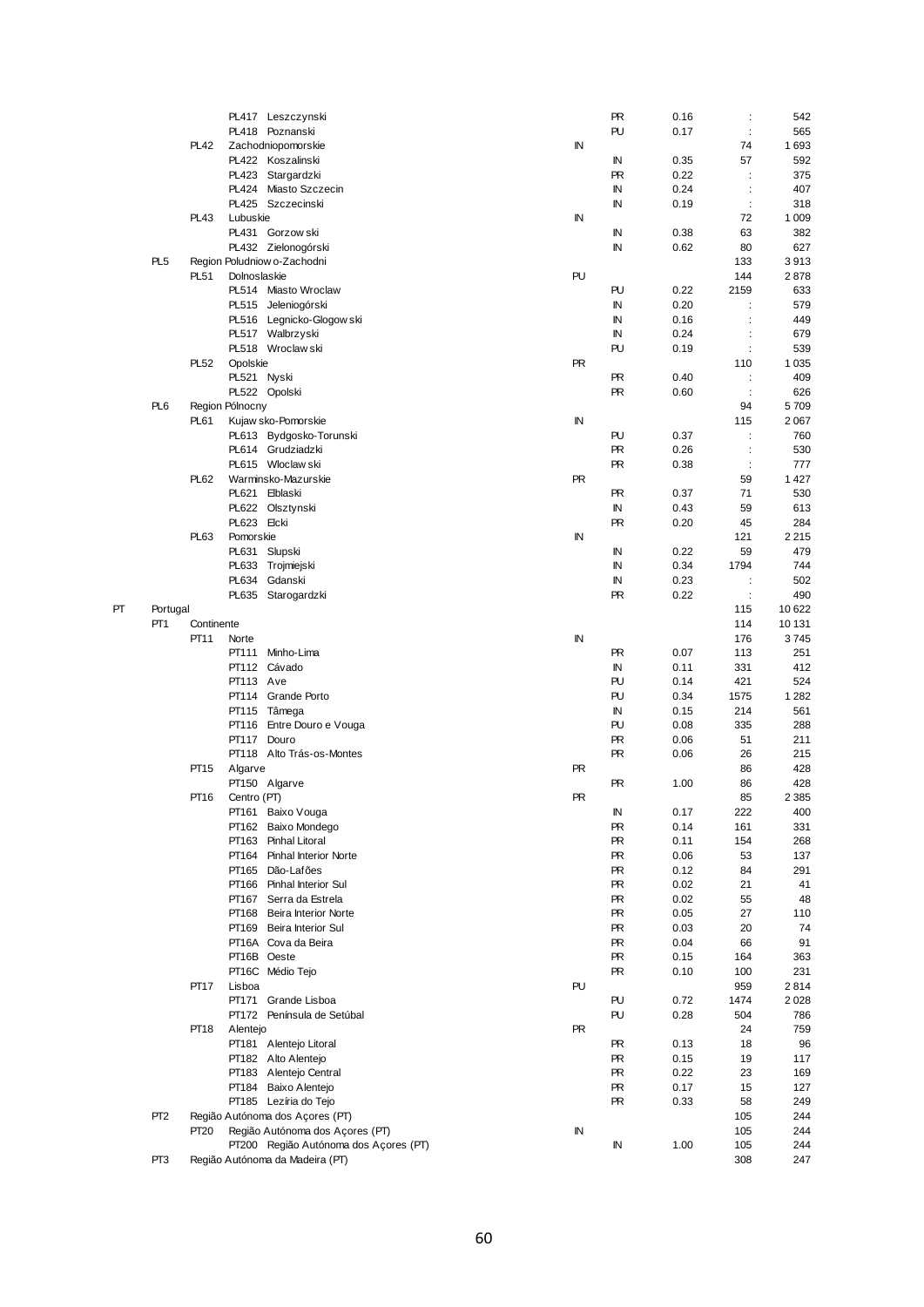|    |                 | PT <sub>30</sub> |                     | Região Autónoma da Madeira (PT)       | PU        |           |      | 308  | 247     |
|----|-----------------|------------------|---------------------|---------------------------------------|-----------|-----------|------|------|---------|
|    |                 |                  |                     | PT300 Região Autónoma da Madeira (PT) |           | PU        | 1.00 | 308  | 247     |
|    |                 |                  |                     |                                       |           |           |      |      |         |
| RO | Romania         |                  |                     |                                       |           |           |      | 94   | 21 514  |
|    | RO <sub>1</sub> |                  | Macroregiunea unu   |                                       |           |           |      | 78   | 5 2 4 8 |
|    |                 |                  |                     |                                       | <b>PR</b> |           |      |      |         |
|    |                 | <b>RO11</b>      | Nord-Vest           |                                       |           |           |      | 81   | 2723    |
|    |                 |                  | RO111 Bihor         |                                       |           | IN        | 0.22 | 80   | 594     |
|    |                 |                  |                     | RO112 Bistrita-Nasaud                 |           | PR        | 0.12 | 60   | 317     |
|    |                 |                  | RO113 Cluj          |                                       |           | IN        | 0.25 | 105  | 691     |
|    |                 |                  |                     |                                       |           |           |      |      |         |
|    |                 |                  |                     | RO114 Maramures                       |           | <b>PR</b> | 0.19 | 82   | 512     |
|    |                 |                  |                     | RO115 Satu Mare                       |           | <b>PR</b> | 0.13 | 85   | 366     |
|    |                 |                  | RO116 Salaj         |                                       |           | <b>PR</b> | 0.09 | 64   | 243     |
|    |                 |                  |                     |                                       |           |           |      |      |         |
|    |                 | RO12             | Centru              |                                       | <b>PR</b> |           |      | 75   | 2525    |
|    |                 |                  | RO121 Alba          |                                       |           | <b>PR</b> | 0.15 | 61   | 375     |
|    |                 |                  |                     | RO122 Brasov                          |           | IN        | 0.24 | 112  | 597     |
|    |                 |                  |                     |                                       |           |           |      |      |         |
|    |                 |                  |                     | RO123 Covasna                         |           | <b>PR</b> | 0.09 | 61   | 223     |
|    |                 |                  |                     | RO124 Harghita                        |           | <b>PR</b> | 0.13 | 49   | 326     |
|    |                 |                  | RO125 Mures         |                                       |           | <b>PR</b> | 0.23 | 87   | 582     |
|    |                 |                  |                     |                                       |           |           |      |      |         |
|    |                 |                  | RO126 Sibiu         |                                       |           | IN        | 0.17 | 79   | 424     |
|    | RO <sub>2</sub> |                  | Macroregiunea doi   |                                       |           |           |      | 97   | 6542    |
|    |                 | RO21             | Nord-Est            |                                       | <b>PR</b> |           |      | 103  | 3720    |
|    |                 |                  |                     |                                       |           |           |      |      |         |
|    |                 |                  |                     | RO211 Bacau                           |           | IN        | 0.19 | 111  | 719     |
|    |                 |                  |                     | RO212 Botosani                        |           | <b>PR</b> | 0.12 | 93   | 453     |
|    |                 |                  | RO213 lasi          |                                       |           | ΙN        | 0.22 | 154  | 821     |
|    |                 |                  |                     |                                       |           |           |      |      |         |
|    |                 |                  |                     | RO214 Neamt                           |           | ΙN        | 0.15 | 98   | 566     |
|    |                 |                  |                     | RO215 Suceava                         |           | <b>PR</b> | 0.19 | 84   | 707     |
|    |                 |                  |                     | RO216 Vaslui                          |           | <b>PR</b> | 0.12 | 87   | 454     |
|    |                 |                  |                     |                                       |           |           |      |      |         |
|    |                 | <b>RO22</b>      | Sud-Est             |                                       | <b>PR</b> |           |      | 91   | 2822    |
|    |                 |                  | RO221 Braila        |                                       |           | IN        | 0.13 | 81   | 363     |
|    |                 |                  |                     | RO222 Buzau                           |           | <b>PR</b> | 0.17 | 81   | 485     |
|    |                 |                  |                     |                                       |           |           |      |      |         |
|    |                 |                  |                     | RO223 Constanta                       |           | ΙN        | 0.26 | 109  | 721     |
|    |                 |                  | RO224 Galati        |                                       |           | IN        | 0.22 | 141  | 612     |
|    |                 |                  |                     | RO225 Tulcea                          |           | <b>PR</b> | 0.09 | 50   | 249     |
|    |                 |                  |                     |                                       |           |           |      |      |         |
|    |                 |                  |                     | RO226 Vrancea                         |           | <b>PR</b> | 0.14 | 83   | 392     |
|    | RO <sub>3</sub> |                  | Macroregiunea trei  |                                       |           |           |      | 157  | 5533    |
|    |                 | RO31             |                     | Sud - Muntenia                        | <b>PR</b> |           |      | 98   | 3 2 8 6 |
|    |                 |                  |                     |                                       |           |           |      |      |         |
|    |                 |                  | RO311 Arges         |                                       |           | IN        | 0.20 | 96   | 643     |
|    |                 |                  |                     | RO312 Calarasi                        |           | <b>PR</b> | 0.10 | 66   | 314     |
|    |                 |                  |                     | RO313 Dâmbovita                       |           | <b>PR</b> | 0.16 | 135  | 531     |
|    |                 |                  |                     |                                       |           |           |      |      |         |
|    |                 |                  |                     | RO314 Giurgiu                         |           | <b>PR</b> | 0.09 | 83   | 282     |
|    |                 |                  |                     | RO315 lalomita                        |           | <b>PR</b> | 0.09 | 67   | 289     |
|    |                 |                  |                     | RO316 Prahova                         |           | IN        | 0.25 | 177  | 818     |
|    |                 |                  |                     |                                       |           |           |      |      |         |
|    |                 |                  |                     | RO317 Teleorman                       |           | <b>PR</b> | 0.12 | 72   | 408     |
|    |                 | RO32             |                     | Bucuresti - Ilfov                     | PU        |           |      | 1278 | 2 2 4 8 |
|    |                 |                  |                     | RO321 Bucuresti                       |           | PU        | 0.86 | 8490 | 1944    |
|    |                 |                  |                     |                                       |           |           |      |      |         |
|    |                 |                  | RO322 Ilfov         |                                       |           | PU        | 0.13 | 198  | 303     |
|    | RO <sub>4</sub> |                  | Macroregiunea patru |                                       |           |           |      | 70   | 4 1 9 0 |
|    |                 | RO41             |                     | Sud-Vest Oltenia                      | <b>PR</b> |           |      | 80   | 2 2 6 4 |
|    |                 |                  |                     |                                       |           |           |      |      |         |
|    |                 |                  | RO411 Doli          |                                       |           | IN        | 0.31 | 98   | 709     |
|    |                 |                  | RO412 Gorj          |                                       |           | <b>PR</b> | 0.17 | 68   | 379     |
|    |                 |                  |                     | RO413 Mehedinti                       |           | <b>PR</b> | 0.13 | 62   | 295     |
|    |                 |                  | RO414 Olt           |                                       |           | <b>PR</b> |      |      |         |
|    |                 |                  |                     |                                       |           |           | 0.21 | 89   | 471     |
|    |                 |                  |                     | RO415 Vâlcea                          |           | <b>PR</b> | 0.18 | 73   | 409     |
|    |                 | RO42 Vest        |                     |                                       | <b>PR</b> |           |      | 61   | 1926    |
|    |                 |                  | RO421 Arad          |                                       |           | <b>PR</b> |      |      |         |
|    |                 |                  |                     |                                       |           |           | 0.24 | 60   | 457     |
|    |                 |                  |                     | RO422 Caras-Severin                   |           | <b>PR</b> | 0.17 | 39   | 325     |
|    |                 |                  |                     | RO423 Hunedoara                       |           | IN        | 0.24 | 67   | 468     |
|    |                 |                  | RO424 Timis         |                                       |           | IN        | 0.35 | 79   | 675     |
|    |                 |                  |                     |                                       |           |           |      |      |         |
| SE | Sw eden         |                  |                     |                                       |           |           |      | 23   | 9 2 2 0 |
|    | SE <sub>1</sub> |                  | Östra Sverige       |                                       |           |           |      | 78   | 3505    |
|    |                 | <b>SE11</b>      | Stockholm           |                                       | PU        |           |      | 302  | 1965    |
|    |                 |                  |                     |                                       |           |           |      |      |         |
|    |                 |                  |                     | SE110 Stockholms län                  |           | PU        | 1.00 | 302  | 1965    |
|    |                 | SE <sub>12</sub> |                     | Östra Mellansverige                   | IN        |           |      | 40   | 1540    |
|    |                 |                  |                     | SE121 Uppsala län                     |           | IN        | 0.21 | 40   | 325     |
|    |                 |                  |                     |                                       |           |           |      |      |         |
|    |                 |                  |                     | SE122 Södermanlands län               |           | ΙN        | 0.17 | 44   | 266     |
|    |                 |                  |                     | SE123 Östergötlands län               |           | ΙN        | 0.27 | 40   | 422     |
|    |                 |                  |                     | SE124 Örebro län                      |           | ΙN        | 0.18 |      |         |
|    |                 |                  |                     |                                       |           |           |      | 32   | 277     |
|    |                 |                  |                     | SE125 Västmanlands län                |           | IN        | 0.16 | 49   | 250     |
|    | SE <sub>2</sub> |                  | Södra Sverige       |                                       |           |           |      | 52   | 4011    |
|    |                 | <b>SE21</b>      |                     | Småland med öarna                     | <b>PR</b> |           |      | 24   | 807     |
|    |                 |                  |                     |                                       |           |           |      |      |         |
|    |                 |                  |                     | SE211 Jönköpings län                  |           | IN        | 0.41 | 32   | 334     |
|    |                 |                  |                     | SE212 Kronobergs län                  |           | <b>PR</b> | 0.23 | 21   | 182     |
|    |                 |                  |                     | SE213 Kalmar län                      |           | <b>PR</b> | 0.29 | 21   | 234     |
|    |                 |                  |                     |                                       |           |           |      |      |         |
|    |                 |                  |                     | SE214 Gotlands län                    |           | <b>PR</b> | 0.07 | 18   | 57      |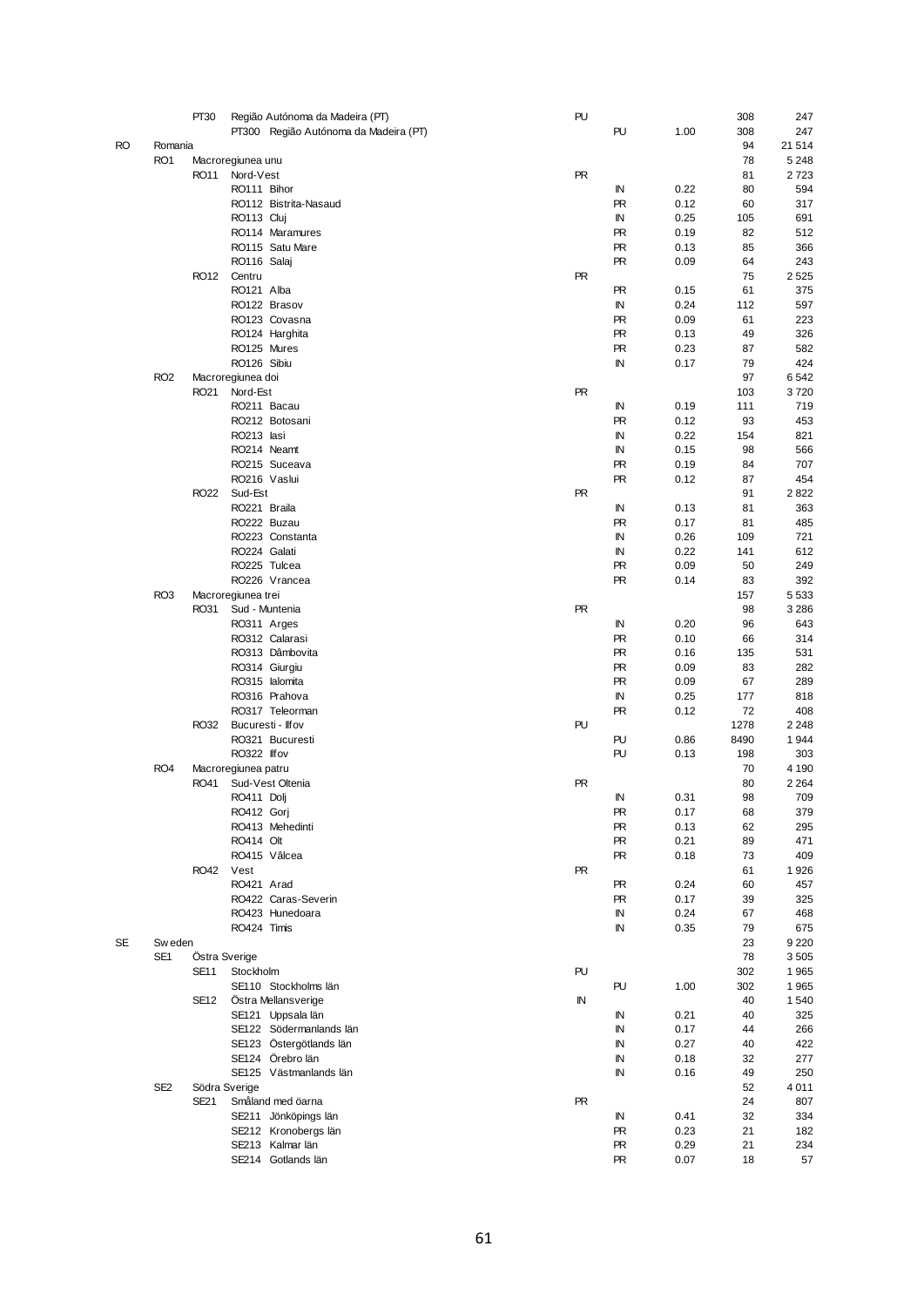|    |                 | <b>SE22</b>           | Sydsverige          |                                       | IN        |           |      | 97   | 1 3 5 9 |
|----|-----------------|-----------------------|---------------------|---------------------------------------|-----------|-----------|------|------|---------|
|    |                 |                       |                     | SE221 Blekinge län                    |           | <b>PR</b> | 0.11 | 52   | 152     |
|    |                 |                       |                     | SE224 Skåne län                       |           | ΙN        | 0.89 | 109  | 1 207   |
|    |                 | <b>SE23</b>           | Västsverige         |                                       | IN        |           |      | 63   | 1845    |
|    |                 |                       |                     |                                       |           |           |      |      |         |
|    |                 |                       |                     | SE231 Hallands län                    |           | ΙN        | 0.16 | 54   | 292     |
|    |                 |                       |                     | SE232 Västra Götalands län            |           | ΙN        | 0.84 | 65   | 1553    |
|    | SE3             |                       | Norra Sverige       |                                       |           |           |      | 6    | 1703    |
|    |                 | <b>SE31</b>           |                     | Norra Mellansverige                   | <b>PR</b> |           |      | 13   | 825     |
|    |                 |                       |                     | SE311 Värmlands län                   |           | <b>PR</b> | 0.33 | 16   | 274     |
|    |                 |                       |                     | SE312 Dalarnas län                    |           | <b>PR</b> | 0.33 | 10   | 276     |
|    |                 |                       |                     |                                       |           |           |      |      |         |
|    |                 |                       |                     | SE313 Gävleborgs län                  |           | <b>PR</b> | 0.33 | 15   | 276     |
|    |                 | <b>SE32</b>           |                     | <b>Mellersta Norrland</b>             | <b>PR</b> |           |      | 5    | 370     |
|    |                 |                       |                     | SE321 Västernorrlands län             |           | <b>PR</b> | 0.66 | 11   | 243     |
|    |                 |                       |                     | SE322 Jämtlands län                   |           | <b>PR</b> | 0.34 | 3    | 127     |
|    |                 | <b>SE33</b>           | Övre Norrland       |                                       | <b>PR</b> |           |      | 3    | 508     |
|    |                 |                       |                     | SE331 Västerbottens län               |           | <b>PR</b> | 0.51 | 5    | 258     |
|    |                 |                       |                     | SE332 Norrbottens län                 |           | ΙN        | 0.49 | 3    | 250     |
|    |                 |                       |                     |                                       |           |           |      |      |         |
| SI | Slovenia        |                       |                     |                                       |           |           |      | 100  | 2021    |
|    | SI <sub>0</sub> | Slovenija             |                     |                                       |           |           |      | 100  | 2021    |
|    |                 | <b>SI01</b>           |                     | Vzhodna Slovenija                     | <b>PR</b> |           |      | 89   | 1078    |
|    |                 |                       | SI011               | Pomurska                              |           | <b>PR</b> | 0.11 | 90   | 120     |
|    |                 |                       | SI012               | Podravska                             |           | ΙN        | 0.30 | 151  | 323     |
|    |                 |                       | SI013               | Koroska                               |           | <b>PR</b> | 0.07 | 70   | 72      |
|    |                 |                       |                     |                                       |           |           |      |      |         |
|    |                 |                       | SI014               | Savinjska                             |           | <b>PR</b> | 0.24 | 109  | 258     |
|    |                 |                       | SI015               | Zasavska                              |           | <b>PR</b> | 0.04 | 170  | 45      |
|    |                 |                       | SI016               | Spodnjeposavska                       |           | <b>PR</b> | 0.06 | 79   | 70      |
|    |                 |                       | <b>SI017</b>        | Jugovzhodna Slovenija                 |           | <b>PR</b> | 0.13 | 53   | 140     |
|    |                 |                       | <b>SI018</b>        | Notranjsko-kraska                     |           | <b>PR</b> | 0.05 | 36   | 51      |
|    |                 | <b>SI02</b>           |                     | Zahodna Slovenija                     | IN        |           |      | 118  | 943     |
|    |                 |                       |                     |                                       |           |           |      |      |         |
|    |                 |                       | SI021               | Osrednjeslovenska                     |           | IN        | 0.55 | 203  | 516     |
|    |                 |                       | <b>SI022</b>        | Gorenjska                             |           | ΙN        | 0.21 | 95   | 201     |
|    |                 |                       | <b>SI023</b>        | Goriska                               |           | PR        | 0.13 | 51   | 118     |
|    |                 |                       | SI024               | Obalno-kraka                          |           | ΙN        | 0.11 | 104  | 108     |
| SK | Slovakia        |                       |                     |                                       |           |           |      | 110  | 5 4 0 7 |
|    | SK <sub>0</sub> |                       | Slovenská republika |                                       |           |           |      | 110  | 5 4 0 7 |
|    |                 |                       |                     |                                       |           |           |      |      |         |
|    |                 | SK01                  | Bratislavský kraj   |                                       | PU        |           |      | 299  | 614     |
|    |                 |                       |                     | SK010 Bratislavský kraj               |           | PU        | 1.00 | 299  | 614     |
|    |                 | SK02                  |                     | Západné Slovensko                     | <b>PR</b> |           |      | 124  | 1865    |
|    |                 |                       |                     | SK021 Trnavský kraj                   |           | PR        | 0.30 | 135  | 559     |
|    |                 |                       |                     | SK022 Trenciansky kraj                |           | ΙN        | 0.32 | 133  | 600     |
|    |                 |                       |                     | SK023 Nitriansky kraj                 |           | <b>PR</b> | 0.38 | 111  | 707     |
|    |                 |                       |                     |                                       |           |           |      |      |         |
|    |                 | SK03                  |                     | Stredné Slovensko                     | <b>PR</b> |           |      | 83   | 1 3 5 0 |
|    |                 |                       |                     | SK031 Zilinský kraj                   |           | ΙN        | 0.52 | 102  | 696     |
|    |                 |                       |                     | SK032 Banskobystrický kraj            |           | <b>PR</b> | 0.48 | 69   | 654     |
|    |                 | SK04                  |                     | Východné Slovensko                    | <b>PR</b> |           |      | 100  | 1578    |
|    |                 |                       |                     | SK041 Presovský kraj                  |           | <b>PR</b> | 0.51 | 90   | 803     |
|    |                 |                       |                     | SK042 Kosický kraj                    |           | IN        | 0.49 | 115  | 775     |
|    |                 |                       |                     |                                       |           |           |      |      |         |
| UΚ |                 | <b>United Kingdom</b> |                     |                                       |           |           |      | 251  | 60 987  |
|    | <b>UKC</b>      |                       | North East (UK)     |                                       |           |           |      | 299  | 2561    |
|    |                 | UKC1                  |                     | Tees Valley and Durham                | PU        |           |      | 384  | 1 1 5 8 |
|    |                 |                       |                     | UKC11 Hartlepool and Stockton-on-Tees |           | PU        | 0.24 | 938  | 279     |
|    |                 |                       |                     | UKC12 South Teesside                  |           | PU        | 0.24 | 930  | 278     |
|    |                 |                       |                     | UKC13 Darlington                      |           | PU        | 0.09 | 504  | 100     |
|    |                 |                       |                     |                                       |           | PU        |      |      |         |
|    |                 |                       |                     | UKC14 Durham CC                       |           |           | 0.43 | 225  | 502     |
|    |                 | UKC2                  |                     | Northumberland and Tyne and Wear      | PU        |           |      | 253  | 1 4 0 3 |
|    |                 |                       |                     | UKC21 Northumberland                  |           | IN        | 0.22 | 62   | 310     |
|    |                 |                       |                     | UKC22 Tyneside                        |           | PU        | 0.58 | 2015 | 811     |
|    |                 |                       |                     | UKC23 Sunderland                      |           | PU        | 0.20 | 2045 | 281     |
|    | <b>UKD</b>      |                       | North West (UK)     |                                       |           |           |      | 487  | 6863    |
|    |                 |                       | Cumbria             |                                       |           |           |      |      |         |
|    |                 | UKD1                  |                     |                                       | IN        |           |      | 73   | 497     |
|    |                 |                       |                     | UKD11 West Cumbria                    |           | IN        | 0.47 | 115  | 235     |
|    |                 |                       |                     | UKD12 East Cumbria                    |           | IN        | 0.53 | 55   | 261     |
|    |                 |                       | UKD2 Cheshire       |                                       | PU        |           |      | 427  | 1 0 0 1 |
|    |                 |                       |                     | UKD21 Halton and Warrington           |           | PU        | 0.31 | 1207 | 313     |
|    |                 |                       |                     | UKD22 Cheshire CC                     |           | PU        | 0.69 | 330  | 687     |
|    |                 |                       |                     |                                       |           |           |      |      |         |
|    |                 | UKD3                  |                     | <b>Greater Manchester</b>             | PU        |           |      | 2011 | 2566    |
|    |                 |                       |                     | UKD31 Greater Manchester South        |           | PU        | 0.54 | 2545 | 1 3 9 5 |
|    |                 |                       |                     | UKD32 Greater Manchester North        |           | PU        | 0.46 | 1609 | 1 1 7 1 |
|    |                 | UKD4                  | Lancashire          |                                       | PU        |           |      | 471  | 1447    |
|    |                 |                       |                     | UKD41 Blackburn with Darw en          |           | PU        | 0.10 | 1019 | 140     |
|    |                 |                       |                     | UKD42 Blackpool                       |           | PU        | 0.10 | 4058 | 142     |
|    |                 |                       |                     |                                       |           |           |      |      |         |
|    |                 |                       |                     | UKD43 Lancashire CC                   |           | PU        | 0.81 | 402  | 1 1 6 6 |
|    |                 | UKD5                  | Merseyside          |                                       | PU        |           |      | 2098 | 1 3 5 3 |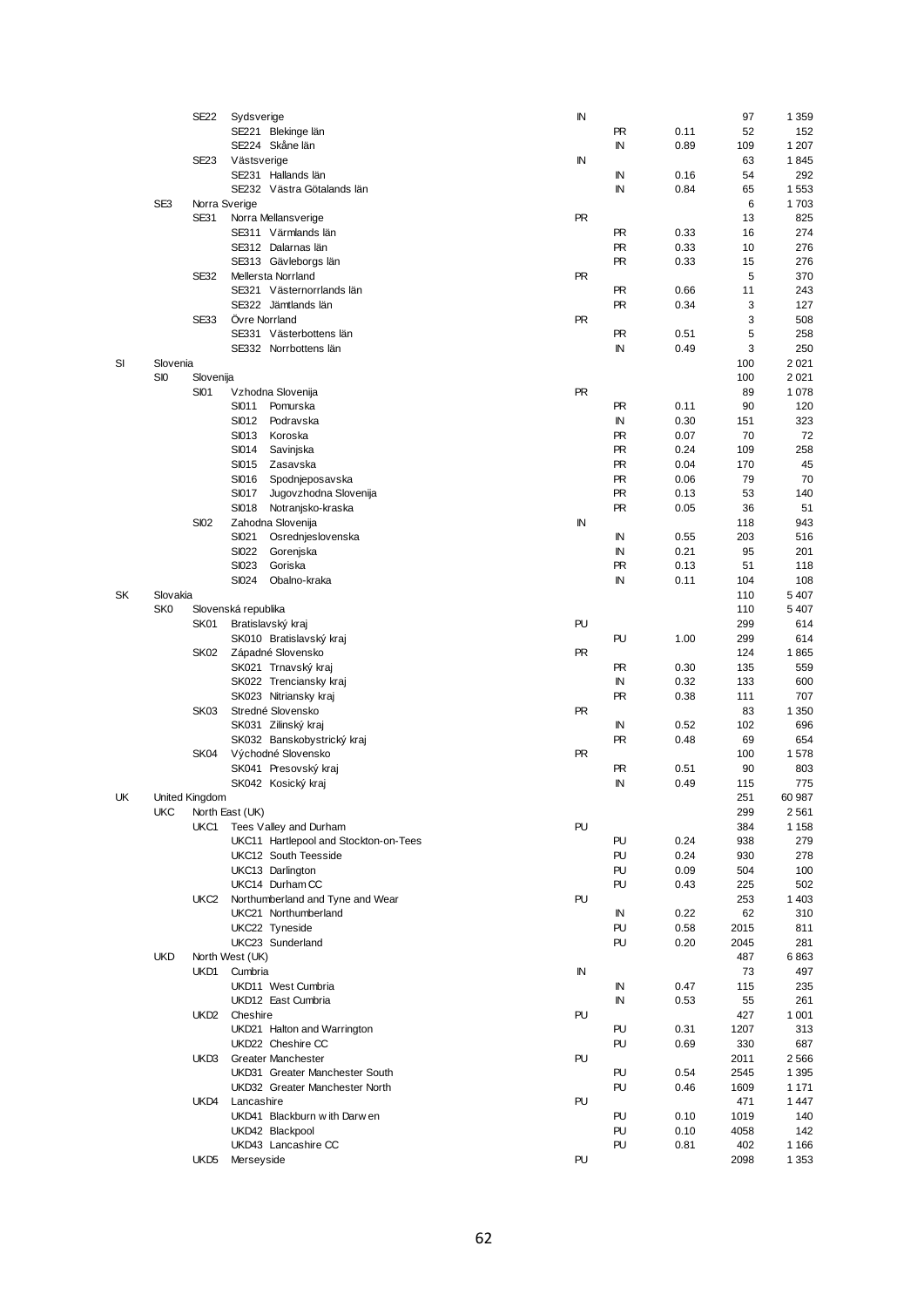|            |                  | UKD51 East Merseyside                                      |            | PU        | 0.24         | 1465         | 326           |
|------------|------------------|------------------------------------------------------------|------------|-----------|--------------|--------------|---------------|
|            |                  | UKD52 Liverpool                                            |            | PU        | 0.33         | 3956         | 442           |
|            |                  | UKD53 Sefton                                               |            | PU        | 0.20         | 1796         | 275           |
|            |                  | UKD54 Wirral                                               |            | PU        | 0.23         | 1968         | 309           |
| <b>UKE</b> |                  | Yorkshire and The Humber                                   |            |           |              | 336          | 5 1 8 2       |
|            | UKE1             | East Yorkshire and Northern Lincolnshire                   | IN         |           |              | 259          | 911           |
|            |                  | UKE11 Kingston upon Hull, City of                          |            | ΙN        | 0.29         | 3635         | 260           |
|            |                  | UKE12 East Riding of Yorkshire                             |            | IN        | 0.37         | 139          | 334           |
|            |                  | UKE13 North and North East Lincolnshire                    |            | ΙN        | 0.35         | 305          | 317           |
|            | UKE2             | North Yorkshire                                            | ΙN         |           |              | 94           | 782           |
|            |                  | UKE21 York                                                 |            | IN        | 0.25         | 709          | 193           |
|            |                  | UKE22 North Yorkshire CC                                   |            | IN        | 0.75         | 73           | 589           |
|            | UKE3             | South Yorkshire                                            | PU         |           |              | 838          | 1 300         |
|            |                  | UKE31 Barnsley, Doncaster and Rotherham<br>UKE32 Sheffield |            | PU<br>PU  | 0.59<br>0.41 | 647<br>1454  | 765<br>535    |
|            | UKE4             | West Yorkshire                                             | PU         |           |              | 1079         | 2 1 8 9       |
|            |                  | UKE41 Bradford                                             |            | PU        | 0.23         | 1355         | 496           |
|            |                  | UKE42 Leeds                                                |            | PU        | 0.35         | 1398         | 772           |
|            |                  | UKE43 Calderdale, Kirklees and Wakefield                   |            | PU        | 0.42         | 829          | 921           |
| <b>UKF</b> |                  | East Midlands (UK)                                         |            |           |              | 282          | 4 3 9 7       |
|            | UKF1             | Derbyshire and Nottinghamshire                             | PU         |           |              | 430          | 2058          |
|            |                  | UKF11 Derby                                                |            | PU        | 0.12         | 3096         | 242           |
|            |                  | UKF12 East Derbyshire                                      |            | PU        | 0.13         | 543          | 273           |
|            |                  | UKF13 South and West Derbyshire                            |            | PU        | 0.23         | 236          | 482           |
|            |                  | UKF14 Nottingham                                           |            | PU        | 0.14         | 3923         | 293           |
|            |                  | UKF15 North Nottinghamshire                                |            | PU        | 0.21         | 297          | 437           |
|            |                  | UKF16 South Nottinghamshire                                |            | PU        | 0.16         | 545          | 332           |
|            |                  | UKF2 Leicestershire, Rutland and Northamptonshire          | PU         |           |              | 336          | 1647          |
|            |                  | UKF21 Leicester                                            |            | PU        | 0.18         | 4100         | 301           |
|            |                  | UKF22 Leicestershire CC and Rutland                        |            | PU        | 0.41         | 274          | 674           |
|            |                  | UKF23 Northamptonshire                                     |            | IN        | 0.41         | 284          | 672           |
|            | UKF3             | Lincolnshire                                               | ΙN         |           |              | 117          | 691           |
|            |                  | UKF30 Lincolnshire                                         |            | IN        | 1.00         | 117          | 691           |
| <b>UKG</b> |                  | West Midlands (UK)                                         |            |           |              | 414          | 5 3 8 2       |
|            |                  | UKG1 Herefordshire, Worcestershire and Warw ickshire       | IN         |           |              | 214          | 1 2 6 1       |
|            |                  | UKG11 Herefordshire, County of                             |            | <b>PR</b> | 0.14         | 82           | 178           |
|            |                  | UKG12 Worcestershire                                       |            | IN        | 0.44         | 318          | 553           |
|            |                  | UKG13 Warw ickshire                                        |            | IN        | 0.42         | 268          | 529           |
|            | UKG2             | Shropshire and Staffordshire                               | PU         |           |              | 244          | 1513          |
|            |                  | UKG21 Telford and Wrekin                                   |            | ΙN<br>IN  | 0.11<br>0.19 | 556<br>90    | 161<br>289    |
|            |                  | UKG22 Shropshire CC<br>UKG23 Stoke-on-Trent                |            | PU        | 0.16         | 2555         | 239           |
|            |                  | UKG24 Staffordshire CC                                     |            | PU        | 0.54         | 315          | 824           |
|            |                  | UKG3 West Midlands                                         | PU         |           |              | 2893         | 2608          |
|            |                  | UKG31 Birmingham                                           |            | PU        | 0.39         | 3782         | 1013          |
|            |                  | UKG32 Solihull                                             |            | PU        | 0.08         | 1139         | 203           |
|            |                  | UKG33 Coventry                                             |            | PU        | 0.12         | 3113         | 307           |
|            |                  | UKG34 Dudley and Sandw ell                                 |            | PU        | 0.23         | 3232         | 593           |
|            |                  | UKG35 Walsall and Wolverhampton                            |            | PU        | 0.19         | 2839         | 492           |
| <b>UKH</b> |                  | East of England                                            |            |           |              | 296          | 5652          |
|            | UKH1             | East Anglia                                                | ${\sf IN}$ |           |              | 184          | 2 3 0 4       |
|            |                  | UKH11 Peterborough                                         |            | IN        | 0.07         | 491          | 168           |
|            |                  | UKH12 Cambridgeshire CC                                    |            | IN        | 0.26         | 195          | 593           |
|            |                  | UKH13 Norfolk                                              |            | ΙN        | 0.36         | 156          | 838           |
|            |                  | UKH14 Suffolk                                              |            | IN        | 0.31         | 185          | 705           |
|            | UKH <sub>2</sub> | Bedfordshire and Hertfordshire                             | PU         |           |              | 578          | 1663          |
|            |                  | UKH21 Luton                                                |            | PU        | 0.11         | 4323         | 187           |
|            |                  | UKH22 Bedfordshire CC                                      |            | IN        | 0.24         | 340          | 405           |
|            |                  | UKH23 Hertfordshire                                        |            | PU        | 0.64         | 652          | 1071          |
|            | UKH3             | Essex                                                      | PU         |           |              | 459          | 1684          |
|            |                  | UKH31 Southend-on-Sea                                      |            | PU        | 0.10         | 3854         | 161           |
|            |                  | UKH32 Thurrock                                             |            | PU        | 0.09         | 934          | 153           |
|            |                  | UKH33 Essex CC                                             |            | PU        | 0.81         | 396          | 1 3 7 1       |
| UKI        | London           |                                                            |            |           |              | 4837         | 7605          |
|            | UKI1             | Inner London                                               | PU         |           |              | 9406         | 3003          |
|            |                  | <b>UKI11</b><br>Inner London - West<br><b>UKI12</b>        |            | PU<br>PU  | 0.37         | 10094        | 1 100         |
|            | UK <sub>2</sub>  | Inner London - East<br>Outer London                        | PU         |           | 0.63         | 9049<br>3673 | 1903<br>4 602 |
|            |                  | <b>UKI21</b><br>Outer London - East and North East         |            | PU        | 0.35         | 3731         | 1614          |
|            |                  | UKI22 Outer London - South                                 |            | PU        | 0.26         | 3361         | 1 1 9 4       |
|            |                  | UKI23 Outer London - West and North West                   |            | PU        | 0.39         | 3857         | 1794          |
| <b>UKJ</b> |                  | South East (UK)                                            |            |           |              | 435          | 8 2 9 6       |
|            | UKJ1             | Berkshire, Buckinghamshire and Oxfordshire                 | PU         |           |              | 380          | 2 179         |
|            |                  |                                                            |            |           |              |              |               |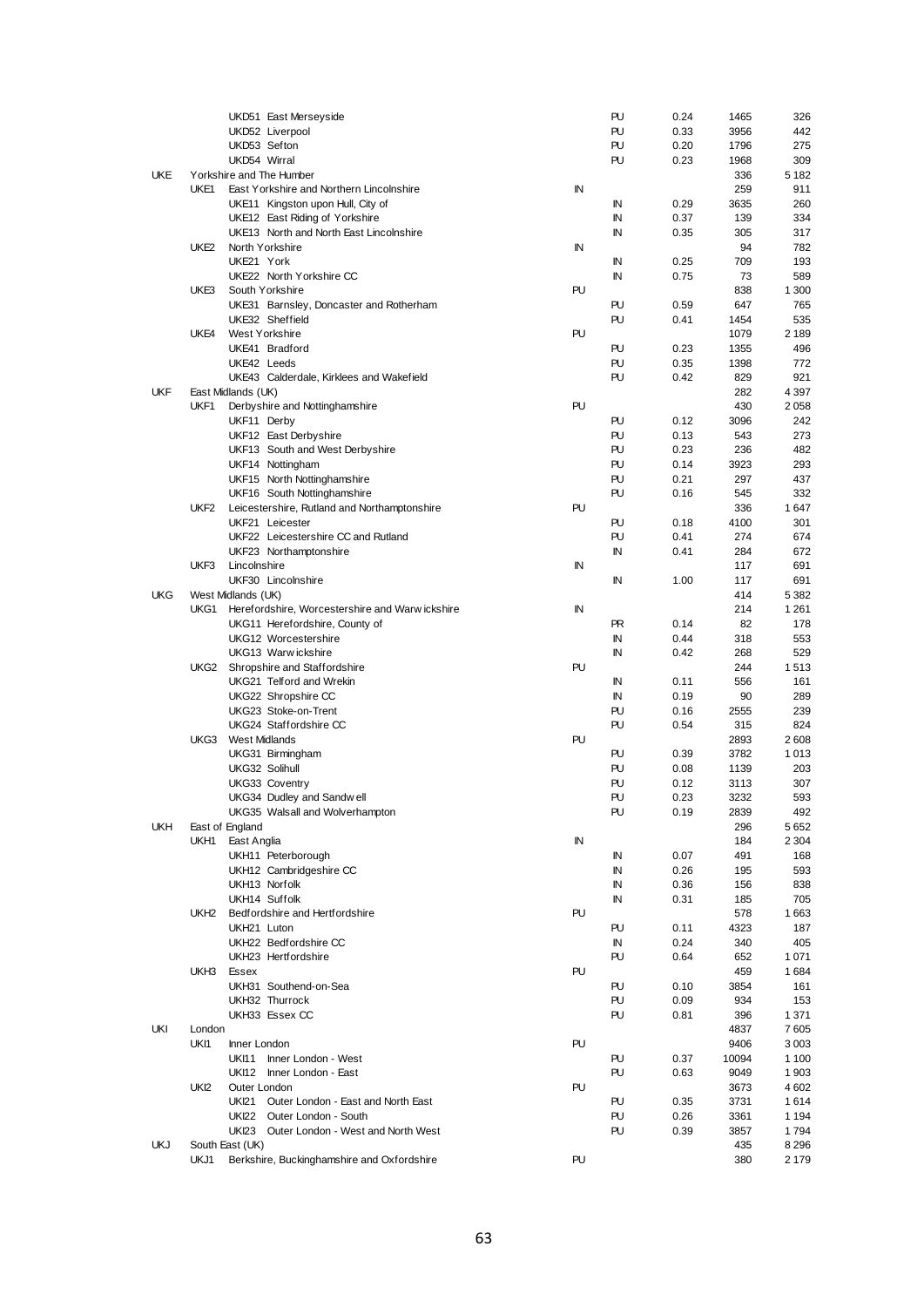|            |                  | UKJ11 Berkshire                                                           |    | PU<br>0.38        | 657  | 829     |
|------------|------------------|---------------------------------------------------------------------------|----|-------------------|------|---------|
|            |                  | UKJ12 Milton Keynes                                                       |    | PU<br>0.11        | 742  | 229     |
|            |                  | UKJ13 Buckinghamshire CC                                                  |    | PU<br>0.22        | 312  | 488     |
|            |                  | UKJ14 Oxfordshire                                                         |    | IN<br>0.29        | 243  | 632     |
|            | UKJ2             | Surrey, East and West Sussex                                              | PU |                   | 484  | 2633    |
|            |                  |                                                                           |    | PU<br>0.10        | 3031 | 251     |
|            |                  | UKJ21 Brighton and Hove                                                   |    |                   |      |         |
|            |                  | UKJ22 East Sussex CC                                                      |    | IN<br>0.19        | 298  | 509     |
|            |                  | UKJ23 Surrey                                                              |    | PU<br>0.41        | 656  | 1 0 9 1 |
|            |                  | UKJ24 West Sussex                                                         |    | PU<br>0.30        | 393  | 783     |
|            | UKJ3             | Hampshire and Isle of Wight                                               | PU |                   | 444  | 1841    |
|            |                  | UKJ31 Portsmouth                                                          |    | PU<br>0.11        | 4886 | 197     |
|            |                  | UKJ32 Southampton                                                         |    | PU<br>0.13        | 4637 | 231     |
|            |                  | UKJ33 Hampshire CC                                                        |    | PU<br>0.69        | 346  | 1 2 7 4 |
|            |                  | UKJ34 Isle of Wight                                                       |    | IN<br>0.08        | 367  | 139     |
|            | UKJ4             | Kent                                                                      | PU |                   | 440  | 1642    |
|            |                  | UKJ41 Medway                                                              |    | PU<br>0.15        | 1313 | 252     |
|            |                  | UKJ42 Kent CC                                                             |    | PU<br>0.85        | 392  | 1 3 9 0 |
| <b>UKK</b> |                  | South West (UK)                                                           |    |                   | 217  | 5 1 7 3 |
|            | UKK1             | Gloucestershire, Wiltshire and Bristol/Bath area                          | PU |                   | 306  | 2 2 8 5 |
|            |                  | UKK11 Bristol, City of                                                    |    | PU<br>0.18        | 3834 | 420     |
|            |                  | UKK12 Bath and North East Somerset, North Somerset and South Gloucesters! |    | PU<br>0.28        | 525  | 639     |
|            |                  | UKK13 Gloucestershire                                                     |    | IN<br>0.26        | 220  | 584     |
|            |                  | UKK14 Swindon                                                             |    | IN<br>0.08        |      | 192     |
|            |                  |                                                                           |    |                   | 837  |         |
|            |                  | UKK15 Wiltshire CC                                                        |    | IN<br>0.20        | 138  | 450     |
|            | UKK <sub>2</sub> | Dorset and Somerset                                                       | PU |                   | 201  | 1 2 2 9 |
|            |                  | UKK21 Bournemouth and Poole                                               |    | PU<br>0.25        | 2734 | 303     |
|            |                  | UKK22 Dorset CC                                                           |    | PU<br>0.33        | 159  | 405     |
|            |                  | UKK23 Somerset                                                            |    | IN<br>0.42        | 151  | 521     |
|            | UKK3             | Cornwall and Isles of Scilly                                              | IN |                   | 148  | 528     |
|            |                  | UKK30 Cornw all and Isles of Scilly                                       |    | IN<br>1.00        | 148  | 528     |
|            | UKK4             | Devon                                                                     | IN |                   | 169  | 1 1 3 0 |
|            |                  | UKK41 Plymouth                                                            |    | ΙN<br>0.22        | 3183 | 254     |
|            |                  | UKK42 Torbay                                                              |    | ΙN<br>0.12        | 2129 | 134     |
|            |                  | UKK43 Devon CC                                                            |    | IN<br>0.66        | 113  | 742     |
| UKL        | Wales            |                                                                           |    |                   | 144  | 2976    |
|            | UKL1             | West Wales and The Valleys                                                | IN |                   | 144  | 1888    |
|            |                  | UKL11 Isle of Anglesey                                                    |    | <b>PR</b><br>0.04 | 97   | 69      |
|            |                  | UKL12 Gw ynedd                                                            |    | <b>PR</b><br>0.06 | 47   | 119     |
|            |                  |                                                                           |    |                   |      |         |
|            |                  | UKL13 Conwy and Denbighshire                                              |    | IN<br>0.11        | 106  | 207     |
|            |                  | UKL14 South West Wales                                                    |    | <b>PR</b><br>0.20 | 65   | 373     |
|            |                  | UKL15 Central Valleys                                                     |    | PU<br>0.15        | 542  | 290     |
|            |                  | UKL16 Gw ent Valleys                                                      |    | PU<br>0.18        | 647  | 331     |
|            |                  | UKL17 Bridgend and Neath Port Talbot                                      |    | PU<br>0.14        | 391  | 270     |
|            |                  | UKL18 Swansea                                                             |    | PU<br>0.12        | 605  | 229     |
|            | UKL <sub>2</sub> | <b>East Wales</b>                                                         | PU |                   | 143  | 1 0 8 8 |
|            |                  | UKL21 Monmouthshire and New port                                          |    | PU<br>0.21        | 218  | 227     |
|            |                  | UKL22 Cardiff and Vale of Glamorgan                                       |    | PU<br>0.41        | 953  | 449     |
|            |                  | UKL23 Flintshire and Wrexham                                              |    | IN<br>0.26        | 299  | 281     |
|            |                  | UKL24 Powys                                                               |    | 0.12<br>PR.       | 25   | 131     |
| <b>UKM</b> | Scotland         |                                                                           |    |                   | 66   | 5 1 4 3 |
|            |                  | UKM2 Eastern Scotland                                                     | PU |                   | 109  | 1964    |
|            |                  | UKM21 Angus and Dundee City                                               |    | PU<br>0.13        | 113  | 252     |
|            |                  | UKM22 Clackmannanshire and Fife                                           |    | IN<br>0.21        | 277  | 410     |
|            |                  |                                                                           |    |                   |      |         |
|            |                  | UKM23 East Lothian and Midlothian                                         |    | 0.09<br>ΙN        | 169  | 174     |
|            |                  | UKM24 Scottish Borders                                                    |    | PR.<br>0.06       | 24   | 111     |
|            |                  | UKM25 Edinburgh, City of                                                  |    | PU<br>0.24        | 1777 | 468     |
|            |                  | UKM26 Falkirk                                                             |    | PU<br>0.08        | 507  | 151     |
|            |                  | UKM27 Perth & Kinross and Stirling                                        |    | IN<br>0.12        | 31   | 230     |
|            |                  | UKM28 West Lothian                                                        |    | PU<br>0.09        | 392  | 168     |
|            | UKM3             | South Western Scotland                                                    | PU |                   | 175  | 2 2 8 8 |
|            |                  | UKM31 East Dunbartonshire, West Dunbartonshire and Helensburgh & Lomond   |    | PU<br>0.10        | 312  | 223     |
|            |                  | UKM32 Dumfries & Gallow ay                                                |    | 0.06<br>PR        | 23   | 148     |
|            |                  | UKM33 East Ayrshire and North Ayrshire mainland                           |    | ΙN<br>0.11        | 145  | 249     |
|            |                  | UKM34 Glasgow City                                                        |    | PU<br>0.25        | 3334 | 582     |
|            |                  | UKM35 Inverclyde, East Renfrew shire and Renfrew shire                    |    | PU<br>0.15        | 570  | 340     |
|            |                  | UKM36 North Lanarkshire                                                   |    | PU<br>0.14        | 691  | 325     |
|            |                  | UKM37 South Ayrshire                                                      |    | IN<br>0.05        | 91   | 112     |
|            |                  |                                                                           |    | PU                | 175  | 309     |
|            |                  | UKM38 South Lanarkshire                                                   |    | 0.14              |      |         |
|            | UKM5             | North Eastern Scotland                                                    | IN |                   | 61   | 448     |
|            |                  | UKM50 Aberdeen City and Aberdeenshire                                     |    | IN<br>1.00        | 61   | 448     |
|            | UKM6             | Highlands and Islands                                                     | PR |                   | 11   | 444     |
|            |                  | UKM61 Caithness & Sutherland and Ross & Cromarty                          |    | PR.<br>0.20       | 7    | 91      |
|            |                  | UKM62 Inverness & Nairn and Moray, Badenoch & Strathspey                  |    | ΙN<br>0.41        | 26   | 182     |